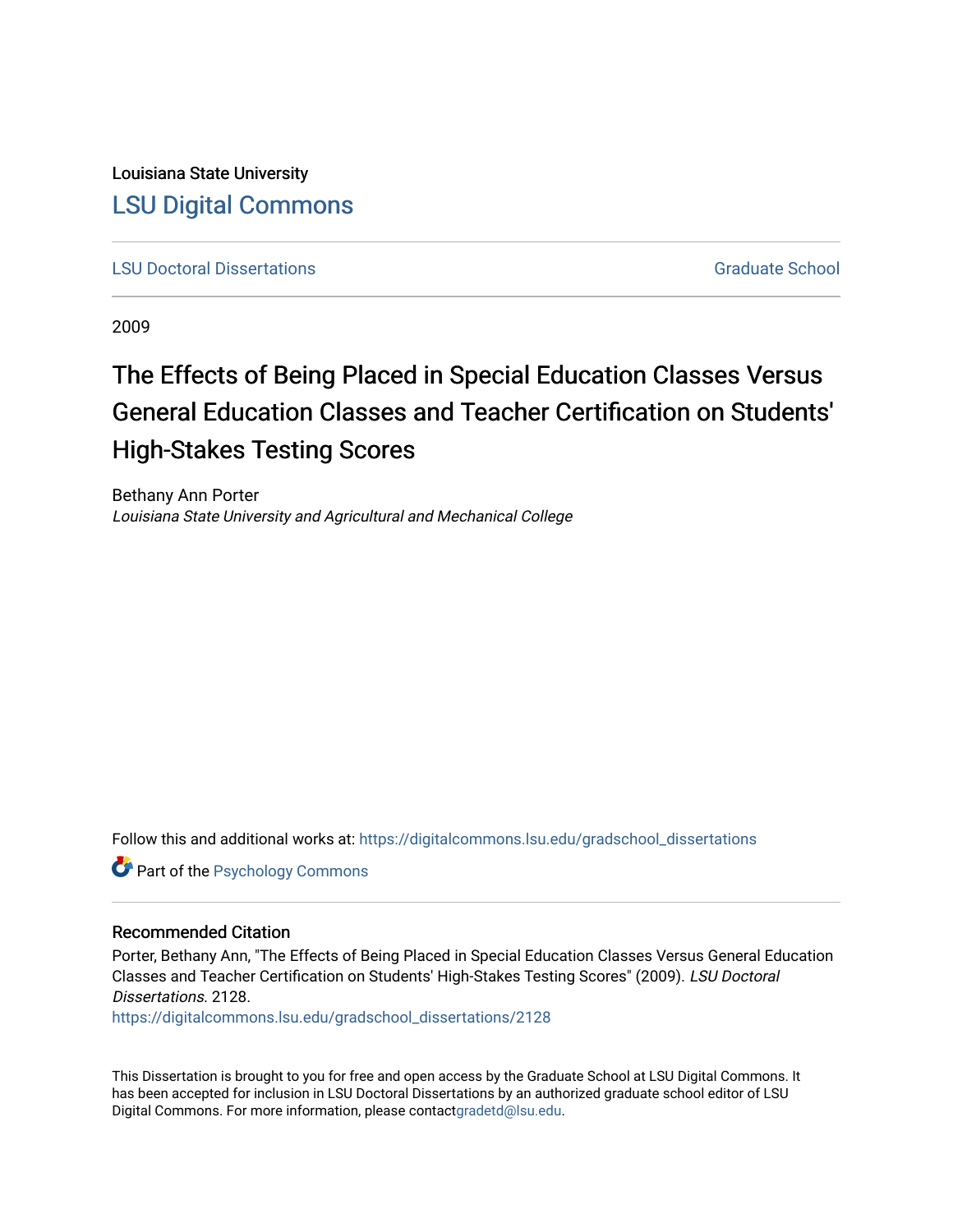### THE EFFECTS OF BEING PLACED IN SPECIAL EDUCATION CLASSES VERSUS GENERAL EDUCATION CLASSES AND TEACHER CERTIFICATION ON STUDENTS' HIGH-STAKES TESTING SCORES

A Dissertation

Submitted to the Graduate Faculty of the Lousiana State University and Agricultural and Mechanical College in partial fulfillment of the requirements for the degree of Doctor of Philosophy

in

The Department of Psychology

By Bethany Ann Porter B.S., Jacksonville State University, 2003 M.A., Louisiana State University, 2006 December, 2009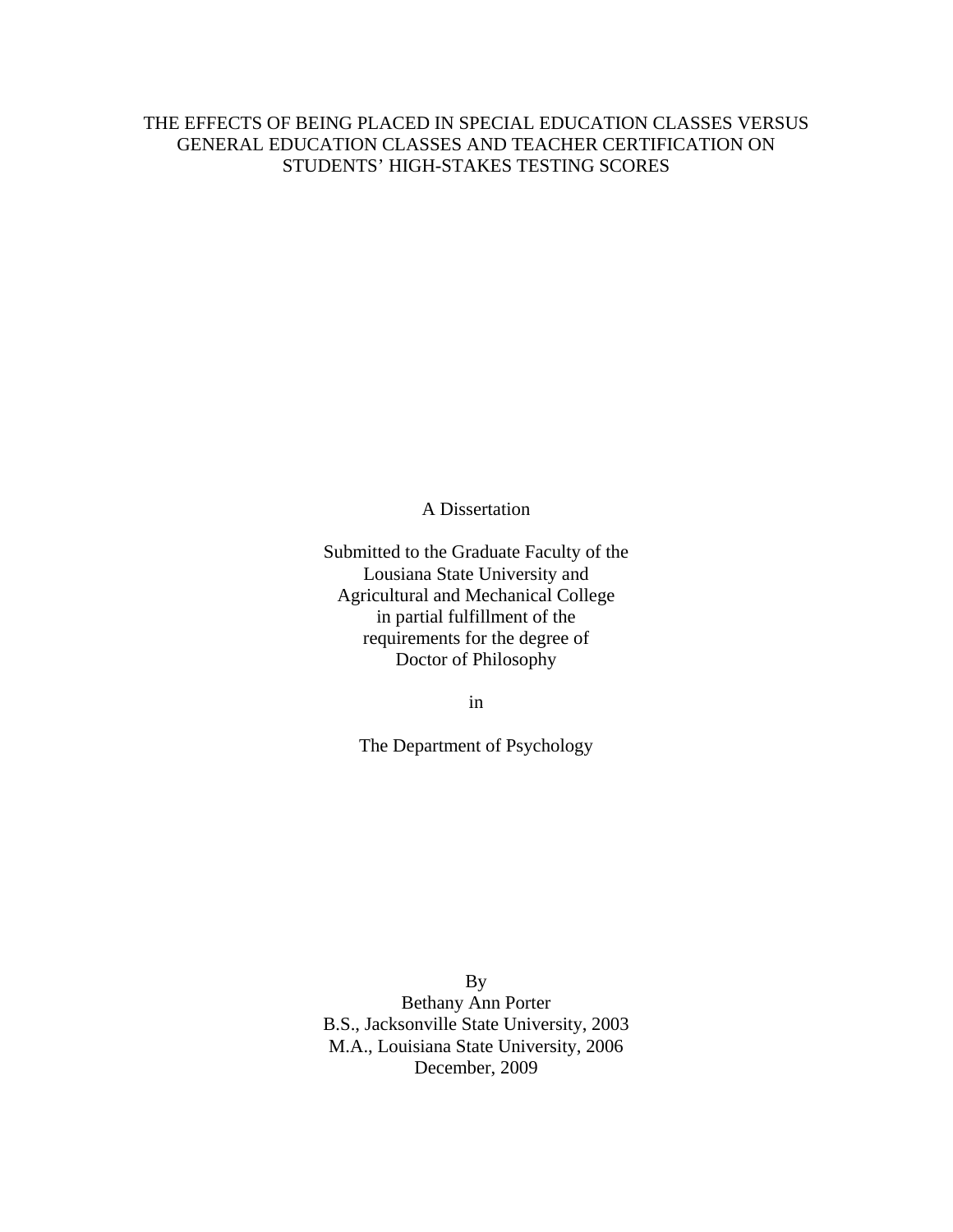#### ACKNOWLEDGEMENTS

I would like to extend my deepest appreciation and gratitude to Dr. George H. Noell for being an excellent mentor and friend. Without his patience, guidance, and support, this project would not have been possible. I would also like to thank Dr. Frank Gresham, Dr. Jeffrey Tiger, Dr. Mary Lou Kelley, and Dr. Cassandra Chaney for being members of my dissertation committee. I would also like to extend my appreciation to Maria Patt and Amanda Dahir for their help with the data, their patience, and support in this process. Finally, I would like to thank my husband, Luke Gleason, for his tireless support, patience, and encouragement.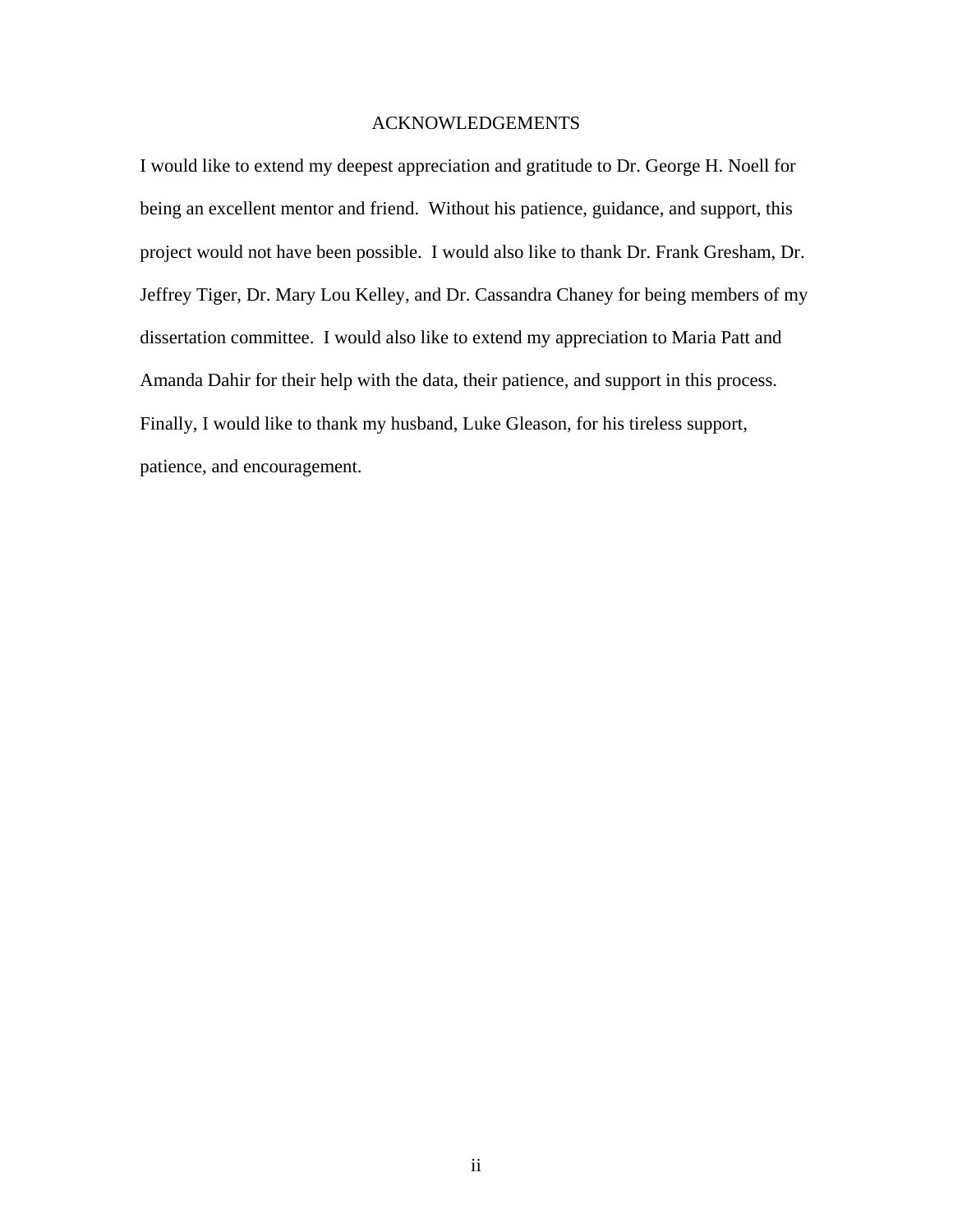## TABLE OF CONTENTS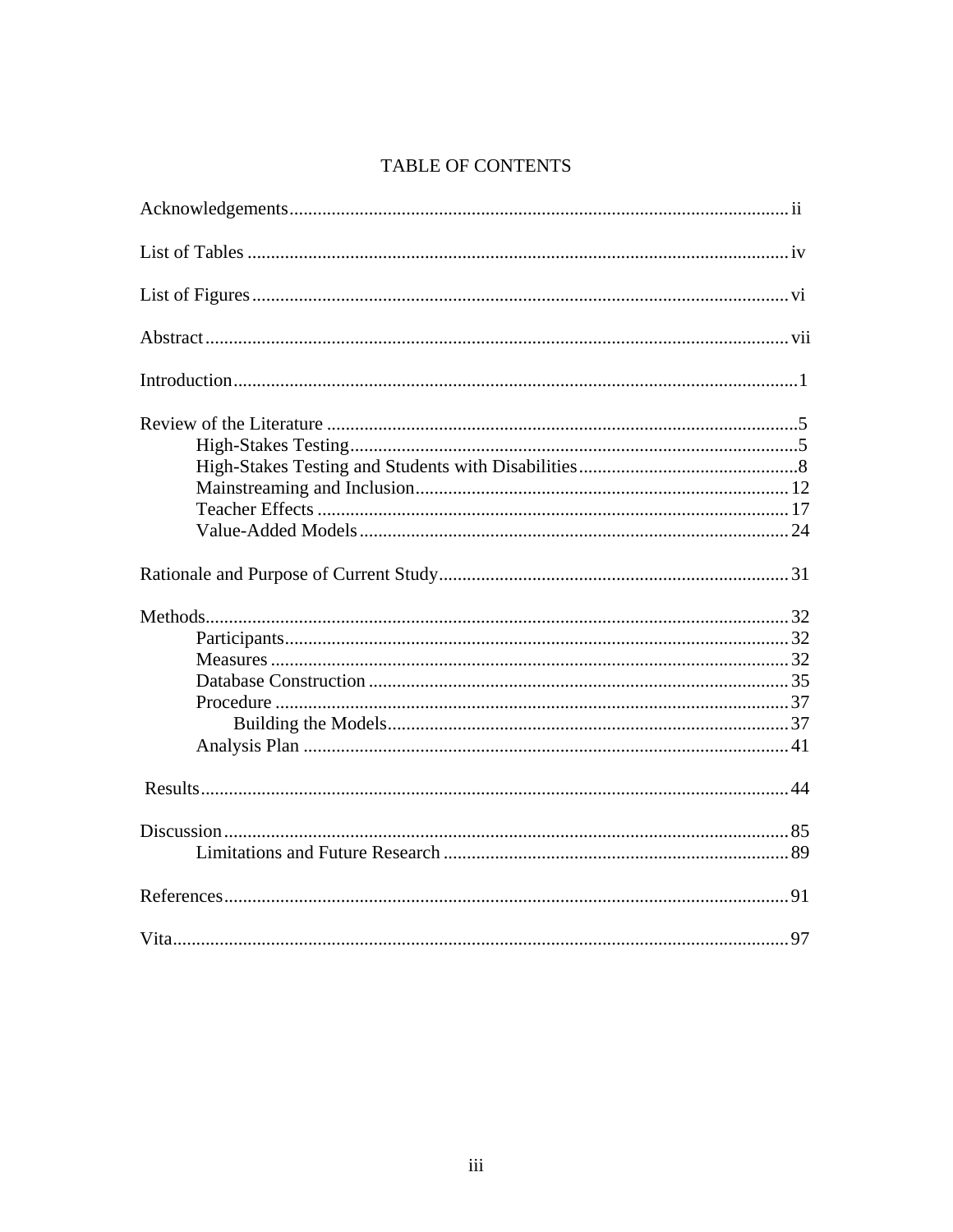## LIST OF TABLES

| 15. Mathematics 2004-2005 Predictor Variable Effects, All Students 64                 |
|---------------------------------------------------------------------------------------|
| 16. Significant Findings for All Students in 2004-2005 for All Content Areas  66      |
| 17. Reading 2004-2005 Predictor Variable Effects, Category 3 Students 67              |
| 18. Writing 2004-2005 Predictor Variable Effects, Students in Category 3  69          |
|                                                                                       |
| 20. Significant Findings for Category 3 Students in 2004-2005 for All Content Areas72 |
|                                                                                       |
|                                                                                       |
| 23. Mathematics 2005-2006 Predictor Variable Effects, All Students  77                |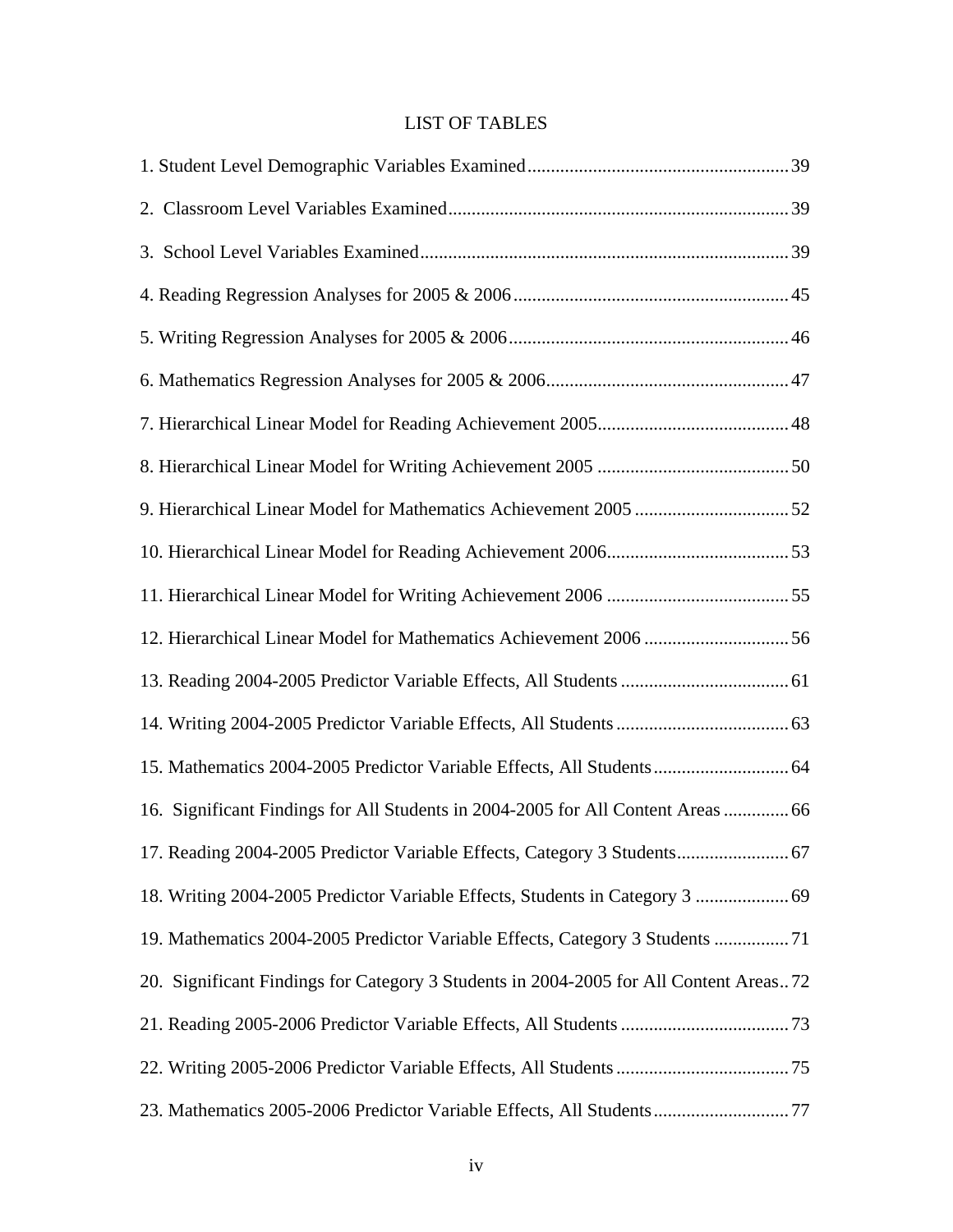| 26. Writing 2005-2006 Predictor Variable Effects, Students in Category 3  80           |  |
|----------------------------------------------------------------------------------------|--|
| 27. Mathematics 2005-2006 Predictor Variable Effects, Category 3 Students  82          |  |
| 28. Significant Findings for Category 3 Students in 2005-2006 for All Content Areas 83 |  |
|                                                                                        |  |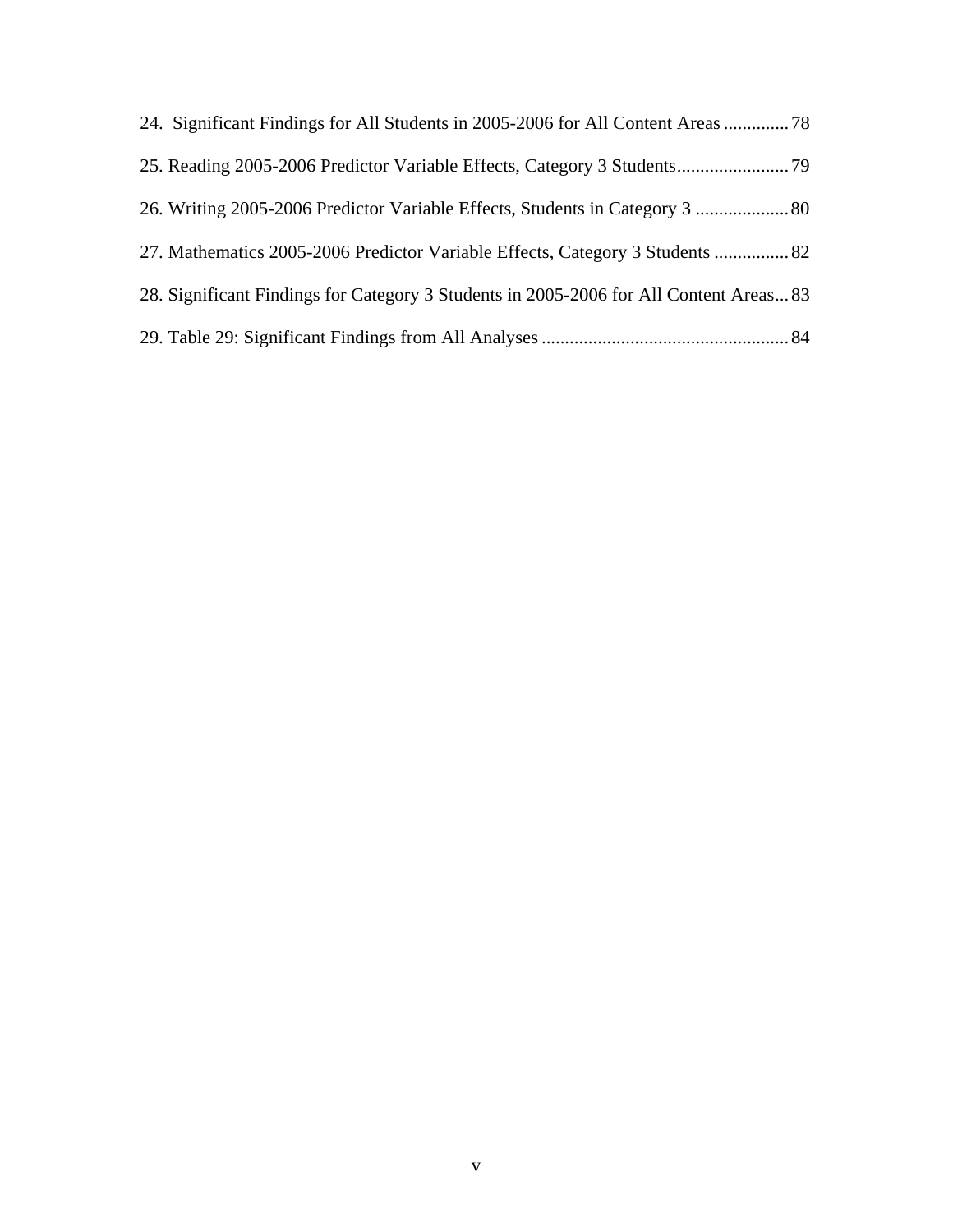## LIST OF FIGURES

1. Nesting Structure of Students within Teachers and Teachers within Schools .............. 38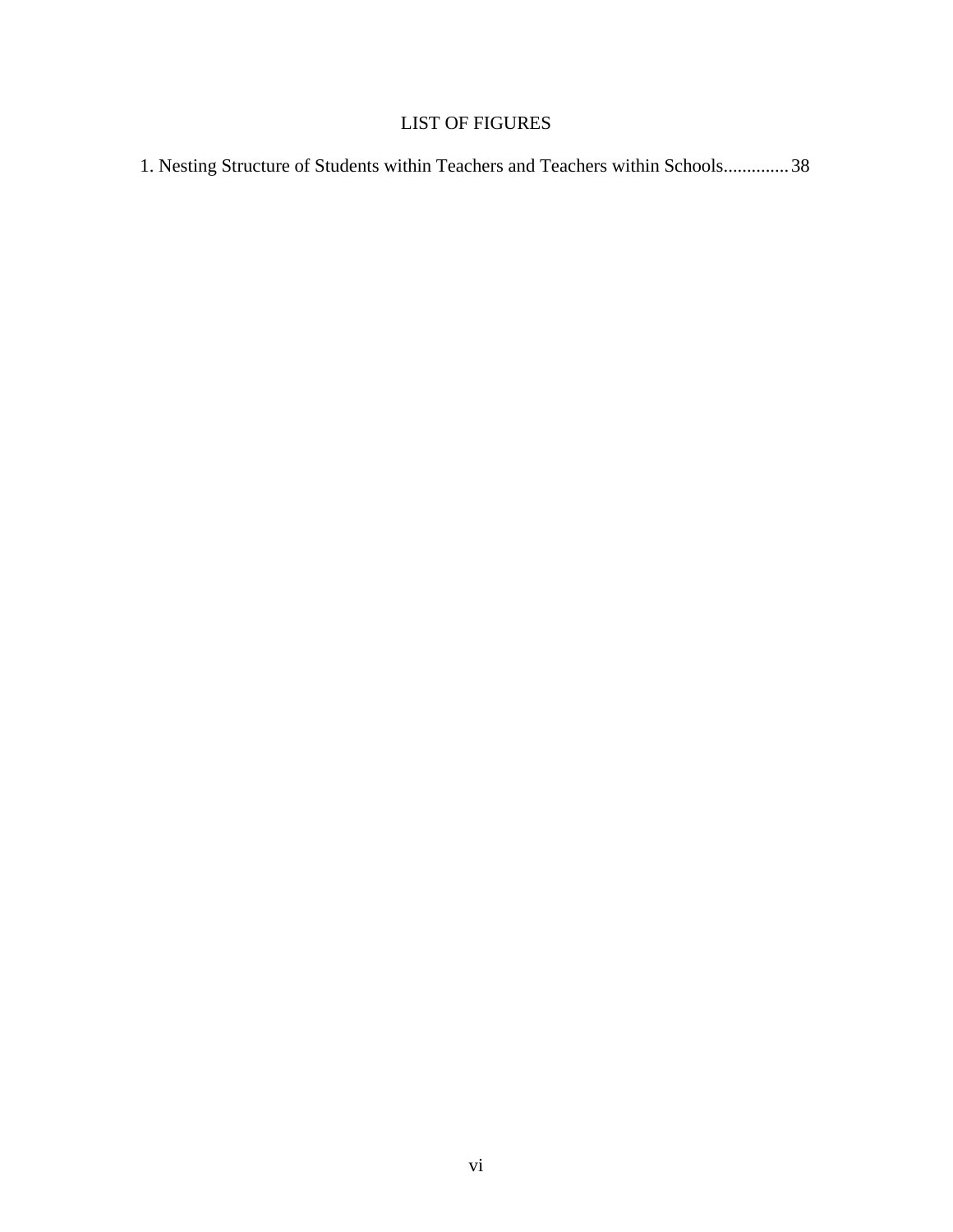#### ABSTRACT

 The introduction of new laws such as the amendments to the Individuals with Disabilities Education Act (IDEA, 1997) and the No Child Left Behind Act have changed education for special education students in the United States. Students with disabilities are now more frequently being held to the same standards as those students without disabilities. These federal laws are designed to help close the achievement gap among all students regardless of race, gender, poverty, or disability status. Special education students are now required to participate in statewide high-stakes testing programs alongside their nondisabled peers. Another movement involves including students with disabilities in the general education classroom for their instruction rather than being segregated. This movement corresponds with the "least restrictive environment" that has been a part of IDEA since its inception, but whose implementation in practice has not been consistent. Research has provided evidence for the social benefits of inclusion, but little evidence exists for the academic benefits. Special education students may benefit academically from being included in the general education classroom, but variables that affect their performance need to be investigated. Evidence exists for the positive effects of certain teacher qualifications with nondisabled students, but again, little research has looked at these effects with disabled students. The purpose of the current study was to investigate the affect on disabled students' high-stakes test performance when they are included in the general education classroom. Also, it examined certain teacher qualifications that may affect special education students' high-stakes test scores. A value-added model was used to examine these variables.

vii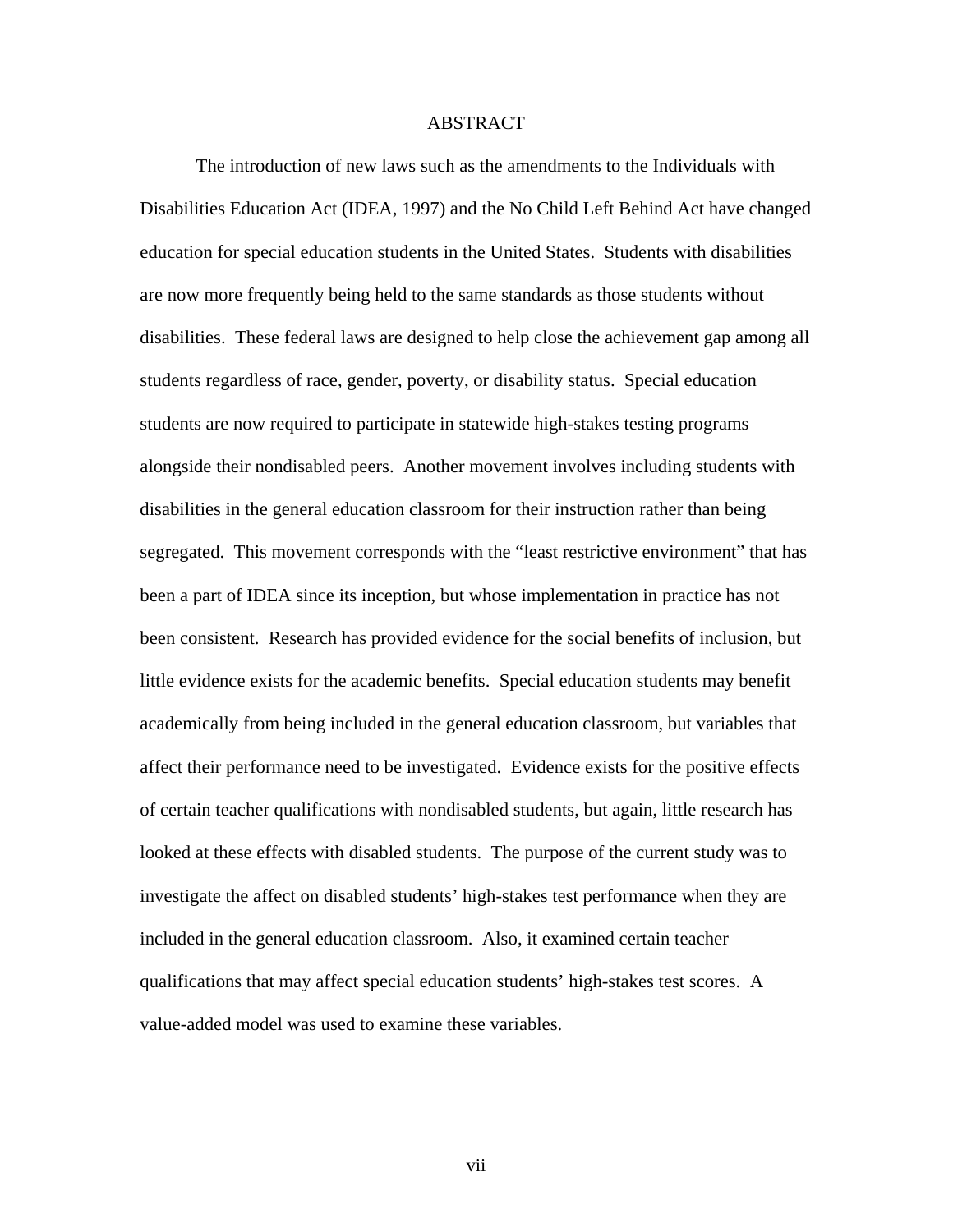#### INTRODUCTION

Standardized assessments are a common aspect of school systems today. "A standardized assessment is defined as a large-scale, externally developed and mandated, uniformly administered and scored evaluation of student learning" (Wang, Beckett, & Brown, 2006, p.306). Standardized assessment practices are not new to schools. In fact, the history of standardized assessment practices starts with the Committee of Ten in the late 1800's and has continued on all the way up to the most recent No Child Left Behind Act (NCLB) of 2001 (Wang et al.). Each successive movement has placed an increasing emphasis on standardized assessment as a reform catalyst and quality control mechanism (Horn, 2002; Linn, 2000). Standardized assessments are used to hold schools accountable for student achievement on performance standards.

 Not only are these assessments being used for accountability, but many states also use these assessments as criteria for graduation and/or grade promotion. Roughly half of the states in the U.S. currently require students to pass an exam to receive a high school diploma and 7 require a passing score to be promoted to the next grade (National Education Association, 2001). These numbers are expected to rise in the future. Because these tests carry such "high-stakes" they are considered high-stakes tests. High-stakes tests place high standards on students and teachers alike and with the amendments of the *Individuals with Disabilities Act* (IDEA 97) all students must be included in state and district wide assessments. This amendment was geared towards increasing participation of special education students in the general education standards-based reform and accountability programs (Schulte, Villwock, Whichard, & Stallings, 2001). The goal of these acts, that places such high value on assessments, is to close the achievement gap among all children regardless of race, class, or disability (Wang et al., 2006).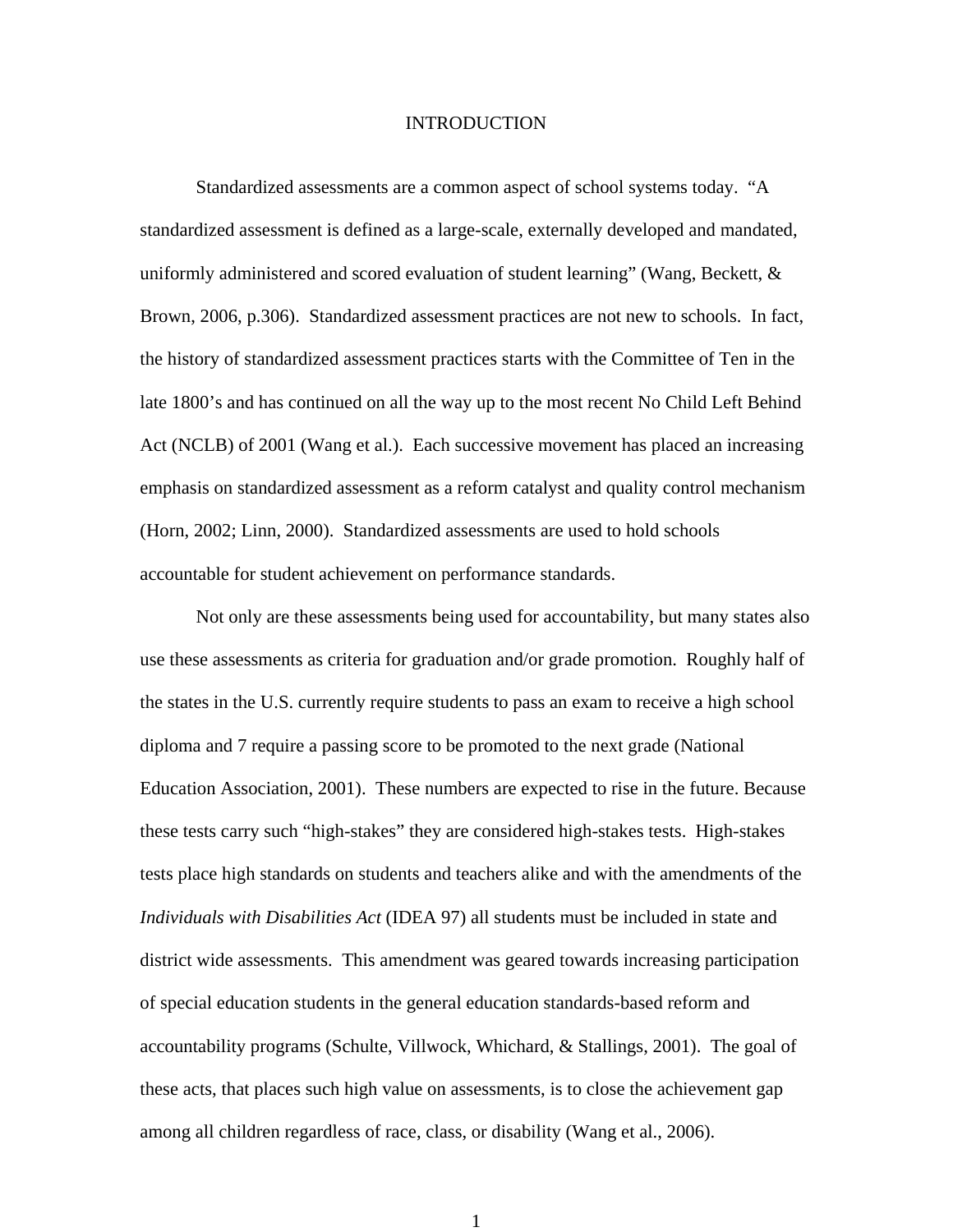New issues arise now that schools are required to include more and more students with disabilities in their statewide assessments. The *Individuals with Disabilities Education Act* has an amendment of "least restrictive environment" (LRE). With this amendment more individuals with disabilities are given the opportunity to participate in the general education classroom. This amendment brought about movements and debates regarding mainstreaming and inclusion of special education students (Junkala & Mooney, 1986). One of the newest debates regarding mainstreaming and inclusion relates to including disabled students in accountability assessments. Now that the schools are being held accountable for students with disabilities in their assessments, what is the best method of making sure these students meet the standards?

 Many variables play a part in a student's success on high-stakes tests. Some of these variables include a student's prior achievement and student demographics. Not only do the student's characteristics play a part, but also teacher characteristics affect student outcomes on high-stakes tests. It has been suggested in previous research that teachers do affect student achievement to a large degree even when student characteristics are taken into account (Sanders & Rivers, 1996; Noell & Burns, 2006). It has long been a belief that teaching matters. Many debates as to just how important and how much of an effect teacher characteristics and teaching practices have on student's success have appeared over the years though (Noell  $\&$  Burns). One of these teacher characteristics that has been examined is teacher certification (Wayne & Youngs, 2003; Croninger, Rice, Rathbun, & Nishio, 2007). Are children identified as being disabled being instructed by teachers who are prepared to instruct these children? Now that students with disabilities are being included more and more in the general education classroom, it is important to know whether the teachers are adequately prepared to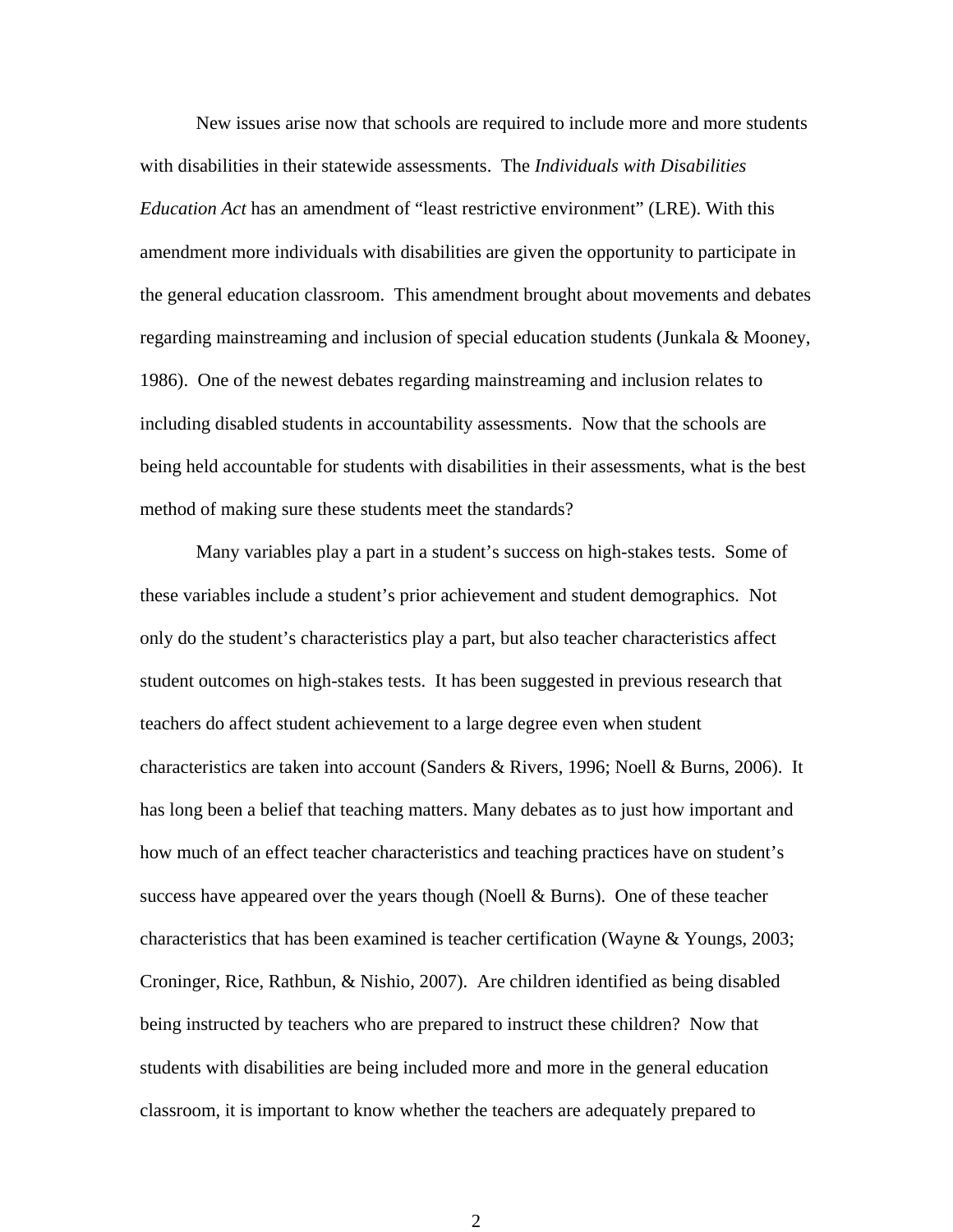instruct them. Also are these teachers competent in addressing issues such as accommodations for students and administering alternative assessments?

 Not only should education policy makers be concerned with whether teachers are certified to teach special education students, but also whether teachers are certified to teach in the content area. If students are being tested on skills of English language arts and mathematics, then does it matter if the teacher instructing them in this area is not certified to do so? Now that children, teachers, and schools are being held to higher standards these issues need to be addressed to determine how they can meet these standards.

 Value-added models (VAM) are an emerging method for examining the contribution of educational factors to student achievement (Tekwe et al., 2004; Lockwood & McCaffrey, 2007; Ballou, Sanders, & Wright, 2004). VAMs have increased in popularity over the last few years. VAMs in education are statistical techniques in which student performance on standardized assessments can be used to investigate effects of schools and teachers. These models typically closely resemble the structure of education using nested multilayered models in which the nesting structure of students within classrooms is preserved and may allow researchers to examine important questions in education using models that are statistically sound for the natural structure of schools (Noell, 2006; Noell, Porter, & Pratt, 2007).

Special education is a substantial element of education in the United States serving hundreds of thousands of students. Research is needed to identify variables that may affect the performance of these disabled students. Not only are disabled students being included in high-stakes testing, but there is also a movement for inclusion. This movement needs to be examined to determine whether or not it is academically beneficial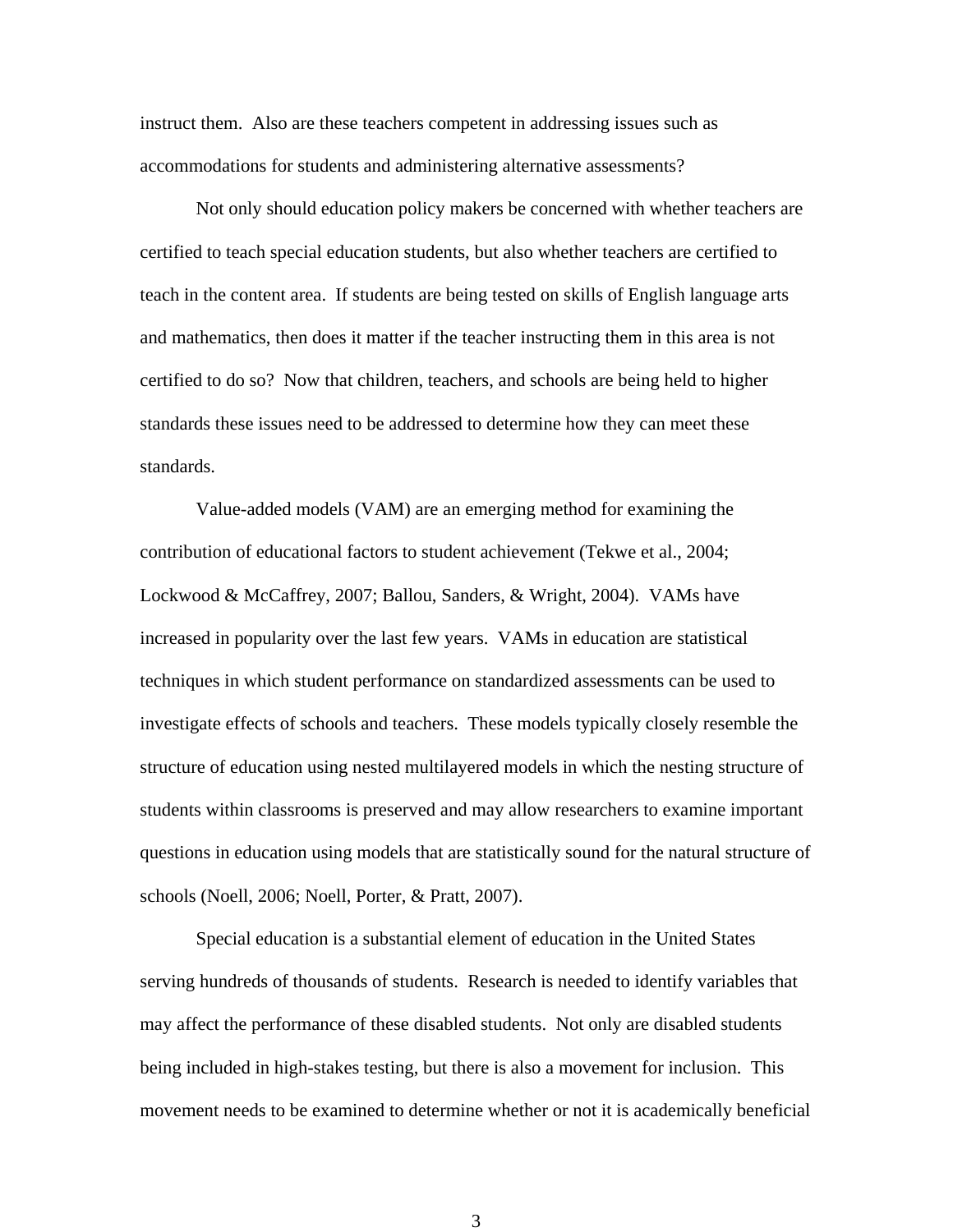for disabled students. Other variables such as teacher qualifications and characteristics need to be examined to determine their effect on disabled students' performance on highstakes tests. Overall, the main goal is to improve education for students with disabilities and investigating these questions may help the cause.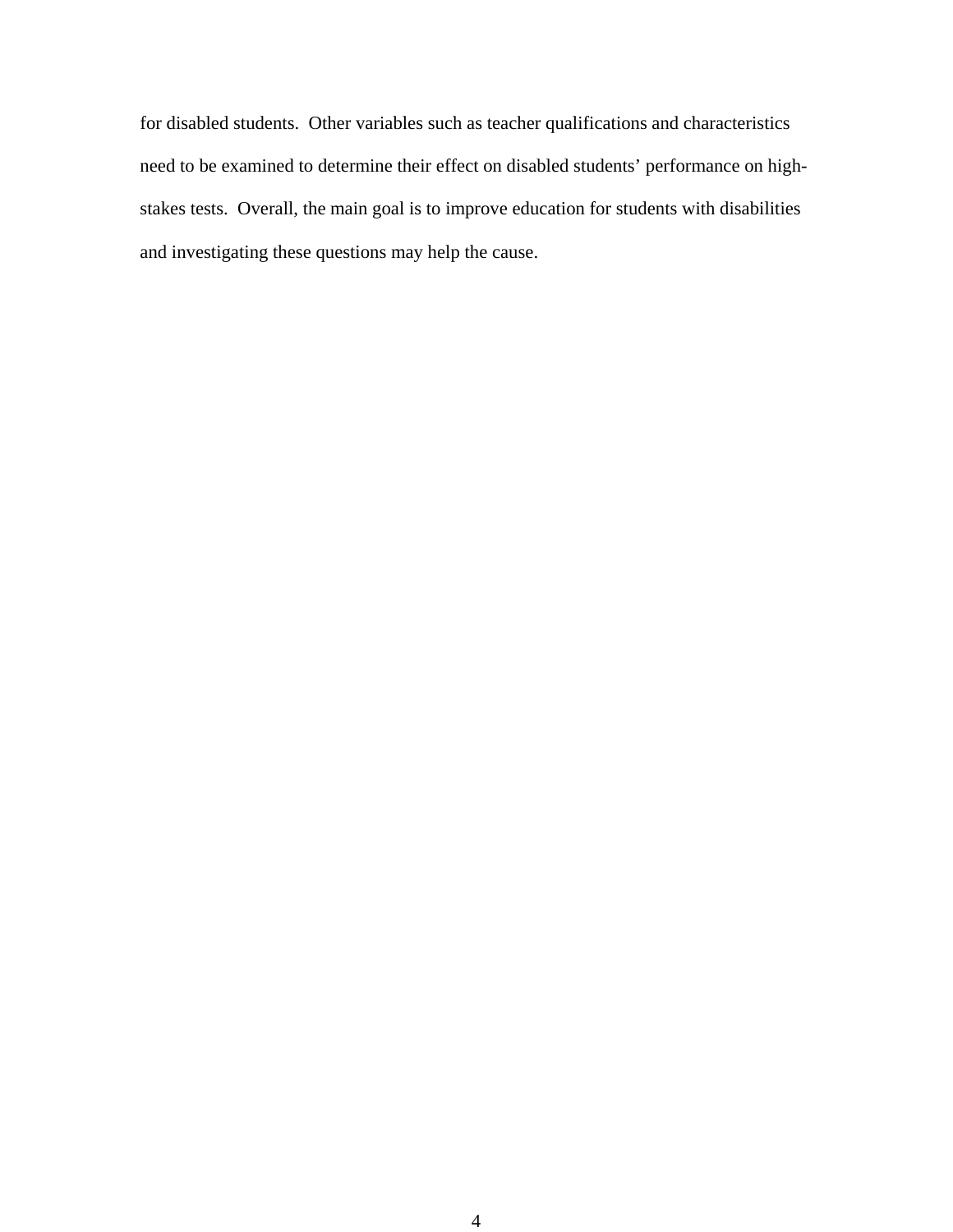#### REVIEW OF THE LITERATURE

#### High-Stakes Testing

 Education in the United States is a topic of discussion and debate. Many scholars believe that U.S. students are not receiving an adequate education, especially children with disabilities (Schulte, Villwock, Whichard, & Stallings, 2001; Moody, Vaughn,Hughes, & Fisher, 2000; Schulte, Osborne, & Erchul, 1998). Results reported by the National Assessment of Educational Progress (NAEP) frequently raise concerns for scholars, researchers, and politicians. Even though results seem to be improving for American students, some scholars doubt the validity of these tests (Lewis, 2005). Education is also a consistent feature of politics within the United States. This is evident with the passing of new amendments, such as the No Child Left Behind Act of 2001 and new requirements as outlined by the *Individuals With Disabilities Act Amendments of 1997*. These acts have given these standardized tests the status of high-stakes tests because there are now major consequences for students, teachers, and schools based on test results and all students must participate in testing.

Consequences attached to these high-stakes tests can be sanctions or rewards. Consequences can be centered on students, teachers, or schools, and they can be low, moderate, or high (Heubert & Hauser, 1999). For students, tests results may keep them from graduating or being promoted to the next grade level. Teachers may receive monetary rewards for good student performance on the tests. Schools may also receive funds or have governmental funds withdrawn based on student performance. Currently, standardized tests are used for accountability within the school. These tests are administered to students at specific grade levels. Test standards are set to measure student outcomes and when students do not meet these standards there are consequences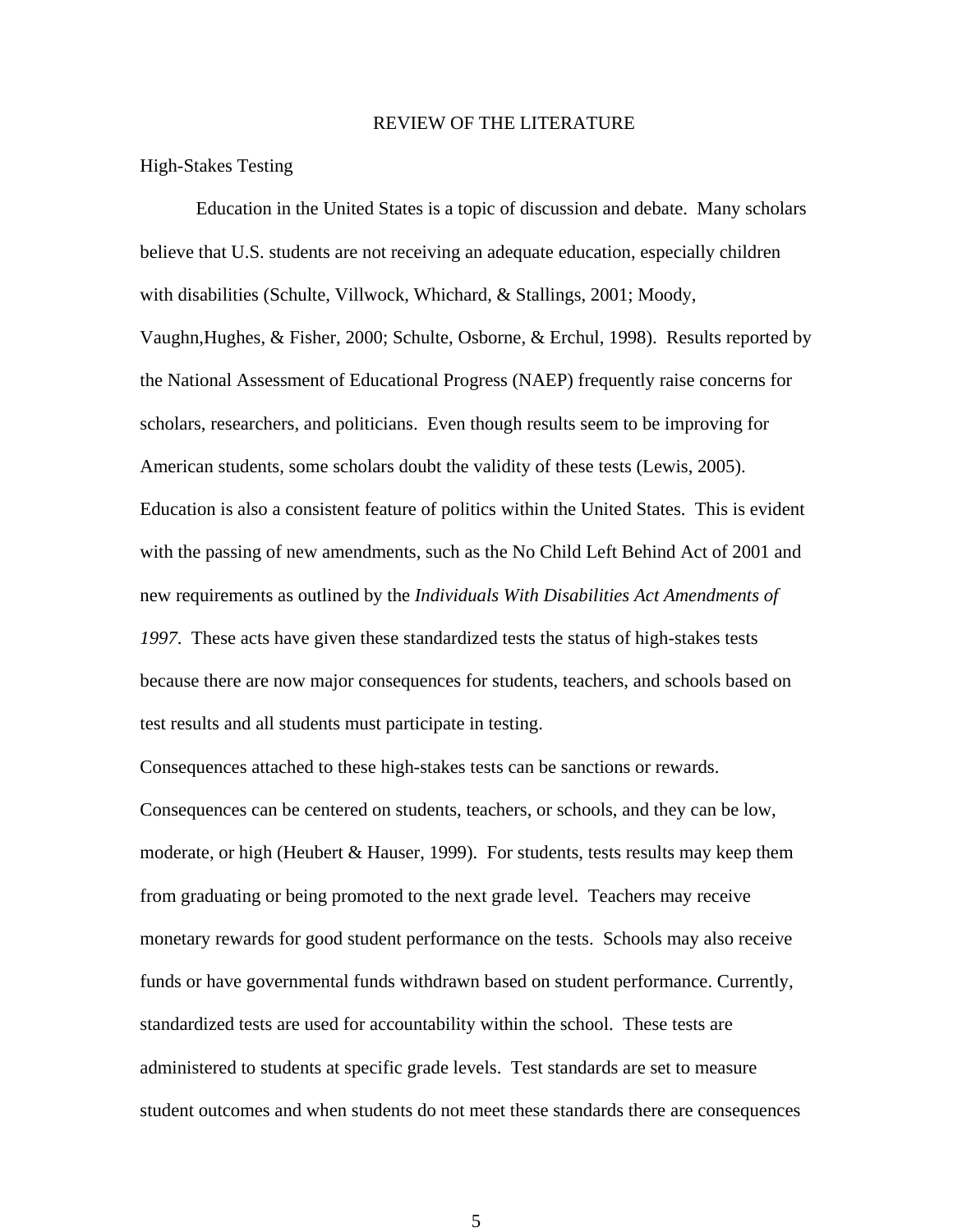for all involved, particularly the teachers and schools (Casbarro, 2005). It is argued by some that these tests are more about evaluating the schools than they are with evaluating student progress (Casbarro).

 Evaluating schools based on student outcomes on standardized tests suggests that these tests measure how well the teacher and school have prepared the student. By holding the school accountable for student performance on standardized tests the assumption is adopted that if the student performs well then the school must be successful. This assumption may suggest to some that teachers are the primary source responsible for student outcomes and that all students come to school equally ready to learn (Casbarro, 2005). The creators of the NCLB Act appear to take on this view because of the expectation that all students and schools are to meet the same standards regardless of student characteristics. Is this really a fair assumption? Take for example the teacher who is instructing an entire classroom of English language learners; should this teacher be held entirely responsible for the outcome of his/her students? Because such high consequences for the teachers and schools exist in some systems, it opens the door for cheating and turning classrooms into test preparation rooms rather than educational environments.

 A study conducted by Herman & Golan (1993) found that teachers feel pressure to improve student test scores. Because of this pressure, teachers reported that they adjust their plan for instruction based on tests and spend more time on test preparation activities than instructional activities. The teachers in this study also reported that testing creates substantial tension for both teachers and students. This study supports the assumption that high-stakes aligned with test results can change the environment of a classroom from a learning facility to a test preparation facility. This may negate in part

 $\sim$  6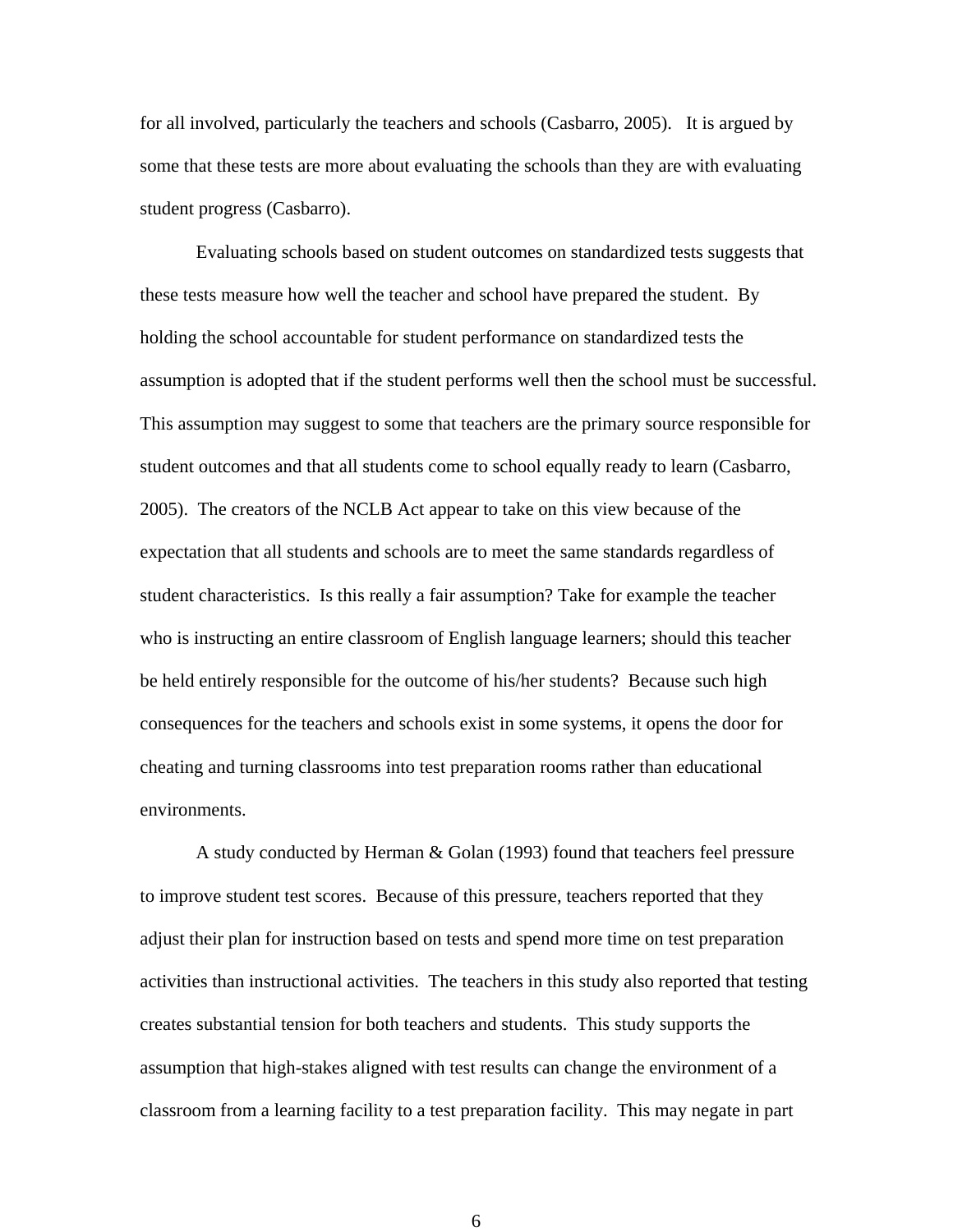one of the main goals of accountability: improvement of instruction and student learning (Lane, 2004).

 Other debates have developed out of the standardized assessments movement. One of these debates is concerned with whether or not assessments should drive school reform (Wang, Beckett, & Brown, 2006). Many of the most recent educational reforms have made claims that the U.S. is being undermined by poor educational outcomes (Sykes, 1995). On one side of the debate, scholars believe that this tragedy of education in the U.S. is a "manufactured crisis" which has been predicated on false data (Berliner  $\&$ Biddle, 1995). These scholars have focused on student improvements in areas such as a decrease in dropout rates and increases in SAT scores (Wang et al., 2006). However, those on the other side of the debate place great emphasis on national rankings and believe that this assessment driven reform will have positive effects on curriculum and instruction and improve U.S. rankings in the national arena of education.

 Another debate regarding high-stakes testing is about standards-based assessment. Standards-based assessment refers to measuring student outcomes based on set standards rather than by comparison to other norm groups. One concern with standards-based assessment is whether or not students should be expected to meet the same set of standards regardless of socioeconomic status, race, or disability (Wang et al., 2006). Those in favor of standards-based assessment believe that traditional testing does not allow for a common goal. With standards-based assessment, ambiguity in the goal is potentially removed and a common goal is set for all (Schiller, 2000). Those opposed to standards-based assessment feel that these tests create "one size fits all" criteria. Many students are not going to fit these criteria, but will still be expected to meet the standards to be successful.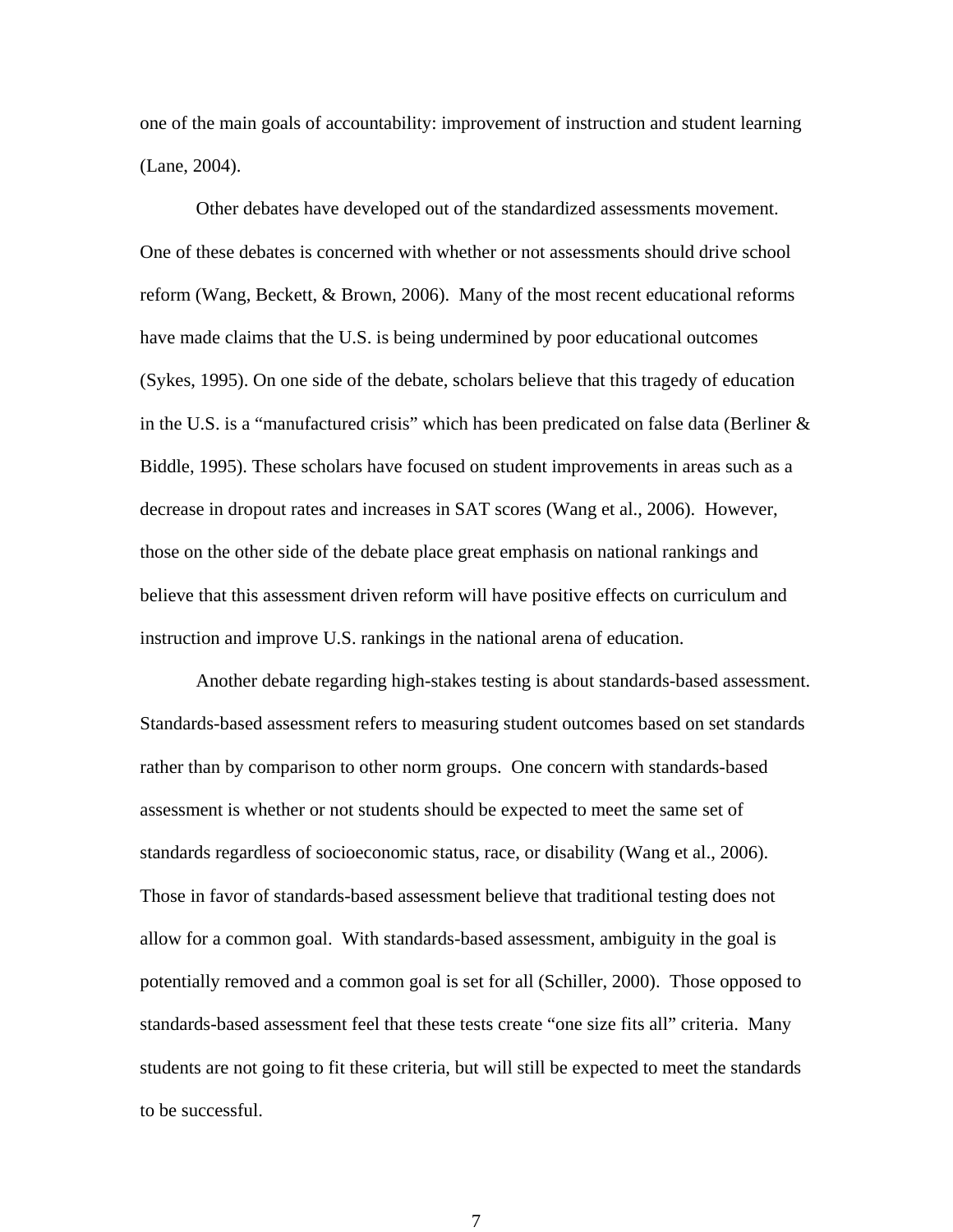Yet another highly debated issue is about assessment-centered accountability that has been put in place. Assessment-centered accountability states that students, teachers, and schools are all held accountable for student outcomes on standardized tests (Wang et al., 2006). Proponents of this form of accountability believe that those involved in student education should be held accountable for the children's performance. Having an assessment-centered accountability in place makes this possible. Also, the school's performance can be measured and monitored this way. Some arguments against assessment-centered accountability are that just one test should not be used to measure student learning, test scores are strongly affected by socio-economic status, one test can not be expected to serve a multitude of purposes, and that this type of accountability does not allow for different kinds of instruction for different kinds of students (Koretz, 1995; Popham, 1999).

 At present high-stakes testing is a part of today's educational system regardless of the controversies surrounding it. Educators, scholars, and politicians need to work together to create a cohesive system so that positive results will come of the new standards. The main goal of large-scale assessments is to promote student learning for all students.

#### High-Stakes Testing and Students with Disabilities

The amendments of IDEA 97 and NCLB have initiated reforms have already been extensively implemented. Now more than ever, *all* students are being included in standardized assessments. However, little is known about the effects of including students with disabilities in these same reform efforts (McDonnell, McLaughlin, & Morison, 1997; Schulte, Villwock, Whichard, & Stallings, 2001). Because students with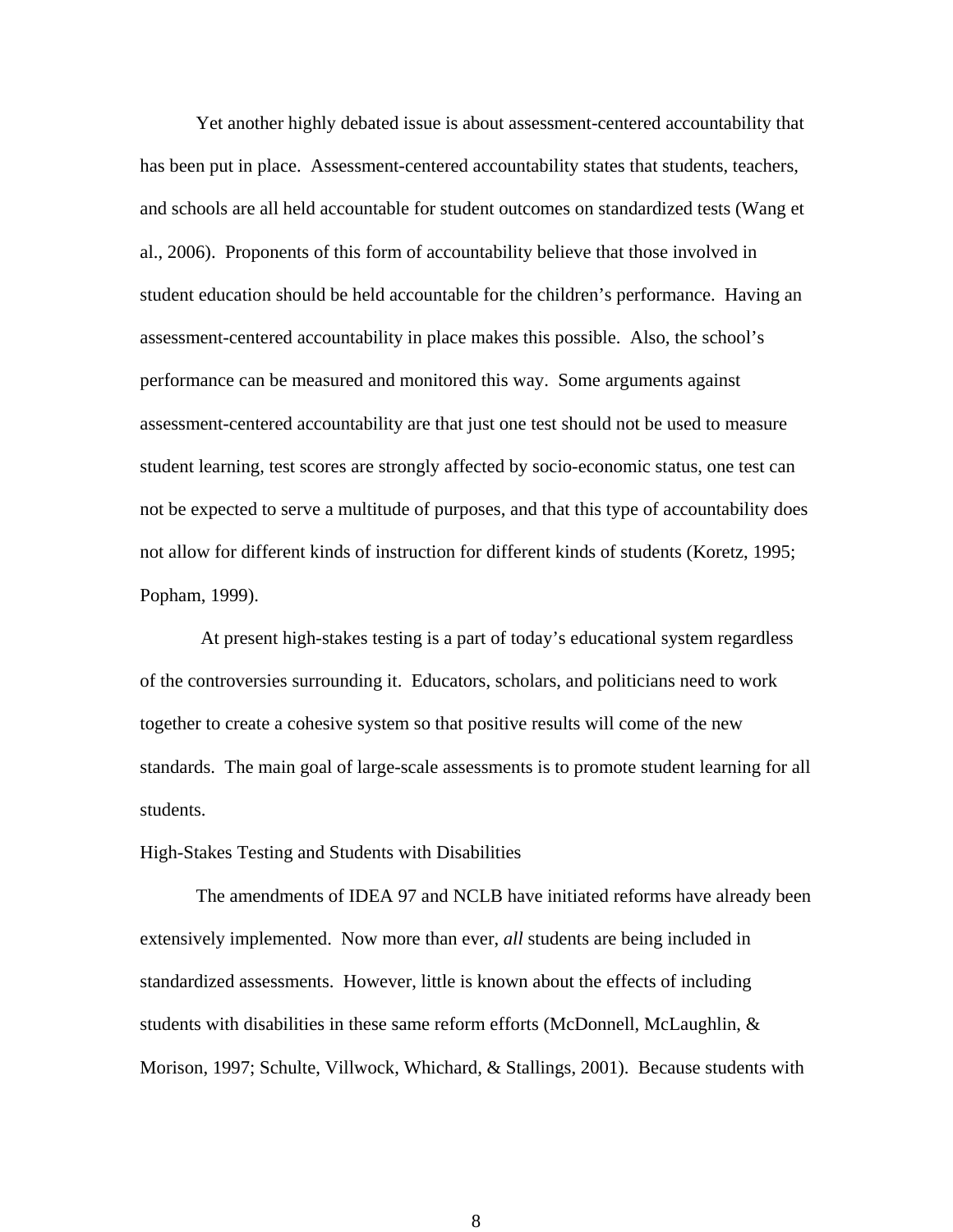disabilities have been excluded for many years the effects of not including them are well known.

When students are excluded from standardized assessments because of disabilities there are concerns of inappropriate referrals to special education and rates of retention in grades prior to testing (Thurlow & Johnson, 2000). Students who are not included in assessments may also be instructed differently. Some schools ask that students not involved in testing stay at home for the day of testing or that those students go on a field trip (Thurlow  $\&$  Johnson). This creates issues that these students are missing instruction simply because they are not included in the assessments. Another unintended consequence of excluding students from assessments is that they suffer from lowered expectations and access to the general education curriculum. However, even though there are complications with excluding students from assessments there are also intended and unintended consequences from including students in assessments.

"Test results, either favorable or unfavorable, are designed to have an effect on the content in focus as a curriculum, instructional strategies, intervention strategies to improve the learning of all students, professional development support for teachers and administrators, the use of assessment results, and the use and nature of test preparation materials" (Thurlow & Johnson, 2000, p. 307). These are just some of the intended consequences of including all students in assessments and using test results to examine performance. Conversely, there are also some unintended consequences to including students with disabilities in standardized testing. Some of the unintended consequences are increased referrals to special education, lowered expectations, narrowing the curriculum and instruction simply to test content, teaching to tests, limiting the range of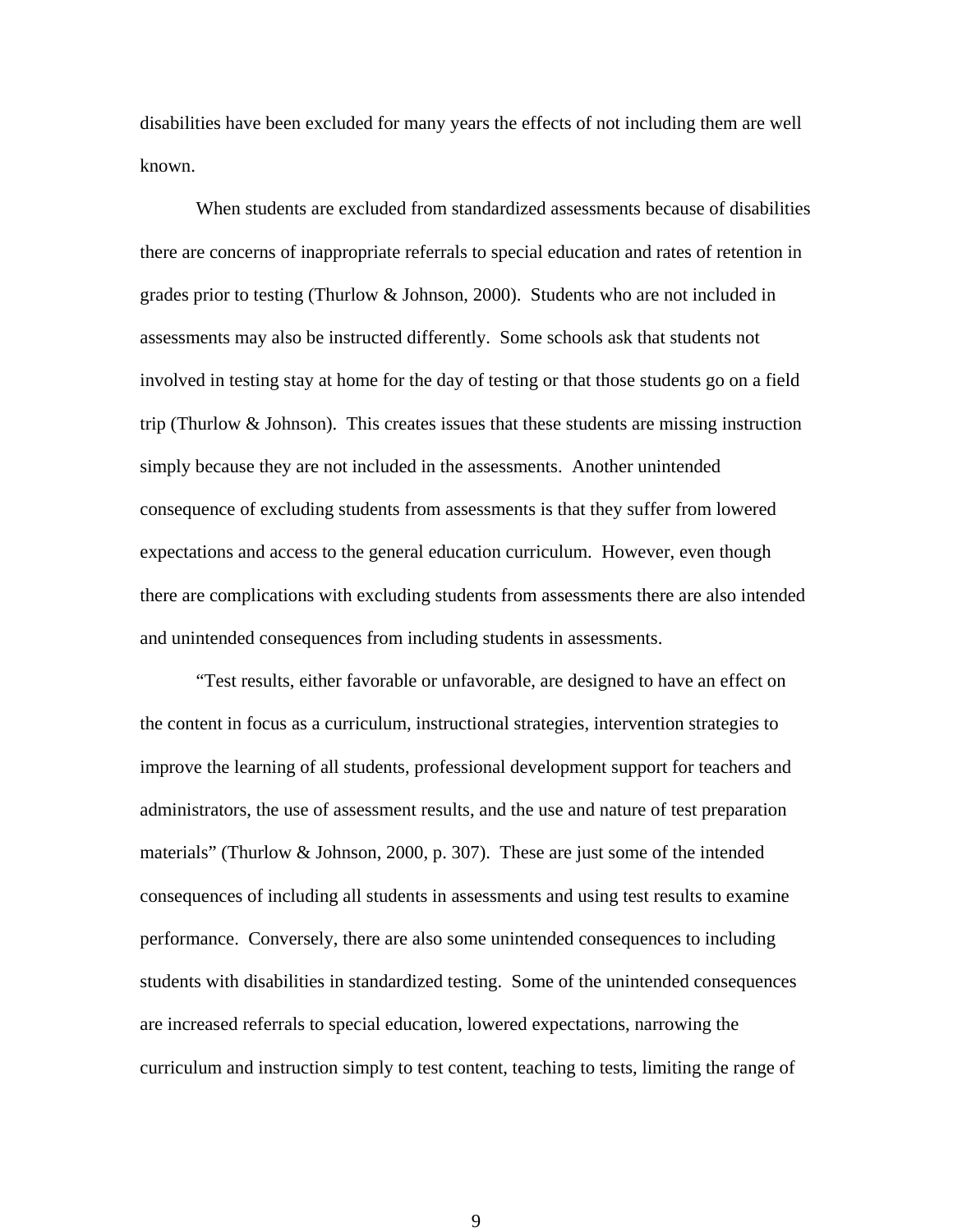program options, and using test results for graduation/promotion decisions (Thurlow & Johnson).

Even though students with disabilities are required to take these same assessments, most are allowed accommodations or alternate tests. An accommodation refers to any changes made to the test that still allow for the measure of the student's abilities rather than their disability (Washburn-Moses, 2003). Accommodations can come in various forms ranging from the way the test is presented to the timing/scheduling of the test. Appropriate accommodations should be chosen with the purpose of allowing the student to achieve valid scores, rather than optimal scores (Fuchs and Fuchs, 1999). For example, students with high-incidence disabilities (e.g. learning disorders and speech disorders) can be part of the standard test administration while other students with disabilities may receive accommodations on tests, while a smaller group may receive a modified standard test or take an alternate test to ensure that the test results lead to valid decisions (Hollenbeck, Tindal, & Almond, 1998). Accommodations are important for both students with disabilities and the schools, yet controversy surrounds the use of certain accommodations. States and districts have different policies regarding the use of accommodations and they can be very complex (Thurlow, House, Scott, & Ysseldyke, 2000).

Alternate assessments are measures that are given to students unable to take state and district assessments. Alternate assessments are fairly new and about only 2% of the total student population take an alternate assessment (Thurlow & Johnson, 2000). Alternate assessments are still being made by most states and districts. These assessments can range from being different versions of the paper-and-pencil test to portfolio tests (Thurlow & Johnson).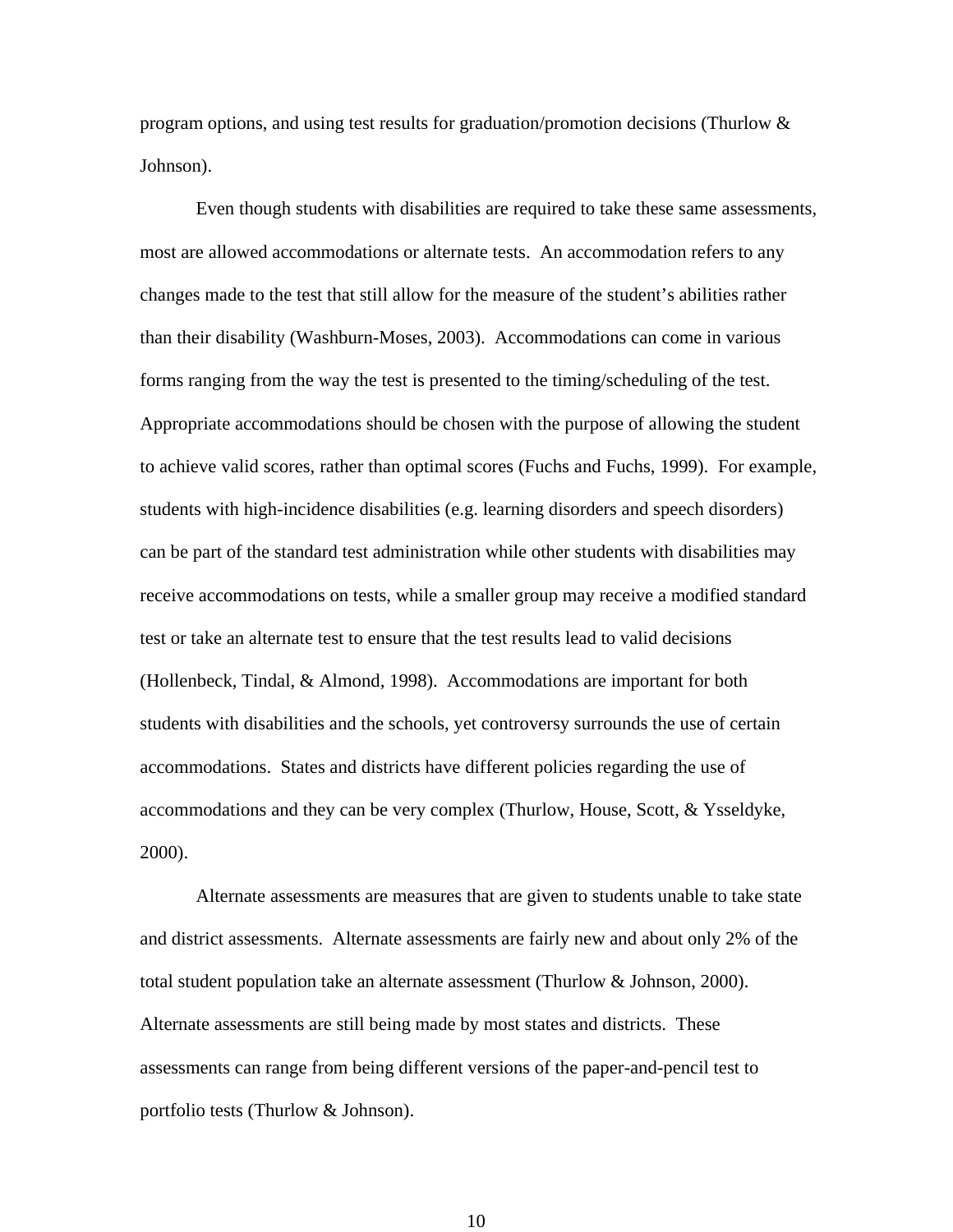Statutes increasingly require that schools include nearly all students in state and district wide assessments, but are they? Previous studies have found that participation rates vary markedly in large scale testing programs (Elliott, Erickson, Thurlow, & Shriner, 2000; Heubert & Hauser, 1999; Zlatos, 1994). Schulte, Villwock, Whichard, and Stallings (2001) found that the number of students who participated in a testing program in one district in North Carolina increased by 11% over their five-years of data collection. It is interesting to note that this same study also found an increase in the number of students with learning disabilities who scored at or above the grade level proficiency standards in reading. These results are promising and align with the intent of IDEA 97 to improve outcomes for students with disabilities on large scale assessments. However, it is important to keep in mind that this study was conducted with only one school district and is very limited in its generalizability.

Since schools are being held accountable for assessment outcomes for all students it is important that each student receive an equal opportunity for success. The majority of learning disabled students are included in the general education classroom (U.S. Department of Education, 2000), however, many other disabled students never attend general education classrooms, even though all students who participate in high-stakes testing are expected to have access to the general education curriculum (Washburn-Moses, 2003). This is important because many general education teachers are "teaching to the test." These teachers are only teaching material relevant to the test and also teaching highly specific test techniques. Students with disabilities may benefit and perform better on high-stakes tests if allowed to participate in the general education.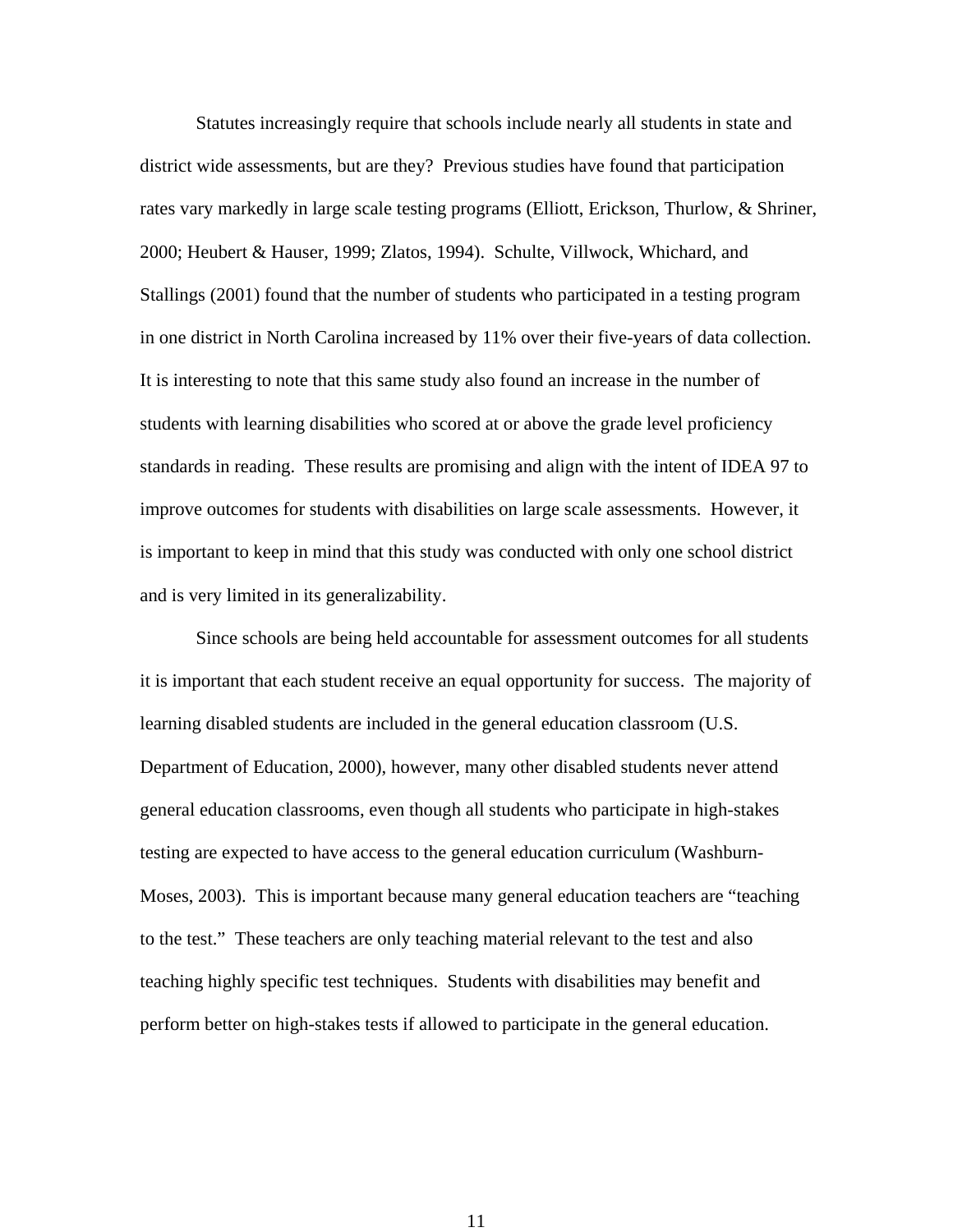Mainstreaming and Inclusion

IDEA 97 requires that students must be taught in the "least restrictive environments" (LRE). The least restrictive environment is usually considered to be the general education classroom because this is where they would be placed if they did not have a disability. "The LRE concept is based on a 'Cascade of special education services' paradigm presented by Reynolds (1962) and Deno (1970)" (Junkala & Mooney, 1986, p. 218). Based on this paradigm, students are only kept out of the regular classroom in proportion to the support services that are required by their educational program (Junkala & Mooney). Two ways of including students in the LRE are mainstreaming and inclusion.

 Mainstreaming and inclusion are often used interchangeably, but they are two different systems. Mainstreaming refers to keeping disabled students in the regular education classroom for certain classes and then separating them for others (Rogers, 1993). Under this system, generally, the student must be able to keep up with the work assigned to him or her with appropriate supports to stay in the classroom. Mainstreaming was popularized in part by a classic article written by Dunn in 1968. In this article, Dunn pointed out problems with separating disabled students from the general education classroom. This article also laid the groundwork for key components for the Education for All Handicapped Children Act (renamed the Individuals with Disabilities Education Act), which was passed only 7 years after the publication of Dunn's article (McLeskey, 2004).

On the other hand, inclusion refers to allowing the student to remain in the regular education classroom or the classroom they would have attended had they not been disabled as much as possible. The supports are brought to the child with the hope that the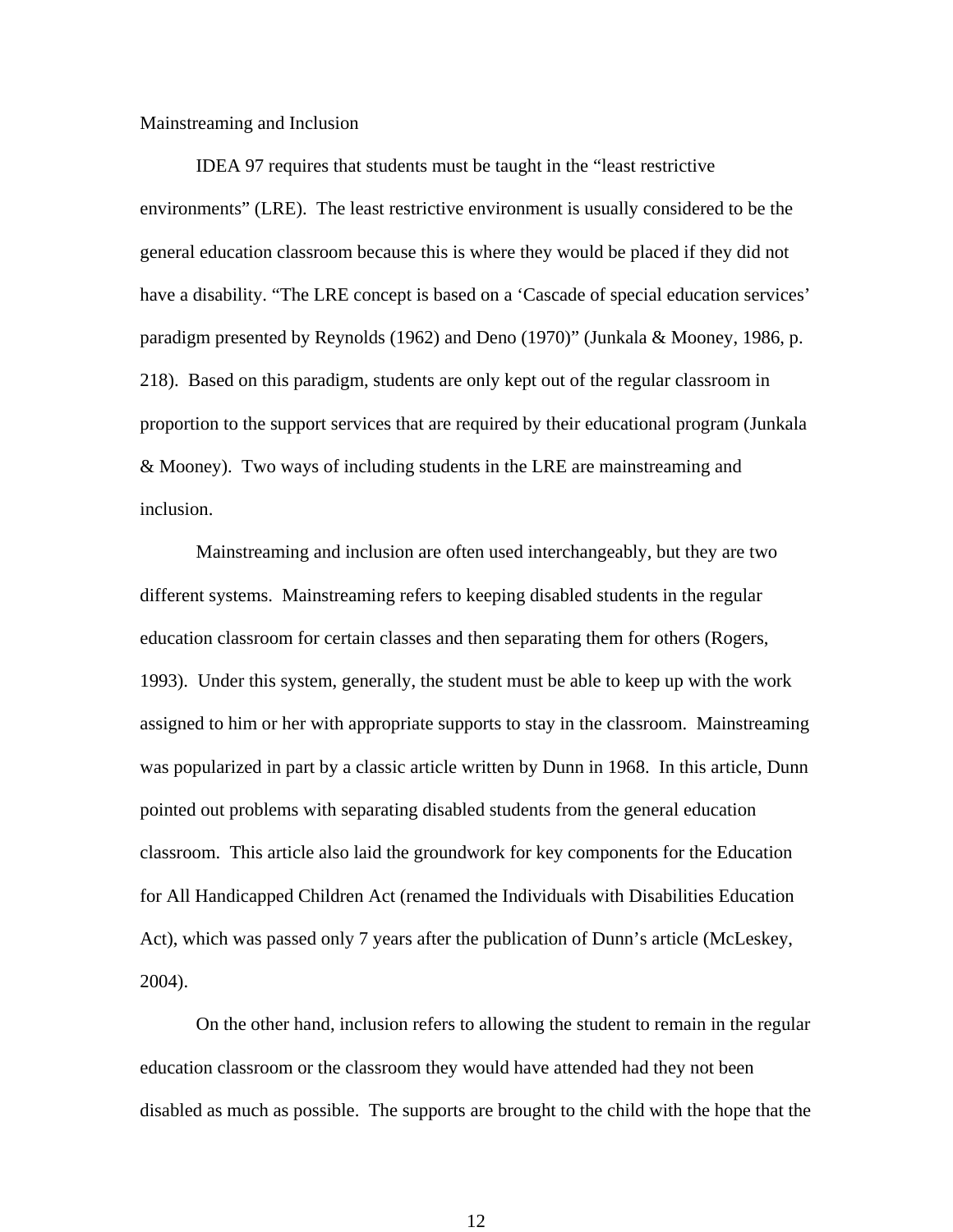student can attain benefits from remaining in the regular classroom (Rogers, 1993). Inclusion appears to be promising and there has been a large push for it in the United States since the early 1990's. An important aspect of inclusion is that students are not segregated from their nondisabled peers. Many classrooms are intended to be inclusive, but then simply end up replicating special education services in the general education classroom. In these contexts disabled students are commonly segregated within general education. "The ultimate goal of inclusion is to make an increasingly wider range of differences ordinary in a general education classroom" (McLeskey & Waldron, 2007, p. 163). McLeskey & Waldron (2007) discuss four ways in which this goal can be achieved.

 The first way is to help create a classroom in which varying behaviors are more tolerable and become a routine part of the regular education classroom using supports. This will help the school community accept a larger variety of differences and become a common aspect of the school (McLeskey & Waldron, 2007). In any general education classroom students display a broad range of academic and social skills, which are considered typical and acceptable. Many teachers will arrange their classroom to accommodate these different ranges of student levels. However, there are some students who do not fall within this acceptable range and may require special services. So for inclusion to be successful, teachers need to expand their level of tolerance so that these students who fall outside of the acceptable range can remain in the classroom. This may also require changes in practices and resources available in general education to meet the needs of increasingly diverse students. Another issue is to keep classroom supports natural and unobtrusive. Evidence has indicated that these types of supports work best and appear to be used continually because they fit naturally into the flow of the general education classroom (McLeskey & Waldron, 2007; Gersten, Chard, & Baker, 2000;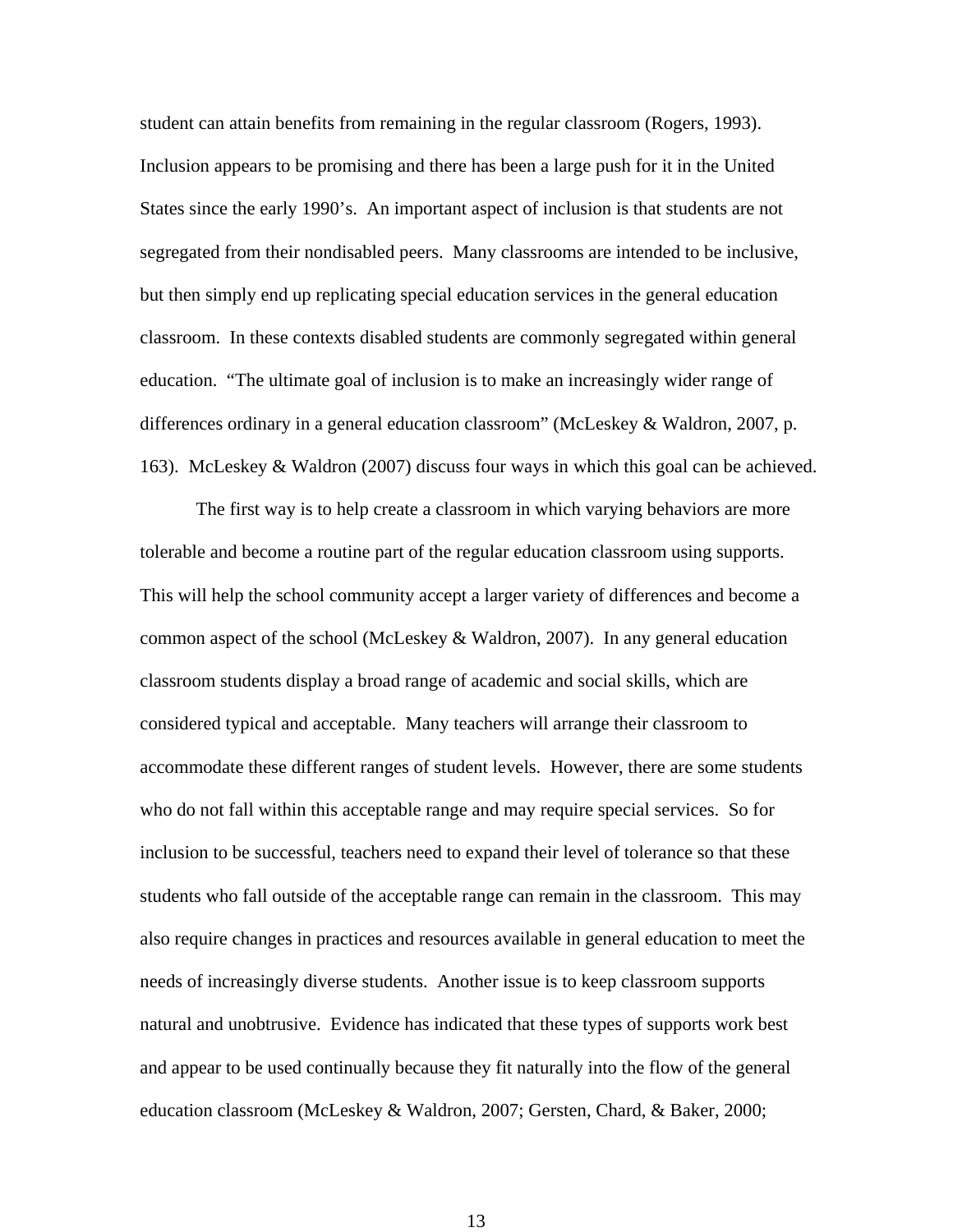Klinger, Arguelles, Hughes, & Vaughn, 2001). Natural and unobtrusive supports will also have less of a negative effect on those students with disabilities.

 A third issue to consider when trying to maintain an inclusive classroom is that the rhythm of the classroom stays as typical as possible. That is, the school day for the disabled student should be as similar as possible to other students. Many problems arise for a student when moving from classroom to classroom fragments his or her school day. This also helps to ensure that the student's differences become ordinary and that they become part of the learning and social community (McLeskey & Waldron, 2007). Finally, all students must become part of the learning and social community of the classroom. Students with disabilities must be considered regular and included in the regular education classroom just as those students without disabilities. Many teachers will need to challenge their assumptions about disabled students to make this possible.

Successful inclusion can result in many benefits for students with disabilities (Begeny & Martens, 2007; Karagiannis, Stainback & Stainback, 1996). Some of the intended benefits of inclusion include improvements in academics, social skills, and being more apt to live in the community with little assistance (Begeny & Martens, 2007). Other benefits include improving teacher skills, helping students develop more positive attitudes towards others with disabilities, and establishing social principles based on equality (Begeny & Martens; Karagiannis et al., 1996).

With the potential for numerous benefits that may result from inclusion it may be hard to believe that there are those opposed to inclusion. However, there are some scholars and policy makers who argue against inclusion. Some of these arguments include believing that general education is not ready or prepared for inclusion and that full inclusion cannot be accomplished because it is too complex for the general education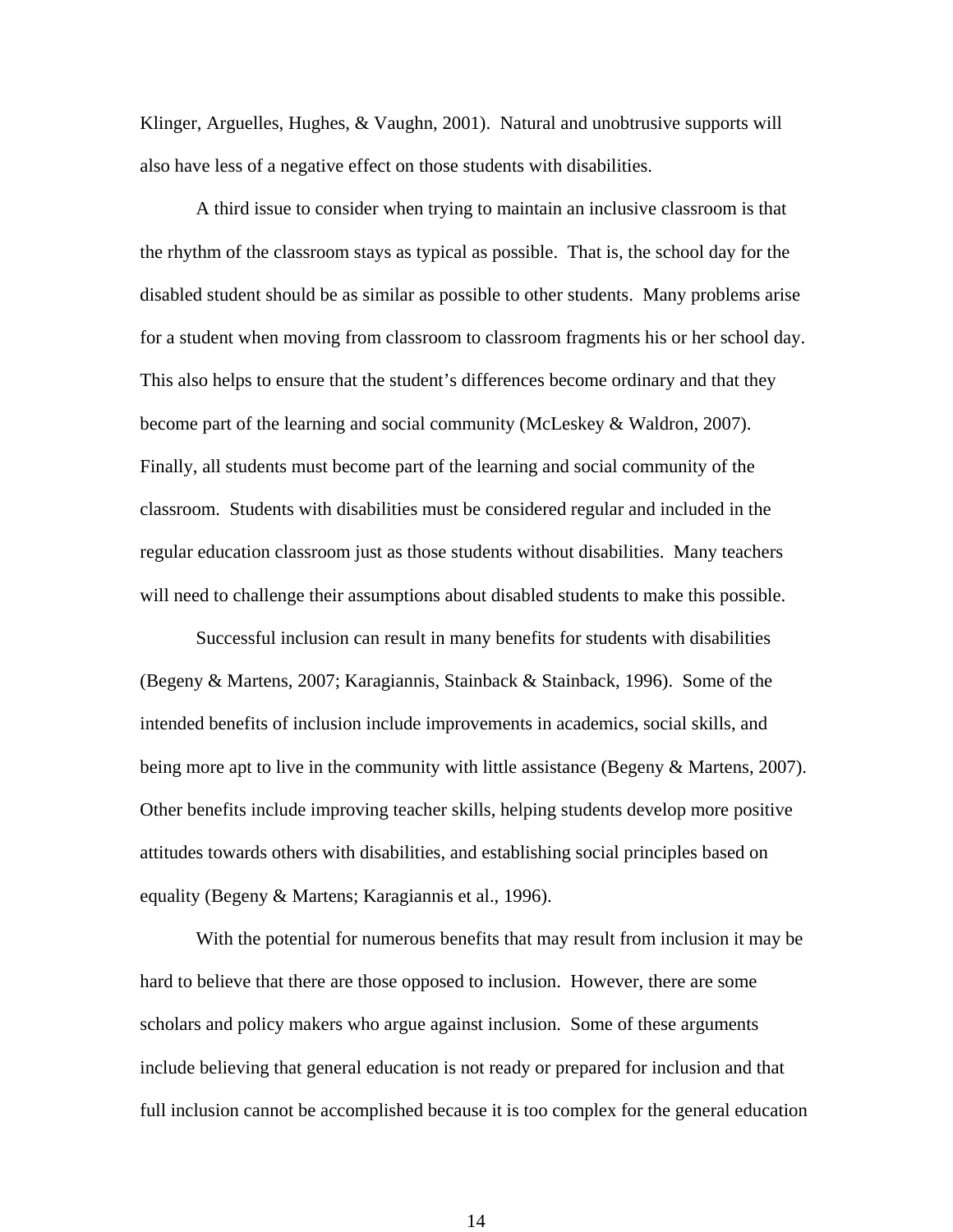classroom. Along with this argument is the belief that students with disabilities require intensive interventions that cannot successfully be provided in the general education classroom. Finally a strong point made by those who resist inclusion is that there is not enough empirical evidence to validate the effectiveness of inclusion (Begeny & Martens, 2007). There may not be much evidence for the support of inclusion in the United States, but many supporters point to Italy as a model. Italy initiated inclusion, albeit with some resistance, starting as early as the 1960's (Begeny & Marten). Current research and reports in Italy suggest that inclusion in the schools is now widely supported (Balboni  $\&$ Pedrabissi, 2000). Some United Stated educators have tried to use the Italian model to highlight the benefits of inclusion, such as the positive attitudes that educators and teachers have towards inclusion (Begeny & Martens, 2007).

Even though there is resistance, there are schools in the United States that are promoting inclusion. One study conducted by Idol (2006) investigated a few of these schools and the outcomes of inclusion. This study evaluated the effects of including students with disabilities in the general education classroom. Idol (2006) looked at administrative support and attitudes toward inclusion, teacher attitudes toward inclusion, and also the academic impacts of inclusion. Overall, the general findings suggested that the administrators at the schools involved in the study were supporting their teachers and were positive about their inclusion program. Most teachers supported inclusion and thought that the impact of having disabled students with nondisabled students in the classroom was favorable. It was also found, that with these schools, including disabled students in statewide testing did not appear to be deleterious to the test performance of the general education students. This study suggests that inclusion can be accomplished in the United States with positive outcomes.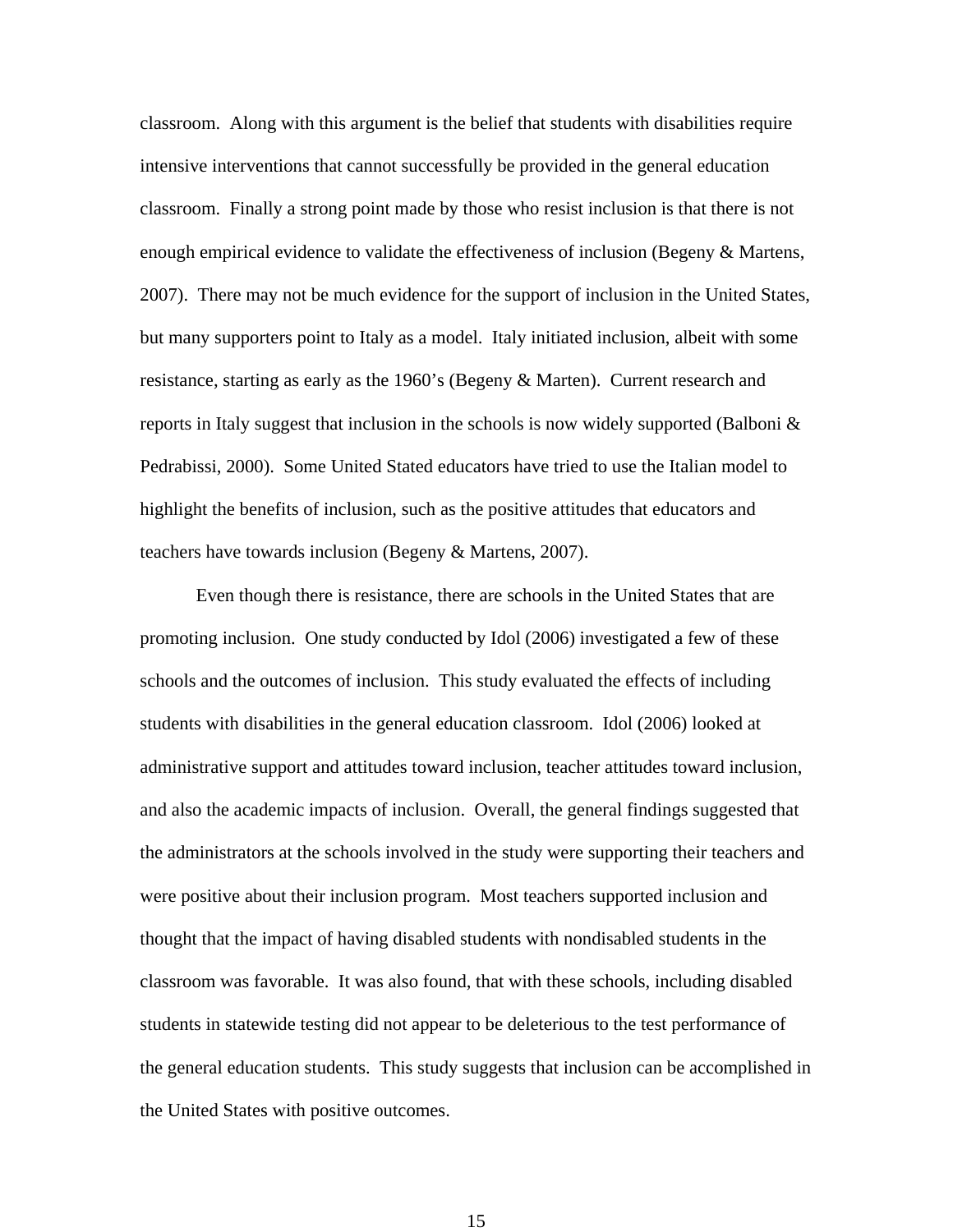Some may ask why should schools turn to inclusion when we already have special education programs in place? One way to answer this question is how Brucker (1994) stated it, "As much as it may hurt to admit it, we have been generally unsuccessful in our current mode of service delivery, although we have had some individual successes. The operation may have been a success, but the patient died!" (Brucker, 1994, p. 582). Here are some harsh statistics that reflect the failure of our current system of special education as reported by Brucker (1994):

> "The 14<sup>th</sup> Annual Report to Congress (U.S. Department of Education, 1992) indicated that only 57% of these students graduate with a diploma or certificate of graduation. A 1989 study by Gartner and Lipsky of 26 cities revealed that less than 5% of all students, including students with learning disabilities, leave special education once they are identified. The National Longitudinal Transition Study results, as cited in NASBE (1992), revealed that only 49% of these students ages 15 to 20 are employed 2 years after graduation, and only 13.4% are living independently."

These are not the outcome that the framers and providers of special education would have hoped for. As concluded by the National Association of State Boards of Education (1992) Study Group on Special Education these results are mainly due to the unnecessary segregation and labeling of children with disabilities. Also, the ineffective practice of mainstreaming has had negative effects on students both academically and socially (Brucker, 1994). More research is needed in order to determine the full benefits of inclusion over the current special education programs in place. Some of the social benefits of inclusion for disabled students are known and empirically supported (Begeny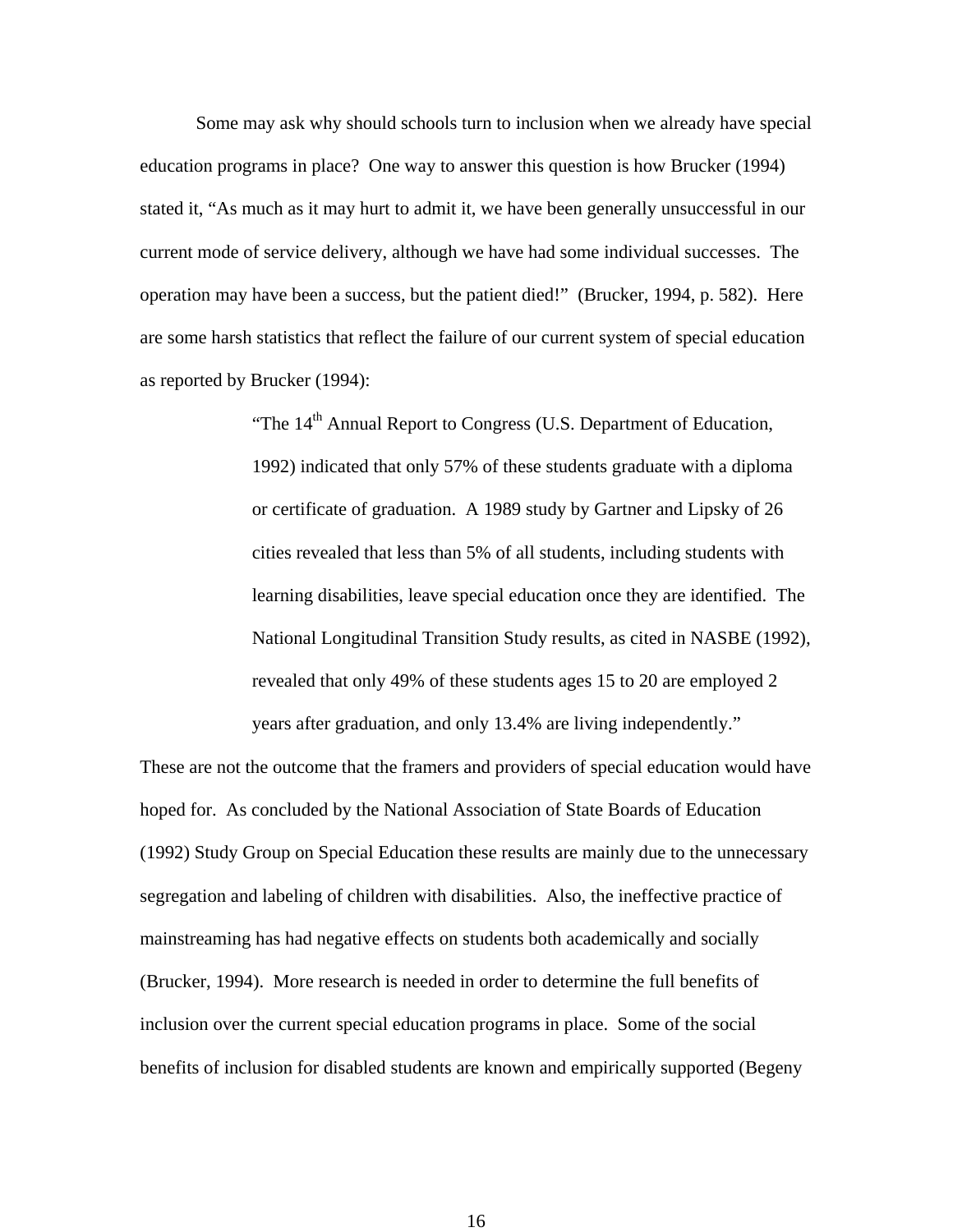& Martens, 2007; Karagiannis et al., 1996), but investigating the academic benefits of inclusion will be important for future academic success of disabled students. Teacher Effects

One major factor to consider when evaluating student performance on high-stakes tests, disabled or not, is the teacher. Many scholars would argue that teaching does matter (McCaffrey, Lockwood, Koretz, & Hamilton, 2003; Noell & Burns, 2006). Now that students with disabilities are also being included in high-stakes testing the same pressure is put on the teachers instructing these students.

 Studies examining teacher effectiveness are on the rise. Recent research on teacher effectiveness has shown a direct relationship between its quality and student learning (Darling-Hammond & Young, 2002; Ding & Sherman, 2006). When studying teacher effectiveness it is important to distinguish between teacher effectiveness and teacher effects. Teacher effects are those factors that are quantified in research studies. Odden, Borman, and Fermanich (2004) identified some of these teacher effects from reviewing the literature. Specifically, they identified teacher effects associated with student achievement, and these include: (1) years of teaching, (2) major of undergraduate study, particularly for mathematics and science, (3) ACT or SAT test scores, (4) course work or degree obtained, (5) quality of high school, (6) earning of a license, and (7) verbal ability (Ding & Sherman, 2006).

 Teacher effectiveness is more difficult to define. Typically, teacher effectiveness is operationalized in terms of teacher effects. For example, many standards classify a teacher as being effective if they are fully licensed or in terms of specific teaching practices. However, there is danger in equating teacher effectiveness with teacher effects. Not all teachers who are fully licensed will be effective, just as some teachers who are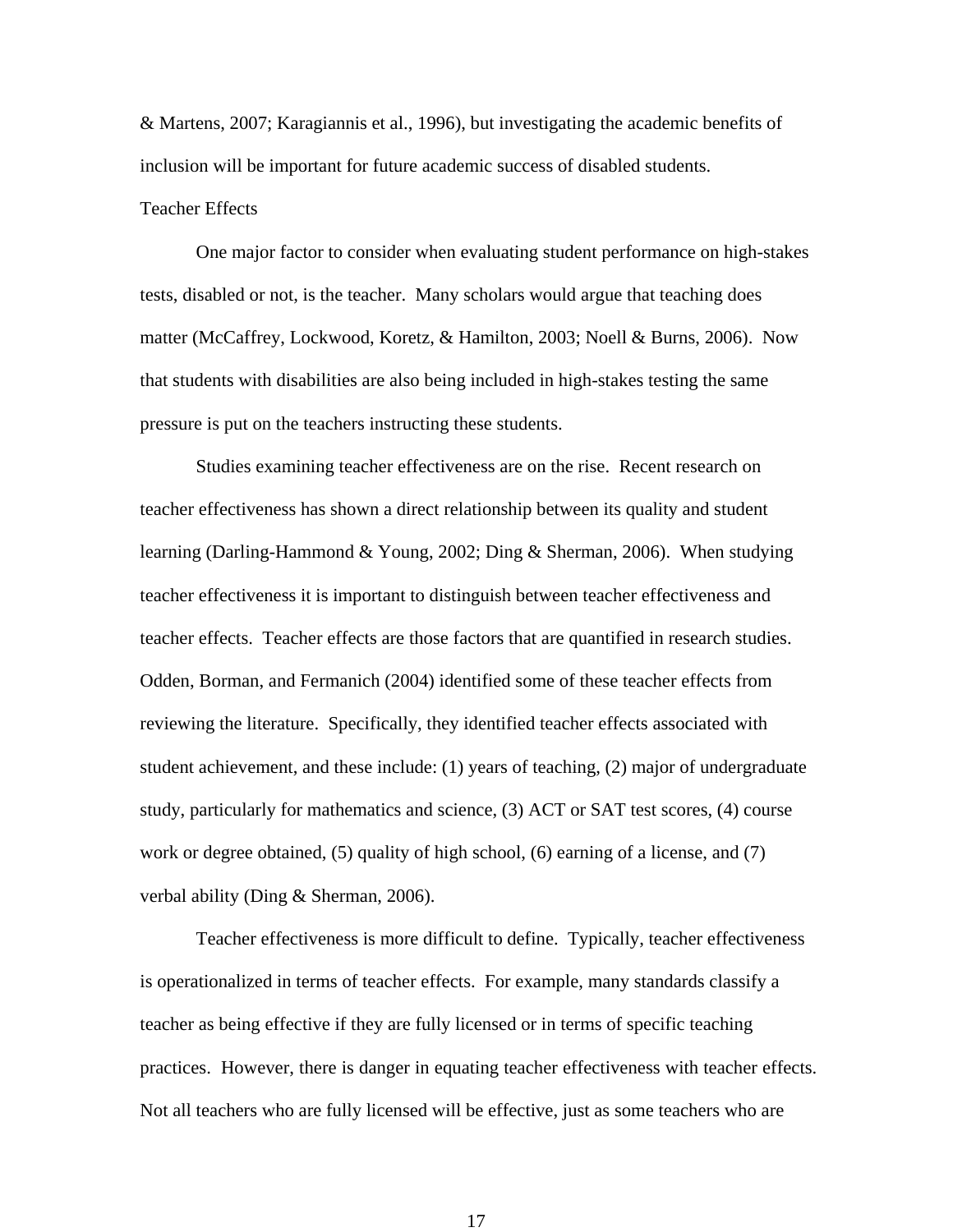not fully licensed may be extremely effective. Research investigating teacher effectiveness must clearly articulate what is meant by teacher effectiveness just as teacher effects are operationally defined (Ding & Sherman).

There is no doubt that not all teachers have the same effectiveness. Evidence on teacher effectiveness is mixed (Nye, Konstantopoulos, Hedges, 2004). One must be cautious when interpreting findings from studies of teacher effectiveness. It is important to keep in mind that student background characteristics must be accounted for in the analyses because students are not randomly assigned to schools (Nye et al.). Teachers are assigned the students that are placed in their classrooms, not who they choose to teach. Some teachers receive classrooms full of gifted students while others receive classrooms of low SES students who are disabled. These factors need to be taken into account when looking at how effective a teacher is.

Studies conducted by Darling-Hammond (2000) concluded that teacher effects on student performance outweighs student characteristics such as poverty, language background, and minority status. These conclusions were drawn from using surveys from a 50-state survey of policies, by examining state case studies, using the 1993-1994 Schools and Staffing Survey (SASS), and information drawn from the National Assessment of Education Progress (NAEP) (Darling-Hammond). The authors of the study used the information to evaluate how teacher qualifications and other school characteristics affect student achievement. Similar conclusions were drawn in a study conducted by Rivkin, Hanushek, & Kain (1998) about teacher effectiveness. In fact, in their study, they claim that teacher quality is the most important predictor of student achievement. The authors of this study used panel data containing student, teacher, and school data from the state of Texas with many observations. A value-added model was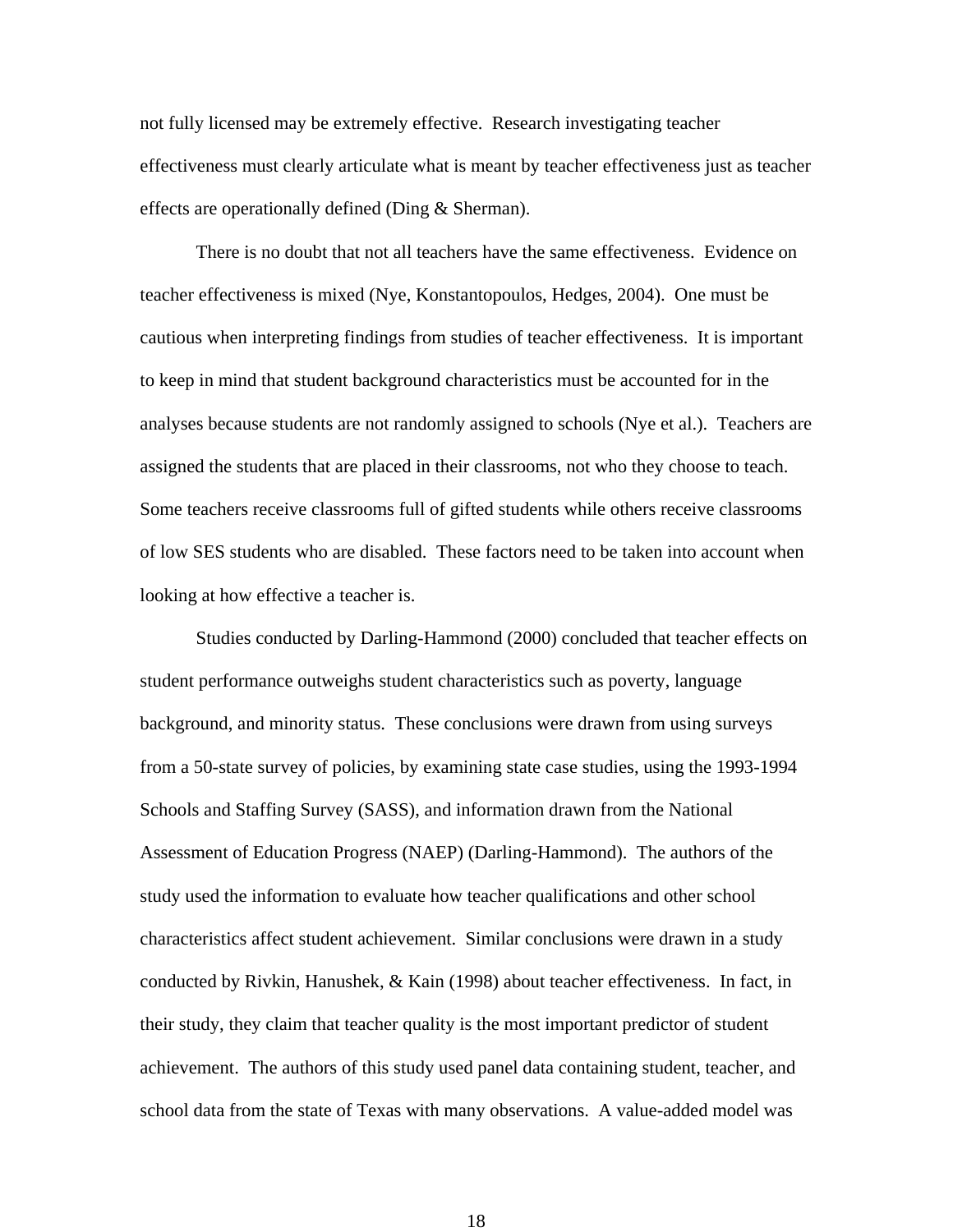used and analyses run to investigate teacher effects. These studies draw on the importance of determining what makes a teacher highly qualified or effective.

So, the question of critical importance becomes what makes an effective teacher? Do teachers need to be certified in the content area they are teaching, do they need to be certified to teach special education if instructing students with disabilities, or do they need simply to be instructed in teaching practices? According to the United States Department of Education (USDOE), teacher preparation is of little importance for enhancing student achievement (Boe, Shin, & Cook, 2007). According to a report from the USDOE (2002), student achievement was not improved by teachers attending traditional schools of education or teacher certification. The USDOE stated that "the best available research shows that solid verbal ability and content knowledge are what matters most" when it comes to highly qualified teachers (2002, p. 9).

However, when it comes to the USDOE's interpretation of the NCLB definition of a highly qualified teacher (HQT) the focus is on content knowledge, which is emphasized through teacher preparation and professional development (Boe et al., 2007). This view is contradictory to the view that preparation does not matter. In fact, the USDOE concluded that schools are failing to produce highly qualified teachers that are needed by the NCLB Act (2002). They also go on to state that this failure is due in part to the "burdensome requirements" of a "shocking number of education courses" (p. 31). The USDOE policy argues in part that the best way to produce highly qualified teachers is to have a "fast track" alternative teacher preparation program that leads to certification and shortens the coursework that is taken (Boe et al.).

The USDOE's view of a HQT is at least partially self-contradictory. While the USDOE focuses on only the content knowledge requirement of an HQT, NCLB also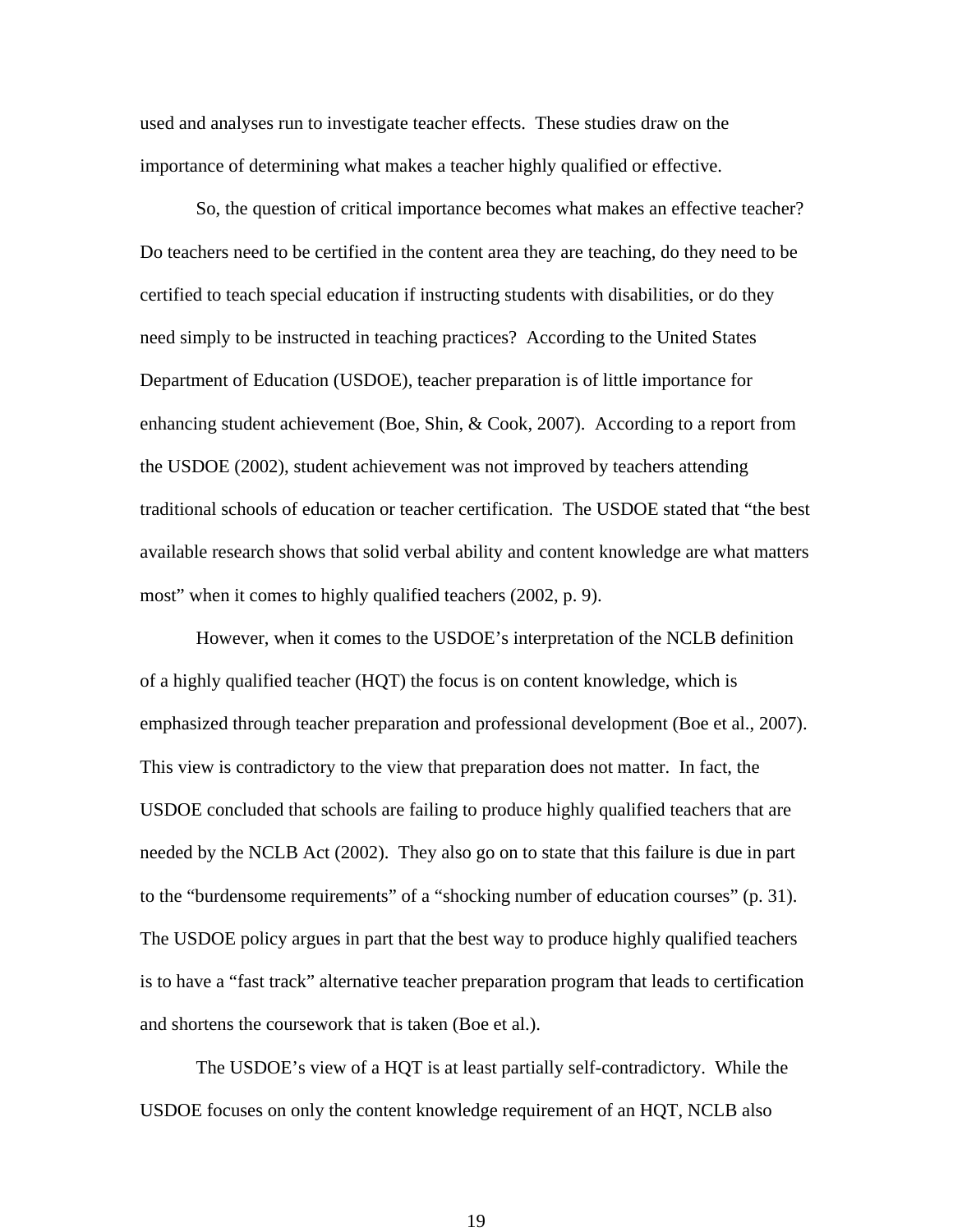requires that teachers have a full state certification, a high level of content knowledge, and must earn at least a bachelor's degree (Boe et al., 2007). The requirement of having a full state certification typically entails extensive coursework in pedagogy and practice teaching. Because of these contradictions in federal definitions, teacher preparation programs are confused as to how to produce HQT. Research needs to investigate teacher qualifications and characteristics that are the most effective. There are currently studies that have evaluated these questions, but there is little consensus on the results (Wayne  $\&$ Youngs, 2003).

A study conducted by Boe, Shinn, and Cook (2007) examined the effects of teacher preparation in producing highly qualified teachers. This study was a direct result of the contradictory reports put out by the USDOE. The study investigated relationships between the amount of teacher preparation and several teacher qualifications. The authors used national data produced by the 1999-2000 Schools and Staffing Survey (SASS). The authors focused on both teachers of general education and special education (Boe et al.). The results of this study suggest that for both special education and general education teachers, those with extensive preparation in pedagogy and practice teaching earn a higher level of certification. This means that teachers with higher levels of certifications meet the basic requirement of the NCLB, to have a full state certification. Results also showed that general education teachers with more preparation were more likely to be teaching in the field of their subject matter expertise. Also, those teachers with more preparation in training felt like they were better prepared to teach assigned subject matter (Boe et al.). Thus, according to the definition of a HQT by the NCLB, those with more extensive preparation were able to meet these standards than those with little or no preparation. Boe et al. believe that requiring less instruction in pedagogy and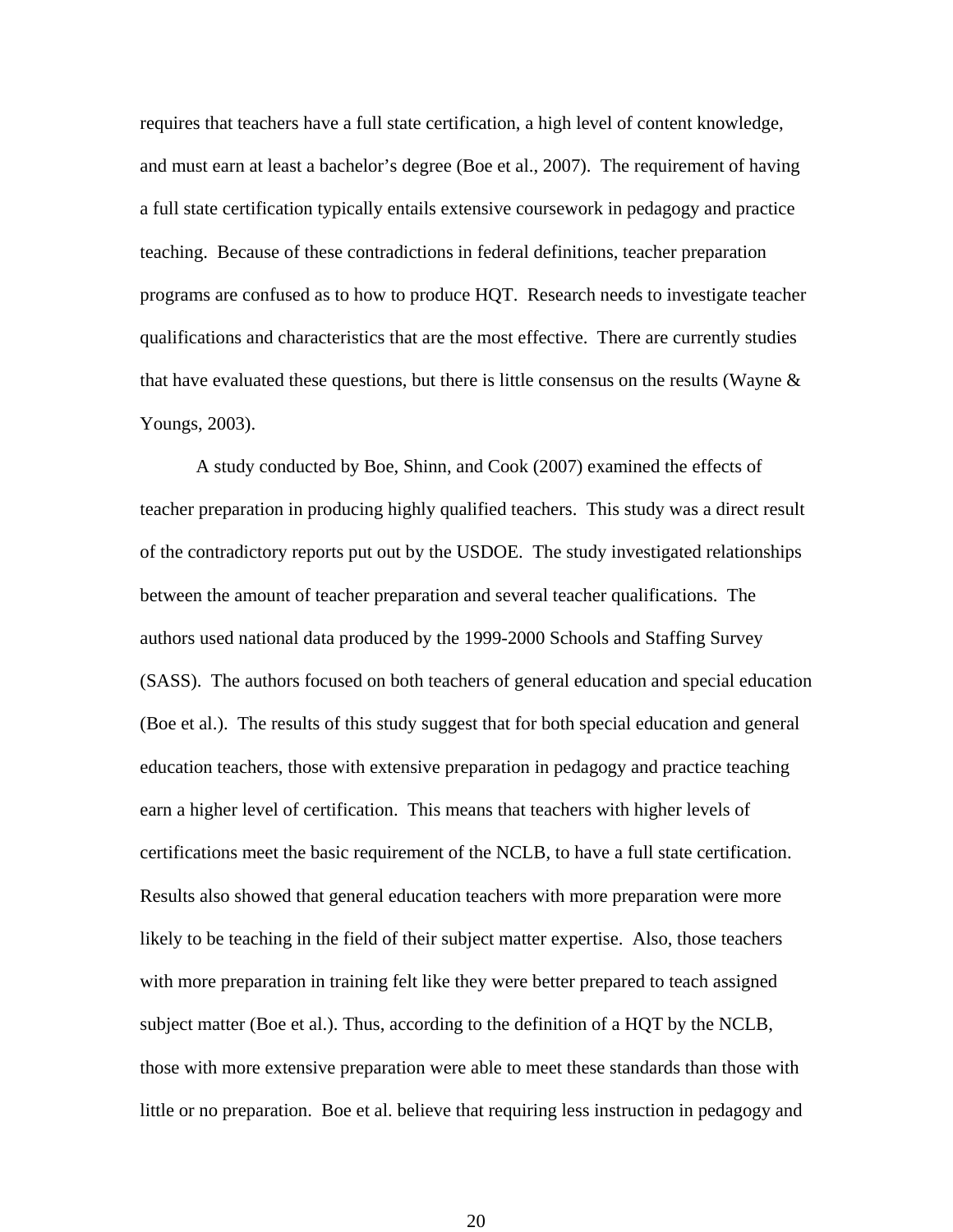also little time practicing and being supervised teaching could potentially lower the national number of HQTs, which is directly the opposite effect the USDOE is trying to achieve. Having an extensive training background appears to be a characteristic of highly qualified teachers that should not be overlooked.

Similar to teacher preparation studies, Wayne and Youngs (2003) reviewed an extensive body of literature that examined the relationship between student achievement gains and teacher characteristics. Specifically, the authors looked at college ratings (simply refers to how well rated the undergraduate college attended was ranked), tests scores, degrees and coursework, and certification status. Only 21 studies met criteria for inclusion in the review. The findings suggest that there appears to a positive relationship between college ratings and student performance. However, in these studies, a relationship between these two were not always found, but when there was a relationship it tended to be positive (Wayne & Youngs).

Other investigations into what makes for highly qualified or effective teachers examined different variables. Some research has examined the impact of having a subject-specific, advanced degree and the affect it has on a student's performance. Goldhaber & Brewer (1997, 2000) investigated the effects of teachers holding masters degrees on high school students' mathematics achievement. According to their findings, the area in which the degree was awarded is very important. They found that students who were instructed by a teacher with an advanced degree in mathematics made greater performance gains than did those students with teachers with no advanced degree or a degree earned in another subject. Another study conducted by Goldhaber & Brewer (1998) confirmed their initial findings that, in particular, for mathematics the degree earned by the teacher has an effect on student performance. Subject-specific degrees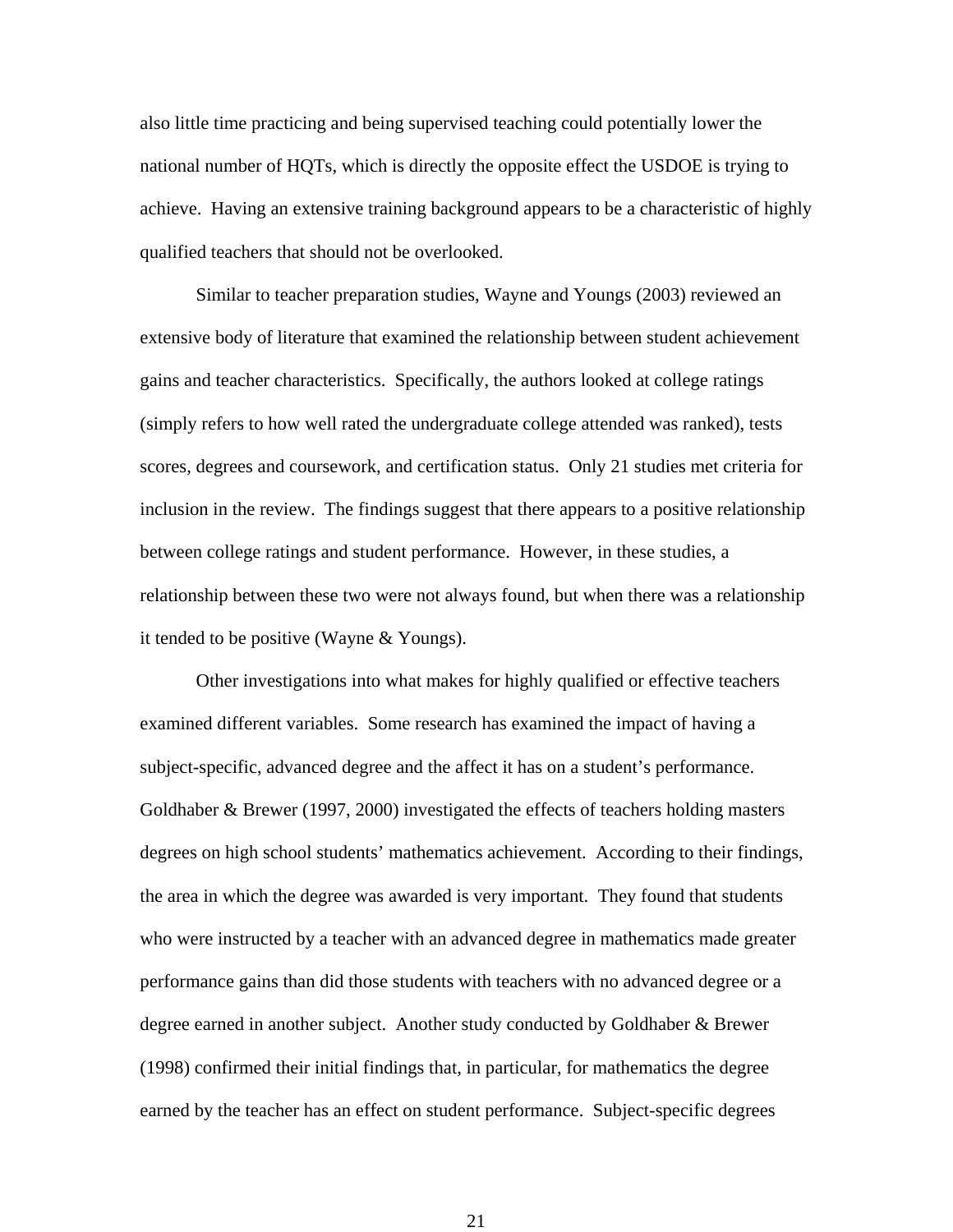earned by teachers had a more positive effect on student achievement outcomes regardless of whether it was a bachelor's or master's degree.

Although these findings are positive in suggesting what makes an effective teacher, most of these studies have been conducted with high school teachers and students. Croninger, Rice, Rathbun, and Nishio (2007) conducted a study investigating teacher qualifications that have an impact on elementary student performance. In this study the authors look at specific teacher qualifications such as teacher certification status, degree attainment, degree program, subject-specific coursework in reading and mathematics, and years of first-grade teaching experience (Croninger et al.). The findings of this study suggest that certain teacher qualifications matter. Teacher experience, coursework taken in preparation for the profession, and the specific type of degree earned all had a positive effect on reading achievement. In contrast, qualifications such as certification status and possession of advanced degree were not found to be significantly related to reading achievement. "An important implication of our findings, though, is that teacher qualifications may influence student achievement through effects associated with individual teacher characteristics or through the effects associated with collective teacher characteristics" (Croninger et al., 2007, p. 321).

Teacher quality is important and finding what affects teacher quality should be at the top of the educational research agenda. Strauss and Sawyer (1968) used crosssectional data and examined the impact that teacher quality had on students standardized test scores. The study specifically looked at mean achievement of students and the number of students who failed the standardized tests. Based on this study an increase in teacher quality results in a decline in the rate of student failure. Their results concluded that just an increase of 1% in teacher quality, as measured by a teacher evaluation score,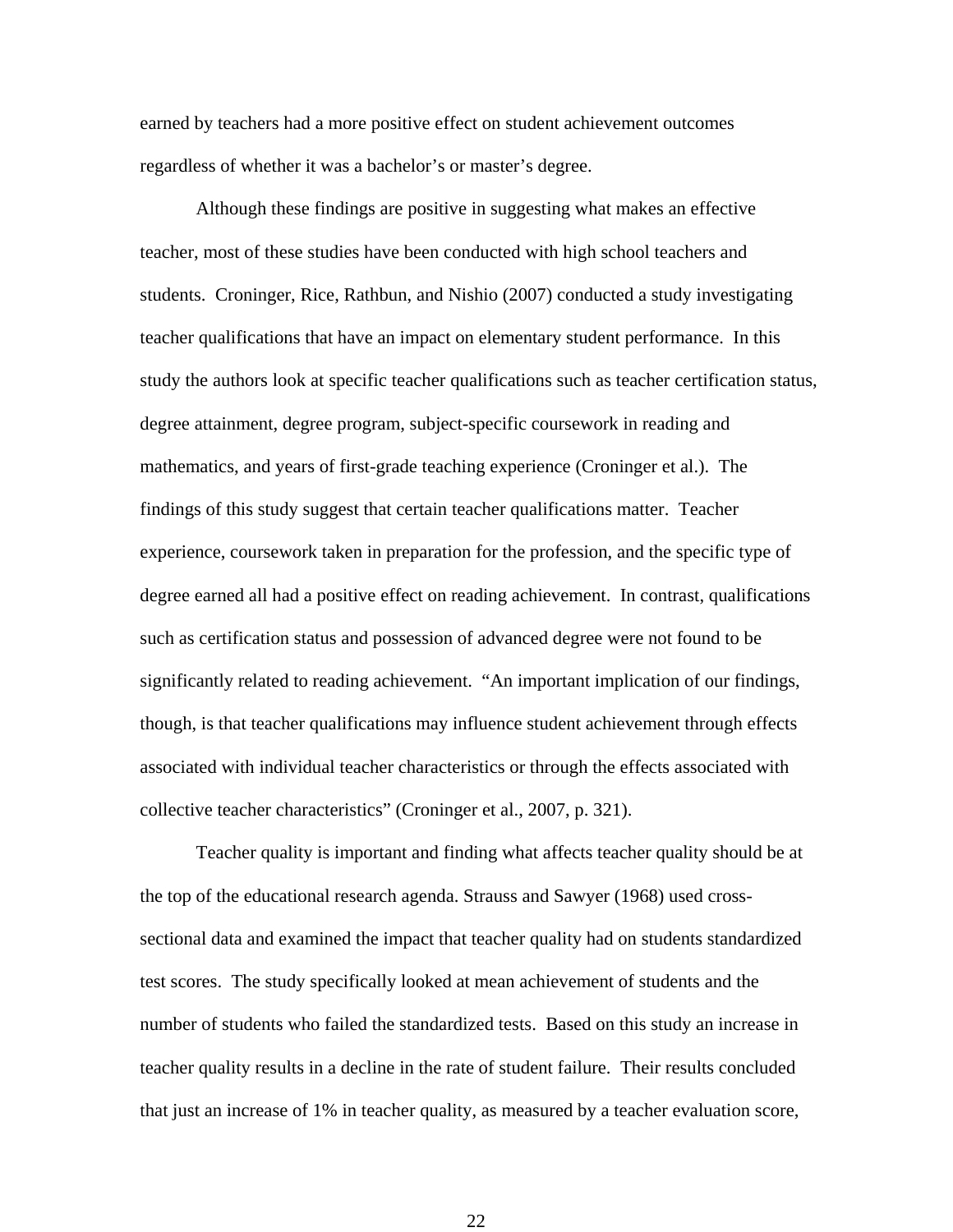results in a 5% decline in the rate of student failure on standardized test scores (Strauss  $\&$ Sawyer). It is important to keep in mind that this study is very dated. Much has changed in the educational world since the results of this study were published. The impact our teachers are having on our students is critical and thus the qualities a teacher needs should be investigated to improve our education system.

It is also important to keep in mind that research has shown that teacher effects are cumulative over time. "Groups of students with comparable abilities and initial achievement levels may have vastly different academic outcomes as a result of the sequence of teachers to which they are assigned. These analyses also suggest that the teacher effects are both additive and cumulative with little evidence of compensatory effects of more effective teachers in later grades" (Sanders, & Rivers, 1996, p. 6). Not only does this research suggest that teachers play a major role in student achievement over time, it may also lead to important implications for student assignment. For example, in a study conducted by Sanders and Rivers (1996) found that lower achieving students benefit first from an increase in teacher effectiveness. Similarly, teachers who are found to be most effective result in appropriate to excellent gains for all students. If characteristics can be identified as to what specifically makes an effect teacher, students could benefit from being placed in these teachers' classrooms if they had been previously placed in classrooms with less effective teachers.

The studies discussed above and others indicate the importance of teacher qualifications for students in high school and elementary grades, but what about special education students? To date, little research has been conducted regarding teacher effectiveness with special education students. Students with disabilities are in need of more intensive services and thus may require different kinds of teachers than non-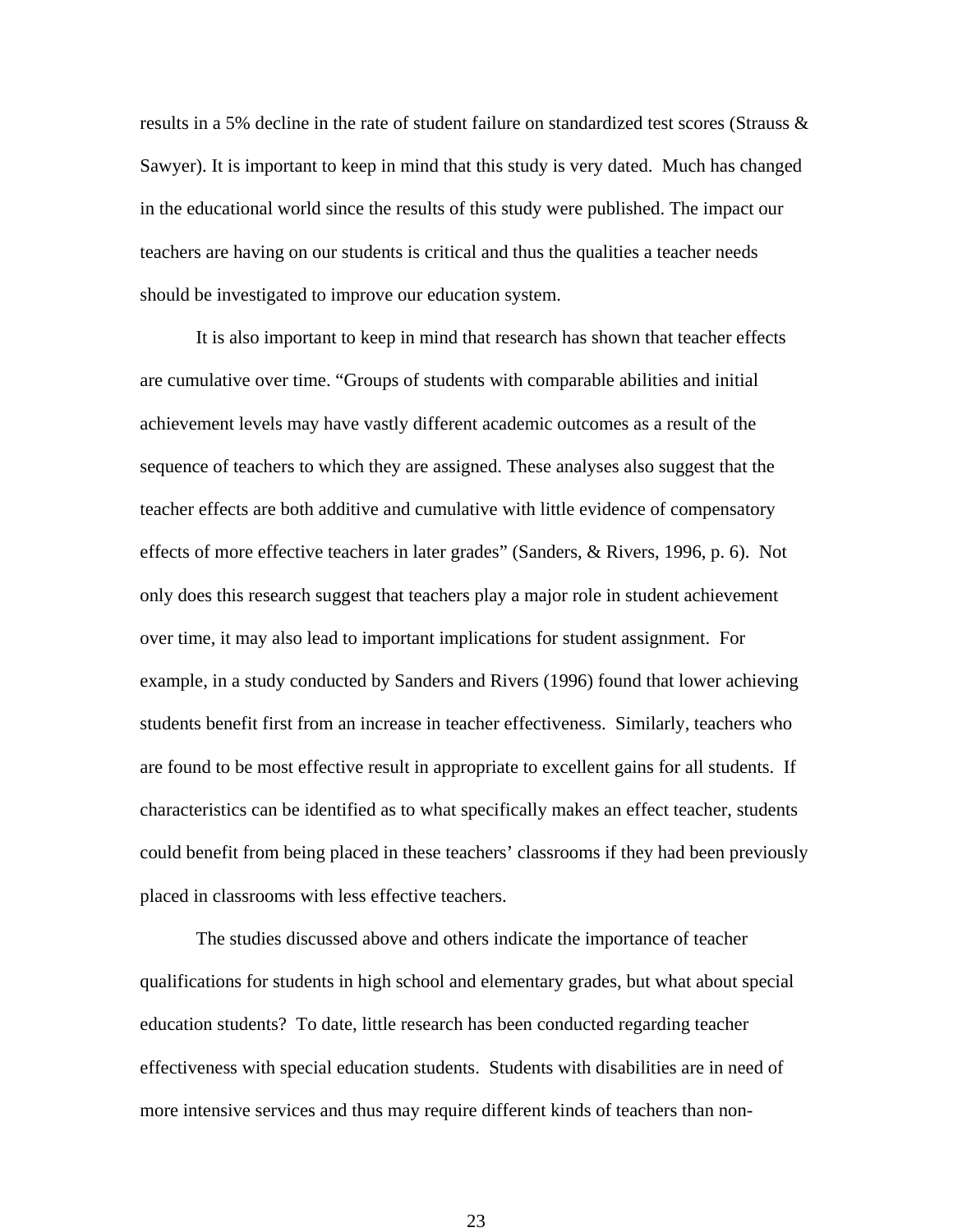disabled students. General education and special education teachers may require different qualifications. In fact, some programs that are used in the general education and taught to these teachers are hardly recognized or used within special education. Just as there are some programs used with exceptional general education programs there are also some unique features of special education programs that are not introduced to general education programs (Brownell, Ross, Colon, & McCallum, 2005). Because of these facts, more research should be conducted to determine teacher qualifications that are the most effective and lead to positive performances for special education students.

#### Value-Added Models

 Value-added modeling (VAM) is a promising technique to answer some of these teacher effectiveness questions. VAM is a "collection of complex statistical techniques that use multiple years of students' test score data to estimate the effects of individual schools or teachers" (McCaffrey, Lockwood, Koretz, & Hamilton, 2003, p.xi). VAMs are being used more and more to examine teacher and school effectiveness (Noell & Burns, 2006). "VAMs have been employed extensively in domains such as biology or economics to model growth, change, or production for complex systems in which a number of variables may moderate change and in which change may be nested within specific nonequivalent units" (Noell & Burns, 2006, p. 41). These models can be effective for evaluating education because the modeling approach closely resembles the structure of education.

 Value-added models have two key features when examining student success. The first feature is that the models allow for dependent variables in the analysis to be created to assess the amount of change in student achievement that occurs over the year that the student is in the classroom under study, although this is not required for VAM. The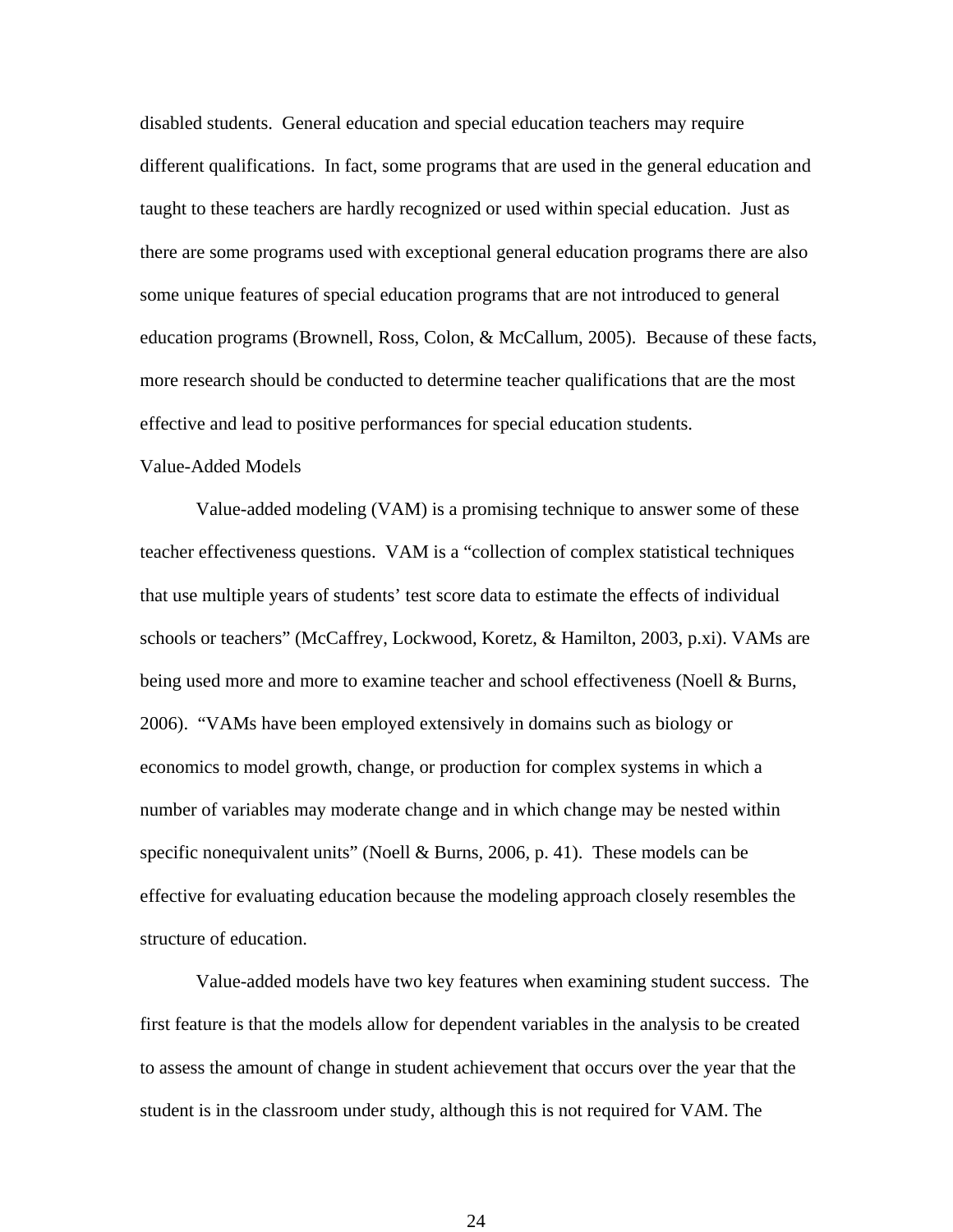second feature is that variables such as students' prior achievement in other classrooms, student demographic variables, and also social composition variables of the schools the student attended can be adjusted for in the dependent variable when used in the model (Rowan, Correnti, & Miller, 2002). Value-added models estimate the proportion of variance changes in student achievement lying among classrooms or schools, when controlling for the effects of confounding variables.

Policy makers and researchers alike have taken a great interest in VAMs. Policy makers see VAMs as a window for educational reform through improved teacher evaluations or as part of a test-based accountability program (McCaffrey, Lockwood, Koretz, & Hamilton, 2003). Of particular interest is the fact that because of the complex statistical techniques offered by VAM teacher and school effects can be evaluated with less distraction by other confounding variables (i.e. family background (McCaffrey et al., 2003).

 These models are relatively new methods for evaluating teachers and schools within psychology, but seem to be on the rise. A few states, Louisiana being one of them, are currently using VAMs to investigate teacher preparation programs. One reason that the use of value-added models is becoming so popular is because of the availability of administrative databases that track individual student achievement over time (Harris & Sass, 2006). Many states are now creating longitudinal databases to measure student achievement. By keeping longitudinal databases that measures change at the individual level the influences of student and family characteristics can be controlled for when evaluating educational programs. With new federal mandates and accountability standards, within a few years, most states should have the capability to track student achievement over time (Harris & Sass).

<u>25</u>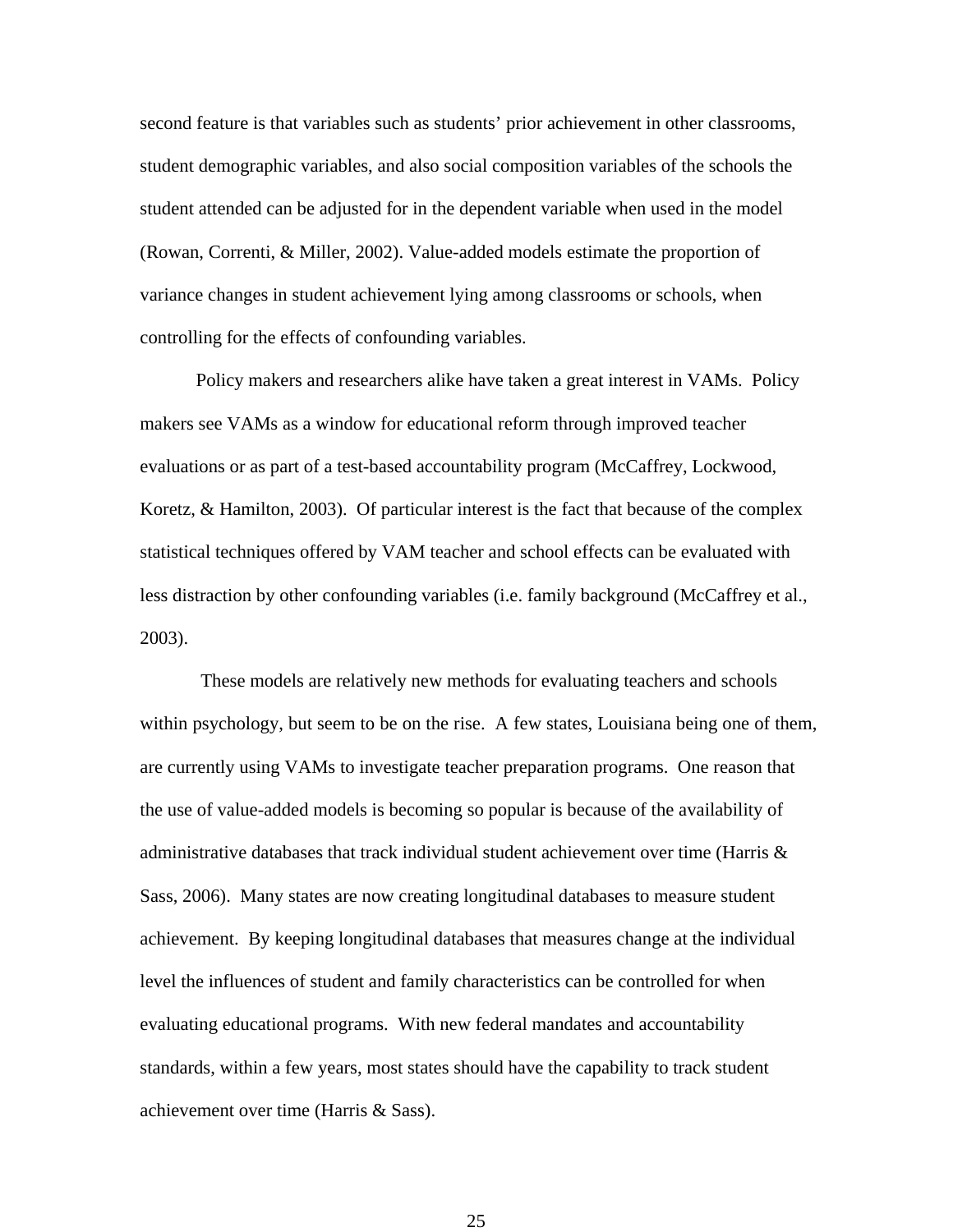Along with more access to longitudinal databases, McCaffrey, Lockwood, Koretz, and Hamilton (2003) have cited at least two other reasons why the use of VAMs are on the rise.

> "One reason is that VAM holds out the promise of separating the effects of the teacher and schools from powerful effects of such noneducational factors as family background, and this isolation of the effects of teachers and schools is critical for accountability systems to work as intended. The second is that early VAM studies purport to show very large differences in effectiveness among teachers. If these differences can be substantiated and causally linked to specific characteristics of teachers, the potential for improvement of education could be great" (p. xi).

 Although VAM appears to be very promising it does have some shortcomings when investigating teacher effects. One drawback is known as estimating the counterfactual. This refers to estimating what would have happened to a student's achievement score under different circumstances while isolating the teacher's effects (Murnane & Steele, 2007). The specification of the meaningful counterfactual is not always clear and it is not necessarily the case that the teacher's effect would the same with different students.

 A second shortcoming of VAM is that because there are correlations in students test scores from one year to the next, models need to be specified as to take these correlations into account (Harris & Sass, 2006). These models require that statistical assumptions be met about teacher effects over time. However, using different assumptions can create different estimates of teacher effectiveness.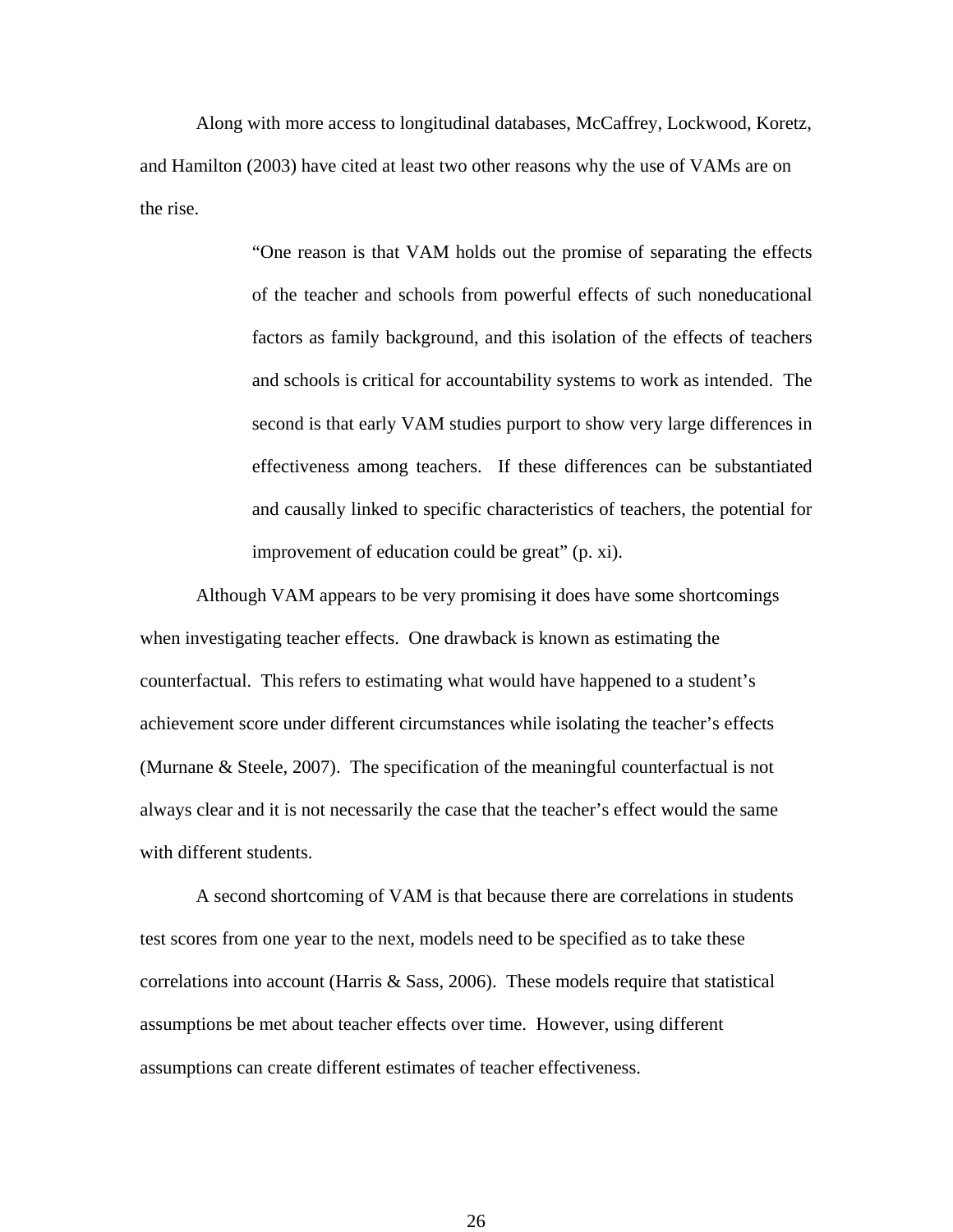Third, VAMs must take into account the relatively small number of students that teachers work with (Murnane & Steele). Each individual student has more of an impact on a teacher's perceived effectiveness when the teacher has a small number of students. This may cause estimates to be less reliable for teachers with a small number of students. There are statistical procedures to minimize this effect, but these also have the disadvantage of potentially under estimating the impact of the strongest and weakest teachers.

 A fourth challenge lies in the fact that teachers do not choose the students that are in their classrooms and student assignment is not random. This makes it difficult to discriminate between contextual effects, such as school and classroom characteristics, from teacher effects. Teacher effectiveness may be affected by many variables and thus it may be hard to determine effects that are due strictly to teachers and those that are due to the classroom, school, or district environment characteristics (McCaffrey et al., 2003).

 Having missing data, either student test scores or links between students and their teachers, creates a fifth problem. With missing data, it is impossible to tell if these students are systematically different than their peers and this may create biased estimates of teacher effects (McCaffrey et al., 2003). Finally, a sixth challenge deals with the achievement test used to measure student performance. Achievement gains are measured from one test administration to the next. Because of this it is important that the test measures content that the teachers have taught, that the scores are measured on the same scale, and that the tests measure comparable content. This can be difficult with tests administered in upper grades when different curriculums are taught in different classrooms. Despite their limitations, applications of VAM to education provide

<u>27 and 27</u>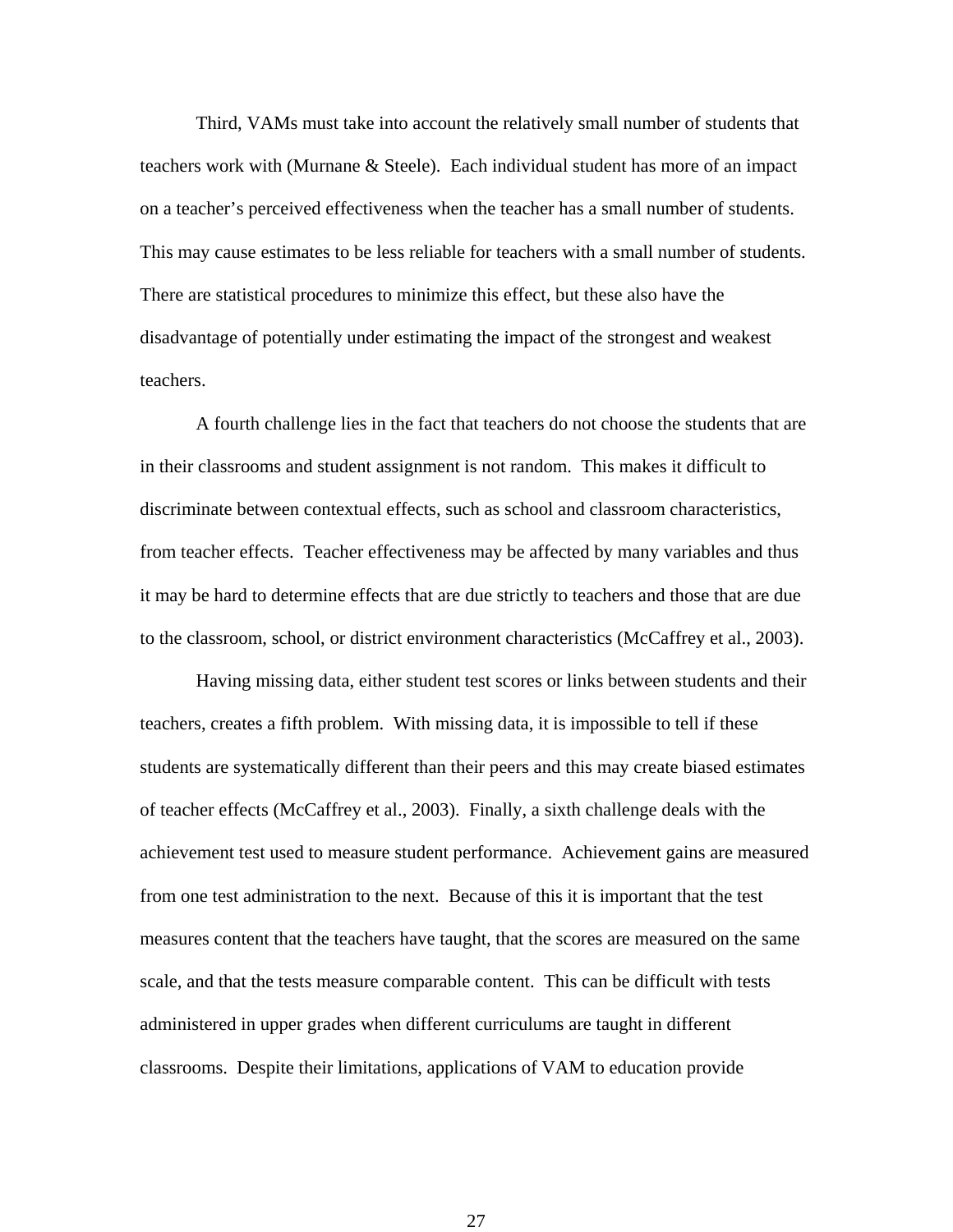powerful models that fit the natural structure of educational data and whose most important limitations can be overcome in some applications (Murnane & Steele, 2007).

 A study conducted by Harris and Sass (2006) evaluated model assumptions and their impact on estimates of teacher quality when using VAM. The authors noted that past studies on value-added modeling "has been significantly hampered by data limitations, which, in turn, has forced researchers to estimate mis-specified models" (p. 27). According to Harris and Sass (2006) very few authors who use value-added models test for the assumptions underlying the models. The authors investigated factors that were consistently impacting the effect teachers had on student achievement. The authors also looked at the effect prior knowledge and educational inputs had on student achievement, the measurement of schooling inputs that affect student achievement, and alternative methods for controlling student and family characteristics. From the findings the authors conclude that covariates are inadequate replacements for individual student and teacher effects, random effects models yield inconsistent estimates of model parameters, and that individual school effects should not be excluded (Harris & Sass, 2006). One large limitation to note with this study is that this study used data from standardized tests that are vertically aligned. Test data for this study were taken from Florida in which the tests are aligned and thus can be easily compared from year to year. However, many states use tests that are not vertically aligned across years. When tests do not vertically align this needs to be taken into consideration otherwise the results of the analyses will be meaningless.

 A study conducted by Ballou, Sanders, and Wright (2004) investigated the Tennessee Value-Added Assessment System (TVASS) and how it measures teacher effectiveness. The TVASS measures teacher effectiveness based on student progress.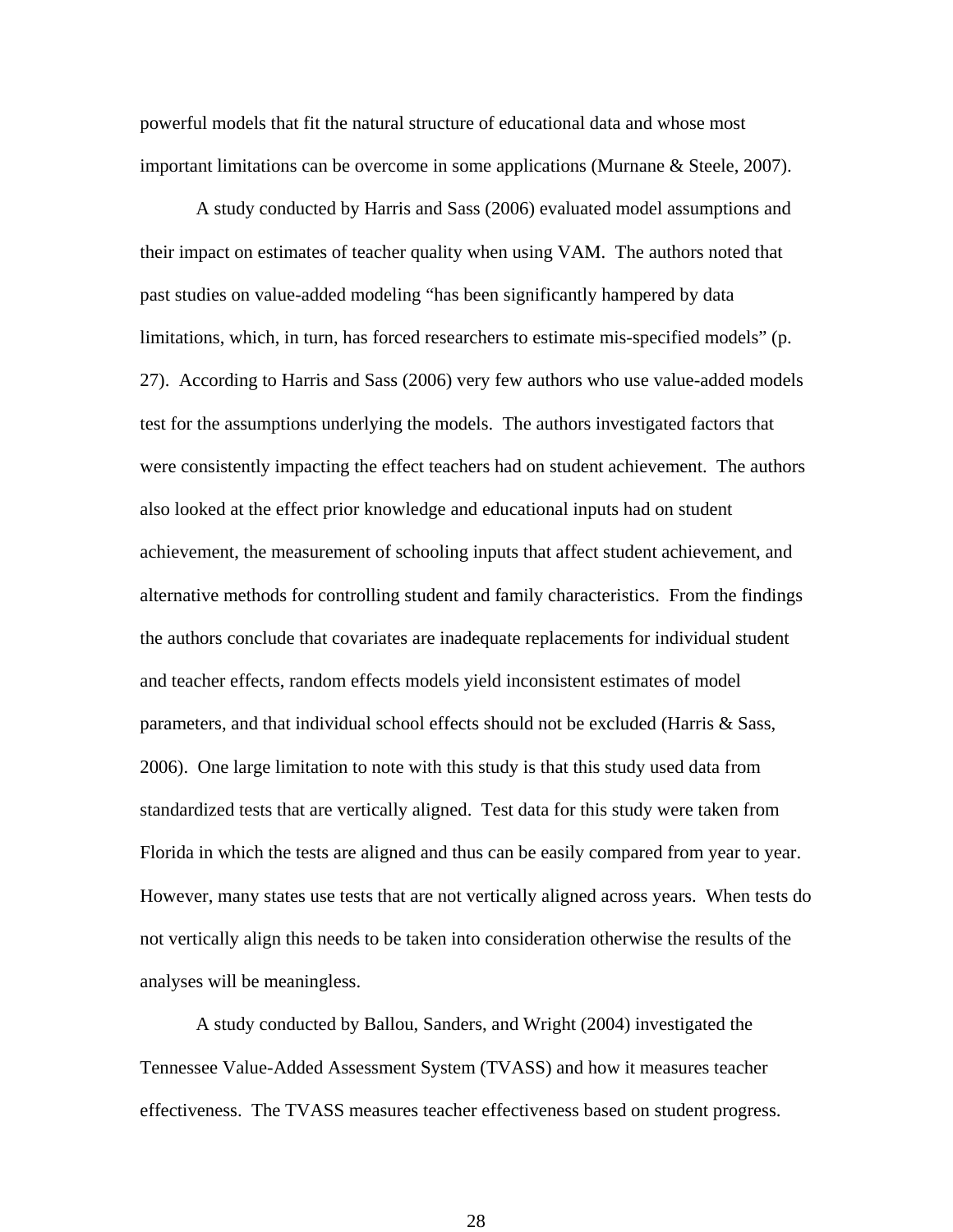One of the main arguments against this system was that certain student level covariates were not included or accounted for, specifically socio-economic status and demographic covariates. The authors of this study ran analyses including these covariates to determine whether or not they had a large impact on the outcomes. What the authors found was that adding these covariates into the models did not have a significant impact on the results. The authors concluded that including SES and student demographic covariates in the TVASS was not necessary. Again, like the previous study discussed, the test scores used to measure student progress are vertically aligned. Because these tests are aligned the student's test history performance may be a substitute for these covariates that are left out of the model. The current study, unlike the study conducted by Ballou et al. (2004) and Harris and Sass (2003) does not have access to test scores that are vertically aligned and thus these covariates are imperative to the model.

 The selection of the statistical model used in completing a value-added analysis has been a source of considerable debate. Tekwe and colleagues (2004) conducted an important study examining the performance of several models. These authors investigated different types of models used in VAM and the impact each model has when used in VAM studies. Specifically the authors looked at hierarchical linear models (HLM), layered mixed effects model (LMEM), and simple fixed effects model (SFEM). The authors used the same data set with each type of model. The data set contained two years of test scores for students. What the authors found was that there was little difference between using HLM, LMEM, and SFEM using only two years of data. The SFEM is less complex than LMEM and so it would be recommended over LMEM with only two years of data. The results of comparing SFEM and HLM showed that they were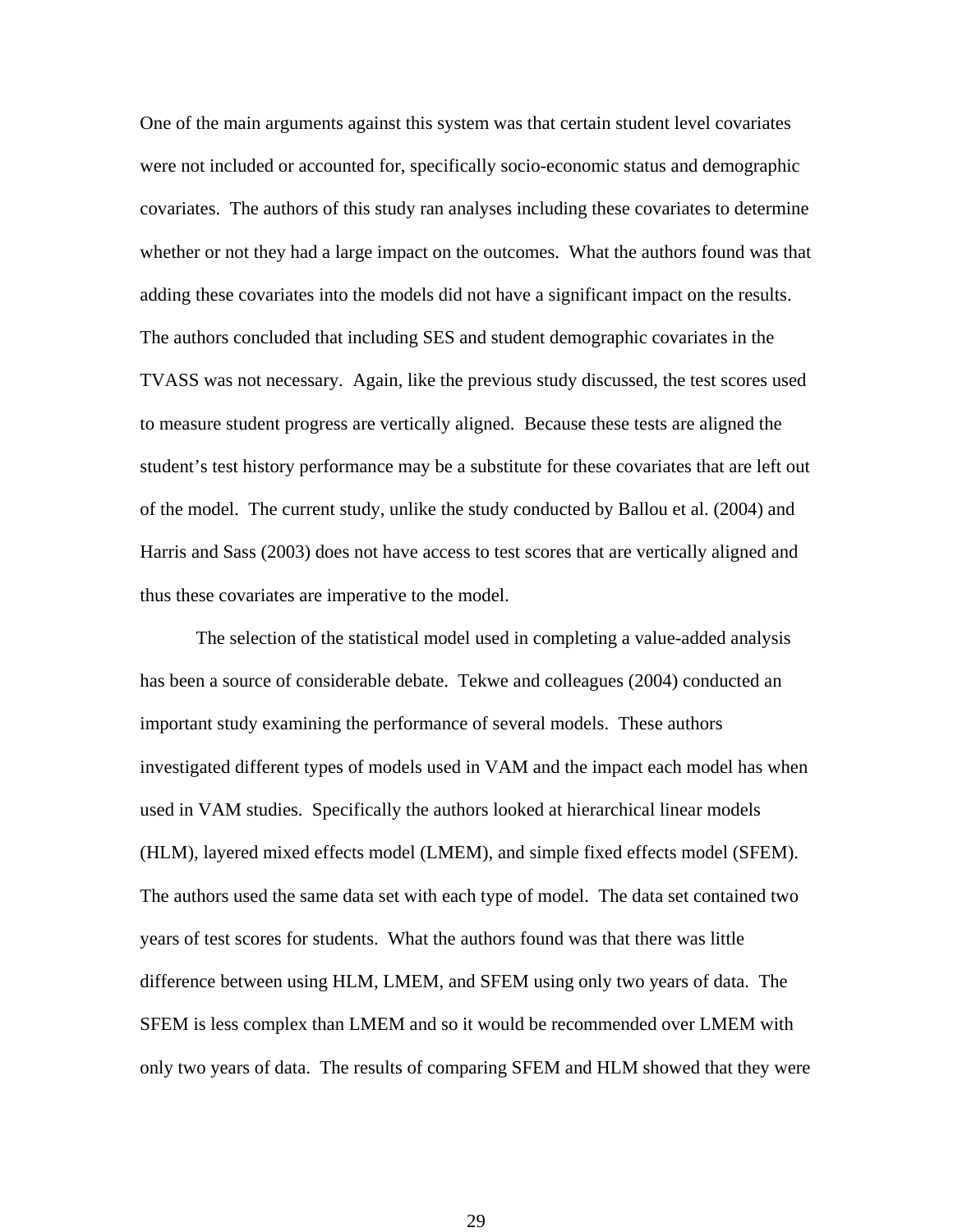also similar. However, if demographic variables are used the results are different. HLM is recommended over SFEM when including demographic variables.

The results show that each model has its hypothetical advantages for different data and analyses. HLM is highly recommended when using demographic variables and only a few years of data. SFEM is recommended over the more complex LMEM with only a few years of data and when demographic variables are not included. LMEM is recommended when change scores can be used and possibly when more years of data are used. Each model has its hypothetical advantages and should be investigated before choosing a model.

 A study conducted by Lockwood and McCaffrey (2007) examined the difference between using fixed effects and random effects models (mixed model). Random effects models have been criticized for treating individual heterogeneity as part of the models error term. Critics believe that this leads to biased parameter estimates, which might be alleviated with some forms of fixed effects models. The authors found that the random effects models have a bias compression feature when a large number of correlated observations are used. These results showed that a mixed model approach may be beneficial when using longitudinal achievement data and that fixed and random effects models may converge when a considerable amount of data is available.

 Value-added models can be very useful when looking at educational issues. Questions regarding teacher effectiveness have emerged into the spotlight with new accountability programs. Previous VAM studies have suggested that teachers are important when considering student outcomes because they are a source of variance (McCaffrey et al., 2003). Value-added model research shows promise for the future of educational reform.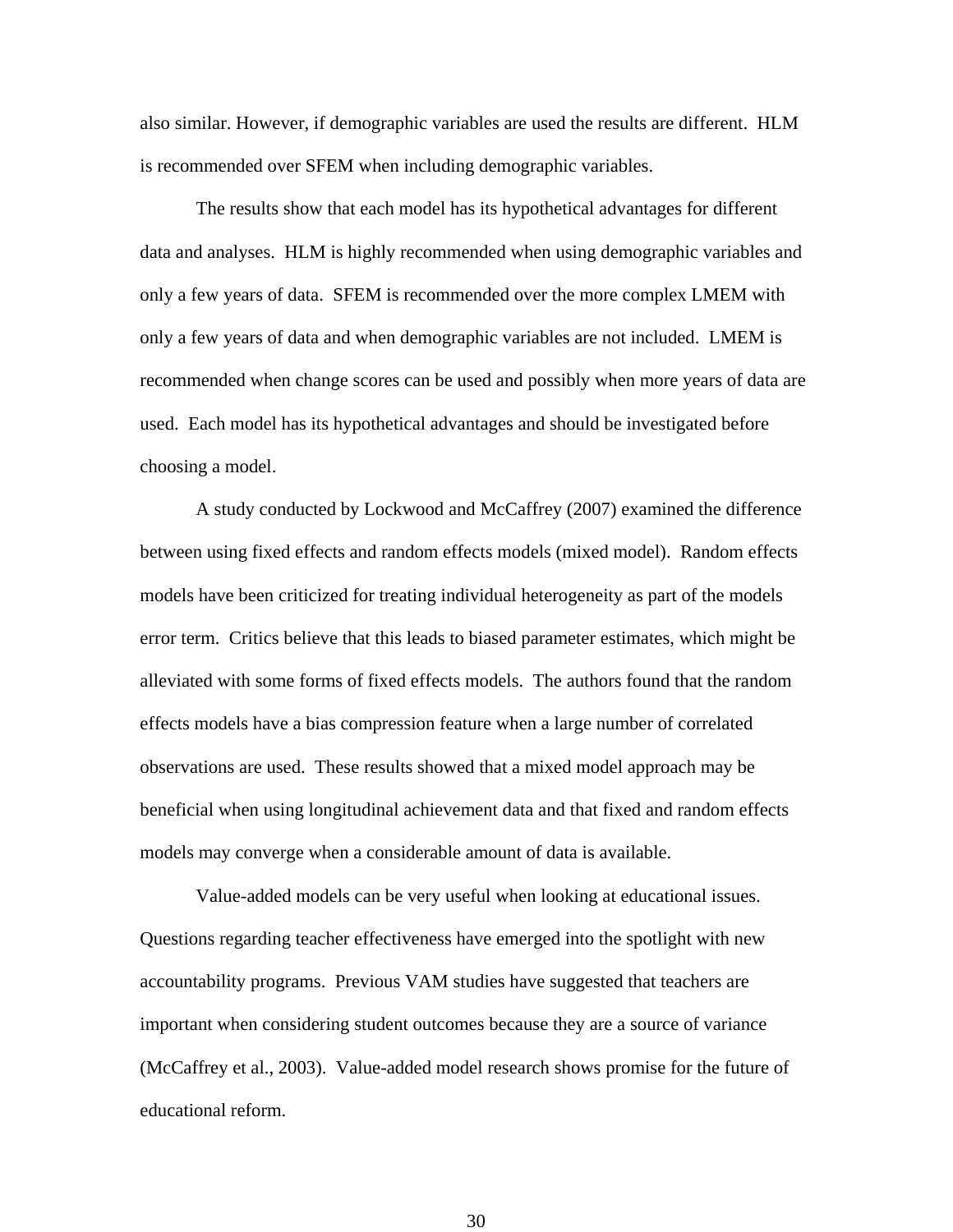### RATIONALE AND PURPOSE OF CURRENT STUDY

 The purpose of the current study was to investigate variables that affect special education students' performance on high-stakes testing in the state of Louisiana. Now that students with disabilities are required to be included in statewide testing, they should be given the same chance of success as general education students. Many factors are suggested to affect student performance on these high-stakes tests. Many studies have been conducted investigating the performance of students in the general education classroom, but little has been done with special education students.

The current study examined specific variables to determine their affect on special education students' high-stakes testing performance. It was investigated whether or not those students with disabilities who were taught within the general education classroom performed at higher levels than their peers who were segregated into special education classrooms. Studies have shown that inclusion has social benefits for both disabled and nondisabled students, and this study hoped to add to the literature by determining if there were also academic benefits involved with inclusion.

Other variables that were examined were related to teacher qualifications and effectiveness. Certification in special education and specific content areas were investigated to see whether or not these qualifications affect student performance on high-stakes tests. It was investigated as to whether students with disabilities scored higher on tests if instructed by a teacher with a special education certification. Also, the type of certification the teacher holds was investigated. Did the teacher have an alternative certification or a regular certification? Lastly, whether or not the teacher had been trained and certified to teach specific content areas was examined.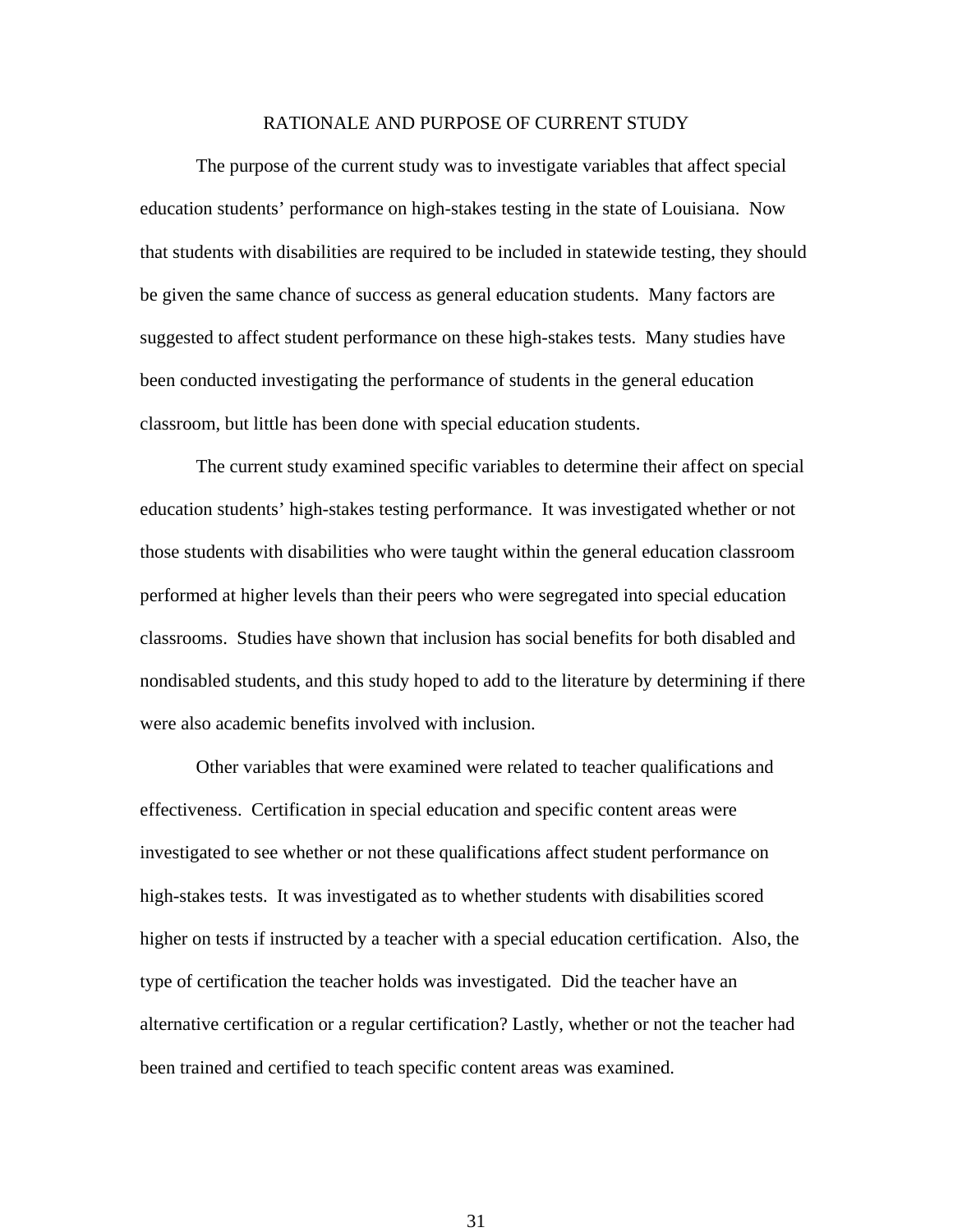#### **METHODS**

### Participants

 Analyses for the current study began with the use of a large pre-existing multivariate longitudinal database with modifications being made specific to the current study. The data used to construct this database were obtained from the Louisiana Department of Education.

Data were analyzed for students enrolled in grades 4 through 9 for the school years of 2004-2005 and 2005-2006. These grades were selected to permit the availability of one-year prior achievement data (grade 3).

 Additionally, students who were retained at the end of the prior school year and students who moved during the school year were dropped from the dataset. Students who were retained were dropped because the meaning of assessment data for students who are repeating the same grade is different from students who were promoted. Students who moved were dropped due to the fact that student-teacher-course nexus data were only collected once per year, thus, once a student moves it is not possible to ascribe subsequent instruction to a particular teacher (Noell, Porter, & Patt, 2007).

## **Measures**

The Louisiana Educational Assessment Program for the  $21<sup>st</sup>$  Century (LEAP-21) and the Integrated Louisiana Educational Assessment Program (*i*LEAP) are given to students in the state of Louisiana to measure how well the student has mastered the state content standards. The LEAP-21 is a criterion-referenced test that was initiated in 1997 to align with new content standards (Mitzel & Borden, 2000). Students are tested in English language arts, mathematics, science, and social studies. The LEAP-21 test is given to students in the fourth and eighth grades. The LEAP-21 test is validated based on content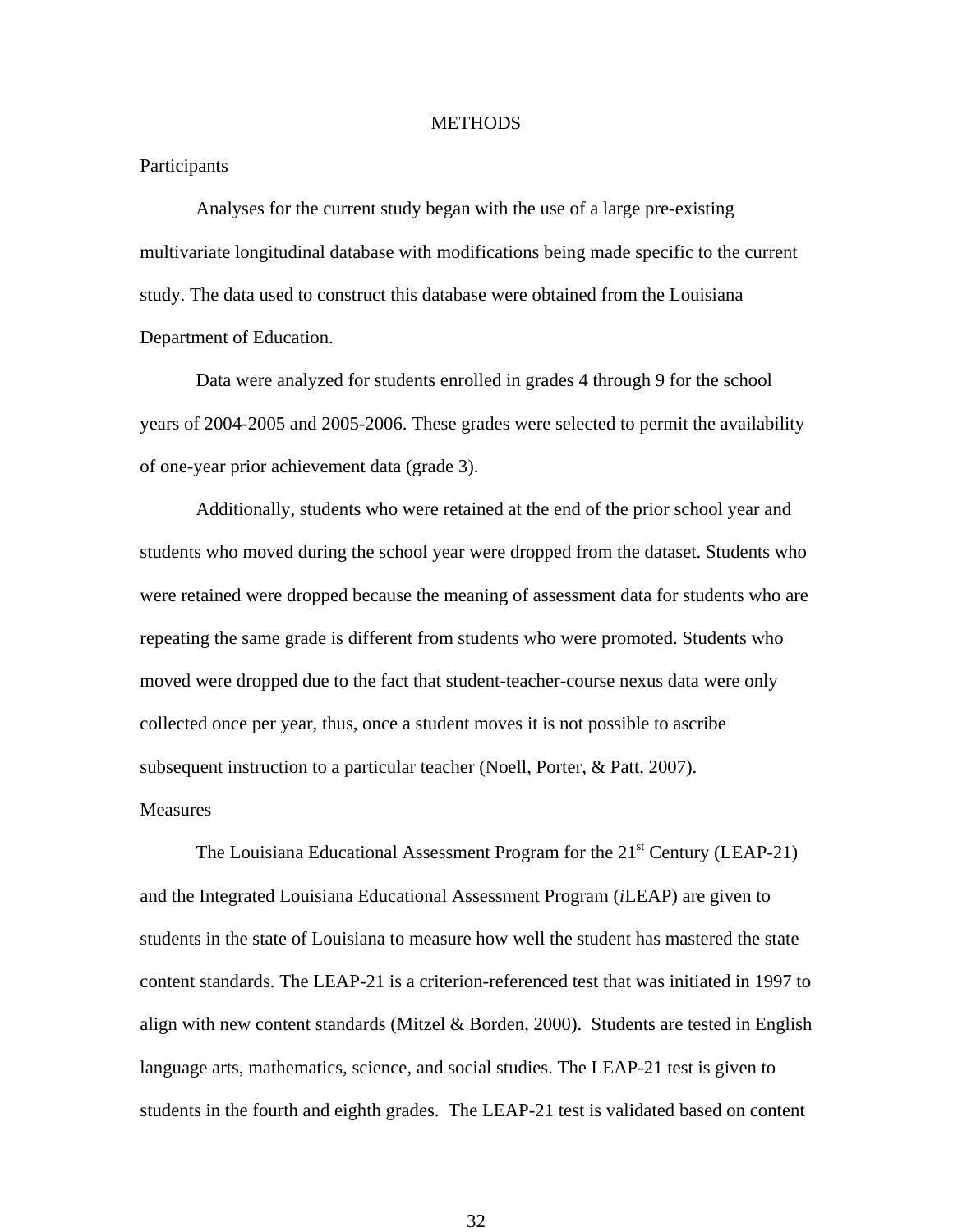validity. Content validity is verified by a content review committee to determine whether the test aligns with state standards. Thus, content validity is considered to be built into the test during development. Reliability for the LEAP-21 was assessed using a traditional, Cronbach's alpha, and ranges from .87 to .94 (Louisiana Department of Education, 2006a). Reliability coefficients above .85 are considered excellent, and thus the LEAP-21 has excellent reliability (Louisiana Department of Education, 2006a). More detailed reliability, validity, and test development data for the LEAP-21 are available at the Louisiana Department of Education website located

at:<http://www.doe.state.la.us/lde/saa/2273.html> and in Mitzel and Borden (2000).

The *i*LEAP was initiated in the spring of 2006 to fulfill the *No Child Left Behind Act* (NCLB) standards. Students are tested in English language arts, mathematics, science, and social studies. The *i*LEAP is given to students in the third, fifth, sixth, seventh, and ninth grades. Prior to the *i*LEAP the Iowa Tests of Basic Skills (*ITBS*) was administered. The *ITBS* tests are norm-referenced tests, which were not aligned to state content standards, and thus the *i*LEAP was developed to take its place. "The *i*LEAP includes a subset of *ITBS* items that make up a bulk of that scale, plus some augmentation for Louisiana. By making this change in assessment standards, this should improve the content validity of the assessment by assuring tighter alignment between what is expected to be taught and what is assessed" (Noell et al., 2007). Validity for the *i*LEAP is considered built in to the test in the same way it is for the LEAP-21. Reliability, assessed with Cronbach's alpha, for the *i*LEAP ranges from .80 to .96 (Louisiana Department of Education, 2006b). Reliability coefficients above .80 are considered good while those above .85 are considered excellent (Louisiana Department of Education, 2006b). More detailed information regarding test development, reliability, and validity data for the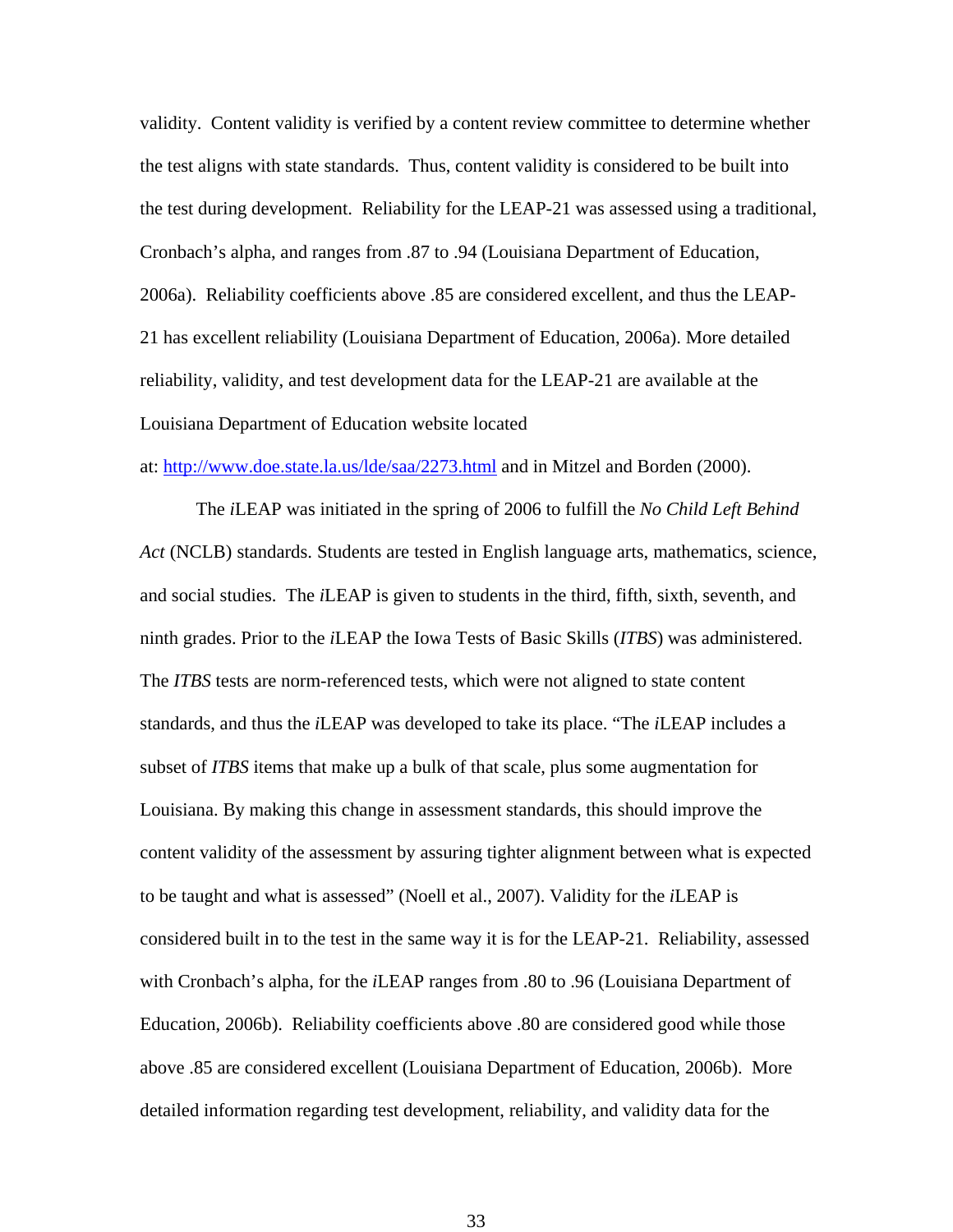*i*LEAP can be found at the Louisiana Department of Education's website at: http://www.doe.state.la.us/lde/saa/2273.html.

The *ITBS* is a nationally standardized test of achievement. Its use was discontinued because it was not specifically aligned with Louisiana's grade level expectations. The *ITBS* tested students in English language arts, mathematics, science, and social studies. The *ITBS* was administered to students in the third, fifth, sixth, seventh, and ninth grades. The *ITBS* is considered valid and reliable. The internal consistency coefficients of the *ITBS* are high as assessed on Kuder-Richardson Formula 20 (KR20) ranging from the middle .80s to low .90s (Engelhard, 2004). Detailed technical data is available from Hoover, Hieronymus, Frisbie, and Dunbar (1996).

Students receive one of five achievement ratings ranging from "Unsatisfactory" to "Advanced." This score is then used to make high stakes decisions in the fourth and eight grades. This information along with identifying information about each student is retained in a large database by the Louisiana Department of Education. Along with this database, there is a database containing Louisiana teacher information and curriculum information.

The current study used students' scores on the English Language Arts (ELA), reading, and the mathematics domains from the test that was administered to them to evaluate the effects that teacher and classroom characteristics had on their scores. These domains were chosen because they are used for retention/promotion decision-making and as a result are arguably the most important domains.

 For the school year 2004-2005, when *ITBS* was still being administered, it is important to note that the *ITBS* and LEAP-21 do not report scores on comparable scales.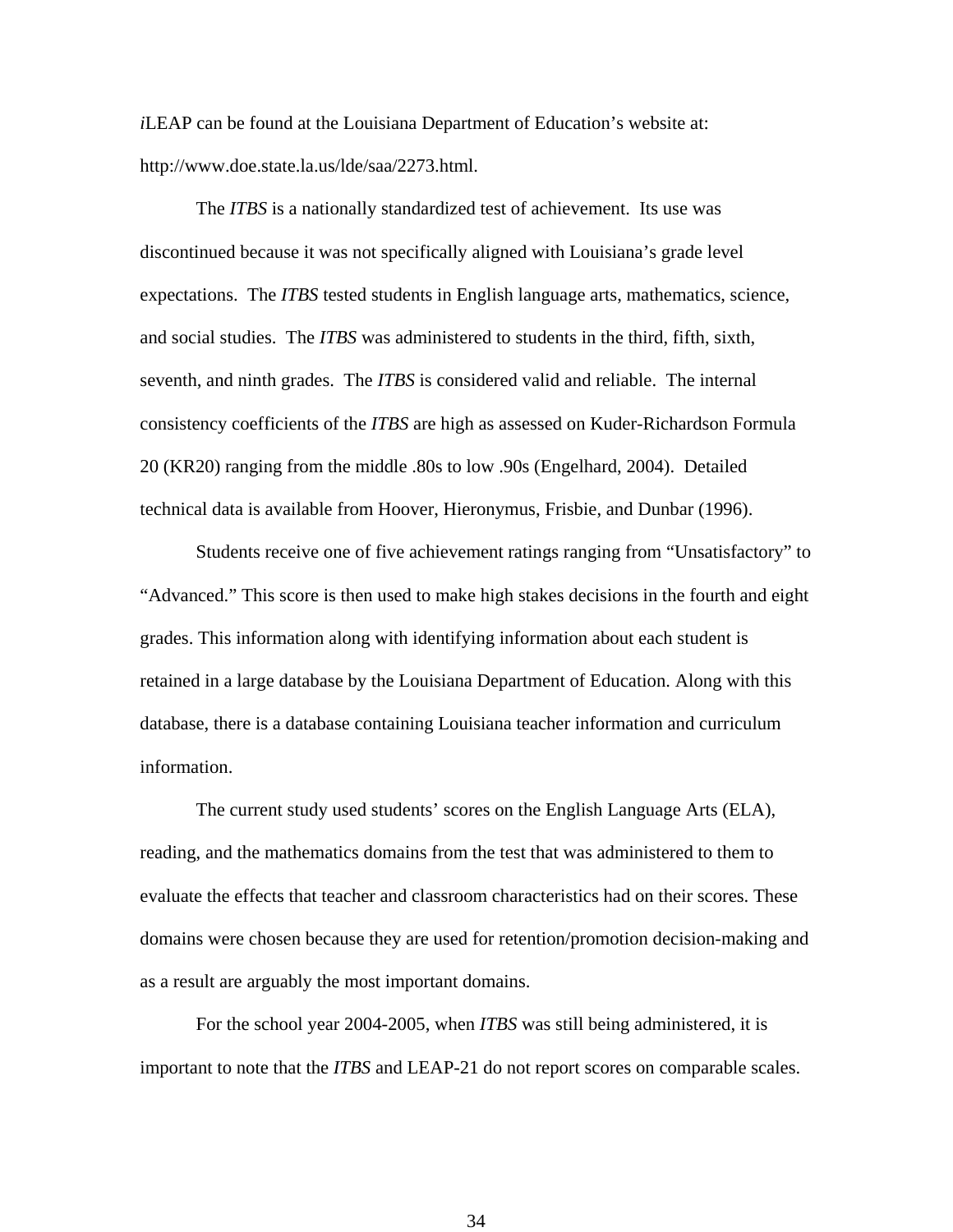Because of this, standard scores for each domain within each test and grade have already been converted to *z*-scores based on the students who contributed to the analyses.

 Special Education status is classified into numerous primary disability categories. For the purposes of this study, only the categories of Specific Learning Disability (SLD), Mild Mental Retardation (MMR), Speech and Language Disability (SPLD), Emotional Disturbance (ED), and Other Health Impairments (OHI) were used because each of these categories contained at least one thousand cases in the data set. Students in the special education categories were examined along with students not identified as being special education students (see below).

## Database Construction

The database links data points from Louisiana's student achievement, teacher, and curriculum databases. The student database included student demographic information, and testing information for each year (2004-2005 and 2005-2006). Student demographic information in the database included the student's race, gender, poverty level (as indicated by free/reduced lunch status), grade, gifted status, special education status, and information about what school the student attended.

Multiple teacher databases were used to obtain the teacher information. The teacher information included demographic variables, teacher degree information, and teacher certification information. Degree information contained the college program(s) of attendance, year of graduation, and degree(s) obtained from each university. The type of certification that each teacher holds was also obtained and used.

The curriculum database was used to obtain information regarding classes each student took and the teacher who instructed the course.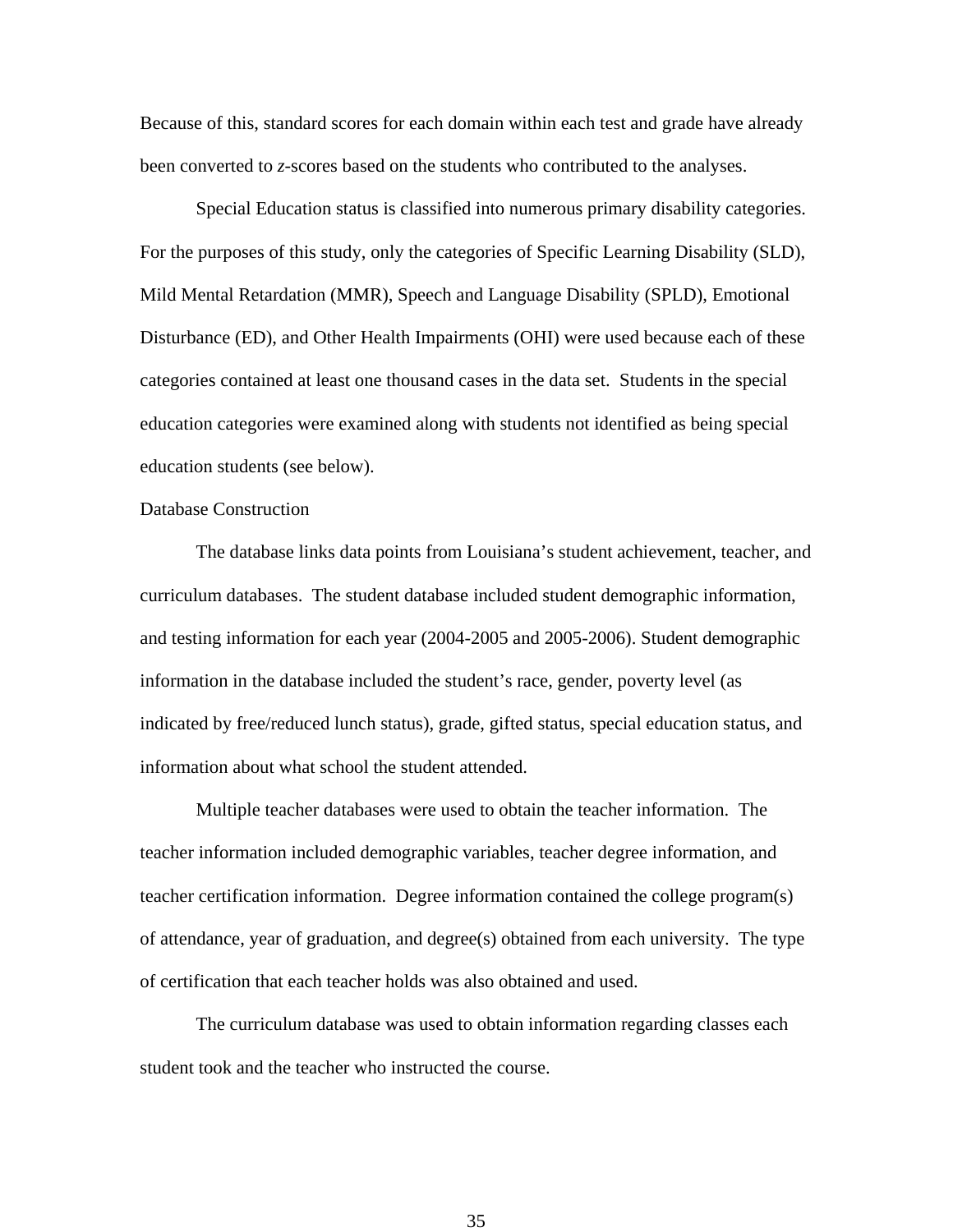Preliminary work was conducted to resolve the issue of duplicate records and multiple partially complete records that described the same student. Following this work, the LEAP and *i*LEAP data files were merged followed by an additional round of duplication resolution. Students' data were linked across years (2004-2006) based upon unique matches on multiple identifiers used in each stage of the matching process. A five step matching process was used. The first match consisted of trying to match students on their 12-digit identification number, their last name, and gender. Students who did not match uniquely on this step were then matched on their identification number, gender, and birthday. Again, a number of students who did not match uniquely on this sequence were then matched on their last name, first name, gender, and birthday. The next step was to match any unmatched students on their identification number, last name, and birthday. Finally any unmatched students were matched using their identification number, last name, and first name. Those student records that did not uniquely match at any stage were retained as isolated records of student performance and were not used in the current analyses (Noell & Burns, 2006).

In addition to achievement data, a number of additional variables were gathered and/or computed from the available database. These were student free/reduced lunch status, gifted status, special education status, limited English proficiency status, gender, and minority status. The percentage of students identified as being disabled per classroom was measured to use in the analysis. Classroom type (special education versus general education) was viewed as a continuous variable in the model.

From the preliminary data base construction, most students (93.2%) for whom assessment data were available for the school year 2005-2006 were matched with assessment records from the school year 2004-2005 (Noell et al., 2007).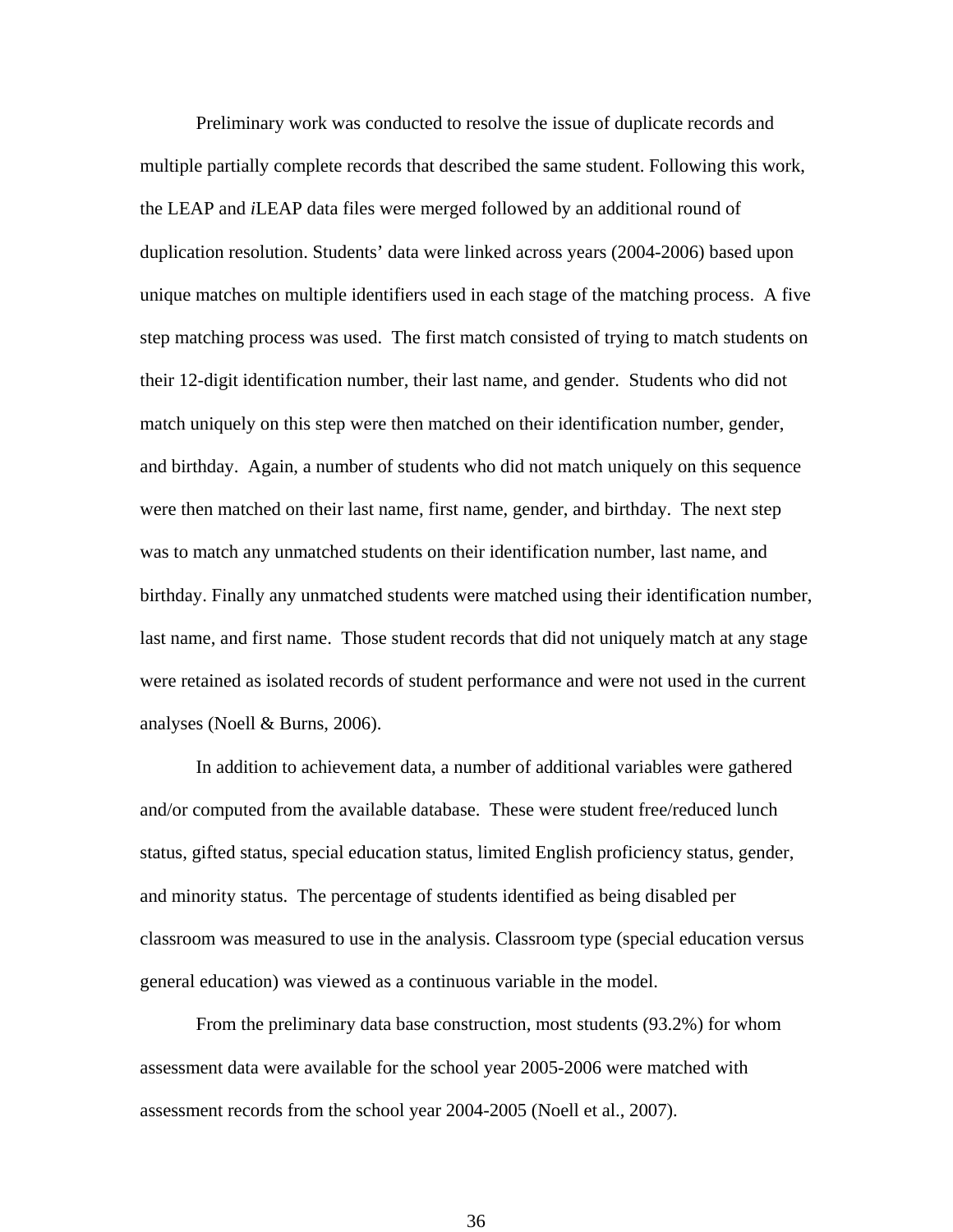Procedure

The data were analyzed using a hierarchical linear model (HLM).

"HLM or mixed linear models have several important advantages over traditional analytic approaches. First, they readily capture the grouping of students within classrooms. Second, they permit appropriate modeling of variables at multiple levels such as student, teacher, and school. Third, they provide a model in which estimates of teacher effectiveness can be adjusted to account for unreliability of estimates" (Noell et al., 2007, p. 12).

The model that was used in the current analysis was a three-layered structure. Students were grouped within teachers' classes, who were in turn grouped within schools (see Figure 1). This three-layer model was chosen for several reasons. First, the school building level was used to account for the variance component at the school building level. Prior analyses have demonstrated that this effect may be small, but still important (Noell, 2006). The teacher level allowed for the analysis of various teacher characteristics that may have affected the student score. Finally, the student level containing student scores on high stakes testing was examined to see how it was affected by factors at level two.

Building the Models*.* The modeling approach for the current study followed similar procedures as in Noell (2006) and Noell, Porter, and Patt (2007). The same approach was used for ELA, reading, and mathematics. Error at each level (student, teacher, and school) was assumed to be normally distributed with a mean of 0 and common variance at that level. First, an initial 3 level model was specified in which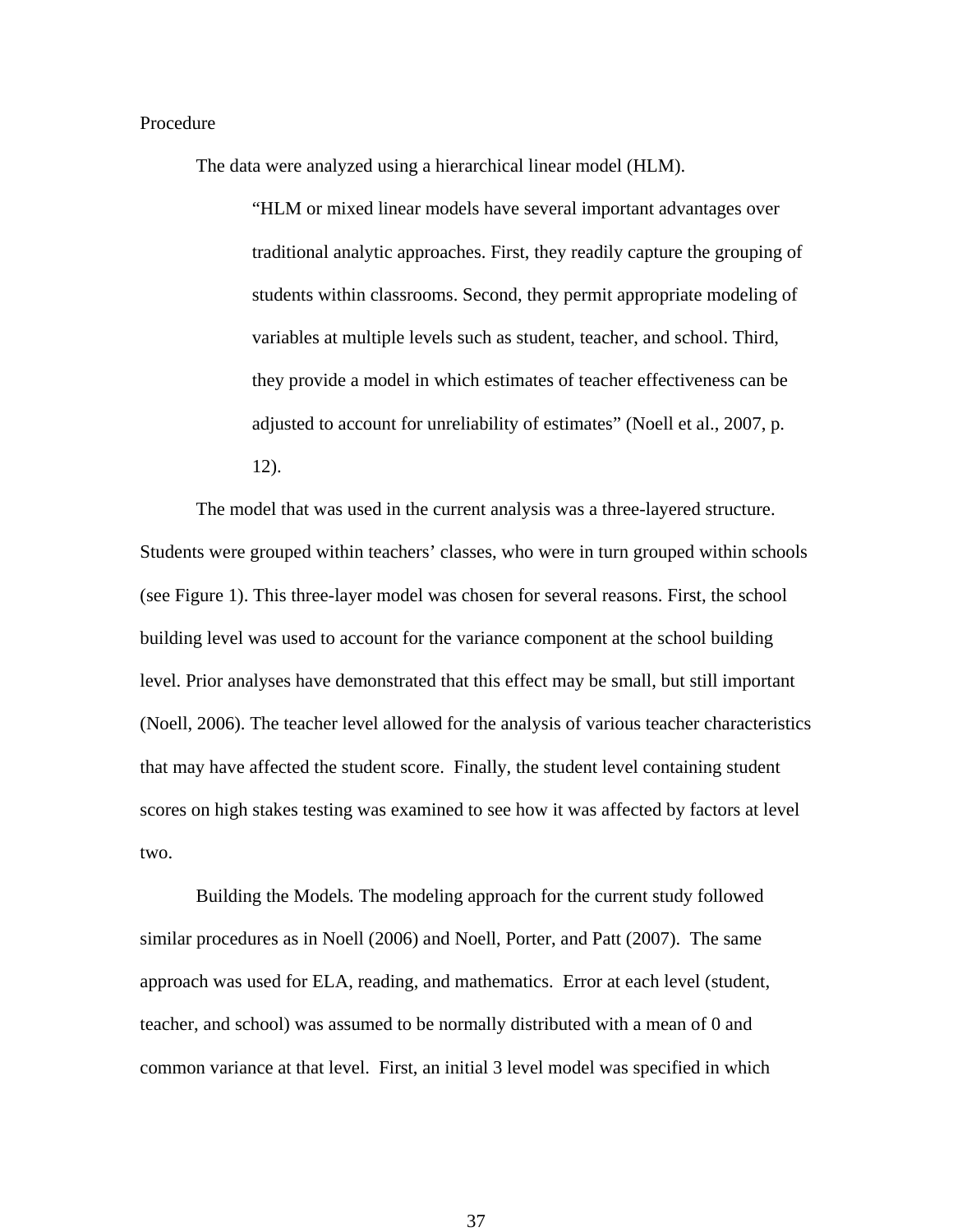

Figure 1: Nesting Structure of Students within Teachers and Teachers within Schools (Figure reprinted with permission from Noell, Porter, & Patt, 2007)

achievement was modeled with no prior predictors to use as a basis for comparison with more complex school) was assumed to be normally distributed with a mean of 0 and common variance at that level. First, an initial 3 level model was specified in which achievement was modeled with no prior predictors to use as a basis for comparison with more complex models. Next, prior achievement was added in blocks as fixed effects. Then, demographic variables were added as a block. Variables were removed one at a time in order of the lowest *t* value until only variables with significant effects,  $p = .01$ , were remaining. This same procedure was conducted for each level. The variables that were examined at each level are presented in the following tables.

A simplified presentation of the models that were used is provided below. Equations for intercepts and for the teacher level (Level 2) effects for variables modeling the impact of disability status are presented. In the equations presented below  $\Sigma$  is used to indicate summing across the p, q, and s coefficients at the student, teacher, and school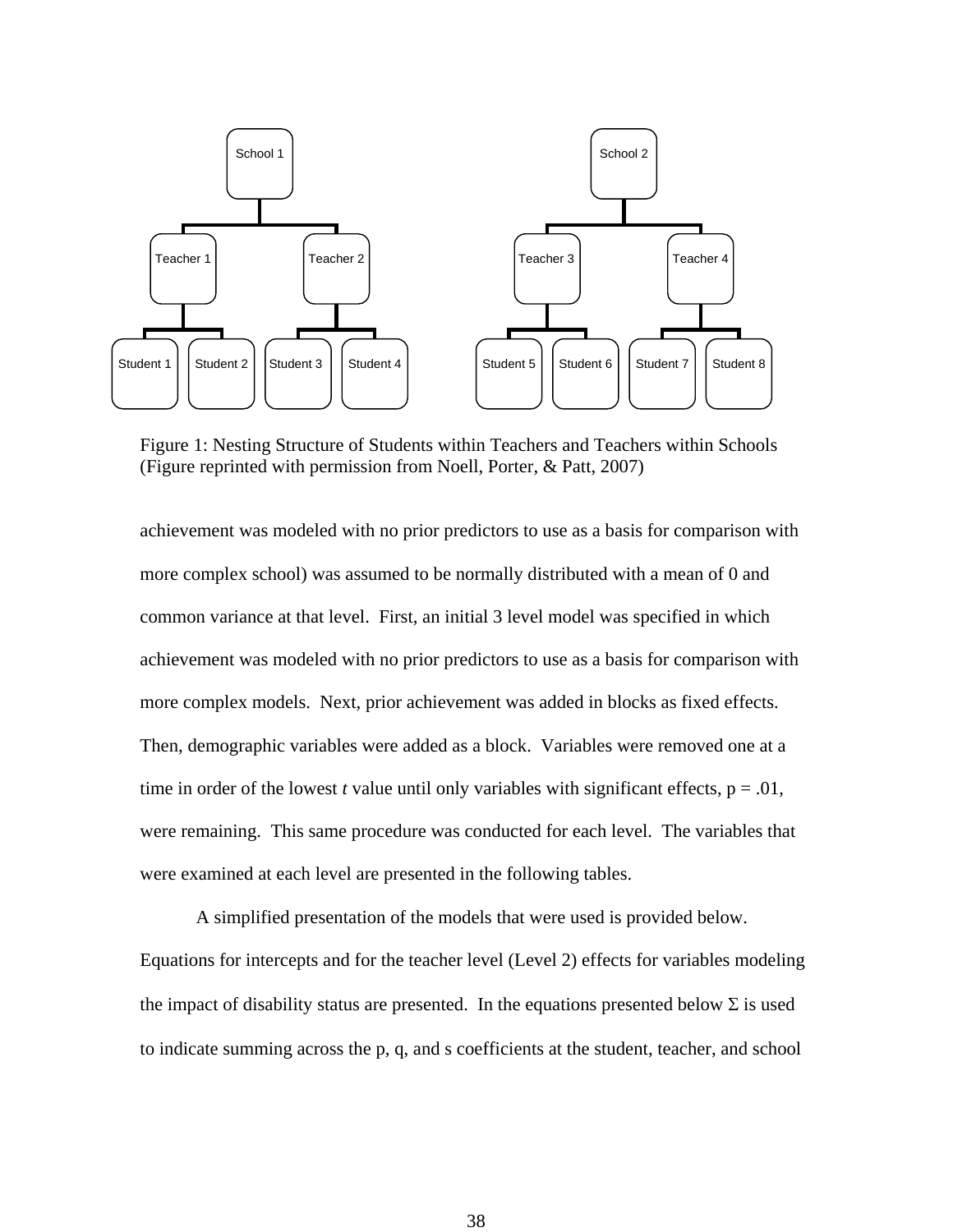Table 1: Student Level Demographic Variables Examined

Variables

Gender (Male) African American Asian American Hispanic Native American Receiving Free Lunch Reduced Lunch **Gifted** Special Education Section 504 Identification Limited English Proficiency Student attendance

Table 2: Classroom Level Variables Examined

# Variables

Percentage of students who are male Percentage of students who are minorities Percentage of students who received free lunch Percentage of students who received reduced priced lunch Percentage of students who were identified as gifted Percentage of students who exhibited limited English proficiency Class mean prior achievement in ELA Class mean prior achievement in mathematics Teacher attendance

Table 3: School Level Variables Examined

## Variables

Percentage of students who are male Percentage of students who are minorities Percentage of students who received free lunch Percentage of students who received reduced priced lunch Percentage of students who were identified as gifted Percentage of students who exhibited limited English proficiency Class mean prior achievement in ELA Class mean prior achievement in mathematics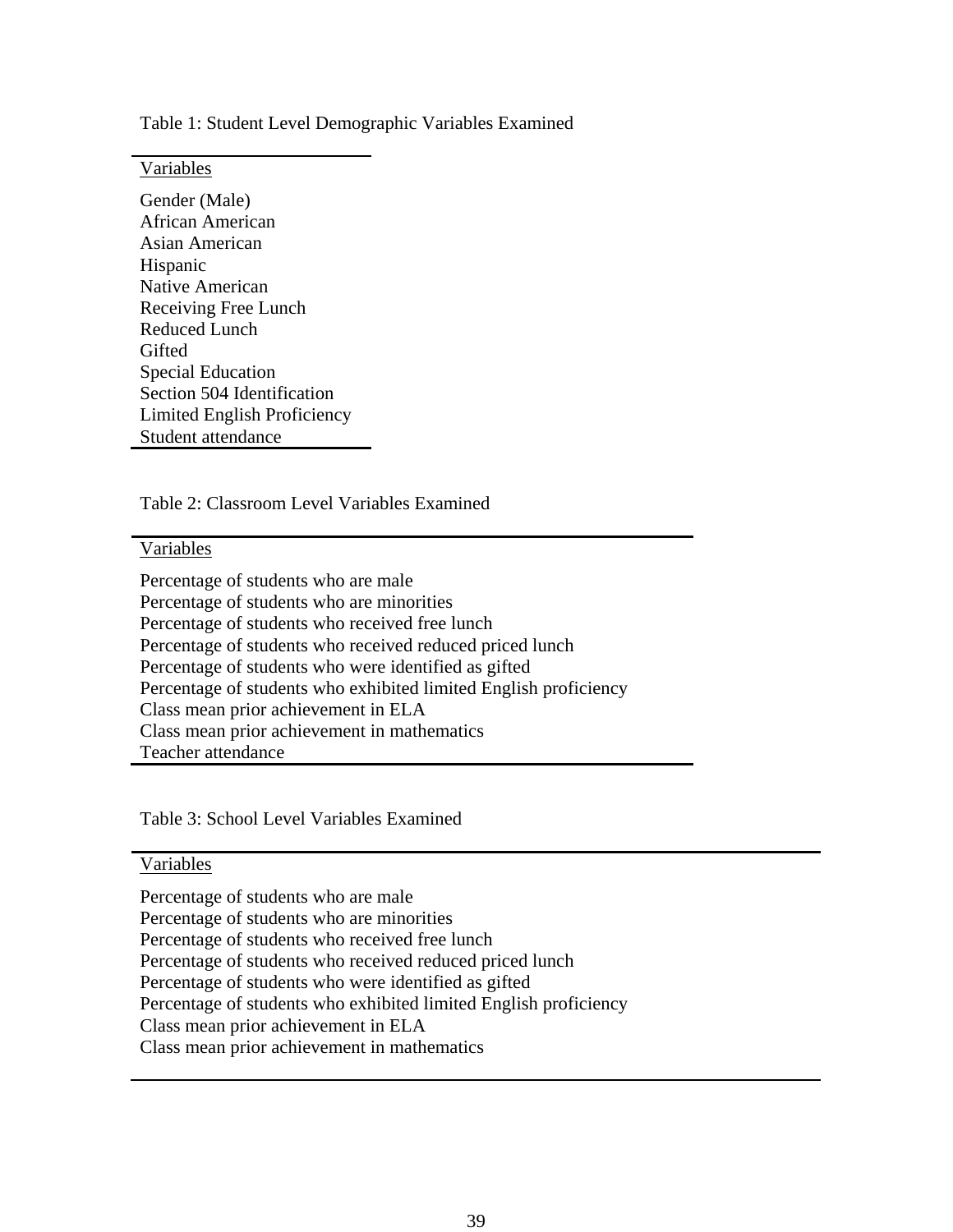levels of the model respectively (Noell et al., 2007). The equation for the student level is broken in to two parts for presentation purposes only. For the actual equation, all of the special education categories coefficients were included with the student level predictor coefficients. Each model is only presented with Special Education category of Specific Learning Disability (SLD) as an example and for purposes of space. However, the model that was implemented contained each of the five Special Education categories under investigation.

## Level 1: Students

 $Y_{ijk} = \pi_{0jk} + \sum (\pi_{pjk}) a_{pijk} + \sum (\pi_{SLD\bullet jk}) a_{SLD\bullet ijk} + e_{ijk}$ 

where

| $Y_{ijk}$                         | is the achievement of student i in class j at school k in the target<br>subject                                                                                                                                                                                                                                |
|-----------------------------------|----------------------------------------------------------------------------------------------------------------------------------------------------------------------------------------------------------------------------------------------------------------------------------------------------------------|
| $\pi_{0ik}$                       | is the mean achievement for classroom j at school k                                                                                                                                                                                                                                                            |
| $\Pi_{\text{pjk}}$                | are the $p$ coefficients that weight the contribution of the student level                                                                                                                                                                                                                                     |
| $a_{pijk}$                        | data in the prediction of Y for $p = 1$ to the total number of coefficients<br>are the student level data (prior achievement, demographic variables,<br>and attendance) that predict achievement for $p = 1$ to the total number of<br>data points for all variables other than special education disabilities |
| $\Pi_{SLD \bullet jk}$            | the coefficient for Specific Learning Disability summed across the j                                                                                                                                                                                                                                           |
| a <sub>SLD•ijk</sub><br>$e_{ijk}$ | classrooms and k schools<br>student level data indicating the presence of SLD<br>the student level random effect, the deviation of the predicted score of<br>student i in classroom j in school k from the obtained score                                                                                      |

Level 2: Classrooms

$$
\pi_{0jk} = \beta_{00k} + \sum (\beta_{q0k}) X_{q0jk} + r_{0jk}
$$

where

| $\pi_{0ik}$   | is the mean achievement for classroom j at school k                                     |
|---------------|-----------------------------------------------------------------------------------------|
| $\beta_{00k}$ | is the mean achievement for school k                                                    |
| $\beta_{q0k}$ | are the q coefficients that weight the relationship between the                         |
|               | classroom characteristics and $\pi_{0ik}$ , $q = 1$ to the total number of coefficients |
| $X_{q0jk}$    | are the classroom level data that are used to predict achievement                       |
| $r_{0ik}$     | the classroom level random effect, the deviation of classroom jk's                      |
|               | measured classroom mean from its predicted mean                                         |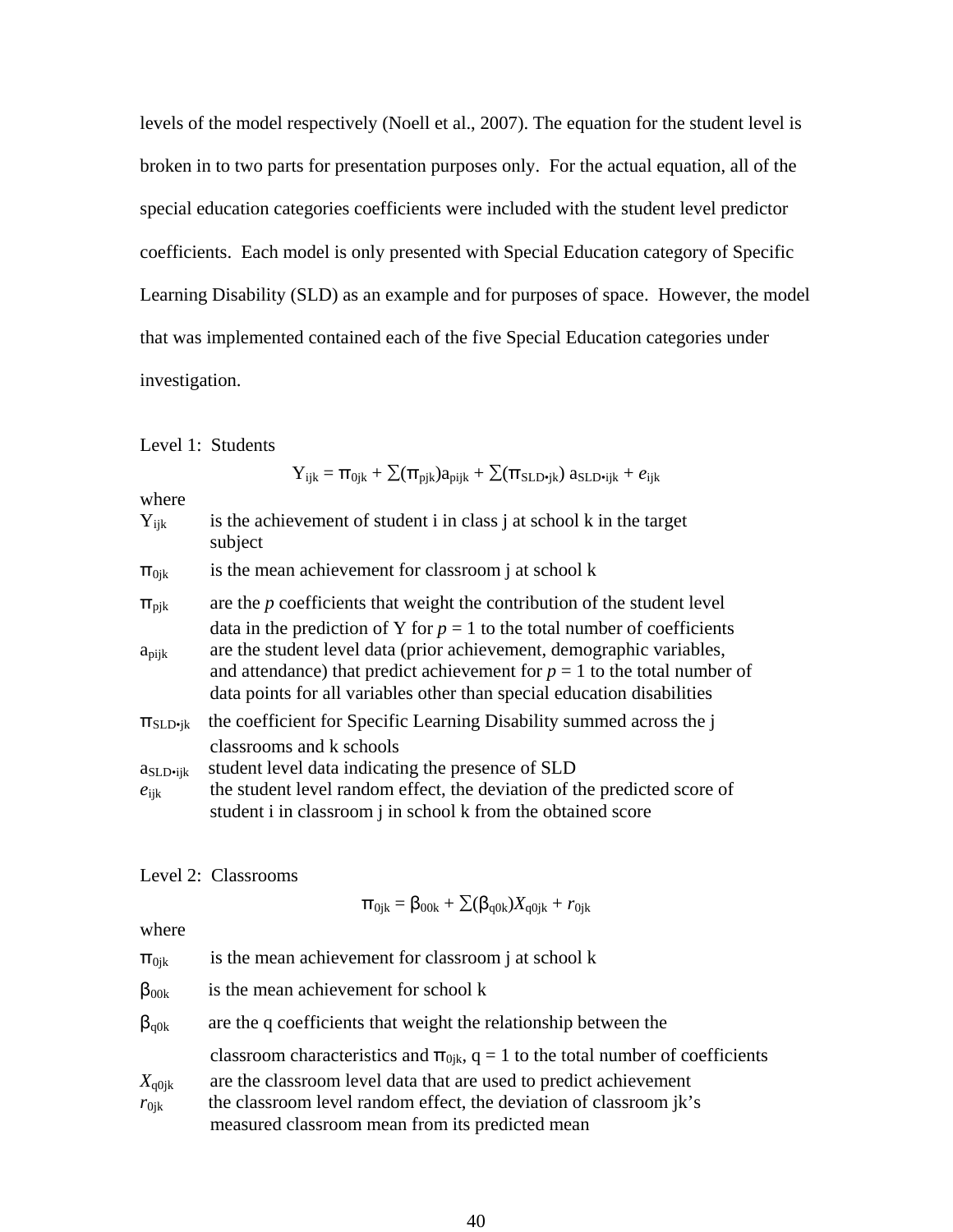$$
\pi_{\text{SLD}\bullet jk} = \beta_{\text{SLD}\bullet 0k} + \sum (\beta_{q\bullet \text{SLD}\bullet k}) X_{q\bullet \text{SLD}\bullet jk} + r_{\text{SLD}\bullet jk}
$$

where

| $\Pi_{\text{SLD}\bullet\text{ik}}$                    | is the mean achievement adjustment for SLD for classroom j at school k                                                                             |
|-------------------------------------------------------|----------------------------------------------------------------------------------------------------------------------------------------------------|
| $\beta_{SLD \bullet 0k}$                              | is the mean achievement for SLD students school k                                                                                                  |
|                                                       | $\beta_{q\text{-SLD-k}}$ is the type of certification (Special Education), classroom type                                                          |
|                                                       | (Special Education vs. General Education), teacher content domain<br>certification, alternative certification or regular certification, and number |
|                                                       | of teacher years experience.                                                                                                                       |
| $X_{\mathbf{q}\bullet\mathbf{SLD}\bullet\mathbf{jk}}$ | are the classroom level data that are used to predict achievement                                                                                  |
| $r_{\text{SLD} \cdot i k}$                            | the classroom level random effect, the deviation of classroom jk's                                                                                 |
|                                                       | measured classroom mean from its predicted mean                                                                                                    |

Level 3: Schools

$$
\beta_{00k} = \gamma_{000} + \sum(\gamma_{s00})W_{s00k} + u_{00k}
$$

where

| $\beta_{00k}$    | is the mean achievement for school k                                                   |
|------------------|----------------------------------------------------------------------------------------|
| Y <sub>000</sub> | is the grand mean achievement in the target subject                                    |
| $V_{s00}$        | are the s coefficients that weight the relationship between the                        |
|                  | school characteristics and $\beta_{00k}$ for s = 1 to the total number of coefficients |
| $W_{\rm s00k}$   | are the school level data that are used to predict achievement                         |
| $u_{00k}$        | the school level random effect, the deviation of school k's measured                   |
|                  | classroom mean from its predicted mean                                                 |

## Analysis Plan

 Once the final models for student achievement independent of the variables of interest in this study for ELA, reading, and mathematics were extracted, models were developed that examined the specific research questions targeted by this study. The coefficients were evaluated to determine the effects on student scores. A coefficient that was negative indicated a variable that was correlated with poorer test performance. Conversely, a positive coefficient indicated that the variable in question was correlated with improved test performance in an analytic context in which all of the other variables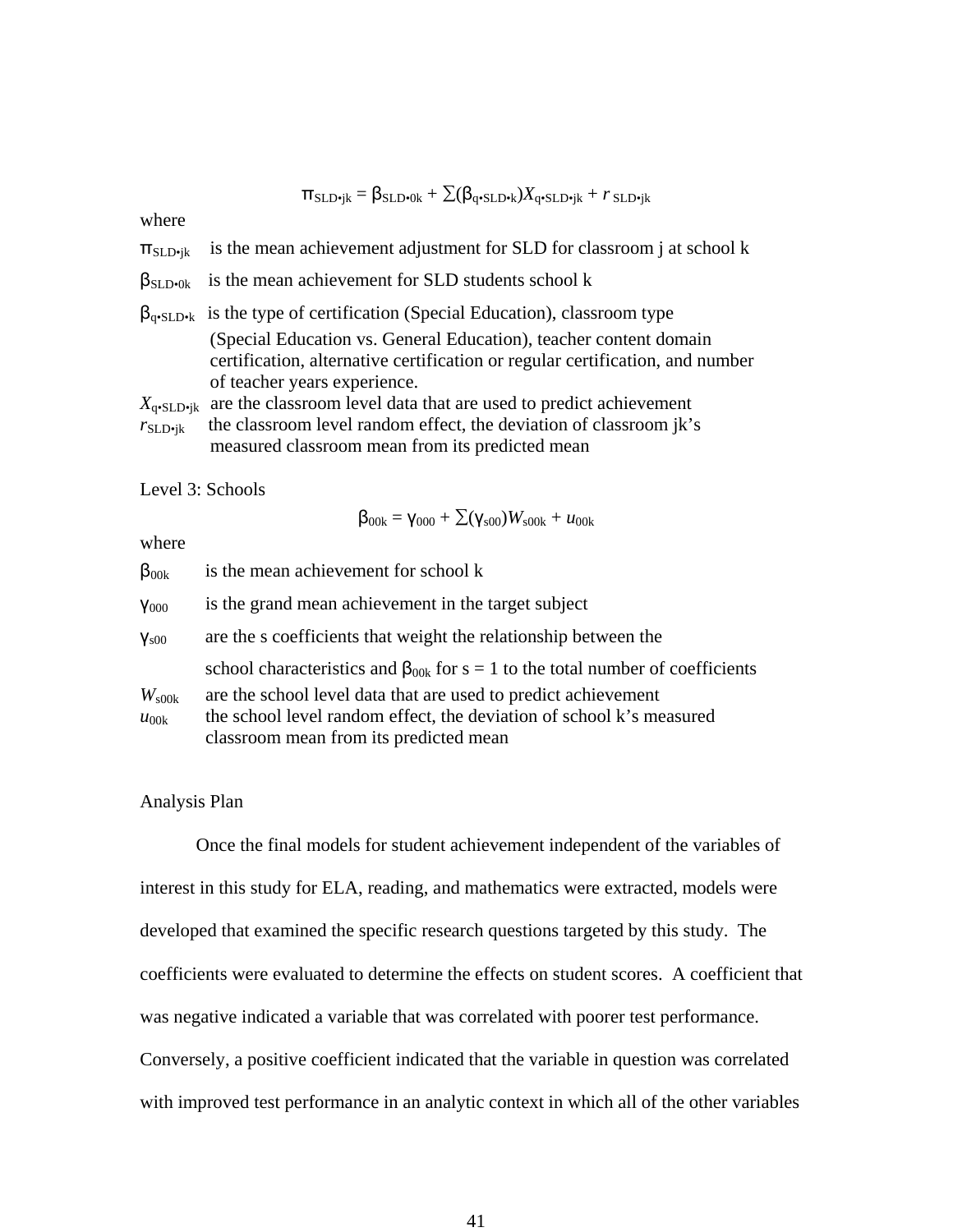are present. For example, if coefficient for Specific Learning Disability (SLD), which is generally negative, in the final model was -10.00 that would indicate that being identified as SLD was associated with a score that was 10 points lower than would be suggested by prior achievement and demographic variables.

 Additional analyses were conducted examining the variables of interest for the current study, which were classroom type, teacher certification in special education, teacher certification in content area, teacher regular certification versus alternative certification, and teacher year's experience. These variables were included at Level 2 of the model. The variables were fixed effects added onto the five special education categories of interest in Level 1. The coefficients from these variables of interest were only relevant to the scores of students identified as exhibiting one of the five disability categories. Students were identified in the data under these categories using categorical codes. For example, there was a variable for Emotionally Disturbed in the database. If a student had been identified as being emotionally disturbed he or she had a 1 in this column in the data. If the coefficient for teacher certification in special education was found to be +5.00 at level 2 for emotional disturbance, that indicated that on average emotionally disturbed students who took the test and were taught by a teacher certified in special education, scored five points higher than students with similar prior achievement and demographic factors who were taught by a teacher who was not special education certified. A positive coefficient suggests a positive impact on the student's score and a negative coefficient represents a negative impact on the student's score.

Two sets of analyses were run. The analyses described above were first run with all students. A portion of the students had multiple teachers and their link to each teacher was weighted in proportion to their total number of teachers. For example, if a student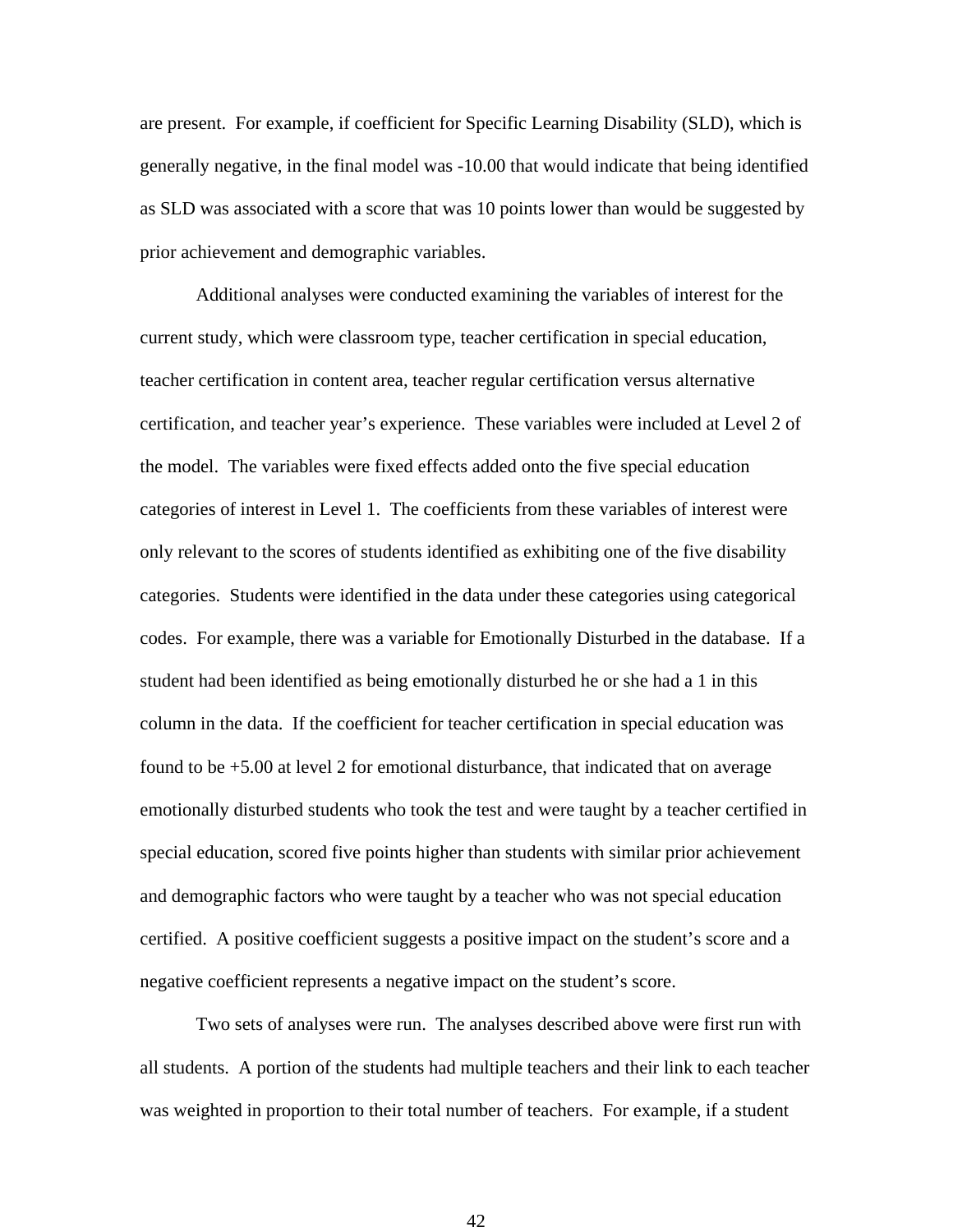had two teachers each that student was weighted as .50 to account for the contribution of each teacher. The model was estimated using this weight for each case.

The second series of analyses were run using the model described above, but only retaining students with one teacher in a content domain to test for the importance of having a special education teacher without the confound of having multiple teachers who vary in certification. These students were divided into three categories based on prior achievement. The first category contained those students who scored one standard deviation or more above the mean in the content domain. The second category contained those students who scored within one standard deviation of the mean for the content domain. Finally, the last group consisted of students who scored at least one standard deviation below the mean for the content domain. The primary group of concern was the last group because these students were performing poorly in the specified content area. Analyses examined whether these students did better with a special education teacher instructing them relative to students who were taught by general education teachers. The three groups were divided up this way to specifically investigate the effects of special education teachers on students who were performing poorly in the target academic content. These groups allowed for the identification of students who were performing poorly in a specific content. Analyses examined whether these students performed better when instructed by a teacher who had a special education certificate, had a certificate to teach in that content domain, had an alternative certificate versus a regular certificate, has been teaching for a number of years, and what percentage of the classroom was special education students.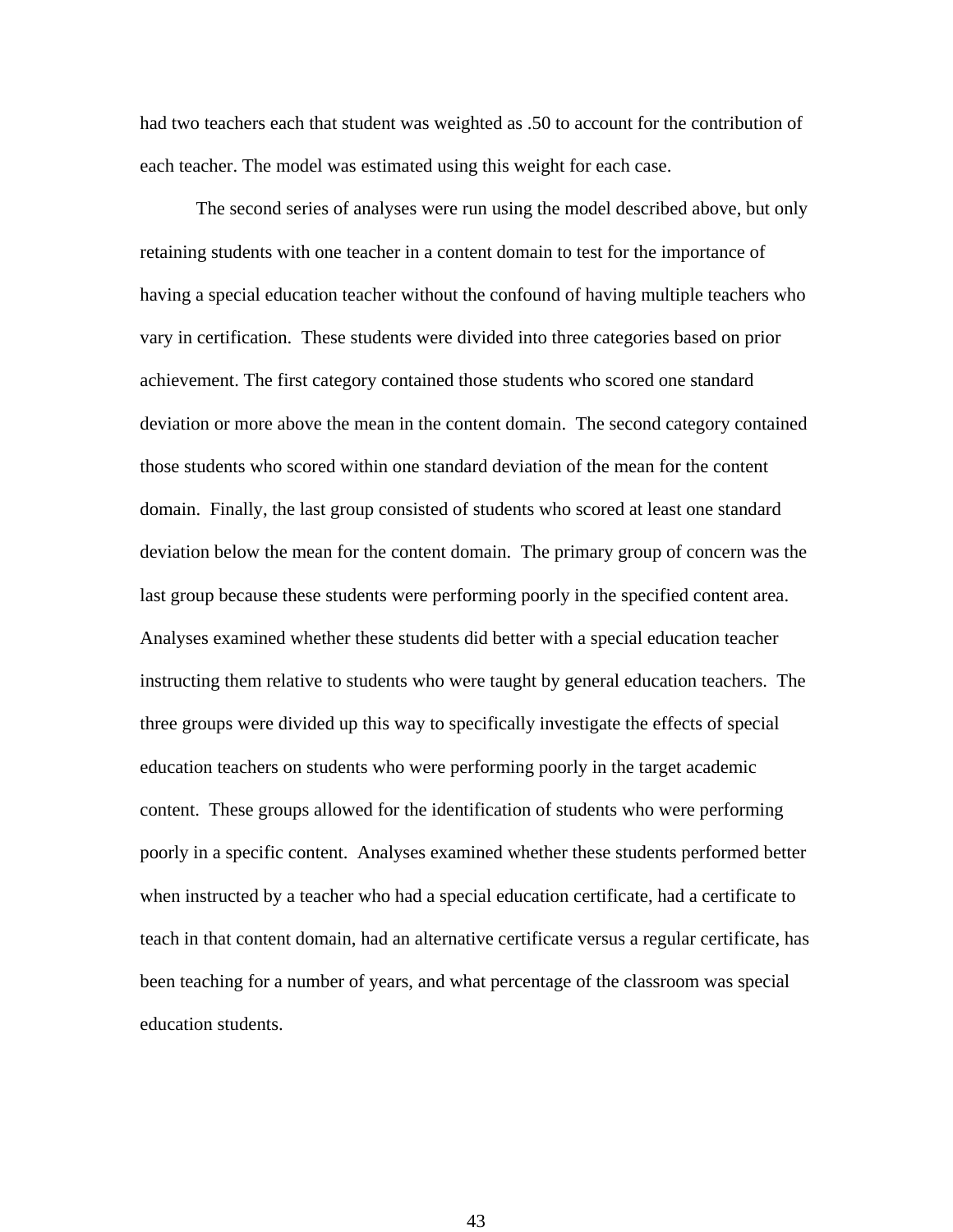#### RESULTS

A series of ordinary least squares (OLS) regression analyses were conducted prior to the analyses of question for this study. These OLS analyses were conducted to examine general patterns in the data. The criterion variable was the current year achievement (2005 and 2006) with adding progressively larger blocks of predictor variables to examine the relationship. Test scores were standardized to a mean of zero and a unit standard deviation within grade and year. Demographic variables were entered as dummy codes. First and second order polynomial terms for prior achievement were examined and not found to be statistically significant. Similarly, a large family of demographic interaction terms was examined, with prior achievement and demographic factors included in the equations, and were not found to be statistically significant. As a result, polynomial predictors for prior achievement in the content area assessed and demographic interaction terms are not presented or discussed below.

To examine the predictive power of conceptually meaningful blocks of variables all variables were entered sequentially in blocks. The variables of interest were: prior achievement, demographic variables, and attendance data. Results for all content areas in each year are presented along with a brief description.

Across all content domains and both years prior year achievement in the content area is strongly related with current year achievement. The relationship was strongest for mathematics and weakest for writing. Including all four prior year achievement scores increased multiple *r* for an even stronger correlation. Interestingly, in all three contents across both years, adding a block of demographics increased multiple *r* by only a small increment ranging from +.006 to +.020. When including all prior year achievement and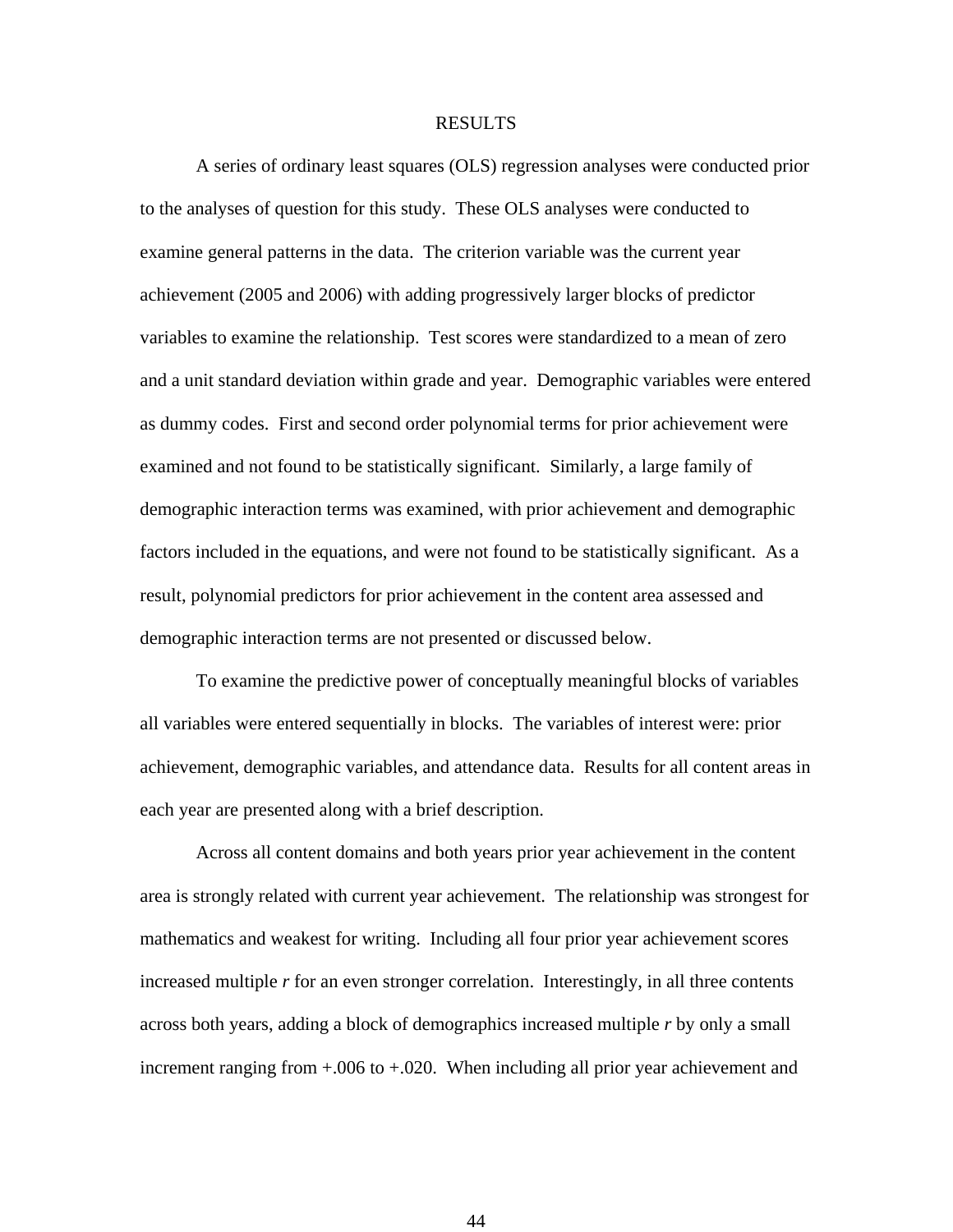| Predictors                                                         | Multiple correlation<br>(Number of Students)<br>2005 | Multiple correlation<br>(Number of Students)<br>2006 |
|--------------------------------------------------------------------|------------------------------------------------------|------------------------------------------------------|
| Z-score Prior Year Reading                                         | .753<br>(186, 381)                                   | .729<br>(139,950)                                    |
| Z-scores Prior Year Achievement                                    | .781<br>(186, 381)                                   | .765<br>(139,950)                                    |
| Z-scores Prior Year Achievement<br>& Demographic                   | .790<br>(186, 381)                                   | .775<br>(139,950)                                    |
| Z-scores Prior Year Achievement<br>Demographic & attendance        | .791<br>(186, 381)                                   | .776<br>(139,950)                                    |
| Z-score: Two Prior Year Reading                                    | .801<br>(137, 664)                                   | .773<br>(101, 490)                                   |
| Z-scores: Two Prior Year Achievement                               | .815<br>(137, 663)                                   | .793<br>(101, 447)                                   |
| Z-scores Two Prior Year Achievement<br>Student demographic factors | .820<br>(137, 663)                                   | .797<br>(101, 447)                                   |
| Z-scores Two Prior Year Achievement<br>Demographic & attendance    | .820<br>(137, 663)                                   | .797<br>(101, 447)                                   |

Table 4*:* Reading Regression Analyses for 2005 & 2006

Table Note*.* Prior Year achievement includes the *Z*-scores for reading, writing, and mathematics. Student demographic factor*s* included were free lunch status, reduced price lunch, gifted status, primary special education diagnosis (codes for emotionally disturbed, specific learning disability, mild mental retardation, other health impaired, and speech/language concerns), limited English proficiency status, gender, Section 504 eligibility, and minority status (codes for Asian American, African American, Hispanic, and Native American). Only a combined free/reduced lunch status variable was available for 2004-2005. Attendance was the number of days the student was absent.

student demographics roughly 60% of the variance is accounted for in all content

domains across both years. Adding another year of achievement data resulted in a

modest increase for both years in mathematics, but only for the 2004-2005 year in writing

and reading. There was a slight decrease in multiple r for the 2005-2006 year data in

writing and reading. Again, adding two years prior year achievement in all contents

resulted in an increase in the relationship. In all contents in both years the multiple r

increased in small increments by adding demographic variables and attendance. The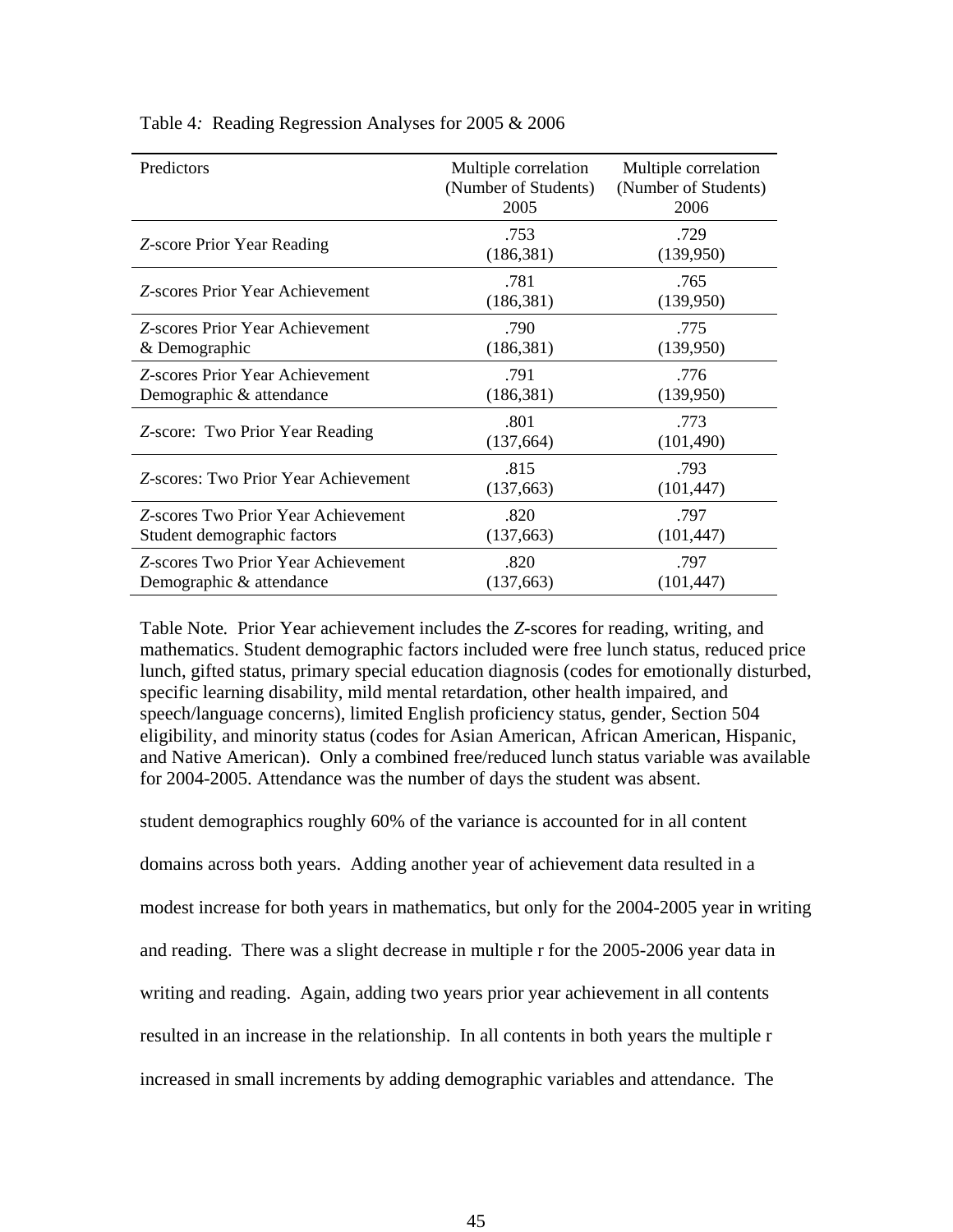final relationship between all variables and current year achievement is strong with a

multiple *r* ranging from .797 to .824.

| Predictors                                                         | Multiple correlation<br>(Number of Students)<br>2005 | Multiple correlation<br>(Number of Students)<br>2006 |
|--------------------------------------------------------------------|------------------------------------------------------|------------------------------------------------------|
| Z-score Prior Year Writing                                         | .718<br>(252, 330)                                   | .710<br>(203, 488)                                   |
| Z-scores Prior Year Achievement                                    | .749<br>(252, 330)                                   | .748<br>(203, 488)                                   |
| Z-scores Prior Year Achievement<br>& Demographic                   | .762<br>(252, 330)                                   | .768<br>(203, 488)                                   |
| Z-scores Prior Year Achievement<br>Demographic & attendance        | .764<br>(252, 330)                                   | .771<br>(203, 488)                                   |
| Z-score: Two Prior Year Writing                                    | .776<br>(197, 216)                                   | .769<br>(158, 741)                                   |
| Z-scores: Two Prior Year Achievement                               | .790<br>(197, 215)                                   | .787<br>(158, 683)                                   |
| Z-scores Two Prior Year Achievement<br>Student demographic factors | .796<br>(197, 215)                                   | .798<br>(158, 683)                                   |
| Z-scores Two Prior Year Achievement<br>Demographic & attendance    | .797<br>(197, 215)                                   | .801<br>(158, 683)                                   |

Table Note. All variables were entered as in Table 4, see the note above.

The final models for each content and year were specified by procedures described earlier. The values presented in the tables below were obtained before entering the variables of question for the study (these variables are presented later).

The coefficients are scaled to the approximate standard deviation of the educational assessments (*i*LEAP and *LEAP*) used in Louisiana: 50. It is also important to note that differences in how variables were scaled create the need for caution in comparing the coefficients across different types of predictors. Demographic variables at the student level were coded 1 if present and 0 if absent. Prior achievement is measured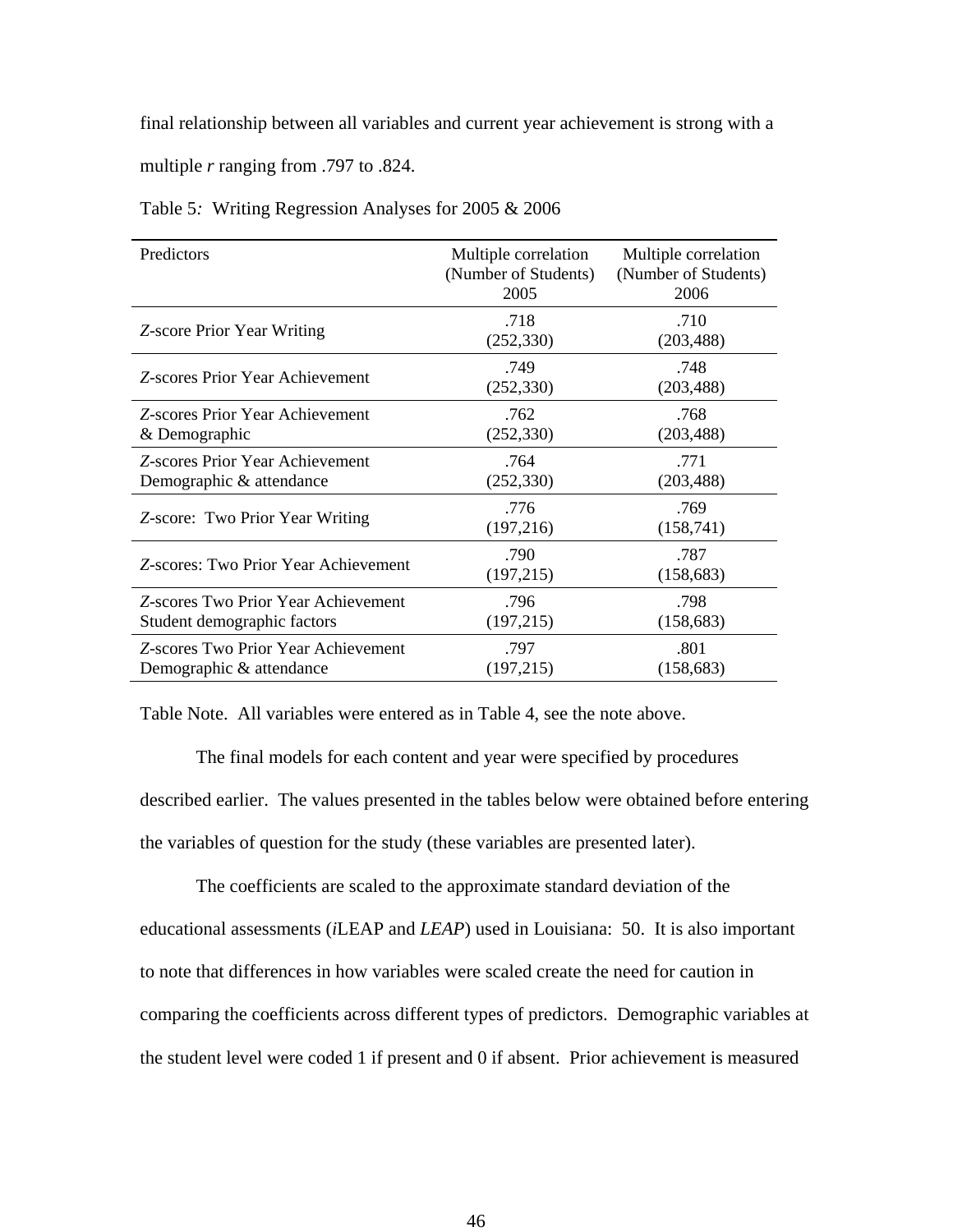in standard deviation units from the grand mean prior achievement. Classroom percentages are measured in 10% units, so that the value presented would be the expected change in students' scores if the percentage of the indicated group increased by *10%*. Table 6*:* Mathematics Regression Analyses for 2005 & 2006

| Predictors                                                         | Multiple correlation<br>(Number of Students)<br>2005 | Multiple correlation<br>(Number of Students)<br>2006 |
|--------------------------------------------------------------------|------------------------------------------------------|------------------------------------------------------|
| <b>Z-score Prior Year Mathematics</b>                              | .778<br>(219, 816)                                   | .768<br>(207, 067)                                   |
| Z-scores Prior Year Achievement                                    | .799<br>(219, 816)                                   | .789<br>(207, 067)                                   |
| Z-scores Prior Year Achievement<br>& Demographic                   | .805<br>(219, 816)                                   | .798<br>(207, 067)                                   |
| Z-scores Prior Year Achievement<br>Demographic & attendance        | .807<br>(219, 816)                                   | .800<br>(207, 067)                                   |
| Z-score: Two Prior Year ELA                                        | .824<br>(167, 795)                                   | .809<br>(123, 105)                                   |
| Z-scores: Two Prior Year Achievement                               | .834<br>(167, 795)                                   | .817<br>(123, 105)                                   |
| Z-scores Two Prior Year Achievement<br>Student demographic factors | .834<br>(167, 795)                                   | .822<br>(123, 105)                                   |
| Z-scores Two Prior Year Achievement<br>Demographic & attendance    | .835<br>(167, 795)                                   | .824<br>(123, 105)                                   |

Table Note*.* All variables were entered as in Table 4, see the note above.

Due to differences in scales of measurement and the meaning of the measurements it is difficult o make direct comparisons across different types of measures (Noell, 2006; Noell, Porter, and Patt, 2007).

The variables are in order of the largest to smallest coefficient. As can be seen in the table above, prior year reading achievement is the largest contributor to a student's current achievement among the achievement variables. The coefficient for prior year reading achievement was more than three times the value of any other prior year content area coefficient.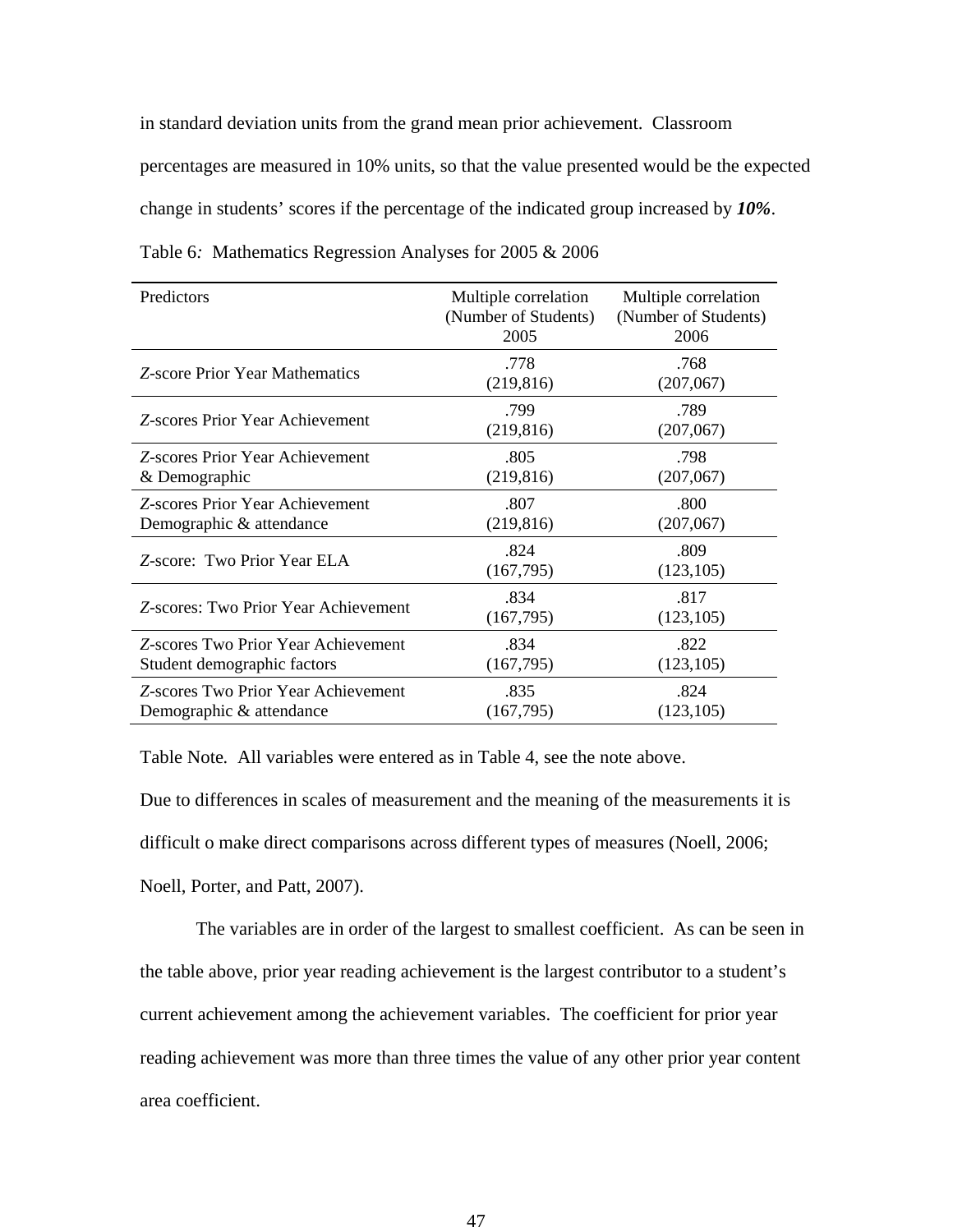| <b>Model Level</b> | <b>Variables Entered</b>                  | Coefficient | (CI)             |
|--------------------|-------------------------------------------|-------------|------------------|
|                    | Prior Year Reading Test                   | 19.4        | (18.9, 19.9)     |
|                    | Prior Year Science Test                   | 6.9         | (6.6, 7.2)       |
|                    | Gifted                                    | 6.5         | (5.6, 7.3)       |
|                    | <b>Prior Year Social Studies Test</b>     | 6.0         | (5.6, 6.4)       |
|                    | <b>Prior Year Writing Test</b>            | 4.3         | (4.0, 4.5)       |
|                    | <b>Prior Year Mathematics Test</b>        | 2.0         | (1.8, 2.3)       |
|                    | <b>Student Absences</b>                   | $-0.1$      | $(-0.1, -0.1)$   |
|                    | Gender (Male)                             | $-0.8$      | $(-1.1, -0.4)$   |
| Student level      | Free/Reduced Lunch                        | $-2.3$      | $(-2.7, -2.0)$   |
| variables          | <b>Limited English Proficiency</b>        | $-3.5$      | $(-6.0, -1.1)$   |
|                    | Speech Language Impairment                | $-3.6$      | $(-4.6, -2.6)$   |
|                    | <b>African American</b>                   | $-4.1$      | $(-4.5, -3.6)$   |
|                    | <b>Emotionally Disturbed</b>              | $-9.3$      | $(-11.8, -6.8)$  |
|                    | Other Health Impaired                     | $-11.5$     | $(-13.0, -10.0)$ |
|                    | Specific Learning Disability              | $-16.8$     | $(-17.9, -15.7)$ |
|                    | <b>Mild Mental Retardation</b>            | $-23.3$     | $(-25.7, -21.0)$ |
|                    |                                           |             |                  |
|                    | % Gifted                                  | 12.7        | (9.5, 15.9)      |
| Classroom          | <b>Teacher Absences</b>                   | 0.0         | $(-0.1, 0.0)$    |
| variables          | <b>Class Mean Prior Year Reading Test</b> | $-6.9$      | $(-8.2, -5.6)$   |
|                    | % Gender (Male)                           | $-7.9$      | $(-11.9, -3.9)$  |
|                    | % Free/Reduced Lunch                      | $-11.3$     | $(-15.2, -7.4)$  |
| <b>Building</b>    | <b>School Mean Prior Year Reading</b>     | 10.4        | (8.2, 12.5)      |
| Variables          | Test                                      |             |                  |
|                    | % Free/Reduced Lunch                      | 1.2         | (0.7, 1.7)       |
|                    | % Gifted                                  | $-1.4$      | $(-2.3, -0.5)$   |

|  |  |  | Table 7: Hierarchical Linear Model for Reading Achievement 2005 |  |
|--|--|--|-----------------------------------------------------------------|--|
|  |  |  |                                                                 |  |

Among the demographic variables, being gifted was the only positive coefficient. The special education disabilities Speech Language Impairment, Emotionally Disturbed, Other Health Impairment, Specific Learning Disability, and Mild Mental Retardation all had negative coefficients. Mild Mental Retardation had the largest negative coefficient at -23.3. It is interesting to note that being African American has a larger negative coefficient than having Speech Language Impairment. When examining the student absences coefficient it must be noted that the effect is for every day missed. This means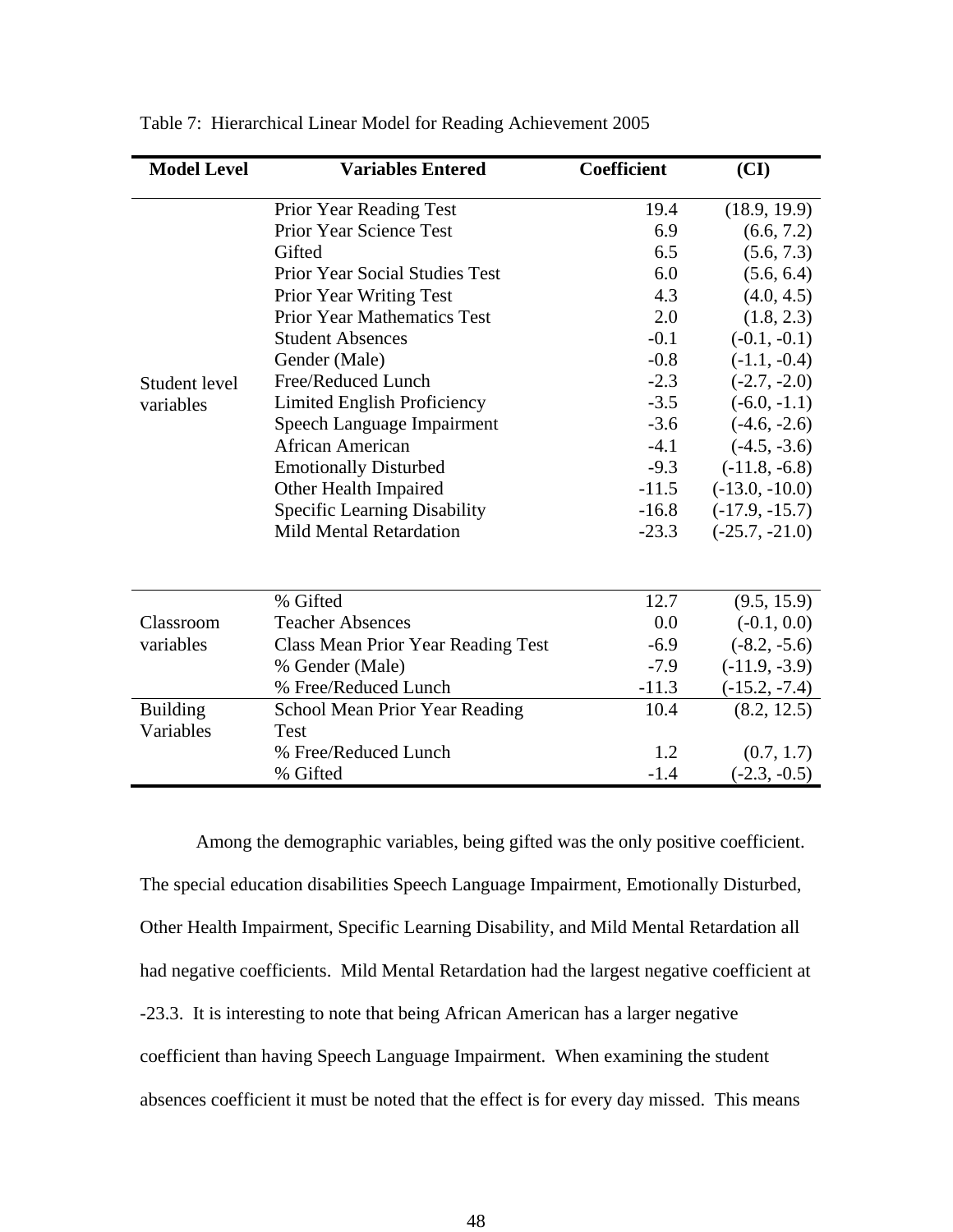that a student who had missed 10 days of school would score at least 1 point lower on the test than a student with perfect attendance.

Among the classroom variables it would be expected that having a larger percentage of gifted students in the classroom would result in higher scores just as the values demonstrate. It may come as a surprise that students in a classroom with higher achieving students may perform at lower levels, however, this most likely is attributed to a correction loading to attenuate strong positive loadings on both the student and school levels. Students in classes with a higher percentage of students receiving free/reduced lunch also performed lower on the reading test. It is interesting to note that students in classrooms with a larger portion of males score lower on the reading test than those students in classrooms with fewer male students.

The school building coefficients demonstrate that students attending schools with students who have higher prior achievement are predicted to perform better on current year assessments. Having a higher percentage of free lunch students had a slightly positive effect while a larger portion of gifted students had a slightly negative effect. As noted above, it is important to keep in mind the difference in scaling among the coefficients between differing types of predictors.

 Again, in the content of writing, a student's prior year achievement in that content was the single largest contributor to current year achievement. This effect was similar to the reading content because the prior year achievement in writing was more than three times the value of any other prior year achievement in the other content areas. Being gifted had a large positive effect on current achievement as well as being Asian. Being African American had a slightly positive effect. Having absences, being male,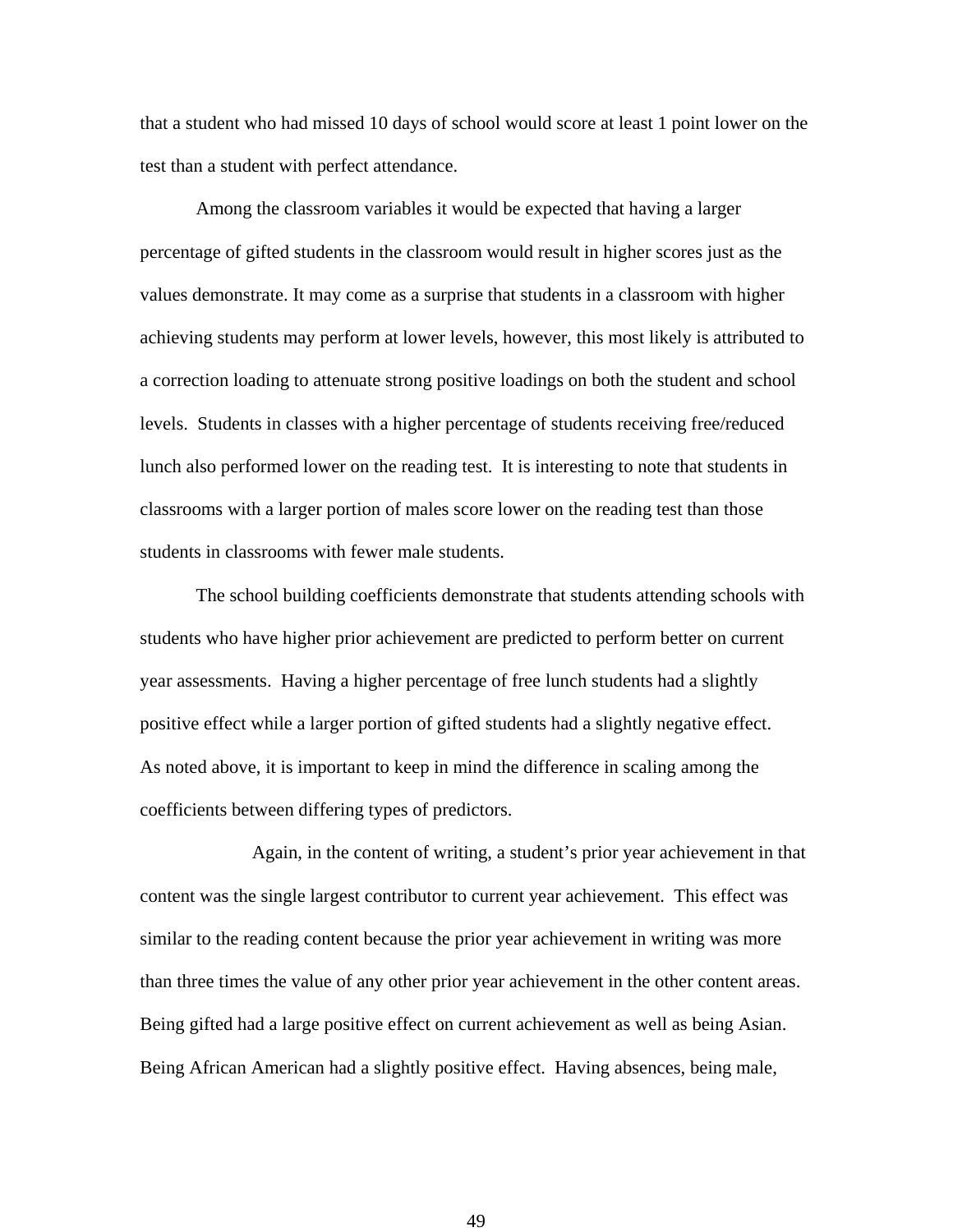| <b>Model Level</b> | <b>Variables Entered</b>              | <b>Coefficient</b> | (CI)             |
|--------------------|---------------------------------------|--------------------|------------------|
|                    | Prior Year Writing Test               | 19.9               | (19.3, 20.5)     |
|                    | Gifted                                | 10.0               | (9.1, 11.0)      |
|                    | Prior Year Reading Test               | 6.5                | (6.2, 6.8)       |
|                    | <b>Prior Year Mathematics Test</b>    | 6.0                | (5.8, 6.3)       |
|                    | Asian                                 | 5.7                | (4.6, 6.9)       |
|                    | <b>Prior Year Social Studies Test</b> | 3.1                | (2.7, 3.4)       |
|                    | Prior Year Science Test               | 1.9                | (1.6, 2.1)       |
|                    | African American                      | 1.0                | (0.7, 1.4)       |
| Student level      | <b>Student Absences</b>               | $-0.3$             | $(-0.3, -0.3)$   |
| variables          | Free/Reduced Lunch                    | $-2.2$             | $(-2.6, -1.9)$   |
|                    | Speech Language Impairment            | $-2.7$             | $(-3.6, -1.8)$   |
|                    | <b>Emotionally Disturbed</b>          | $-4.8$             | $(-7.2, -2.4)$   |
|                    | Other Health Impaired                 | $-7.7$             | $(-9.0, -6.4)$   |
|                    | Gender (Male)                         | $-9.3$             | $(-9.6, -9.0)$   |
|                    | <b>Specific Learning Disability</b>   | $-10.8$            | $(-11.7, -9.9)$  |
|                    | <b>Mild Mental Retardation</b>        | $-20.3$            | $(-22.9, -17.7)$ |
|                    |                                       |                    |                  |
|                    | % Gifted                              | 12.1               | (8.7, 15.5)      |
| Classroom          | <b>Teacher Absences</b>               | $-0.1$             | $(-0.1, 0.0)$    |
| variables          | <b>Class Prior Mean Writing Test</b>  | $-5.5$             | $(-6.8, -4.1)$   |
|                    | % Free/Reduced Lunch                  | $-11.6$            | $(-15.5, -7.6)$  |
|                    | % Male                                | $-12.0$            | $(-16.0, -8.1)$  |
| <b>Building</b>    | <b>School Mean Prior Writing Test</b> | 12.6               | (9.1, 16.1)      |
| Variables          | % Free/Reduced Lunch                  | 1.0                | (0.5, 1.5)       |
|                    | % Gifted                              | $-1.1$             | $(-1.9, -0.3)$   |
|                    | <b>School Prior Mathematics Test</b>  | $-4.7$             | $(-7.9, -1.6)$   |

Table 8: Hierarchical Linear Model for Writing Achievement 2005

and being classified as one of the five special education disability categories all had negative effects. Mental retardation again, had the largest negative effect.

 Within the classroom variables, being in a classroom with a higher percentage of gifted students had a large positive effect. Small negative effects were found for prior year achievement in writing and teacher absences. Large negative effects were found for being in a classroom with more free lunch and male students.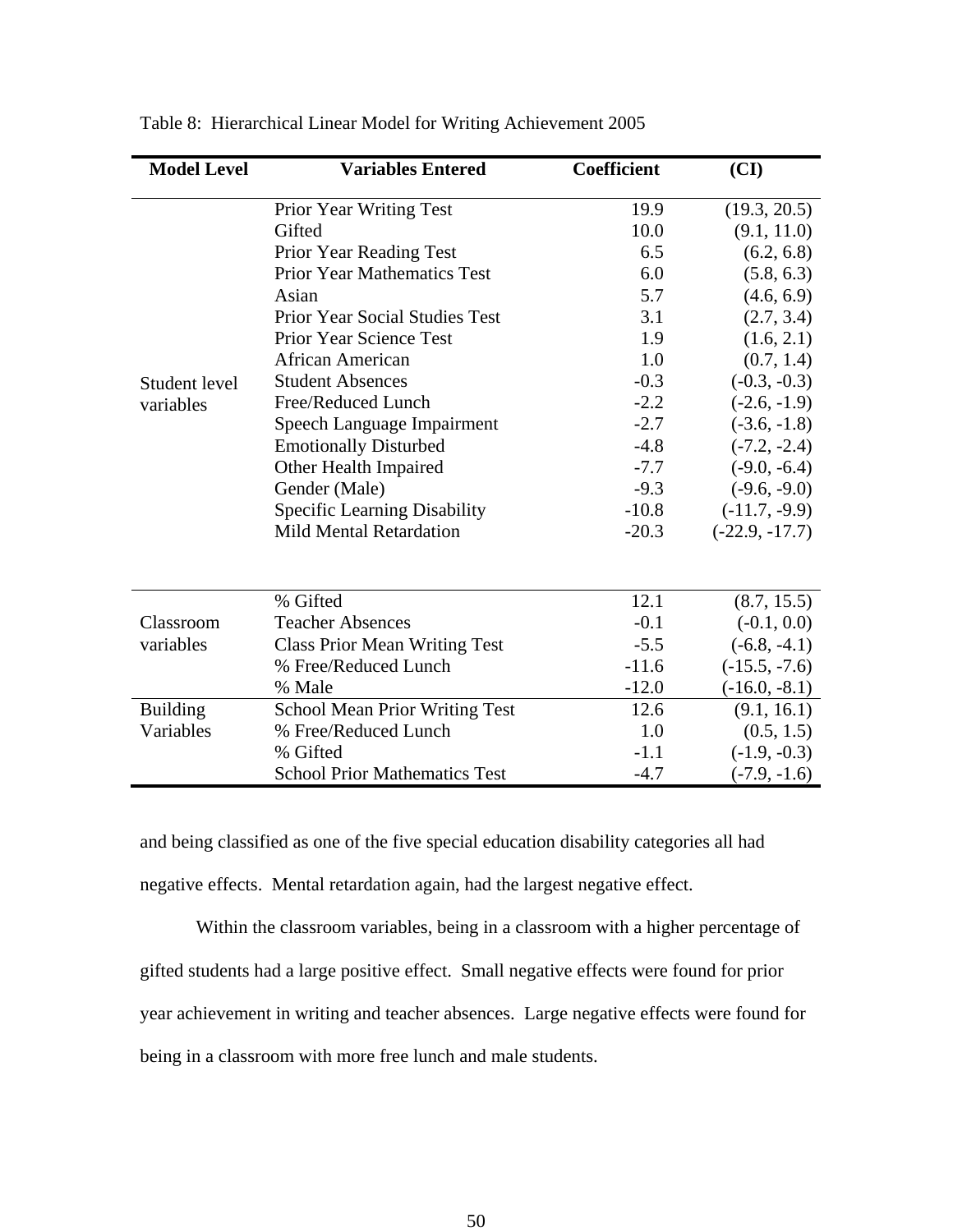School variables revealed a large positive effect for a school's prior year aggregate achievement. The large effect for school building prior year achievement appears to be partially attributable to scaling. Moving an entire school up a standard deviation in achievement would be a large effect. A small positive coefficient for free/reduced lunch status and a small negative coefficient for gifted was found. These coefficients are unexpected, but may be explained by a corrective loading to attenuate for the strong negative loadings for free/reduced lunch status and strong positive loadings for gifted at the student and classroom levels. Also, a moderate sized negative coefficient was found for prior year aggregate achievement in mathematics.

Again, as above, caution is warranted when comparing across differing predictors. Keep in mind the differences in scaling.

 Like the other 2004-2005 year content data, prior year achievement in mathematics was the single largest variable for a student's current achievement among the achievement variables. This effect was slightly larger than it was for reading and writing contents with the mathematics coefficient being more than four times the value of the other prior year achievements in other content domains. For mathematics, being gifted, Asian, and male lead to positive performances on current assessments. Student absences, being African American, and being classified as one of the five special education disabilities all had negative coefficients. As could be expected, Mild Mental Retardation had the largest negative coefficient.

 Classroom variables revealed a large positive coefficient for a high percentage of gifted students in the classroom. Large negative coefficients were found for a larger percentage of male students and students who receive free/reduced lunches. There was little to no effect for teacher absences.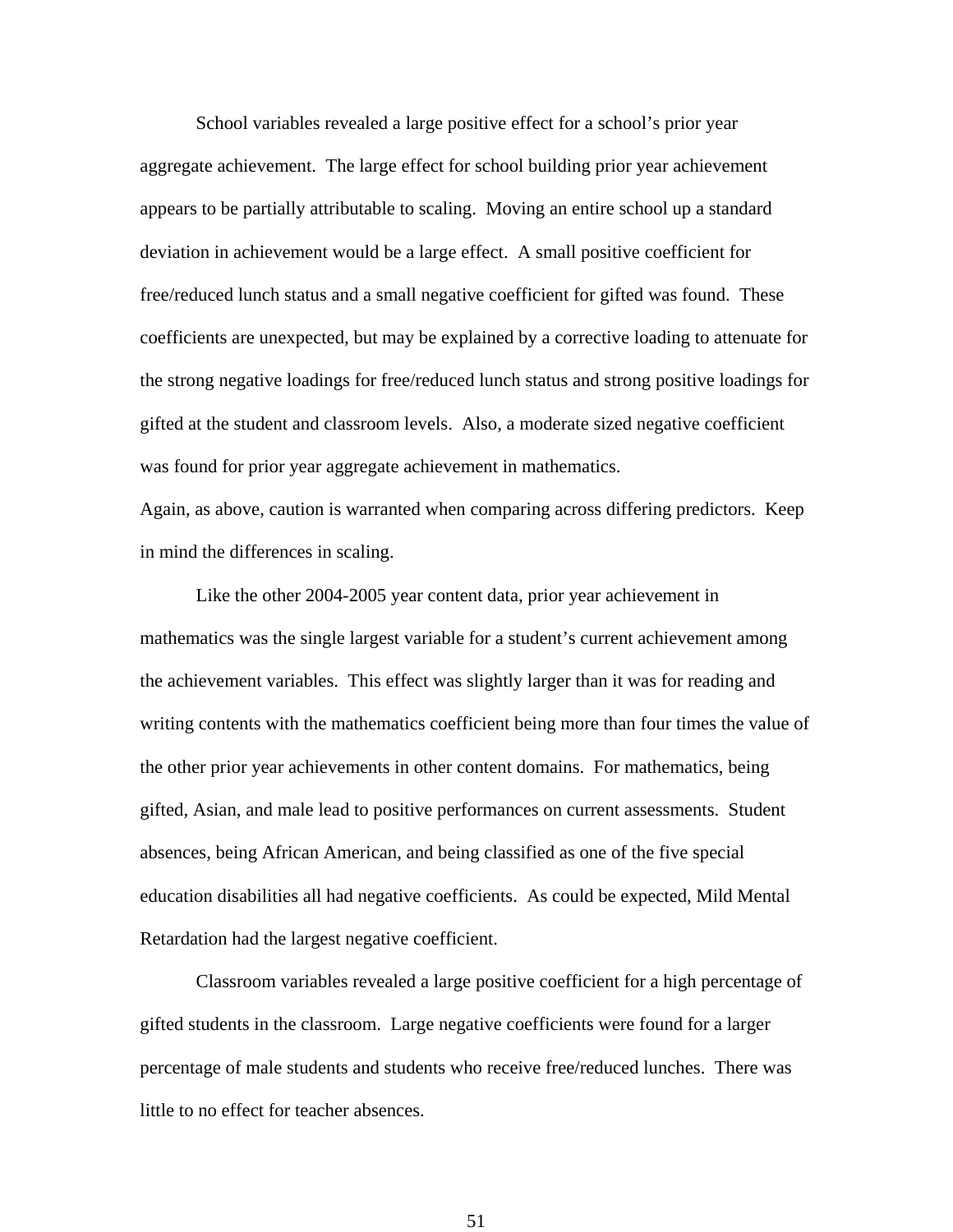| <b>Prior Year Mathematics Test</b><br>25.5<br>Gifted<br>6.4<br>(5.6, 7.2)<br>5.5<br>(4.3, 6.7)<br>Asian<br>5.5<br>(5.3, 5.8)<br>Prior Year Writing Test<br>Limited English Proficiency<br>4.3<br>(2.4, 6.1)<br>Prior Year Science Test<br>3.9<br>(3.7, 4.2)<br>2.7<br>(2.4, 3.0)<br><b>Prior Year Reading Test</b><br>(1.9, 2.5)<br><b>Prior Year Social Studies Test</b><br>2.2<br>2.1<br>(1.9, 2.4)<br>Gender (Male)<br>Student level<br><b>Student Absences</b><br>$-0.3$<br>$(-0.3, -0.2)$<br>variables<br>$(-1.5, -0.9)$<br>$-1.2$<br>Free Lunch/Reduced Lunch<br>$-2.3$<br>Speech Language Impairment<br>$(-3.2, -1.4)$<br><b>African American</b><br>$-5.6$<br>$(-6.0, -5.2)$<br>$-7.2$<br>$(-10.5, -4.0)$<br><b>Emotionally Disturbed</b><br>$-8.8$<br>Specific Learning Disability<br>$(-9.8, -7.8)$<br>$(-11.5, -8.7)$<br>Other Health Impaired<br>$-10.1$<br><b>Mild Mental Retardation</b><br>$-16.6$<br>$(-20.5, -12.6)$<br>% Gifted<br>6.4<br>$(-0.1, 0.0)$<br>Classroom<br><b>Teacher Absences</b><br>0.0<br>$-8.1$<br>$(-11.5, -4.6)$<br>variables<br>% Male<br>% Free/Reduced Lunch<br>$-12.6$<br>$(-15.6, -9.5)$ | <b>Model Level</b> | <b>Variables Entered</b> | Coefficient | (CI)         |
|------------------------------------------------------------------------------------------------------------------------------------------------------------------------------------------------------------------------------------------------------------------------------------------------------------------------------------------------------------------------------------------------------------------------------------------------------------------------------------------------------------------------------------------------------------------------------------------------------------------------------------------------------------------------------------------------------------------------------------------------------------------------------------------------------------------------------------------------------------------------------------------------------------------------------------------------------------------------------------------------------------------------------------------------------------------------------------------------------------------------------------|--------------------|--------------------------|-------------|--------------|
|                                                                                                                                                                                                                                                                                                                                                                                                                                                                                                                                                                                                                                                                                                                                                                                                                                                                                                                                                                                                                                                                                                                                    |                    |                          |             | (25.1, 25.9) |
|                                                                                                                                                                                                                                                                                                                                                                                                                                                                                                                                                                                                                                                                                                                                                                                                                                                                                                                                                                                                                                                                                                                                    |                    |                          |             |              |
|                                                                                                                                                                                                                                                                                                                                                                                                                                                                                                                                                                                                                                                                                                                                                                                                                                                                                                                                                                                                                                                                                                                                    |                    |                          |             |              |
|                                                                                                                                                                                                                                                                                                                                                                                                                                                                                                                                                                                                                                                                                                                                                                                                                                                                                                                                                                                                                                                                                                                                    |                    |                          |             |              |
|                                                                                                                                                                                                                                                                                                                                                                                                                                                                                                                                                                                                                                                                                                                                                                                                                                                                                                                                                                                                                                                                                                                                    |                    |                          |             |              |
|                                                                                                                                                                                                                                                                                                                                                                                                                                                                                                                                                                                                                                                                                                                                                                                                                                                                                                                                                                                                                                                                                                                                    |                    |                          |             |              |
|                                                                                                                                                                                                                                                                                                                                                                                                                                                                                                                                                                                                                                                                                                                                                                                                                                                                                                                                                                                                                                                                                                                                    |                    |                          |             |              |
|                                                                                                                                                                                                                                                                                                                                                                                                                                                                                                                                                                                                                                                                                                                                                                                                                                                                                                                                                                                                                                                                                                                                    |                    |                          |             |              |
|                                                                                                                                                                                                                                                                                                                                                                                                                                                                                                                                                                                                                                                                                                                                                                                                                                                                                                                                                                                                                                                                                                                                    |                    |                          |             |              |
|                                                                                                                                                                                                                                                                                                                                                                                                                                                                                                                                                                                                                                                                                                                                                                                                                                                                                                                                                                                                                                                                                                                                    |                    |                          |             |              |
|                                                                                                                                                                                                                                                                                                                                                                                                                                                                                                                                                                                                                                                                                                                                                                                                                                                                                                                                                                                                                                                                                                                                    |                    |                          |             |              |
|                                                                                                                                                                                                                                                                                                                                                                                                                                                                                                                                                                                                                                                                                                                                                                                                                                                                                                                                                                                                                                                                                                                                    |                    |                          |             |              |
|                                                                                                                                                                                                                                                                                                                                                                                                                                                                                                                                                                                                                                                                                                                                                                                                                                                                                                                                                                                                                                                                                                                                    |                    |                          |             |              |
|                                                                                                                                                                                                                                                                                                                                                                                                                                                                                                                                                                                                                                                                                                                                                                                                                                                                                                                                                                                                                                                                                                                                    |                    |                          |             |              |
|                                                                                                                                                                                                                                                                                                                                                                                                                                                                                                                                                                                                                                                                                                                                                                                                                                                                                                                                                                                                                                                                                                                                    |                    |                          |             |              |
|                                                                                                                                                                                                                                                                                                                                                                                                                                                                                                                                                                                                                                                                                                                                                                                                                                                                                                                                                                                                                                                                                                                                    |                    |                          |             |              |
|                                                                                                                                                                                                                                                                                                                                                                                                                                                                                                                                                                                                                                                                                                                                                                                                                                                                                                                                                                                                                                                                                                                                    |                    |                          |             |              |
|                                                                                                                                                                                                                                                                                                                                                                                                                                                                                                                                                                                                                                                                                                                                                                                                                                                                                                                                                                                                                                                                                                                                    |                    |                          |             |              |
|                                                                                                                                                                                                                                                                                                                                                                                                                                                                                                                                                                                                                                                                                                                                                                                                                                                                                                                                                                                                                                                                                                                                    |                    |                          |             | (4.2, 8.6)   |
|                                                                                                                                                                                                                                                                                                                                                                                                                                                                                                                                                                                                                                                                                                                                                                                                                                                                                                                                                                                                                                                                                                                                    |                    |                          |             |              |
|                                                                                                                                                                                                                                                                                                                                                                                                                                                                                                                                                                                                                                                                                                                                                                                                                                                                                                                                                                                                                                                                                                                                    |                    |                          |             |              |
|                                                                                                                                                                                                                                                                                                                                                                                                                                                                                                                                                                                                                                                                                                                                                                                                                                                                                                                                                                                                                                                                                                                                    |                    |                          |             |              |
| % Free/Reduced Lunch<br><b>Building</b><br>12.6                                                                                                                                                                                                                                                                                                                                                                                                                                                                                                                                                                                                                                                                                                                                                                                                                                                                                                                                                                                                                                                                                    |                    |                          |             | (8.4, 16.9)  |
| Variables<br><b>Mean Prior Year Mathematics Test</b><br>(2.5, 6.2)<br>4.3                                                                                                                                                                                                                                                                                                                                                                                                                                                                                                                                                                                                                                                                                                                                                                                                                                                                                                                                                                                                                                                          |                    |                          |             |              |

Table 9: Hierarchical Linear Model for Mathematics Achievement 2005

 School based variables revealed a large positive coefficient for a higher portion of free/reduced lunch status students. Although the meaning of this finding is uncertain, it would appear that this was a corrective loading to attenuate the strong negative coefficient at both the student and classroom levels. A positive coefficient was found for students attending a school with a higher aggregate prior year achievement. As with the 2004-2005 data, the 2005-2006 data also had the same scaling differences among different predictor variables. These differences should be considered when comparing different predictors.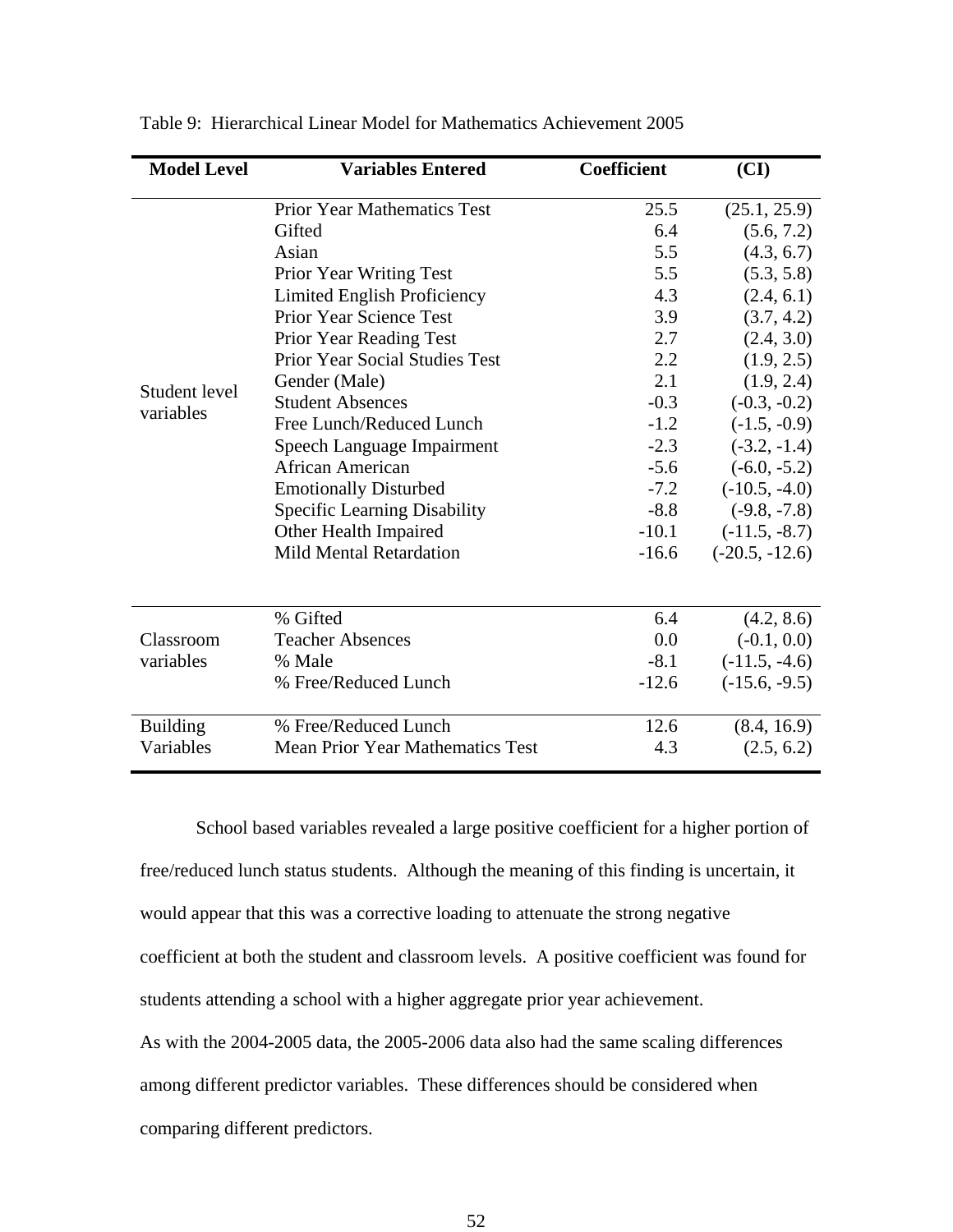| <b>Model Level</b> | <b>Variables Entered</b>                   | <b>Coefficient</b> | (CI)             |
|--------------------|--------------------------------------------|--------------------|------------------|
|                    | Prior Year Reading Test                    | 18.2               | (17.5, 18.9)     |
|                    | Prior Year Science Test                    | 7.0                | (6.6, 7.4)       |
|                    | <b>Prior Year Social Studies Test</b>      | 6.6                | (6.1, 7.0)       |
|                    | Prior Year Writing Test                    | 4.1                | (3.8, 4.4)       |
|                    | Gifted                                     | 3.9                | (3.0, 4.8)       |
|                    | <b>Prior Year Mathematics Test</b>         | 3.5                | (3.2, 3.8)       |
|                    | <b>Student Absences</b>                    | $-0.1$             | $(-0.2, -0.1)$   |
|                    | Gender (Male)                              | $-1.1$             | $(-1.5, -0.7)$   |
| Student level      | <b>Reduced Lunch</b>                       | $-1.2$             | $(-1.8, -0.6)$   |
| variables          | Free Lunch                                 | $-3.2$             | $(-3.6, -2.8)$   |
|                    | <b>African American</b>                    | $-4.5$             | $(-5.0, -3.9)$   |
|                    | Speech Language Impairment                 | $-4.7$             | $(-5.8, -3.5)$   |
|                    | Section 504                                | $-7.7$             | $(-8.6, -6.8)$   |
|                    | <b>Emotionally Disturbed</b>               | $-8.1$             | $(-11.7, -4.5)$  |
|                    | Other Health Impaired                      | $-11.6$            | $(-13.3, -10.0)$ |
|                    | <b>Mild Mental Retardation</b>             | $-17.1$            | $(-20.2, -13.9)$ |
|                    | Specific Learning Disability               | $-17.3$            | $(-18.6, -16.1)$ |
|                    |                                            |                    |                  |
|                    | % Male                                     | $-0.6$             | $(-1.0, -0.2)$   |
| Classroom          | % Free Lunch                               | $-2.2$             | $(-2.6, -1.7)$   |
| variables          | <b>Class Mean Prior Reading Test</b>       | $-5.0$             | $(-6.3, -3.6)$   |
|                    |                                            |                    |                  |
| <b>Building</b>    | <b>School Mean Prior Year Reading Test</b> | 7.6                | (5.0, 10.2)      |
| Variables          | % Free Lunch                               | 2.0                | (1.4, 2.6)       |

Table 10: Hierarchical Linear Model for Reading Achievement 2006

 The single, largest contributor among the prior achievement variables to student current achievement was prior year achievement in reading. This coefficient was over two and a half times the value of the next positive coefficient, which was prior year achievement in science. Gifted was the only student demographic with a positive coefficient value from the demographic predictors in this specific model. The special education disability categories of Emotionally Disturbed, Other Health Impaired, Mild Mental Retardation, and Specific Learning Disability were the largest negative effects in this model.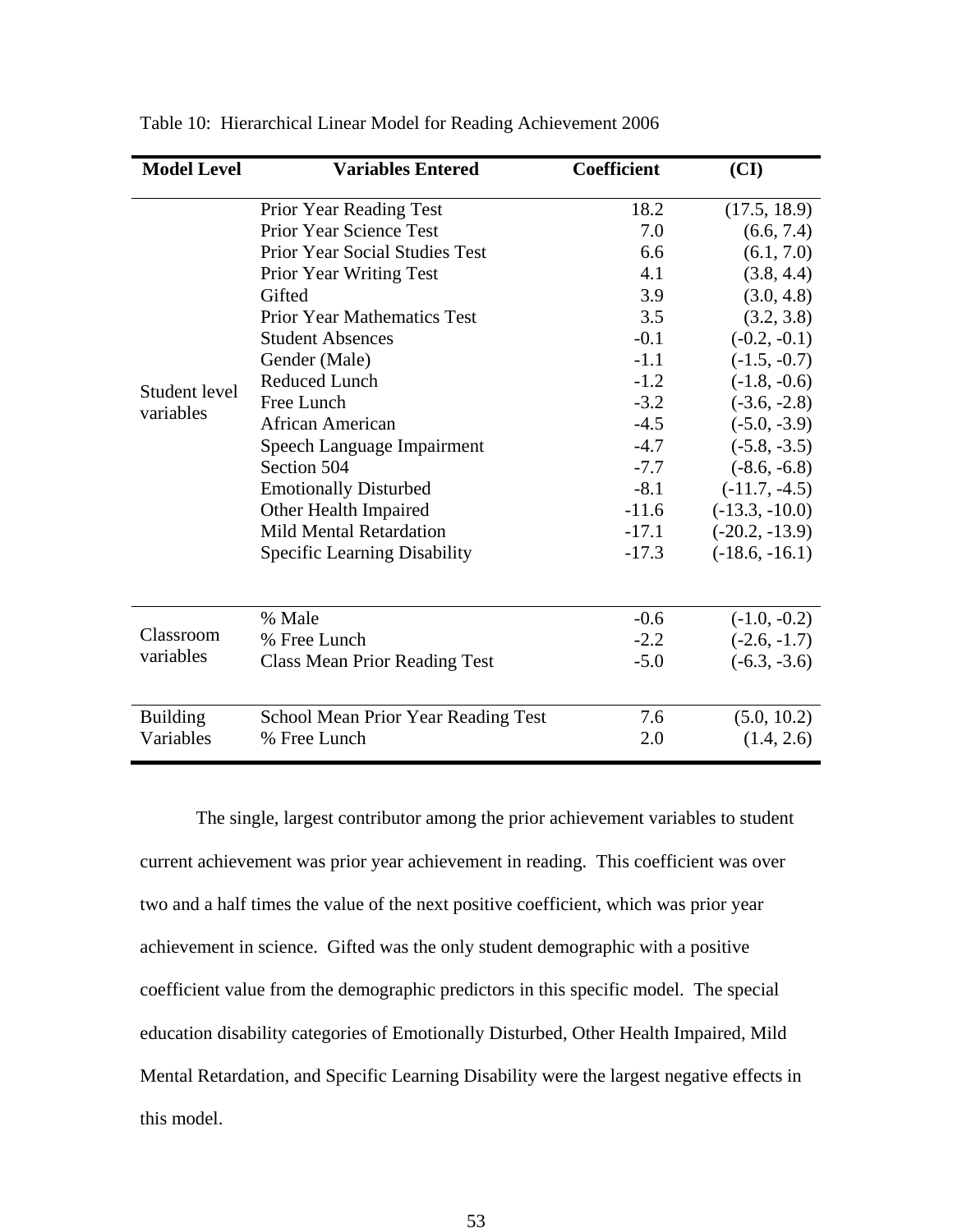There were no positive coefficients among the classroom level variables. Being in a classroom with a high percentage of males, free lunch status, and higher achieving peers one would be expected to perform more poorly on the reading test. Again, the paradoxical effect of performing more poorly when in a classroom of higher achieving peers was seen as in the 2004-2005 reading data. It must be noted that this effect was a phenomenon that only occurs in the context of a system in which a tremendous amount of information is already available regarding student achievement.

In the school level variables, prior year achievement in reading resulted in a positive coefficient and percentage of students receiving free lunch appeared to load positively.

As noted above, be cautious when comparing across differing predictors. Keep in mind the differences in scaling.

Similar to the other contents and years, prior year writing achievement was the single largest contributor to current year achievement in writing among the prior achievement variables. Prior year achievement coefficients in all content areas were positive effects with prior year achievement in science being the lowest coefficient value. Being Asian and gifted were the only two demographic variables resulting in positive coefficients. However, the gifted coefficient was lower in for this content than in previous contents and years. For every student absence a loss of -0.4 points from the current year writing test can be expected. For example, if a student misses 10 days, that student would be expected to perform at least 4 points lower on the test as compared to a student with perfect attendance. Mild Mental Retardation was the largest negative coefficient with a value of -25.6.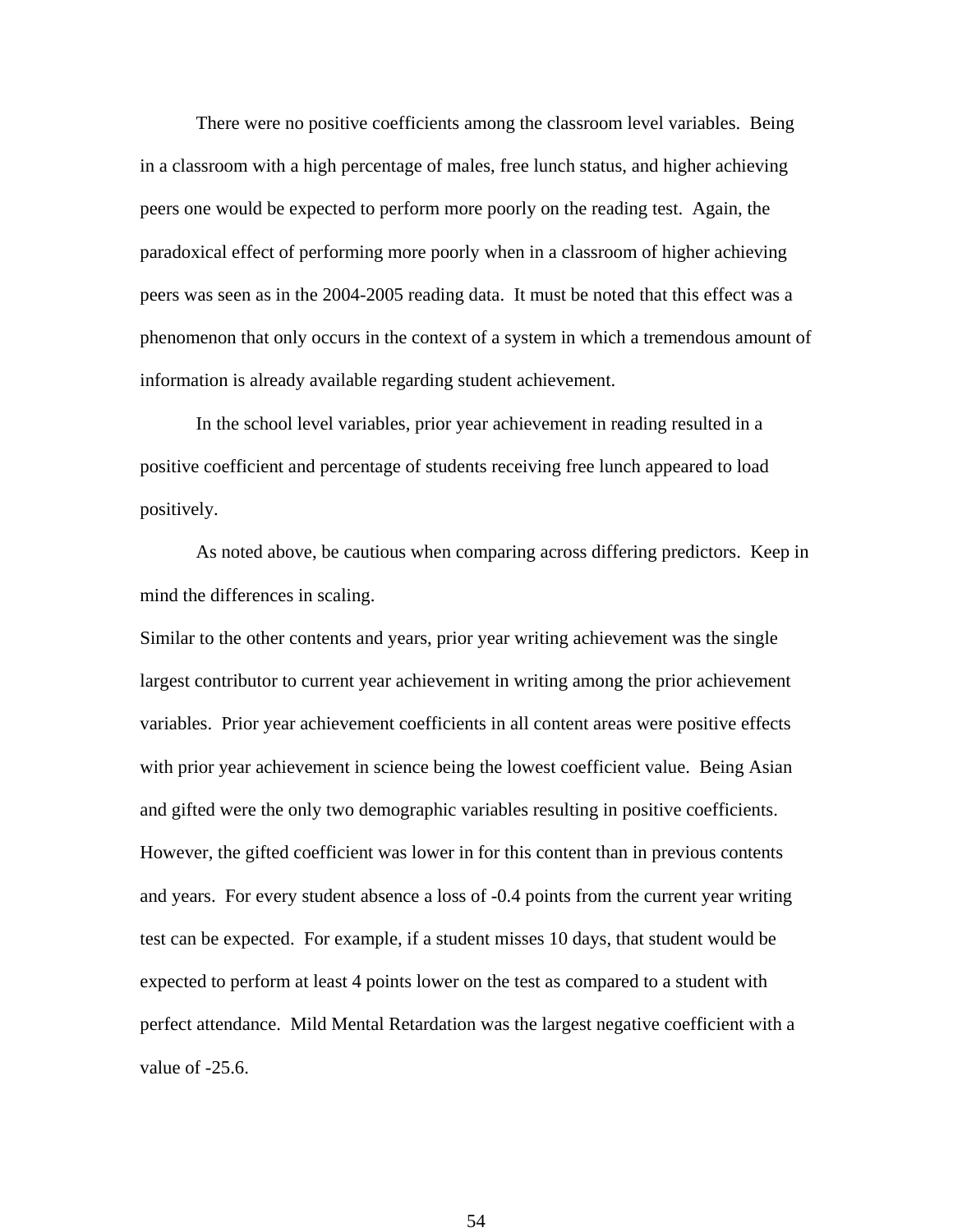| <b>Model Level</b> | <b>Variables Entered</b>                   | <b>Coefficient</b> | (CI)             |
|--------------------|--------------------------------------------|--------------------|------------------|
|                    | Prior Year Writing Test                    | 20.7               | (20.3, 21.2)     |
|                    | Prior Year Reading Test                    | 7.0                | (6.7, 7.4)       |
|                    | <b>Prior Year Mathematics Test</b>         | 5.8                | (5.5, 6.1)       |
|                    | Asian                                      | 5.0                | (3.9, 6.2)       |
|                    | Gifted                                     | 3.5                | (2.7, 4.3)       |
|                    | <b>Prior Year Social Studies Test</b>      | 2.3                | (2.0, 2.6)       |
|                    | <b>Prior Year Science Test</b>             | 1.0                | (0.7, 1.3)       |
|                    | <b>Student Absences</b>                    | $-0.4$             | $(-0.4, -0.4)$   |
| Student level      | <b>Reduced Lunch</b>                       | $-0.9$             | $(-1.4, -0.4)$   |
| variables          | Free Lunch                                 | $-1.9$             | $(-2.3, -1.6)$   |
|                    | Speech Language Impairment                 | $-5.7$             | $(-6.8, -4.6)$   |
|                    | Section 504                                | $-9.7$             | $(-10.6, -8.8)$  |
|                    | Other Health Impaired                      | $-13.7$            | $(-15.1, -12.2)$ |
|                    | <b>Emotionally Disturbed</b>               | $-16.3$            | $(-19.5, -13.2)$ |
|                    | Specific Learning Disability               | $-18.1$            | $(-19.1, -17.1)$ |
|                    | <b>Mild Mental Retardation</b>             | $-25.6$            | $(-28.5, -22.6)$ |
|                    |                                            |                    |                  |
|                    | % Male                                     | 0.8                | (0.3, 1.4)       |
| Classroom          | <b>Teacher Absences</b>                    | 0.1                | (0.0, 0.1)       |
| variables          | % Reduced Lunch                            | 0.0                | $(-0.1, 0.0)$    |
|                    | % Section 504                              | $-1.1$             | $(-1.3, -0.8)$   |
|                    | % Limited English Proficiency              | $-1.8$             | $(-2.2, -1.5)$   |
| <b>Building</b>    | <b>School Mean Prior Year Writing Test</b> | 4.0                | (2.2, 5.8)       |
| Variables          | % Minority                                 | 0.4                | (0.2, 0.6)       |

| Table 11: Hierarchical Linear Model for Writing Achievement 2006 |  |  |  |  |
|------------------------------------------------------------------|--|--|--|--|
|                                                                  |  |  |  |  |

 Among the classroom variables higher percentage of males and teacher absences had a minute positive effect on current year achievement. Percentage of students in the classroom receiving free lunch had no effect while more students in the classroom with a Section 504 status and Limited English Proficiency had small negative effects.

 As would be expected, attending a school with a higher aggregate prior year achievement in writing would result in a higher score. The school building coefficient for every 10% of the student population identified as being a minority was small and positive.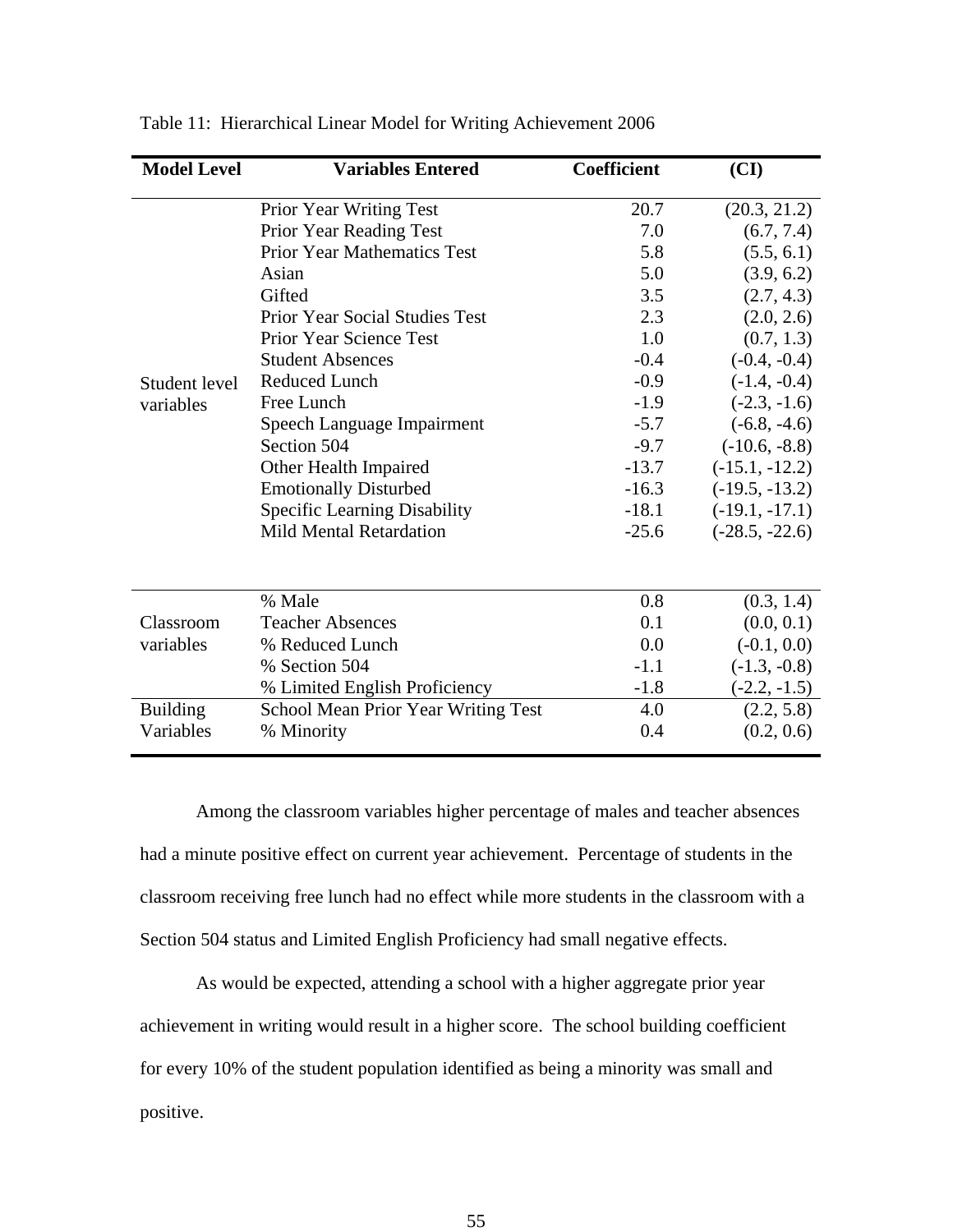| <b>Model Level</b>           | <b>Variables Entered</b>                          | Coefficient | (CI)             |
|------------------------------|---------------------------------------------------|-------------|------------------|
|                              | <b>Prior Year Mathematics Test</b>                | 25.0        | (24.6, 25.3)     |
|                              | Gifted                                            | 8.8         | (7.8, 9.8)       |
|                              | Asian                                             | 7.8         | (6.4, 9.2)       |
|                              | <b>Prior Year Writing Test</b>                    | 5.6         | (5.3, 5.8)       |
|                              | Prior Year Science Test                           | 4.1         | (3.9, 4.4)       |
|                              | Gender (Male)                                     | 2.8         | (2.5, 3.1)       |
|                              | Prior Year Reading Test                           | 2.1         | (1.8, 2.4)       |
|                              | Prior Year Social Studies Test                    | 2.0         | (1.7, 2.3)       |
| Student level                | <b>Student Absences</b>                           | $-0.3$      | $(-0.4, -0.3)$   |
| variables                    | Free Lunch                                        | $-1.4$      | $(-1.8, -1.1)$   |
|                              | <b>Native American</b>                            | $-1.8$      | $(-3.2, -0.4)$   |
|                              | Speech Language Impairment                        | $-3.2$      | $(-4.3, -2.1)$   |
|                              | Section 504                                       | $-5.2$      | $(-6.1, -4.3)$   |
|                              | African American                                  | $-5.9$      | $(-6.3, -5.5)$   |
|                              | <b>Emotionally Disturbed</b>                      | $-11.1$     | $(-14.9, -7.2)$  |
|                              | Other Health Impaired                             | $-12.0$     | $(-13.4, -10.6)$ |
|                              | Specific Learning Disability                      | $-12.5$     | $(-13.7, -11.4)$ |
|                              | <b>Mild Mental Retardation</b>                    | $-25.7$     | $(-30.5, -20.9)$ |
|                              | % Gifted                                          | 10.1        | (7.2, 13.0)      |
| Classroom                    | <b>Teacher Absences</b>                           | $-0.1$      | $(-0.1, 0.0)$    |
| variables                    | % Free Lunch                                      | $-7.8$      | $(-10.4, -5.2)$  |
|                              |                                                   |             |                  |
| <b>Building</b><br>Variables | <b>School Mean Prior Year Mathematics</b><br>Test | 5.6         | (3.4, 7.7)       |
|                              | % Minority                                        | 5.5         | (3.1, 8.0)       |
|                              | % Gifted                                          | $-14.5$     | $(-23.2, -5.8)$  |

|  | Table 12: Hierarchical Linear Model for Mathematics Achievement 2006 |  |  |  |  |  |
|--|----------------------------------------------------------------------|--|--|--|--|--|
|--|----------------------------------------------------------------------|--|--|--|--|--|

 As noted above, be cautious when comparing across differing predictors. Keep in mind the differences in scaling.

 Like all other contents in both years, the single largest predictor for current year mathematics achievement among prior year achievement scores was prior year mathematics achievement by a substantial amount. Prior year reading, writing, science, and social studies achievement were also positive effects. Similar to 2005-2006 writing data, giftedness and Asian were both positive coefficients. Along with these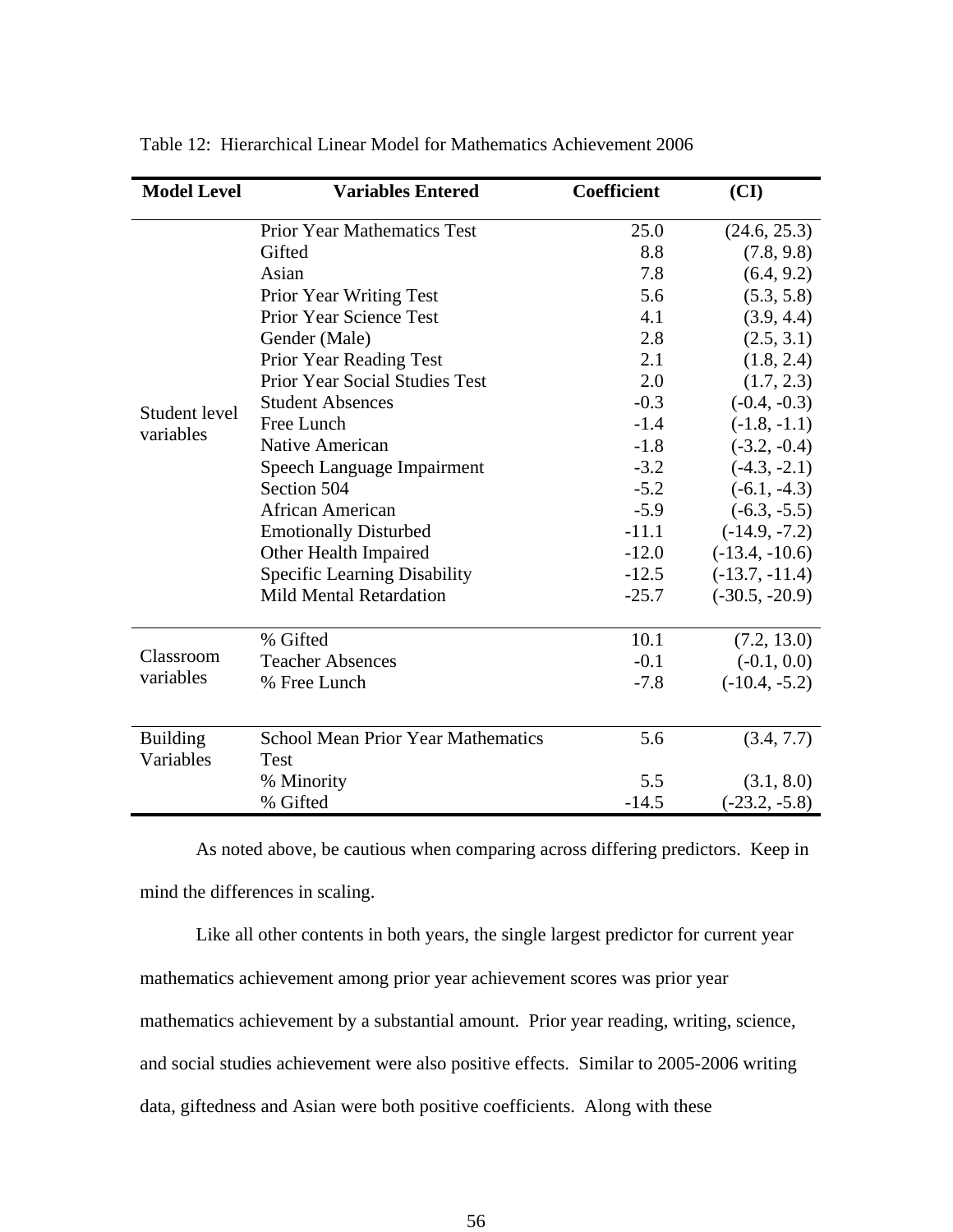demographic variables, being male was also a positive coefficient. All other demographic variables were negative with Mild Mental Retardation being the largest negative coefficient.

 The contribution of classroom demographic variables to the predictions was similar to the 2004-2005 mathematics data and generally in the expected direction. Students who attend class with more gifted students would perform better. Students in classrooms in which the teacher was absent would perform more poorly as well as if the classroom had a higher population of students receiving free lunch.

 Attending a school with more students who perform better on the prior year test would result in a higher score. Also, the school building coefficient for every 10% increase in the school's population of minority students was moderately positive. The school building level gifted status loaded negatively.

 Summary*:* Generally, the student level variables were similar. Among all content areas and both years the prior year achievement for the target content was the largest contributor to current year achievement among the achievement variables. All of the special education disabilities resulted in negative effects and many were large. Giftedness and being an Asian American resulted in positive effects to varying degrees among contents and years. Student absences, free/reduced lunch status, and section 504 generally exhibited negative coefficients. Variables at the classroom level were not as consistent. However, teacher absences generally resulted in small negative effects as well as percentage of students receiving free/reduced lunch. Percent of students who were gifted at the classroom level generally resulted in positive effects as well as prior year achievement for the target content. There was even less consistency among school level variables. Generally, prior year aggregate achievement was positive.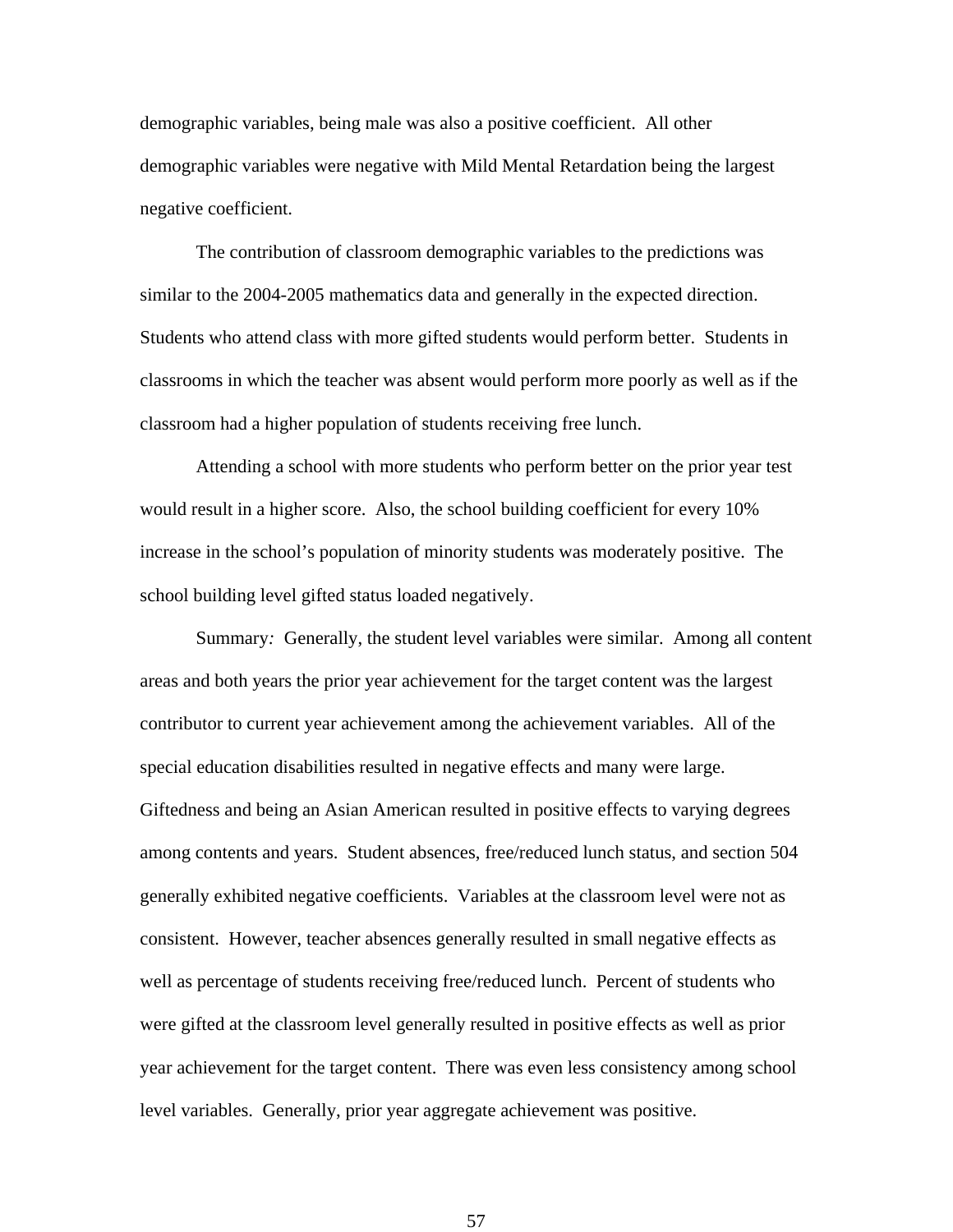Once the final models for student achievement were developed with students nested within classrooms and schools they were used to examine the adjustment in students' predicted achievement that would be predicted when different teacher and classroom characteristics were in place. The models examined adjustments to students' predicted achievement when students were taught by a teacher who has a special education certificate, has a regular versus alternative certificate, has taught for a number of years, and is certified to teach in the target content. The models also examined the adjusted predicted achievement when in a classroom with a higher percentage of special education students versus a class full of regular education students.

 It is important to remember that for the current study the teacher and classroom variables of interest were only examined for students who were identified as being classified as one of the five special education categories: Speech Language Impairment, Specific Learning Disability, Emotionally Disturbed, Other Health Impaired, and Mild Mental Retardation. Dummy codes were used to identify these students. For example, if a student had been identified as being Emotionally Disturbed, that student would have a 1 in that data column.

 For the analyses for each predictor variable and special education category there had to be at least 50 students in the diagnostic category (i.e. Emotionally Disturbed) and at least 10 teachers each who exhibited values of the dichotomous specific predictor variable (i.e. 10 teachers who were certified and10 teachers who were not certified in special education teaching the specified disability group) to analyze. If there were not enough of either students or teachers in the category it was left out of the analysis. This was done because if there were not enough cases for the analysis the data were unstable and the results were unclear.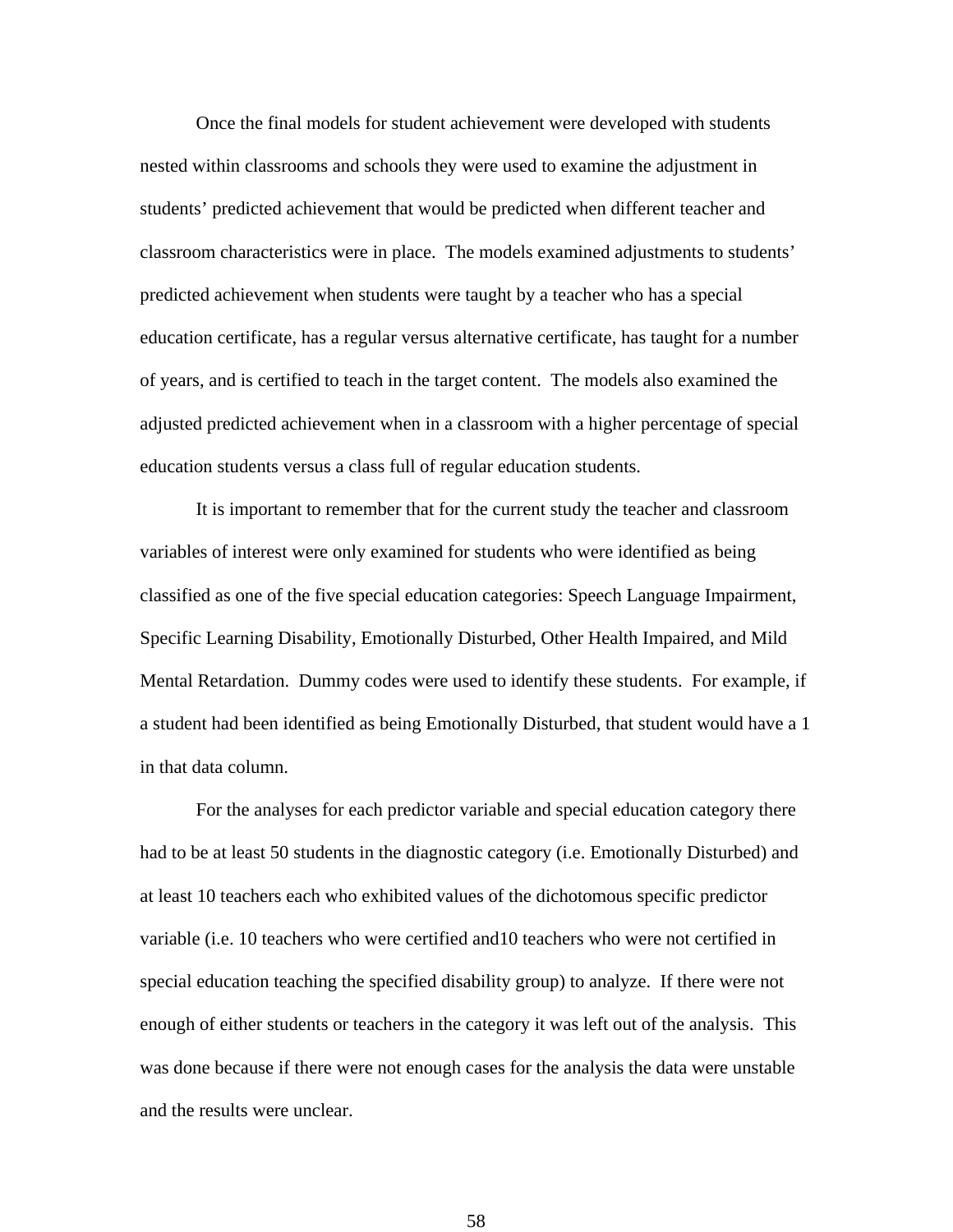The following tables represent the values obtained for each special education category. The coefficient and confidence interval (95% CI), p-value, and number of teachers for the target predictor are presented. A table is presented for each content domain and each year. The first three tables represent final values after analyzing all students in that specified content domain for the school year 2004-2005. The next three tables represent the final values obtained after analyzing students identified as being in category three, those students who scored one or more standard deviations below the mean on the target content domain for the school year 2004-2005. The next three tables represent final values after analyzing all students in that specified content domain for the school year 2005-2006. Finally, the last three tables represent the final values obtained after analyzing students identified as being in category three, those students who scored one or more standard deviations below the mean on the target content domain for the school year 2005-2006. A brief discussion follows each table with a summary of each set of three after the set of tables are displayed.

 The tables presented below should be interpreted as follows: the first column represents the special education category that was analyzed. The second column presents the predictor variables that contained enough cases to be analyzed. The third column is the coefficient that was obtained in the analysis. The fourth column depicts the p-value for that coefficient. Finally, the last column presents the number of teachers used for each predictor variable analysis. For example, in the first table, there were a total of 762 teachers who were analyzed when investigating the predictor variable teachers' years experience for the group Emotionally Disturbed. However, for the predictor variable special education certification, there were 272 teachers who had a special education certification and 490 teachers who did not have a special education certification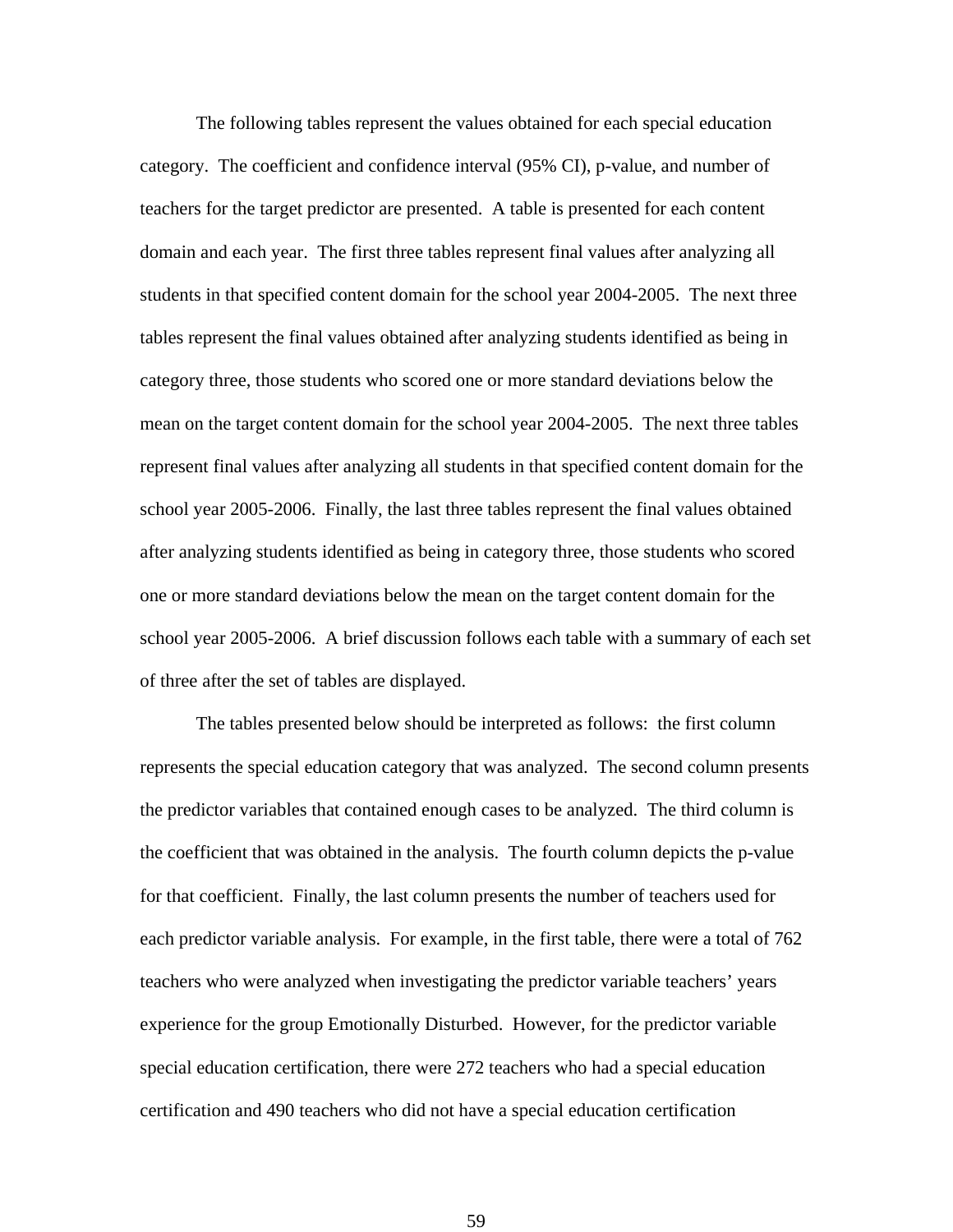instructing students with Emotional Disturbance. The number presented in the last column presents the number of teachers instructing the specific disability category who displayed that specific predictor variable. Also, the title of the table presents the school year, the content area, and also the group of students in the analysis. When the table is titled as "All Students" this means that all students identified as one of the special education categories were used in the analysis. When the table is titled "Category 3 Students" this means that only students who scored one or more standard deviations below the mean, who were identified as one of the special education categories, were used in the analysis.

 The first table presented below represents the final values obtained for the school year 2004-2005, for all students in the content domain reading.

For students identified as being Emotionally Disturbed the only significant finding was for the predictor variable reading certification and it was -9.4. For students being identified as having a Specific Learning Disability the results are similar to those for Emotionally Disturbed students. There were two significant findings for this group. These significant predictors were being in a classroom with a higher percentage of special education students with a coefficient of -7.4 and having a teacher with a reading certificate with a coefficient of -5.4. The result of a negative coefficient for teachers with a reading certification was an unusual finding and will be discussed further in the discussion section.

For the Mild Mental Retardation group none of the predictor variables were significant, although the predictor reading certification was close to reaching significance and reflects the same negative effect as the first two disability categories.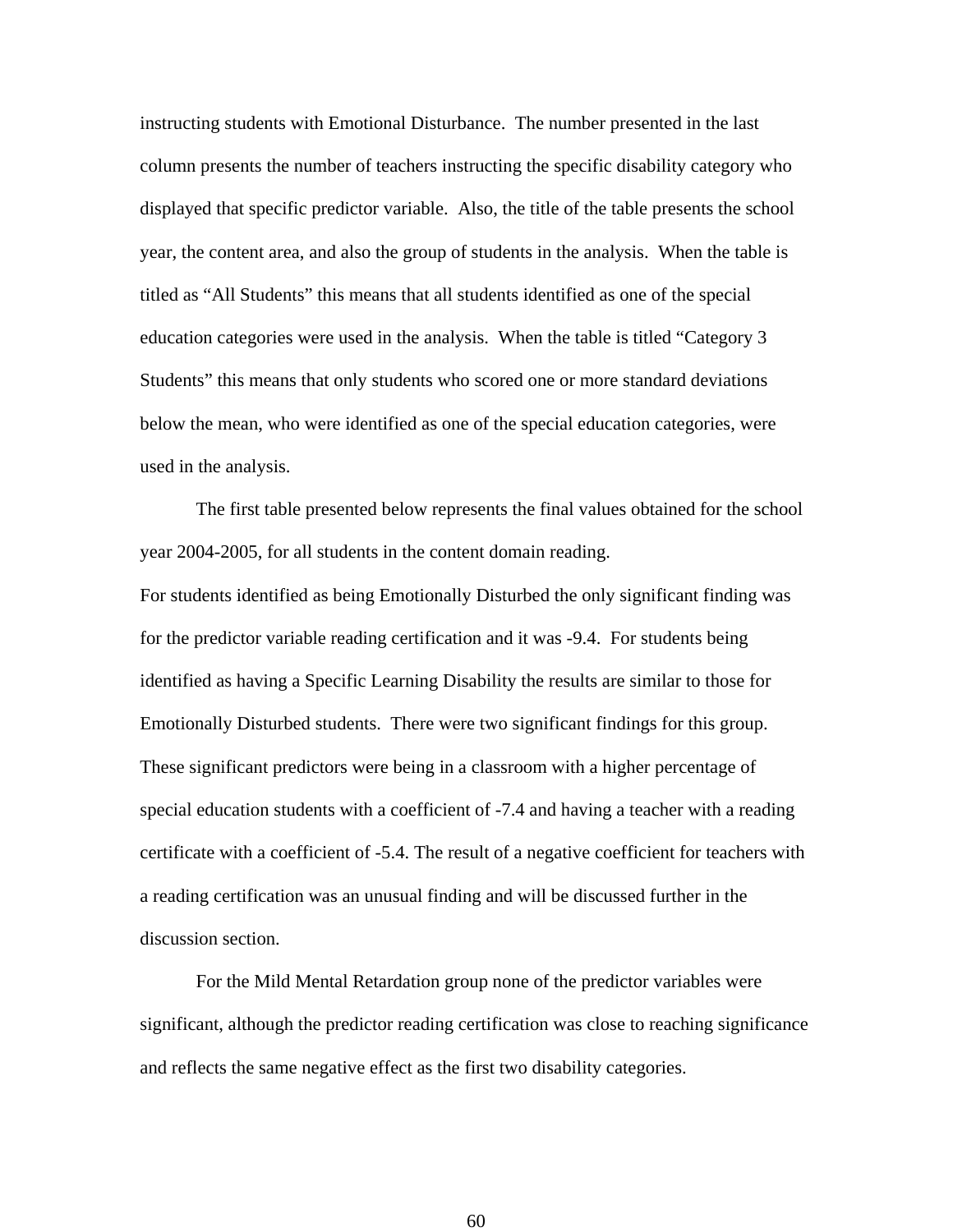| Primary<br>Disability           | Variable                         | Coefficient<br>(CI)       | P-Value<br>(* indicates<br>significant effect) | Number of<br>Teachers |
|---------------------------------|----------------------------------|---------------------------|------------------------------------------------|-----------------------|
|                                 | Years Experience                 | $-0.1$<br>$(-0.3, 0.1)$   | 0.414                                          | 762                   |
|                                 | Percent Special Education        | $-5.8$<br>$(-15.2, 3.5)$  | 0.221                                          | 762                   |
| Emotional<br>Disturbance        | Special Education Certified      | $-2.0$<br>$(-8.9, 4.9)$   | 0.577                                          | 272                   |
|                                 | Reading Certification            | $-9.4$<br>$(-17.1, -1.7)$ | $0.017*$                                       | 692                   |
|                                 | Alternative Certification        | $-6.7$<br>$(-23.5, 10.1)$ | 0.433                                          | 18                    |
|                                 | Years Experience                 | 0.0<br>(0, 0.1)           | 0.346                                          | 10,257                |
|                                 | Percent Special Education        | $-7.4$<br>$(-11.3, -3.5)$ | $< 0.001*$                                     | 10,257                |
| Specific Learning<br>Disability | Special Education Certified      | 2.6<br>$(-0.2, 5.5)$      | 0.073                                          | 2,234                 |
|                                 | Reading Certification            | $-5.4$<br>$(-7.7, -3)$    | $< 0.001*$                                     | 8,980                 |
|                                 | <b>Alternative Certification</b> | $-1.0$<br>$(-8.1, 6)$     | 0.775                                          | 209                   |
|                                 | Years Experience                 | 0.0<br>$(-0.2, 0.2)$      | 0.937                                          | 1,353                 |
|                                 | Percent Special Education        | $-4.2$<br>$(-11.4, 3)$    | 0.255                                          | 1,353                 |
| Mild Mental<br>Retardation      | Special Education Certified      | $-0.7$<br>$(-6.2, 4.8)$   | 0.812                                          | 531                   |
|                                 | Reading Certification            | $-7.7$<br>$(-15.5, 0.1)$  | 0.053                                          | 1,213                 |
|                                 | Alternative Certification        | $-4.4$<br>$(-14.4, 5.5)$  | 0.383                                          | 61                    |
|                                 | Years Experience                 | 0.0<br>$(-0.1, 0.1)$      | 0.454                                          | 4,773                 |
|                                 | Percent Special Education        | $-3.9$<br>$(-12.1, 4.4)$  | 0.358                                          | 4,773                 |
| Speech Language<br>Disability   | Special Education Certified      | $-0.5$<br>$(-4.1, 3.1)$   | 0.794                                          | 353                   |
|                                 | Reading Certification            | 4.2<br>(1.1, 7.3)         | $0.008*$                                       | 4,498                 |
|                                 | <b>Alternative Certification</b> | $-6.7$<br>$(-14.8, 1.5)$  | 0.108                                          | 55                    |
|                                 | Years Experience                 | $-0.1$<br>$(-0.2, 0.1)$   | 0.302                                          | 3,079                 |
|                                 | Percent Special Education        | $-7.4$<br>(-13.4, -1.3)   | $0.017*$                                       | 3,079                 |
| Other Health<br>Impairments     | Special Education Certified      | $-0.3$<br>$(-4.5, 3.8)$   | 0.878                                          | 572                   |
|                                 | Reading Certification            | $-0.5$<br>$(-4.3, 3.3)$   | 0.781                                          | 2,758                 |
|                                 | Alternative Certification        | $-5.4$<br>$(-17, 6.3)$    | 0.367                                          | 42                    |

# Table 13: Reading 2004-2005 Predictor Variable Effects, All Students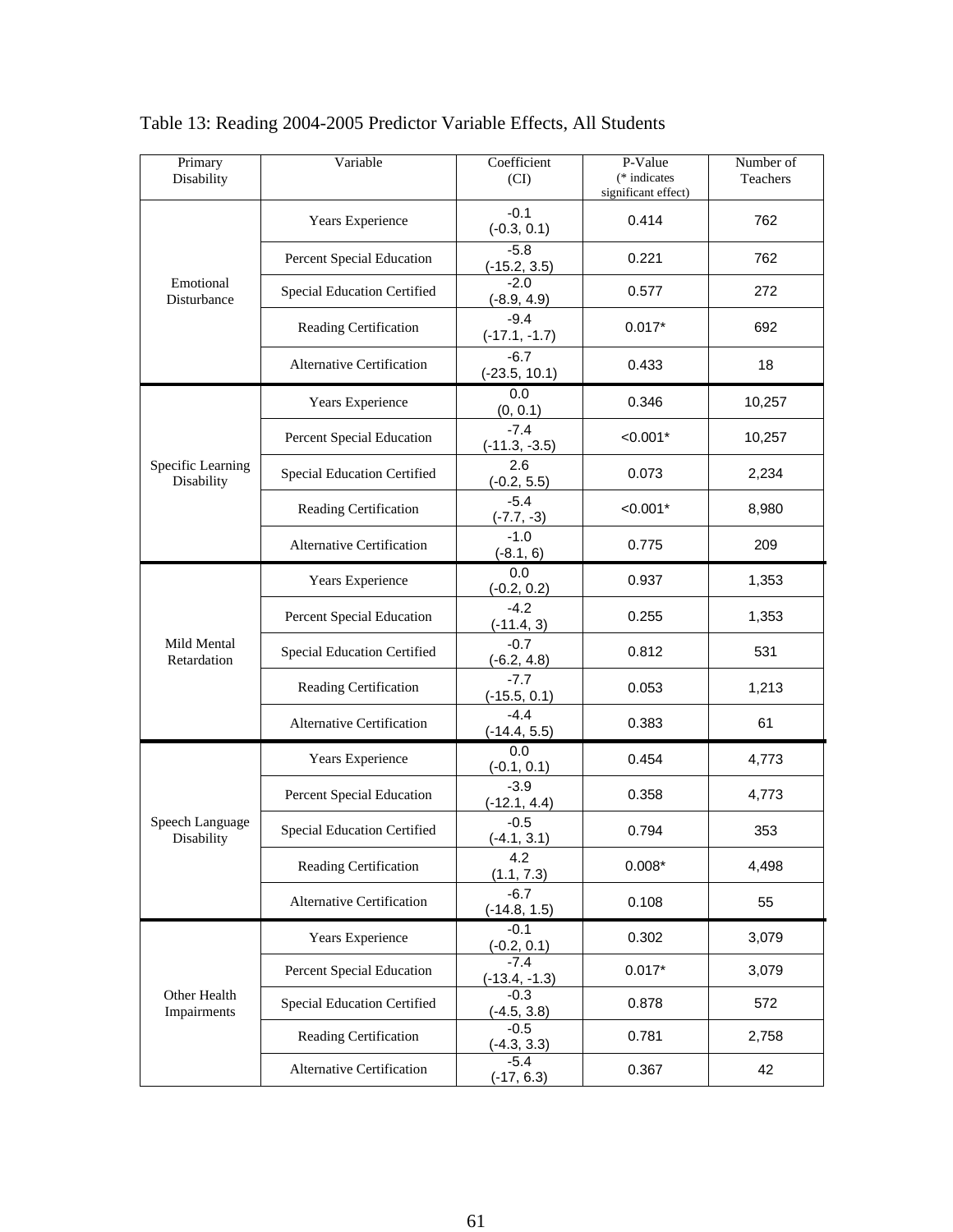Students with a Speech Language Disability also had similar results to the previous groups. Interestingly, unlike the other groups, a Speech Language Disabled student would be predicted to score higher  $(+4.2)$  when instructed by a teacher with a reading certification, which was the only significant finding.

 For the final group, Other Health Impaired, results were different from the other categories. The only significant finding was for the predictor variable of being placed in a classroom with a higher percentage of special education students at -7.4.

 The following table presents the values obtained for the school year 2004- 2005 for all students in the target content writing.

For students identified as Emotionally Disturbed there were not enough teachers without a writing certification for this predictor variable to be analyzed. Teachers' years' experience was the only significant effect at -0.3.

 For the group of Specific Learning Disabled students' being in a classroom with a higher percentage of special education students led to a poorer performance on the current test (-4.1) and this variable was the only significant finding.

Again, for students identified as Mild Mental Retardation the predictor variable classroom percent special education was the only significant finding at -11.2.

 For students identified as having a Speech Language Disability there was a large positive effect for having a teacher with a writing certification (10.7), which was the only significant result.

None of the predictor variables for the group Other Health Impaired resulted in a significant finding.

 Table 15 presents the final values obtained for the school year 2004-2005, for all students in the target content mathematics.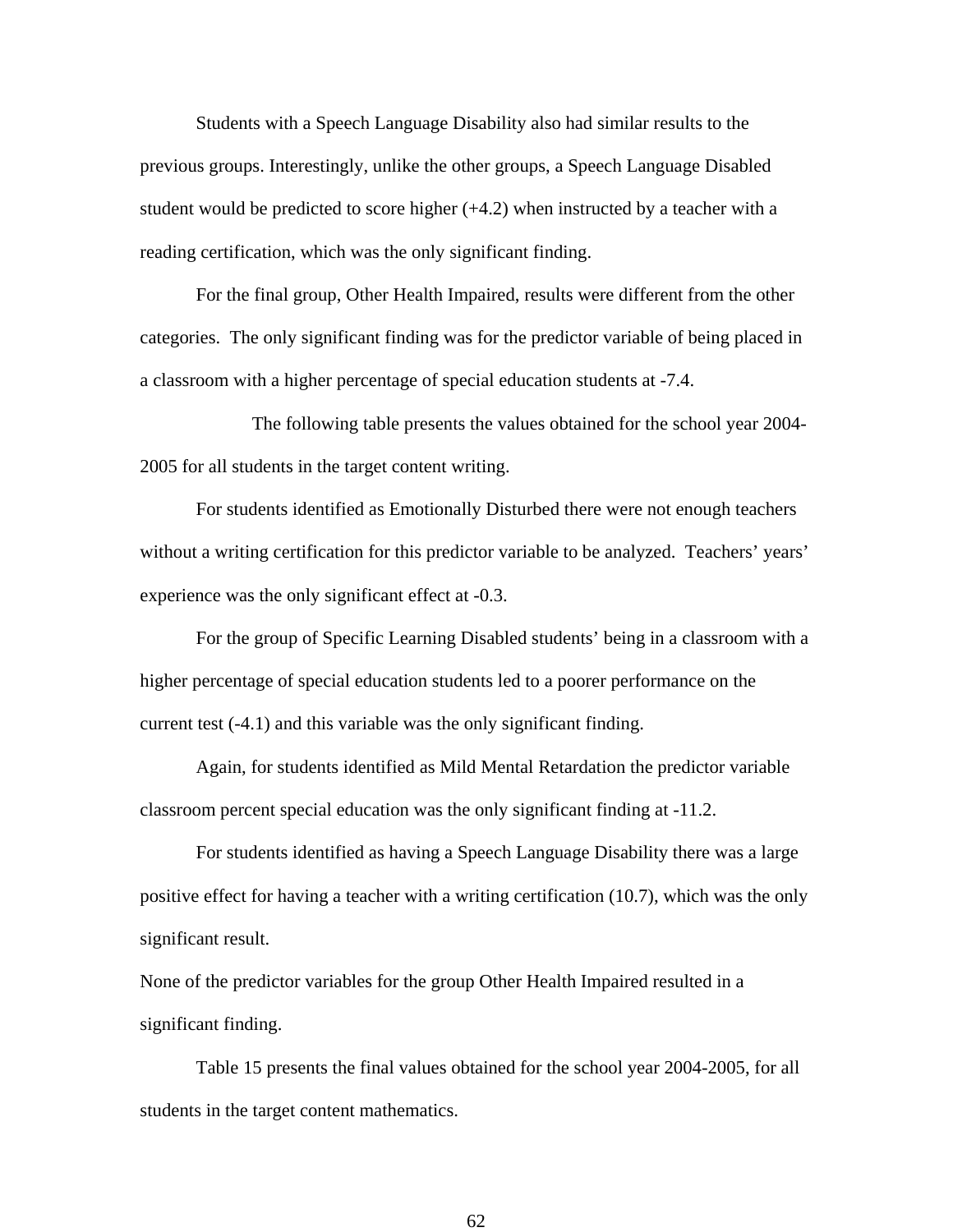| Primary Disability              | Variable                           | Coefficient<br>(CI)        | P-Value<br>(* indicates<br>significant effect) | Number of<br>Teachers |
|---------------------------------|------------------------------------|----------------------------|------------------------------------------------|-----------------------|
|                                 | Years Experience                   | $-0.3$<br>$(-0.5, 0.0)$    | $0.024*$                                       | 1,009                 |
| Emotional                       | Percent Special Education          | $-5.5$<br>$(-15.4, 4.4)$   | 0.276                                          | 1,009                 |
| Disturbance                     | Special Education Certified        | 4.8<br>$(-3.0, 12.6)$      | 0.229                                          | 335                   |
|                                 | <b>Alternative Certification</b>   | 1.7<br>$(-7.2, 10.6)$      | 0.702                                          | 984                   |
|                                 | Years Experience                   | 0.0<br>$(-0.1, 0.1)$       | 0.611                                          | 4,077                 |
|                                 | Percent Special Education          | $-4.1$<br>$(-7.5, -0.7)$   | $0.018*$                                       | 4,077                 |
| Specific Learning<br>Disability | <b>Special Education Certified</b> | $-1.8$<br>$(-4.0, 0.5)$    | 0.124                                          | 1,096                 |
|                                 | <b>Writing Certification</b>       | 1.8<br>$(-3.3, 6.8)$       | 0.494                                          | 4,004                 |
|                                 | <b>Alternative Certification</b>   | 3.5<br>$(-1.3, 8.3)$       | 0.152                                          | 110                   |
|                                 | Years Experience                   | 0.0<br>$(-0.2, 0.2)$       | 0.998                                          | 1,565                 |
|                                 | Percent Special Education          | $-11.2$<br>$(-20.4, -1.9)$ | $0.018*$                                       | 1,565                 |
| Mild Mental<br>Retardation      | Special Education Certified        | 3.4<br>$(-4.0, 10.8)$      | 0.371                                          | 581                   |
|                                 | Writing Certification              | 9.4<br>$(-8.9, 27.7)$      | 0.316                                          | 1,511                 |
|                                 | <b>Alternative Certification</b>   | $-9.6$<br>$(-19.8, 0.6)$   | 0.066                                          | 67                    |
|                                 | Years Experience                   | 0.0<br>$(-0.1, 0.1)$       | 0.473                                          | 2,942                 |
|                                 | Percent Special Education          | $-4.2$<br>$(-13.0, 4.6)$   | 0.354                                          | 2,942                 |
| Speech Language<br>Disability   | <b>Special Education Certified</b> | 0.1<br>$(-3.3, 3.6)$       | 0.935                                          | 199                   |
|                                 | Writing Certification              | 10.7<br>(2.0, 19.5)        | $0.016*$                                       | 2,914                 |
|                                 | <b>Alternative Certification</b>   | $-0.9$<br>$(-10.2, 8.4)$   | 0.847                                          | 33                    |
|                                 | Years Experience                   | $-0.1$<br>$(-0.2, 0.1)$    | 0.359                                          | 4,003                 |
|                                 | Percent Special Education          | $-4.1$<br>$(-9.9, 1.7)$    | 0.164                                          | 4,003                 |
| Other Health<br>Impairments     | <b>Special Education Certified</b> | 0.9<br>$(-3.3, 5.1)$       | 0.673                                          | 697                   |
|                                 | Writing Certification              | $-3.2$<br>$(-12.3, 5.9)$   | 0.490                                          | 3,923                 |
|                                 | <b>Alternative Certification</b>   | $-0.1$<br>$(-8.4, 8.3)$    | 0.990                                          | 64                    |

Table 14: Writing 2004-2005 Predictor Variable Effects, All Students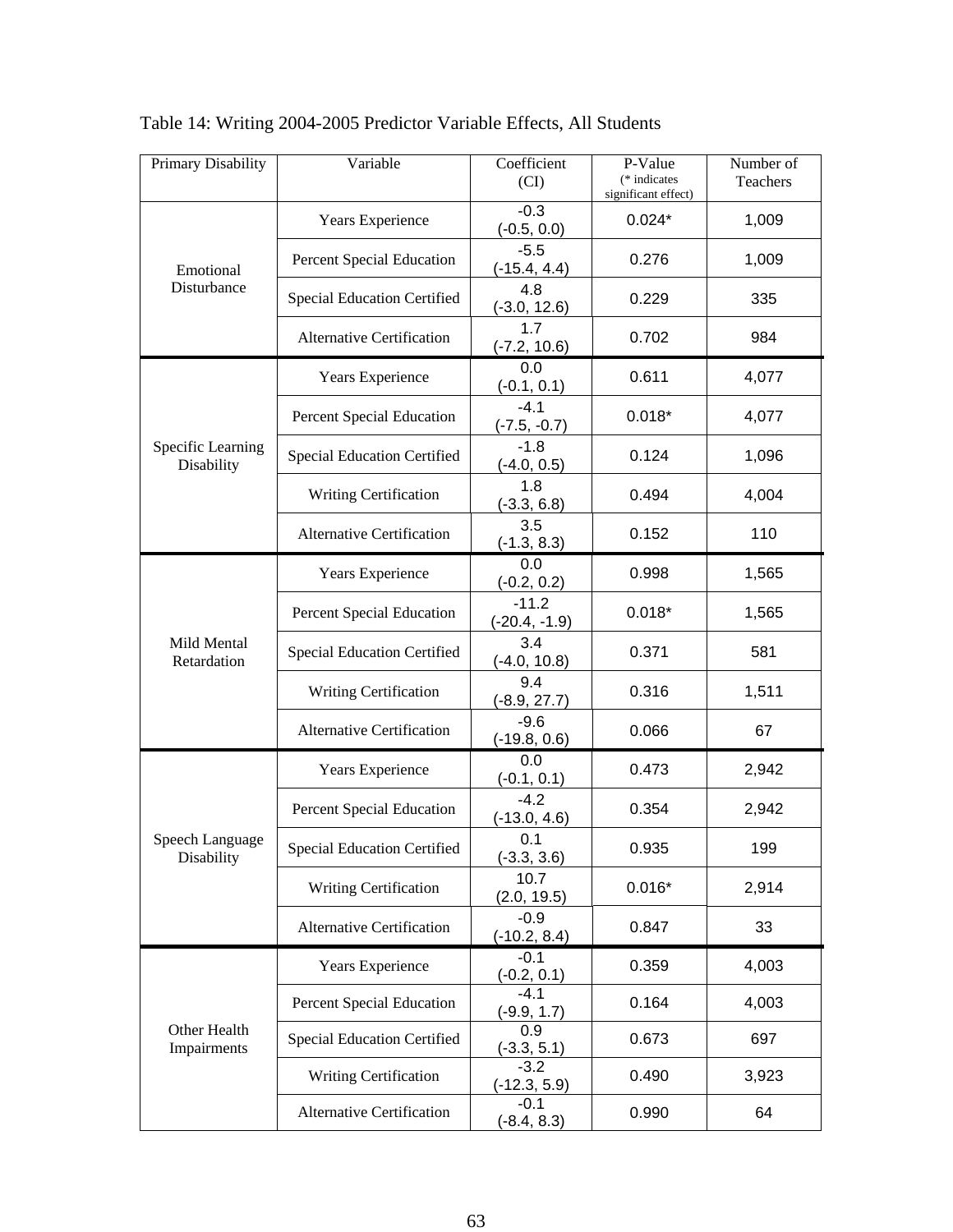| Primary<br>Disability              | Variable                              | Coefficient<br>(CI)               | P-Value<br>(* indicates<br>significant effect) | Number of<br>Teachers |
|------------------------------------|---------------------------------------|-----------------------------------|------------------------------------------------|-----------------------|
|                                    | Years Experience                      | 0.0<br>$(-0.2, 0.2)$              | 0.968                                          | 766                   |
| Emotional                          | Percent Special<br>Education          | 1.4<br>$(-8.9, 11.7)$             | 0.787                                          | 766                   |
| Disturbance                        | <b>Special Education</b><br>Certified | $-5.6$<br>$(-15.3, 4.0)$          | 0.253                                          | 226                   |
|                                    | <b>Alternative Certification</b>      | 12.0<br>$(-4.5, 28.5)$            | 0.154                                          | 35                    |
|                                    | Years Experience                      | 0.0<br>(0, 0.1)                   | 0.409                                          | 10,302                |
|                                    | Percent Special<br>Education          | $-1.6$<br>$(-5.9, 2.7)$           | 0.466                                          | 10,302                |
| Specific<br>Learning<br>Disability | <b>Special Education</b><br>Certified | 2.5<br>$(-0.8, 5.7)$              | 0.144                                          | 1,779                 |
|                                    | Mathematics<br>Certification          | $-2.0$<br>$(-7.2, 3.2)$           | 0.459                                          | 10,013                |
|                                    | <b>Alternative Certification</b>      | 3.5<br>$(-2.6, 9.6)$              | 0.258                                          | 316                   |
|                                    | Years Experience                      | $-0.3$<br>$(-0.5, 0.0)$           | $0.041*$                                       | 1,203                 |
|                                    | Percent Special<br>Education          | 6.1<br>$(-7.8, 20.0)$             | 0.389                                          | 1,203                 |
| Mild Mental<br>Retardation         | <b>Special Education</b><br>Certified | $-8.3$<br>$(-19.9, 3.4)$          | 0.164                                          | 429                   |
|                                    | Mathematics<br>Certification          | $-0.7$<br>$(-24.0, 22.6)$         | 0.955                                          | 1,156                 |
|                                    | <b>Alternative Certification</b>      | 9.1<br>$(-13.0, 31.2)$            | 0.420                                          | 58                    |
|                                    | Years Experience                      | 0.0<br>$(-0.1, 0.1)$              | 0.583                                          | 4,744                 |
|                                    | Percent Special<br>Education          | $-3.0$<br>$(-11.5, 5.4)$          | 0.482                                          | 4,744                 |
| Speech<br>Language<br>Disability   | <b>Special Education</b><br>Certified | 1.1<br>$(-2.5, 4.6)$              | 0.558                                          | 282                   |
|                                    | Mathematics<br>Certification          | $-8.1$<br>$(-17.1, 0.9)$          | 0.077                                          | 4,692                 |
|                                    | Alternative Certification             | $-1.2$<br>$(-10.7, 8.4)$          | 0.812                                          | 58                    |
|                                    | Years Experience                      | 0.1<br>(0.0, 0.2)                 | 0.240                                          | 3,101                 |
|                                    | Percent Special<br>Education          | $-10.6$<br>$(-16.2, -5.1)$        | $< 0.001*$                                     | 3,101                 |
| Other Health<br>Impairments        | <b>Special Education</b><br>Certified | 7.9<br>$\frac{(2.9, 12.9)}{-2.7}$ | $0.002*$                                       | 480                   |
|                                    | Mathematics<br>Certification          | $(-17.0, 11.7)$                   | 0.716                                          | 3,040                 |
|                                    | <b>Alternative Certification</b>      | $-3.3$<br>$(-11.3, 4.7)$          | 0.421                                          | 73                    |

Table 15: Mathematics 2004-2005 Predictor Variable Effects, All Students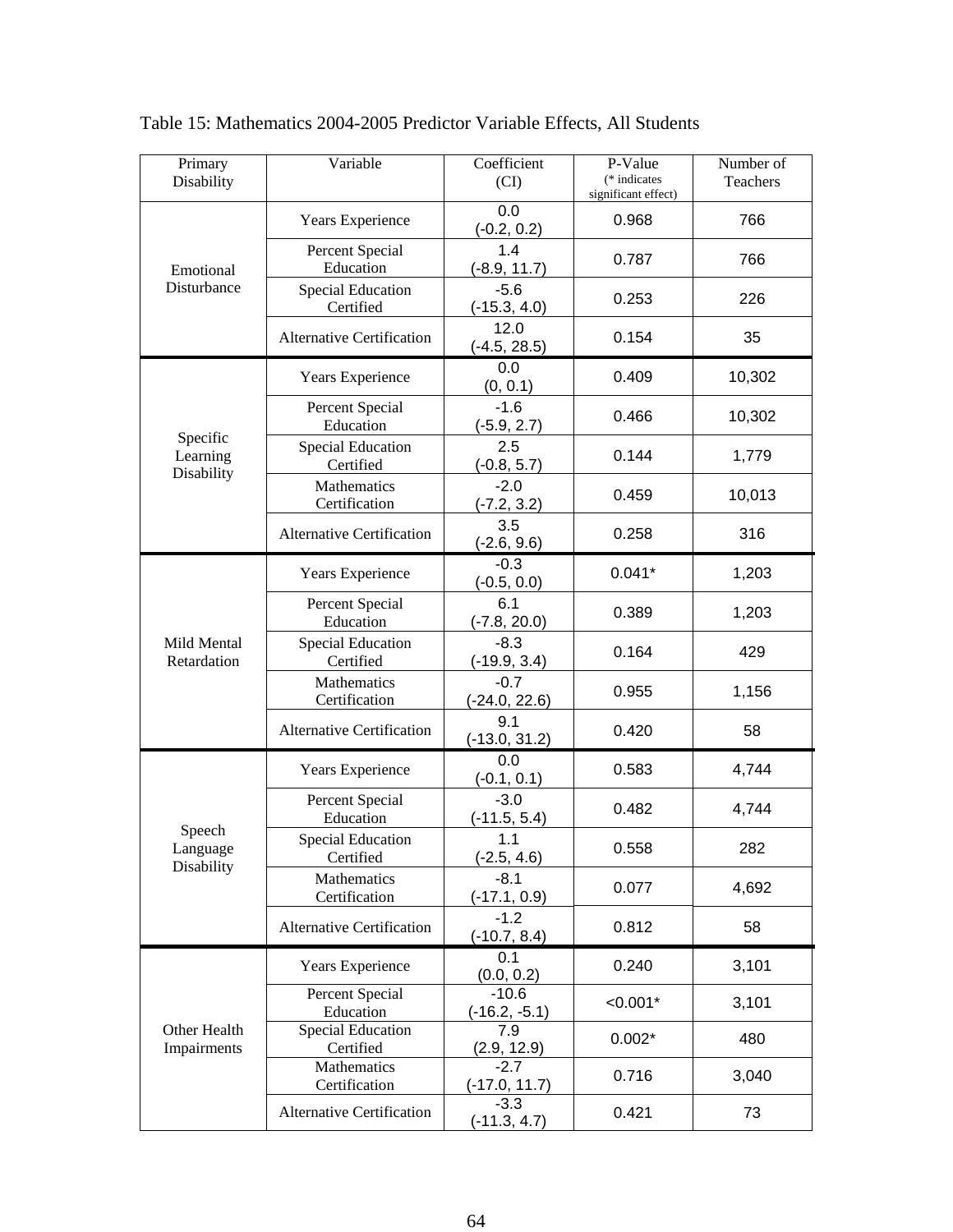For students identified as being Emotionally Disturbed there were not enough teachers without a mathematics certification to analyze. None of the results were found to be significant.

 Again, like the Emotionally Disturbed group, none of the predictor variables for the group of students identified as Specific Learning Disability resulted in significant findings.

 There was a slightly larger, negative effect for teachers' years experience than the past contents (-0.3) with a significant finding for the group identified as Mild Mental Retardation. However, this predictor variable was the only significant finding.

 For the group Speech Language Impairment none of the predictor variables were found to be significant.

 Two of the predictor variables for the group Other Health Impaired resulted in significant findings. These two predictors were percent special education (-10.6) and a having a teacher with a special education certification (7.9).

 Summary*.* The following table presents a summary of all the significant findings for all students analyzed in all content areas for the school year 2004-2005.

For all groups, the predictor variable Percent Special Education resulted in negative coefficients. For the groups Emotionally Disturbed and Specific Learning Disability, the content certification resulted in negative findings, however, for the group of Speech Language Disability, the findings resulted positive coefficients. Negative results were also found for the predictor variables years experience and special education certification.

 Table 17 presents the final values obtained for the school year 2004-2005, for students in category three in the target content reading.

 $\sim$  65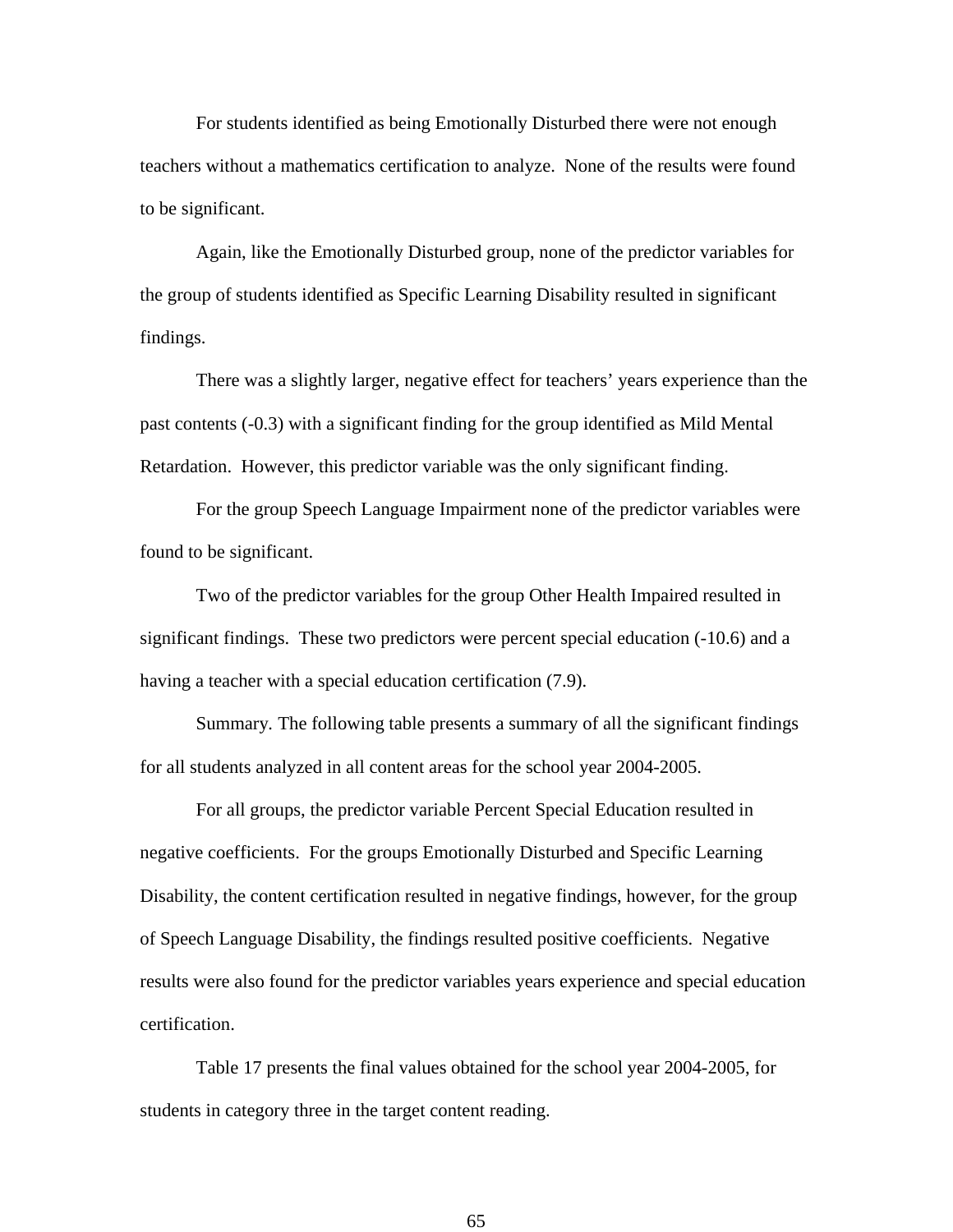| <b>Special Education</b>                      | <b>Reading</b>                                                               | <b>Writing</b>                            | <b>Mathematics</b>                                                                          |
|-----------------------------------------------|------------------------------------------------------------------------------|-------------------------------------------|---------------------------------------------------------------------------------------------|
| Group                                         | (coefficient)                                                                | (coefficient)                             | (coefficient)                                                                               |
| <b>Emotionally</b>                            | 1.Reading                                                                    | 1. Years                                  | None                                                                                        |
| <b>Disturbed</b>                              | Certification (-9.4)                                                         | Experience (-0.3)                         |                                                                                             |
| <b>Specific Learning</b><br><b>Disability</b> | 1. Percent Special<br>Education (-7.4)<br>2. Reading<br>Certification (-5.4) | 1. Percent Special<br>Education (-4.1)    | None                                                                                        |
| <b>Mild Mental</b><br><b>Retardation</b>      | None                                                                         | 1. Percent Special<br>Education $(-11.2)$ | 1. Years<br>Experience<br>$(-0.3)$                                                          |
| <b>Speech Language</b>                        | 1. Reading                                                                   | 1. Writing                                | None                                                                                        |
| <b>Disability</b>                             | Certification (4.2)                                                          | Certification (10.7)                      |                                                                                             |
| <b>Other Health</b><br><b>Impaired</b>        | 1. Percent Special<br>Education (-7.4)                                       | None                                      | 1. Percent Special<br>Education $(-10.6)$<br>2. Special<br>Education<br>Certification (7.9) |

Table 16: Significant Findings for All Students in 2004-2005 for All Content Areas

For the Emotionally Disturbed group only three of the predictor variables had enough cases to analyze. There were not enough teachers who did not have a reading certificate or an alternative certificate to analyze and thus these variables were left out. Of the three predictor variables analyzed, none were found to be significant.

All predictor variables for the Specific Learning Disability group contained enough cases and were therefore analyzed. Three of the predictor variables resulted in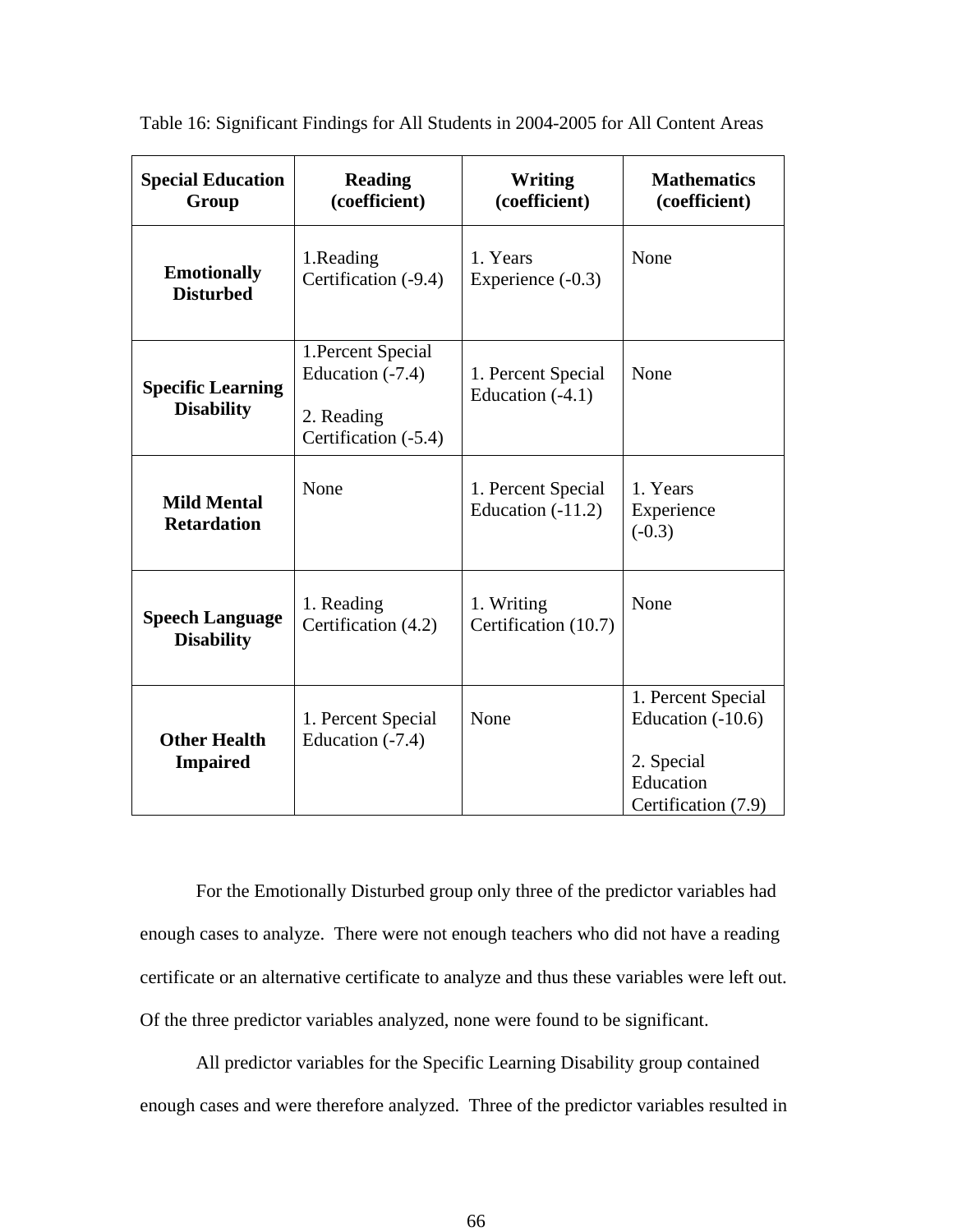| Primary<br>Disability    | Variable                           | Coefficient<br>(CI)               | P-Value<br>(* indicates<br>significant effect) | Number of<br>Teachers |
|--------------------------|------------------------------------|-----------------------------------|------------------------------------------------|-----------------------|
|                          | Years Experience                   | 0.0<br>$(-0.2, 0.2)$              | 0.746                                          | 261                   |
| Emotional<br>Disturbance | Percent Special Education          | $-5.1$<br>$(-12.4, 2.2)$          | 0.174                                          | 261                   |
|                          | <b>Special Education Certified</b> | $-4.0$<br>$(-9.5, 1.4)$           | 0.149                                          | 121                   |
|                          | Years Experience                   | 0.0<br>(0.0, 0.1)                 | 0.544                                          | 3,703                 |
| Specific                 | Percent Special Education          | $-3.5$<br>$(-6.5, -0.6)$          | $0.020*$                                       | 3,703                 |
| Learning<br>Disability   | <b>Special Education Certified</b> | 2.2<br>(0.1, 4.2)                 | $0.040*$                                       | 978                   |
|                          | Reading Certification              | $-3.2$<br>$(-5.3, -1.1)$          | $0.003*$                                       | 3,295                 |
|                          | <b>Alternative Certification</b>   | $-2.5$<br>$(-6.5, 1.5)$           | 0.222                                          | 94                    |
|                          | Years Experience                   | 0.0<br>$\frac{(-0.2, 0.1)}{-2.9}$ | 0.596                                          | 871                   |
| Mild Mental              | Percent Special Education          | $(-8.8, 3.0)$                     | 0.335                                          | 871                   |
| Retardation              | <b>Special Education Certified</b> | $\overline{3.3}$<br>$(-1.0, 7.7)$ | 0.135                                          | 382                   |
|                          | Reading Certification              | $-3.0$<br>$(-7.2, 1.2)$           | 0.166                                          | 797                   |
|                          | Years Experience                   | $-0.1$<br>$(-0.2, 0.0)$           | 0.192                                          | 765                   |
| Speech<br>Language       | Percent Special Education          | 1.0<br>$\frac{(-6.4, 8.4)}{-3.2}$ | 0.795                                          | 765                   |
| Disability               | <b>Special Education Certified</b> | $\frac{(-7.4, 1.0)}{-3.6}$        | 0.139                                          | 65                    |
|                          | Reading Certification              | $(-7.7, 0.4)$                     | 0.078                                          | 701                   |
|                          | Years Experience                   | $-0.1$<br>$(-0.2, 0.1)$           | 0.399                                          | 732                   |
| Other Health             | Percent Special Education          | $-5.6$<br>$(-12, 0.8)$            | 0.085                                          | 732                   |
| Impairments              | <b>Special Education Certified</b> | 4.2<br>$(-0.4, 8.7)$              | 0.071                                          | 209                   |
|                          | Reading Certification              | $-0.5$<br>$(-5.5, 4.5)$           | 0.845                                          | 670                   |

Table 17: Reading 2004-2005 Predictor Variable Effects, Category 3 Students

significant results. Being placed in a classroom with a higher percentage of special education students resulted in a -3.5 effect, having a teacher with a special education certification resulted in a 2.2 effect, and lastly, having a teacher with a reading certification resulted in a -3.2 effect. Having a teacher with a reading certification result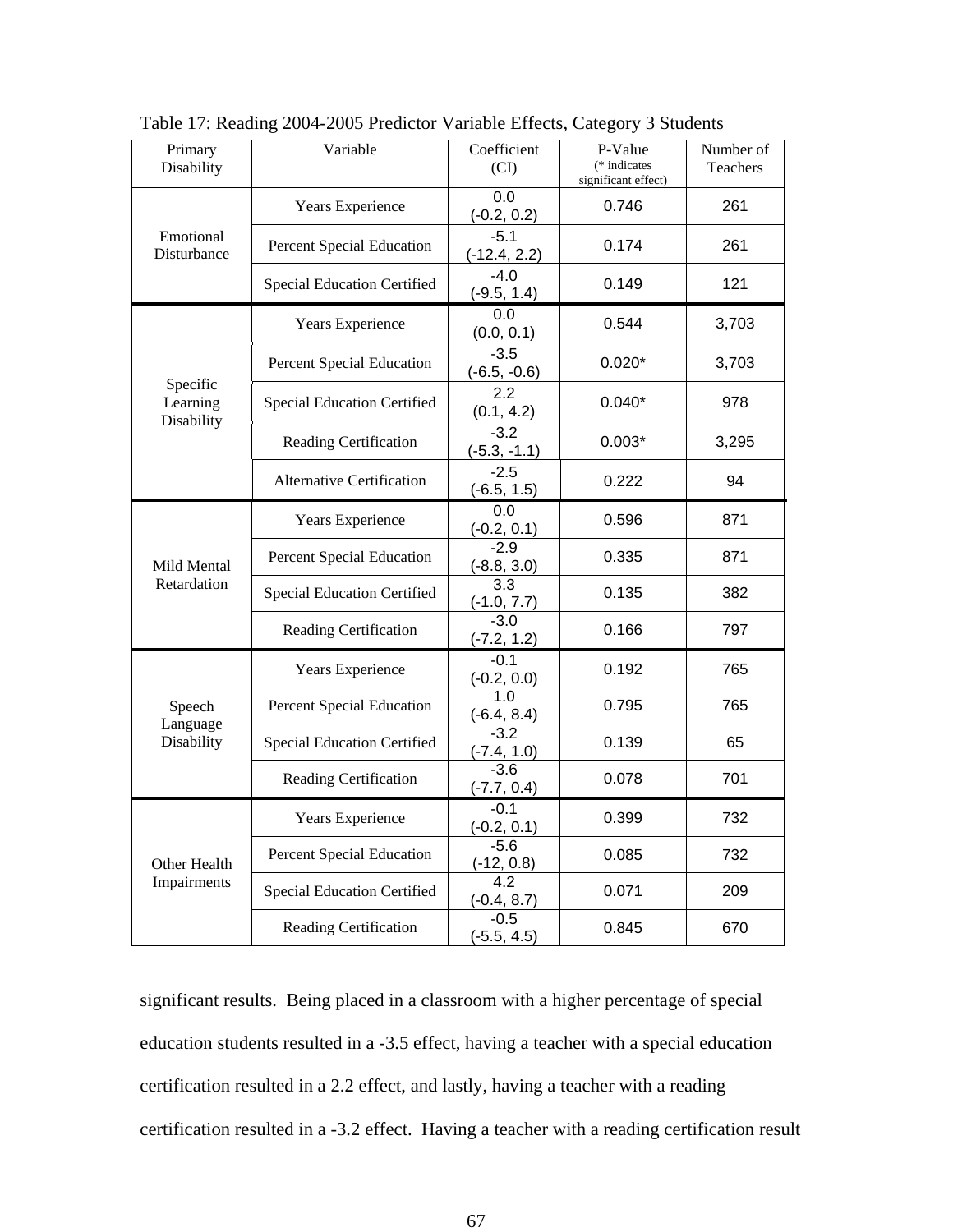in a negative coefficient is an unusual finding and will be discussed further in the discussion section.

There were not enough teachers with an alternative certification teaching students with Mild Mental Retardation to run in the analysis. Again, none of the results for this group were found to be significant.

For students identified as having Speech Language Impairment there were not enough teachers with an alternative certification and therefore this predictor variable was not analyzed. Of the remaining predictor variables, none of them were found to be significant. However, although not significant, having a teacher with a reading certification was close to reaching significance and similar to the group of Specific Learning Disabled, which resulted in a -3.6 effect.

Finally, for the students identified as Other Health Impaired the results were similar to prior groups and there were not enough teachers to analyze the predictor variable of having an alternative certification. Although none of the results were found to be significant, having a teacher with a special education certification was close to reaching significance with a coefficient of 4.2, similar to the Specific Learning Disabled group.

 Table 18 presents the final values obtained from the school year 2004-2005 for students scoring one or more standard deviations below the mean on the writing test.

For this category of students, those identified as being Emotionally Disturbed, there were not enough teachers with an alternative certification or without a writing certification to analyze. Although none of the predictor variables reached significance, having a teacher with a special education certification was close to reaching significance with a high positive coefficient  $(7.1)$ .

68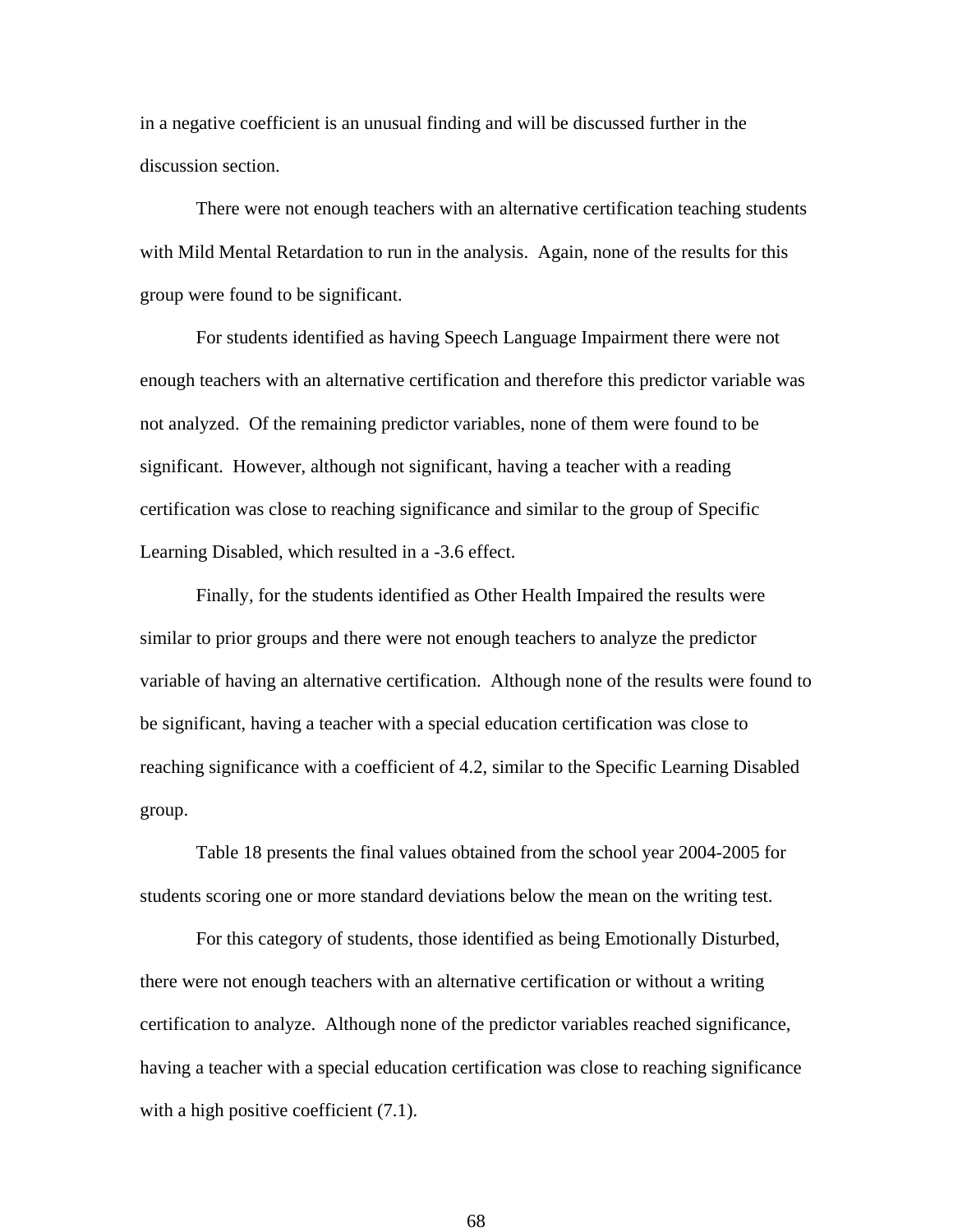| Primary Disability              | Variable                           | Coefficient<br>(CI)                  | P-Value<br>(* indicates<br>significant effect) | Number of<br>Teachers |
|---------------------------------|------------------------------------|--------------------------------------|------------------------------------------------|-----------------------|
|                                 | Years Experience                   | $-0.2$<br>$(-0.5, 0.1)$              | 0.116                                          | 350                   |
| Emotional<br>Disturbance        | Percent Special Education          | $-5.5$<br>$(-16.4, 5.4)$             | 0.322                                          | 350                   |
|                                 | <b>Special Education Certified</b> | 7.1<br>$(-0.3, 14.6)$                | 0.058                                          | 155                   |
|                                 | Years Experience                   | 0.1<br>(0.0, 0.1)                    | $0.026*$                                       | 4,077                 |
|                                 | Percent Special Education          | $-2.7$<br>$(-5.8, 0.3)$              | 0.074                                          | 4,077                 |
| Specific Learning<br>Disability | <b>Special Education Certified</b> | 1.1<br>$(-1.1, 3.2)$                 | 0.342                                          | 1,096                 |
|                                 | Writing Certification              | 2.5<br>$(-2.9, 7.9)$                 | 0.365                                          | 4,004                 |
|                                 | <b>Alternative Certification</b>   | 1.2<br>$(-2.4, 4.9)$                 | 0.515                                          | 110                   |
|                                 | Years Experience                   | 0.0<br>$(-0.2, 0.2)$                 | 0.847                                          | 885                   |
| Mild Mental<br>Retardation      | Percent Special Education          | $-4.5$<br>$(-12.4, 3.3)$             | 0.259                                          | 885                   |
|                                 | <b>Special Education Certified</b> | 4.5<br>$(-1.6, 10.6)$                | 0.147                                          | 380                   |
|                                 | Years Experience                   | 0.0<br>$(-0.2, 0.1)$                 | 0.501                                          | 588                   |
| Speech Language<br>Disability   | Percent Special Education          | $-4.6$<br>$(-13.1, 3.8)$             | 0.284                                          | 588                   |
|                                 | <b>Special Education Certified</b> | $-4.1$<br>$(-10.4, 2.1)$             | 0.196                                          | 41                    |
|                                 | Years Experience                   | $-0.1$<br>$(-0.2, 0.0)$              | 0.110                                          | 884                   |
| Other Health<br>Impairments     | Percent Special Education          | $-4.4$<br>$\frac{(-10.4, 1.5)}{0.2}$ | 0.145                                          | 884                   |
|                                 | <b>Special Education Certified</b> | $(-3.8, 4.2)$                        | 0.918                                          | 241                   |

Table 18: Writing 2004-2005 Predictor Variable Effects, Students in Category 3

 For the group identified as Specific Learning Disability, teacher years experience had a small positive effect of 0.1 at a significant level. Being placed in a classroom with a higher percentage of special education students neared significance with a negative coefficient of -2.7, which was similar to findings in other content areas. None of the other predictor variables reached significance.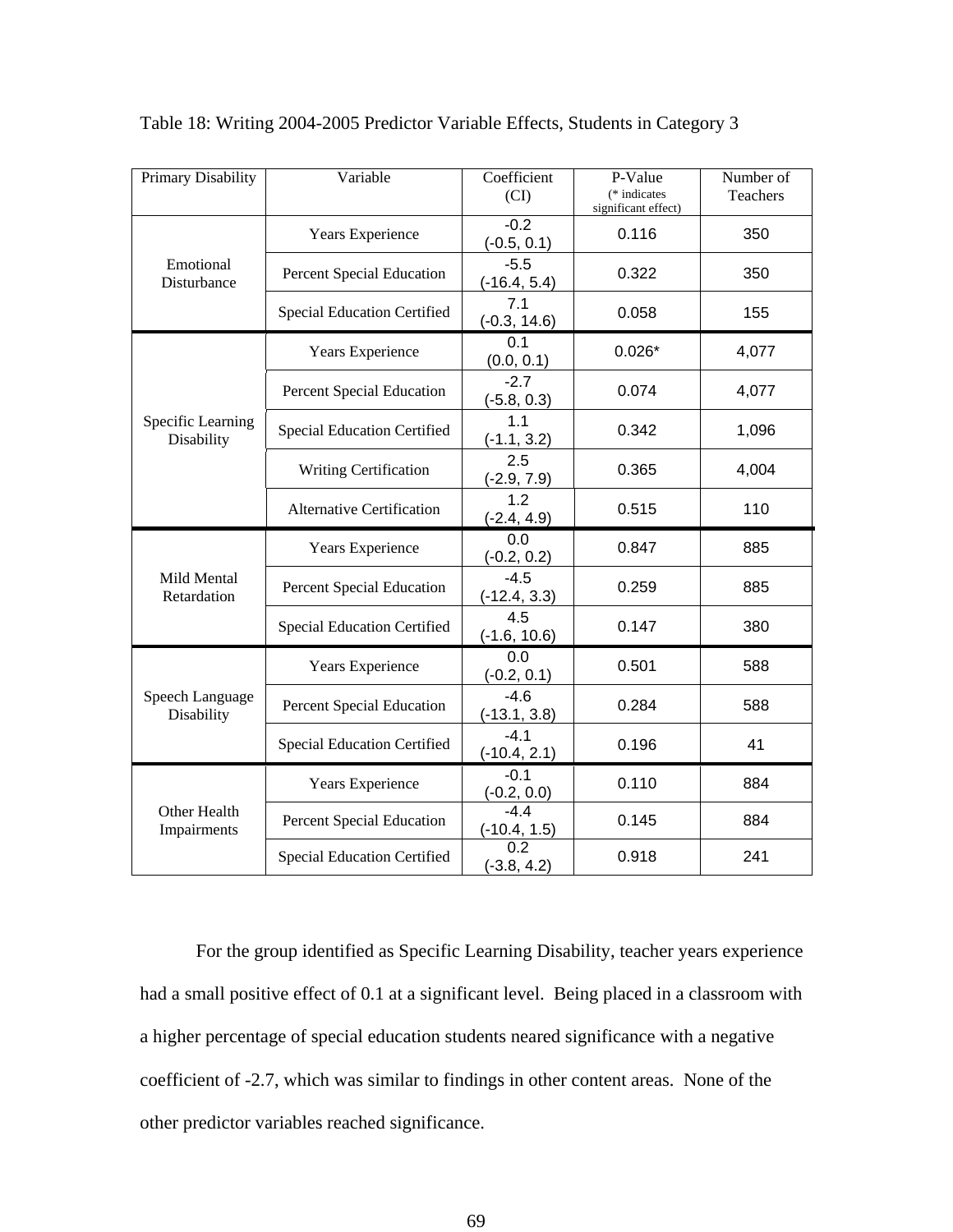For the group Mild Mental Retardation only three predictor variables had enough cases to analyze. None of the variables analyzed reached significance.

 The results for the Speech Language Impairment group were like the prior group. Only three variables had enough teachers to analyze and none of the predictor variables analyzed reached a significant level.

Finally, for the group, Other Health Impaired, similar results were found. Again, only three variables had enough cases to be analyzed, however, none of the results reached significance.

 Table 19 presents the final values obtained from the school year 2004-2005 for students scoring one or more standard deviations below the mean on the mathematics test.

 For students identified as being Emotionally Disturbed and scoring more than one standard deviation below the mean on the mathematics test there were not enough teachers without a mathematics certification or an alternative certification to analyze. For the remaining predictor variables, none of the results reached significance.

 For the group Specific Learning Disability two of the predictor variables resulted in significant results. The predictor variable percent special education was significant with a coefficient of -6.3. The variable alternative certification was also significant with a coefficient of 6.5.

For all of the final three groups of students, Mild Mental Retardation, Speech Language Impaired, and Other Health Impaired, only three of the predictor variables were analyzed due to a lack of cases. Of the predictor variables analyzed, none of the results were found to be significant.

Summary*.* Table 20 presents a summary of all the significant findings for all students analyzed in all content areas for the school year 2004-2005.

70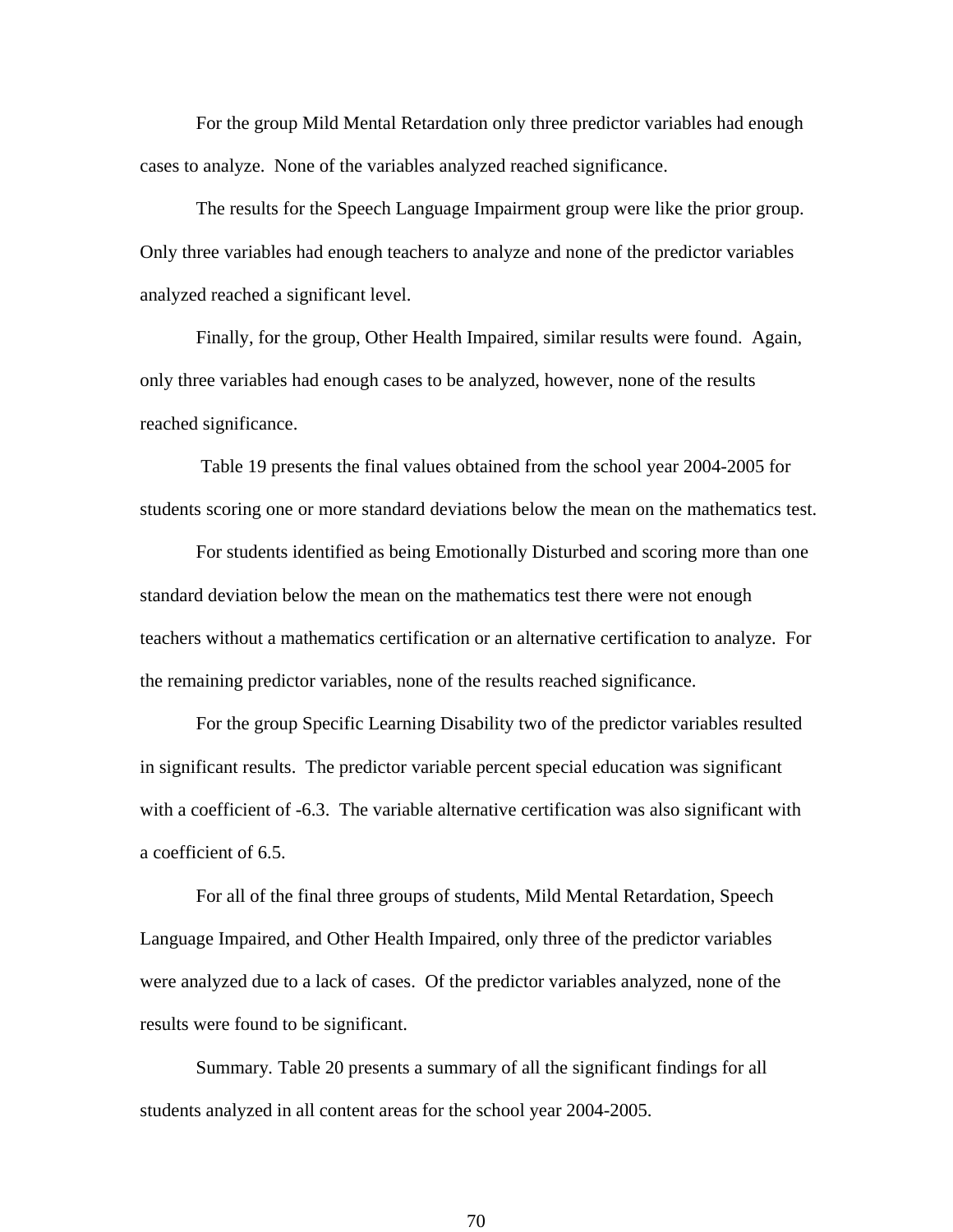| Primary<br>Disability              | Variable                           | Coefficient<br>(CI)       | P-Value<br>$(*$ indicates<br>significant effect) | Number of<br><b>Teachers</b> |
|------------------------------------|------------------------------------|---------------------------|--------------------------------------------------|------------------------------|
|                                    | Years Experience                   | 0.0<br>$(-0.2, 0.2)$      | 0.818                                            | 236                          |
| Emotional<br>Disturbance           | Percent Special Education          | 4.7<br>$(-4.1, 13.6)$     | 0.292                                            | 236                          |
|                                    | <b>Special Education Certified</b> | $-7.5$<br>$(-17.5, 2.5)$  | 0.143                                            | 100                          |
|                                    | Years Experience                   | 0.0<br>$(-0.1, 0.1)$      | 0.684                                            | 3,157                        |
|                                    | Percent Special Education          | $-6.3$<br>$(-11.4, -1.2)$ | $0.016*$                                         | 3,157                        |
| Specific<br>Learning<br>Disability | <b>Special Education Certified</b> | 3.6<br>$(-1.0, 8.1)$      | 0.127                                            | 669                          |
|                                    | <b>Mathematics Certification</b>   | $-4.0$<br>$(-11.6, 3.6)$  | 0.308                                            | 3,105                        |
|                                    | <b>Alternative Certification</b>   | 6.5<br>(2.4, 10.5)        | $0.002*$                                         | 99                           |
|                                    | Years Experience                   | $-0.2$<br>$(-0.4, 0.1)$   | 0.143                                            | 703                          |
| Mild Mental<br>Retardation         | Percent Special Education          | $-2.7$<br>$(-15.3, 9.9)$  | 0.676                                            | 703                          |
|                                    | <b>Special Education Certified</b> | $-4.9$<br>$(-15.6, 5.8)$  | 0.368                                            | 240                          |
|                                    | Years Experience                   | 0.0<br>$(-0.1, 0.1)$      | 0.407                                            | 662                          |
| Speech<br>Language                 | Percent Special Education          | $-10.8$<br>$(-25.2, 3.7)$ | 0.144                                            | 662                          |
| Disability                         | <b>Special Education Certified</b> | 0.9<br>$(-5.4, 7.2)$      | 0.782                                            | 32                           |
|                                    | Years Experience                   | 0.1<br>$(-0.1, 0.2)$      | 0.598                                            | 726                          |
| Other Health<br>Impairments        | Percent Special Education          | $-5.6$<br>$(-12.7, 1.5)$  | 0.123                                            | 726                          |
|                                    | <b>Special Education Certified</b> | 0.6<br>$(-5.7, 6.8)$      | 0.858                                            | 157                          |

Table 19: Mathematics 2004-2005 Predictor Variable Effects, Category 3 Students

Few variables resulted in significant findings for this group; only the group Specific Learning Disability had significant findings. For this group, the predictor variable percent special education consistently resulted in negative coefficients. A teacher with a reading certification was a negative result while a teacher with an alternative certification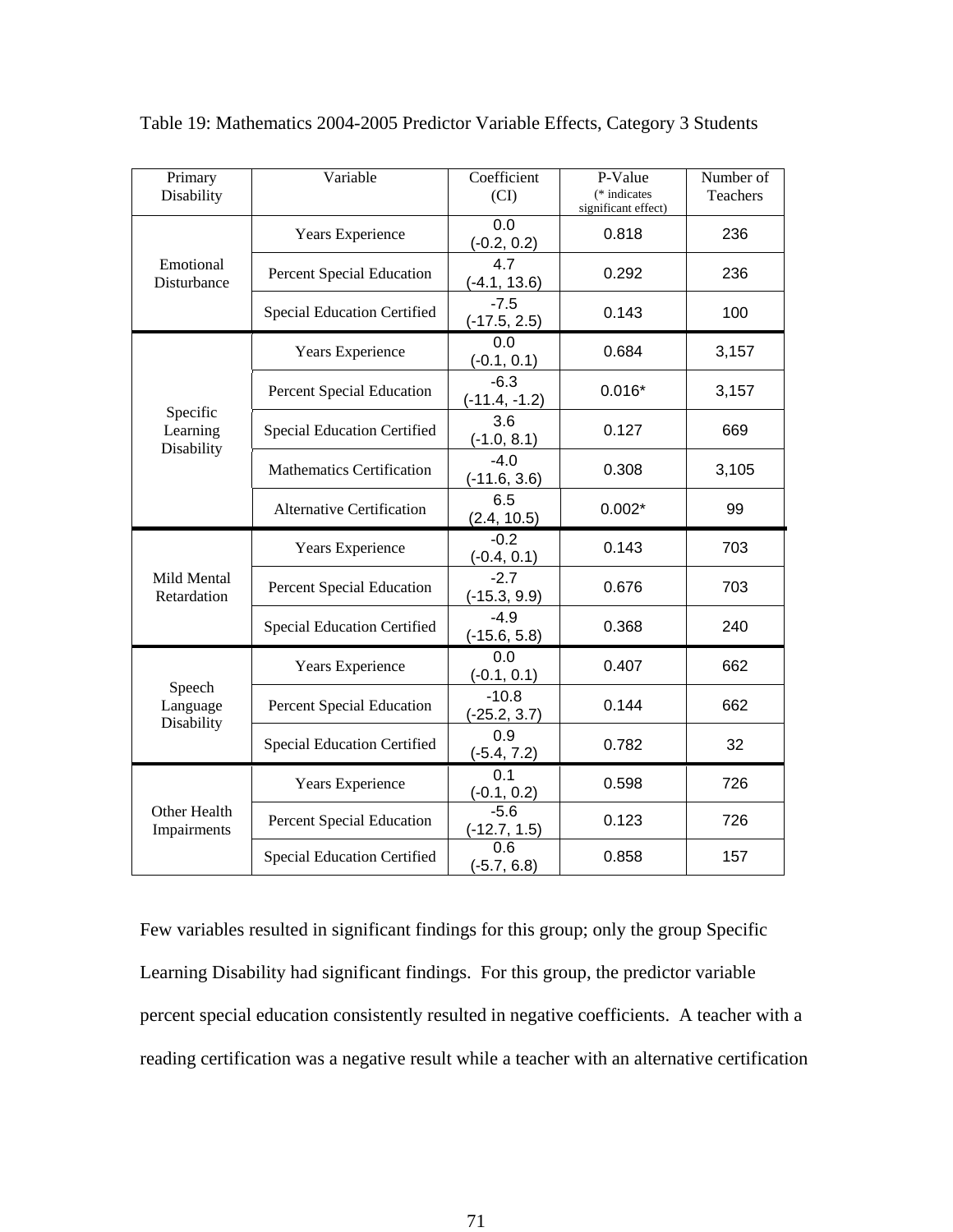was a positive result. Finally, teacher's years experience also resulted in a positive

finding.

| <b>Special Education</b><br>Group             | <b>Reading</b><br>(coefficient)                                                | Writing<br>(coefficient)     | <b>Mathematics</b><br>(coefficient)                                               |
|-----------------------------------------------|--------------------------------------------------------------------------------|------------------------------|-----------------------------------------------------------------------------------|
| <b>Emotionally</b><br><b>Disturbed</b>        | None                                                                           | None                         | None                                                                              |
| <b>Specific Learning</b><br><b>Disability</b> | 1. Percent Special<br>Education $(-3.5)$<br>2. Reading<br>Certification (-3.2) | 1. Years<br>Experience (0.1) | 1. Percent Special<br>Education $(-6.3)$<br>2. Alternative<br>Certification (6.5) |
| <b>Mild Mental</b><br><b>Retardation</b>      | None                                                                           | None                         | None                                                                              |
| <b>Speech Language</b><br><b>Disability</b>   | None                                                                           | None                         | None                                                                              |
| <b>Other Health</b><br><b>Impaired</b>        | None                                                                           | None                         | None                                                                              |

Table 20: Significant Findings for Category 3 Students in 2004-2005 for All Content Areas

The following table presents the values obtained for the school year 2005-2006 for all students in the target content reading.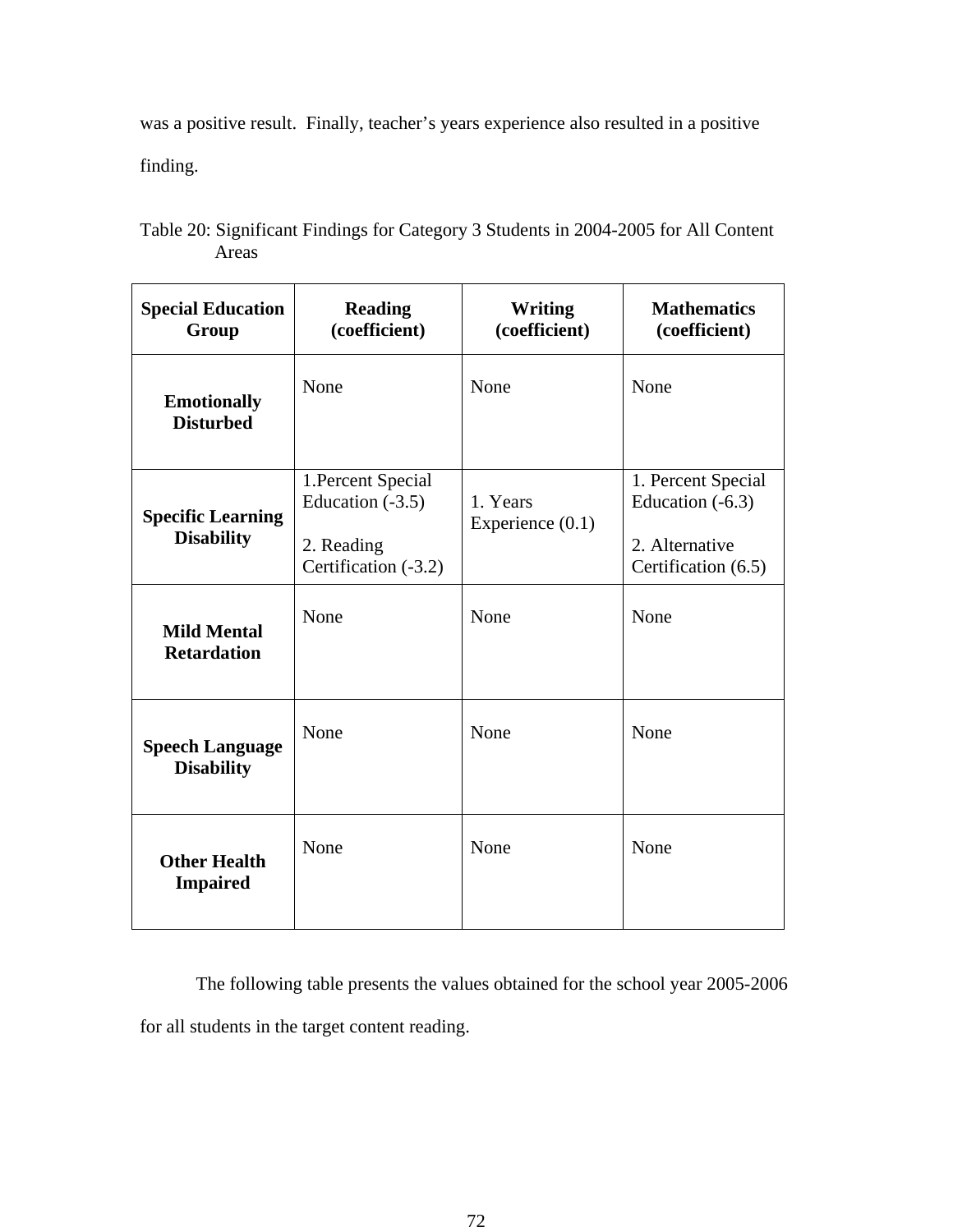| Primary<br>Disability              | Variable                         | Coefficient<br>(CI)               | P-Value<br>(* indicates<br>significant effect) | Number of<br>Teachers |
|------------------------------------|----------------------------------|-----------------------------------|------------------------------------------------|-----------------------|
|                                    | Years Experience                 | 0.3<br>$(-0.1, 0.6)$              | 0.104                                          | 403                   |
| Emotional<br>Disturbance           | Percent Special Education        | $-1.2$<br>$(-2.6, 0.3)$           | 0.125                                          | 403                   |
|                                    | Special Education Certified      | 9.5<br>$(-2.4, 21.4)$             | 0.118                                          | 153                   |
|                                    | Years Experience                 | 0.0<br>$(-0.1, 0.1)$              | 0.824                                          | 7,226                 |
|                                    | Percent Special Education        | $-1.0$<br>$(-1.5, -0.6)$          | $< 0.001*$                                     | 7,226                 |
| Specific<br>Learning<br>Disability | Special Education Certified      | 2.0<br>$(-1.5, 5.5)$              | 0.270                                          | 2,014                 |
|                                    | Reading Certification            | $-5.3$<br>$(-13.2, 2.5)$          | 0.185                                          | 7,131                 |
|                                    | <b>Alternative Certification</b> | 1.0<br>$(-4.0, 6.0)$              | 0.689                                          | 250                   |
|                                    | Years Experience                 | 0.0<br>$(-0.3, 0.2)$              | 0.868                                          | 830                   |
|                                    | Percent Special Education        | $-1.1$<br>$(-2.4, 0.2)$           | 0.100                                          | 830                   |
| Mild Mental<br>Retardation         | Special Education Certified      | 5.9<br>$(-4.2, 16.0)$             | 0.253                                          | 375                   |
|                                    | Reading Certification            | $-10.7$<br>(-23.4, 1.9)           | 0.096                                          | 808                   |
|                                    | <b>Alternative Certification</b> | $-5.1$<br>$(-18.8, 8.5)$          | 0.460                                          | 37                    |
|                                    | Years Experience                 | 0.0<br>$(-0.1, 0.1)$              | 0.768                                          | 3,035                 |
|                                    | Percent Special Education        | $-1.0$<br>$(-2.0, 0.1)$           | 0.074                                          | 3,035                 |
| Speech<br>Language<br>Disability   | Special Education Certified      | $-0.4$<br>$(-4.4, 3.6)$           | 0.850                                          | 271                   |
|                                    | Reading Certification            | 6.9<br>(3.1, 10.7)                | $0.001*$                                       | 3,011                 |
|                                    | <b>Alternative Certification</b> | $-14.4$<br>$(-21.7, -7.1)$        | $< 0.001*$                                     | 56                    |
|                                    | Years Experience                 | 0.1<br>$(-0.1, 0.3)$              | 0.315                                          | 2,213                 |
|                                    | Percent Special Education        | $-0.6$<br>$(-1.3, 0.1)$           | 0.102                                          | 2,213                 |
| Other Health<br>Impairments        | Special Education Certified      | $\overline{1.8}$<br>$(-4.2, 7.9)$ | 0.556                                          | 587                   |
|                                    | Reading Certification            | $-7.0$<br>$(-16.1, 2.0)$          | 0.127                                          | 2,176                 |
|                                    | <b>Alternative Certification</b> | $-6.7$<br>$(-13.7, 0.3)$          | 0.061                                          | 65                    |

## Table 21: Reading 2005-2006 Predictor Variable Effects, All Students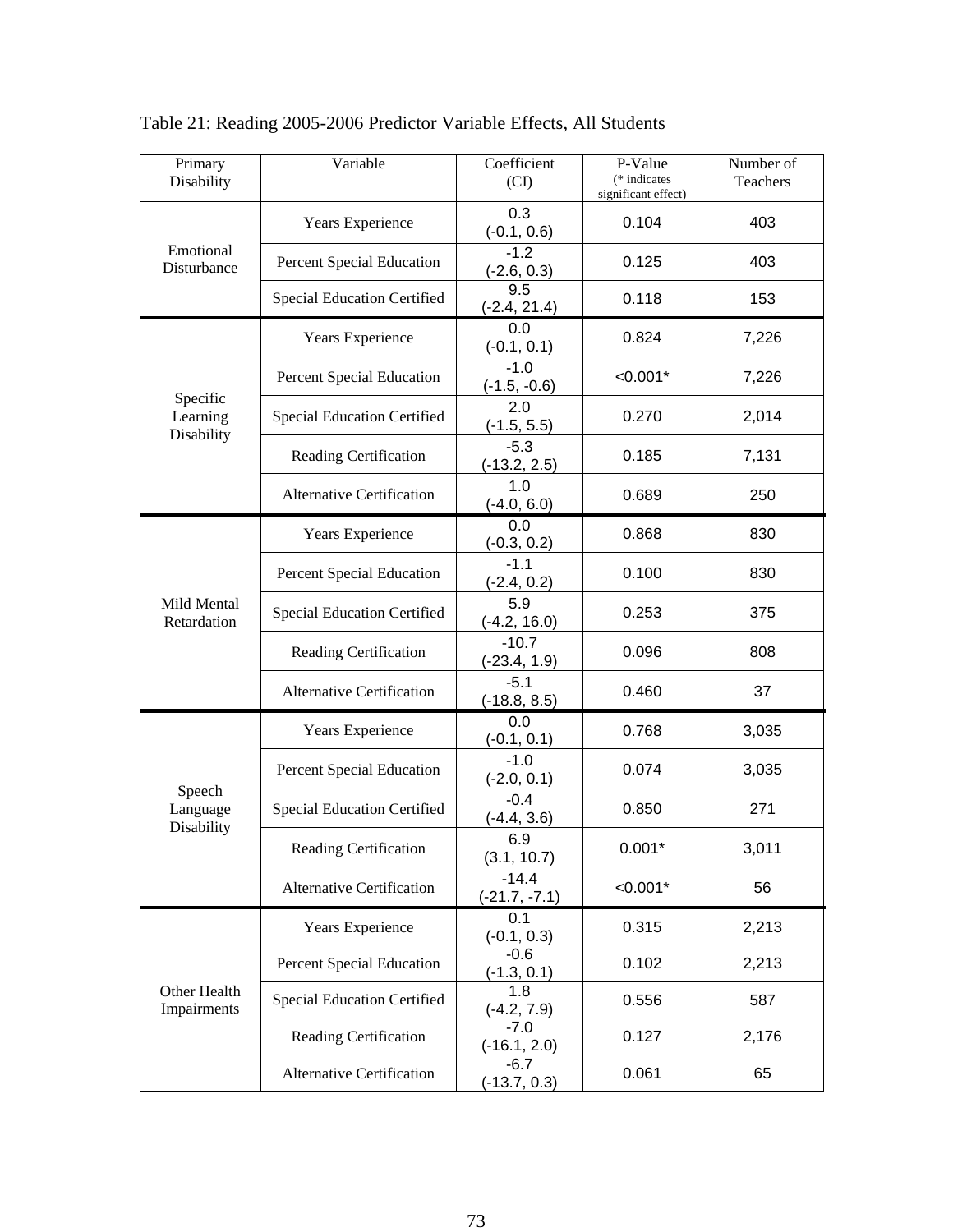For the year 2005-2006 and students identified as being Emotionally Disturbed there were not enough teachers without a reading certification or with an alternative certification to analyze. The predictor variables teacher years experience, percent special education, and special education certification were analyzed, however, none of the results were significant.

 For students identified as Specific Learning Disability a negative, significant result was found when these students were instructed in a classroom with a higher percentage of special education students (-1.0). The other predictor variables did not reach significance.

 For students identified as Mild Mental Retardation none of the results reached significance.

 Reading certification and alternative certification predictor variables both reached significance for the group Speech Language Impaired. Having a teacher with a reading certification resulted in a large, positive coefficient of 6.9 while having a teacher with an alternative certification resulted in a large, negative coefficient of -14.4.

 Finally, for the group Other Health Impaired, none of the predictor variables reached significance. However, the predictor variable alternative certification was close to reaching significance and similar to the group Speech Language Impaired with a negative effect of -6.7.

The following table presents the final values obtained for the school year 2005- 2006, for all students in the target content writing.

For the content of writing, none of the special education categories had any of the predictor variables reach significance. However, for the category of Speech Language Impaired, the predictor variable percent special education neared significance at 0.059.

74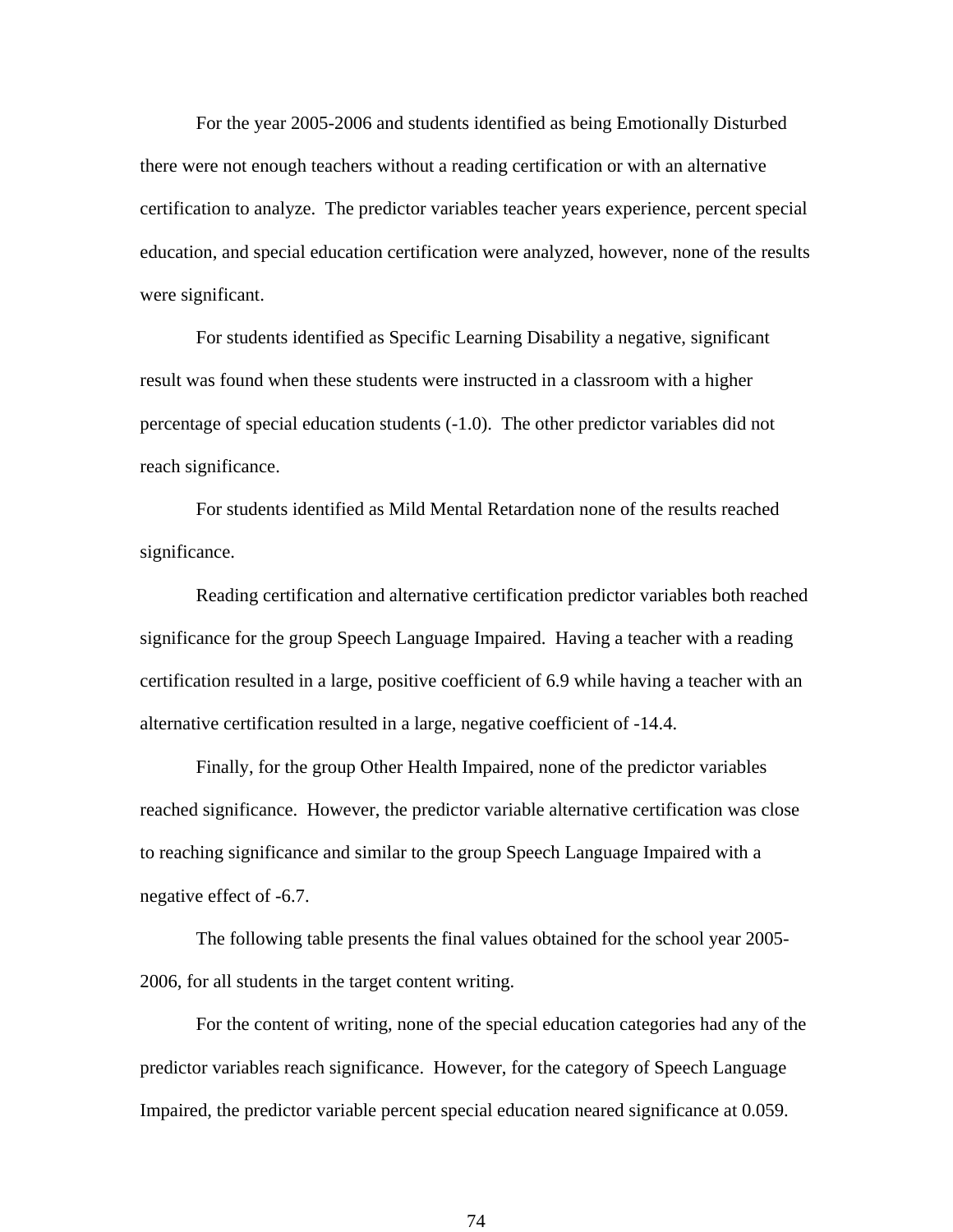| Primary Disability              | Variable                           | Coefficient<br>(CI)                | P-Value<br>(* indicates<br>significant effect) | Number of<br>Teachers |
|---------------------------------|------------------------------------|------------------------------------|------------------------------------------------|-----------------------|
|                                 | Years Experience                   | 0.1<br>$(-0.2, 0.4)$               | 0.462                                          | 585                   |
| Emotional                       | Percent Special Education          | $-0.6$<br>$(-2.1, 0.9)$            | 0.423                                          | 585                   |
| Disturbance                     | <b>Special Education Certified</b> | 3.2<br>$(-9.5, 15.8)$              | 0.624                                          | 198                   |
|                                 | <b>Alternative Certification</b>   | $-2.4$<br>$(-17.5, 12.8)$          | 0.760                                          | 32                    |
|                                 | Years Experience                   | 0.0<br>(0.0, 0.1)                  | 0.246                                          | 9,813                 |
|                                 | Percent Special Education          | $-0.4$<br>$(-0.8, 0.1)$            | 0.083                                          | 9,813                 |
| Specific Learning<br>Disability | <b>Special Education Certified</b> | 1.5<br>$(-1.6, 4.7)$               | 0.342                                          | 2,386                 |
|                                 | Writing Certification              | 0.5<br>$(-7.5, 8.5)$               | 0.899                                          | 9,729                 |
|                                 | <b>Alternative Certification</b>   | $-2.1$<br>$(-6.1, 1.9)$            | 0.309                                          | 405                   |
|                                 | Years Experience                   | $-0.2$<br>$(-0.4, 0.1)$            | 0.178                                          | 1,009                 |
| Mild Mental<br>Retardation      | Percent Special Education          | $-0.4$<br>$(-1.5, 0.8)$            | 0.521                                          | 1.009                 |
|                                 | <b>Special Education Certified</b> | 5.3<br>$(-4.0, 14.6)$              | 0.266                                          | 395                   |
|                                 | <b>Alternative Certification</b>   | 2.8<br>$(-7.4, 12.9)$              | 0.589                                          | 55                    |
|                                 | Years Experience                   | 0.0<br>$(-0.1, 0.1)$               | 0.623                                          | 3,783                 |
|                                 | Percent Special Education          | $-0.9$<br>$(-1.9, 0)$              | 0.059                                          | 3,783                 |
| Speech Language<br>Disability   | <b>Special Education Certified</b> | $-0.6$<br>$(-4.6, 3.4)$            | 0.776                                          | 303                   |
|                                 | Writing Certification              | 4.3<br>$(-5.6, 14.1)$              | 0.397                                          | 3,760                 |
|                                 | Alternative Certification          | 5.0<br>$(-1.7, 11.6)$              | 0.141                                          | 91                    |
|                                 | Years Experience                   | 0.0<br>$(-0.1, 0.2)$               | 0.603                                          | 2,985                 |
|                                 | Percent Special Education          | $-0.4$<br>$(-1.0, 0.3)$            | 0.245                                          | 2,985                 |
| Other Health<br>Impairments     | Special Education Certified        | $-0.3$<br><u>(-5.1, 4.5)</u>       | 0.906                                          | 713                   |
|                                 | Writing Certification              | $\overline{1.5}$<br>$(-9.3, 12.2)$ | 0.791                                          | 2,950                 |
|                                 | Alternative Certification          | $-2.8$<br>$(-9.2, 3.7)$            | 0.399                                          | 93                    |

Table 22: Writing 2005-2006 Predictor Variable Effects, All Students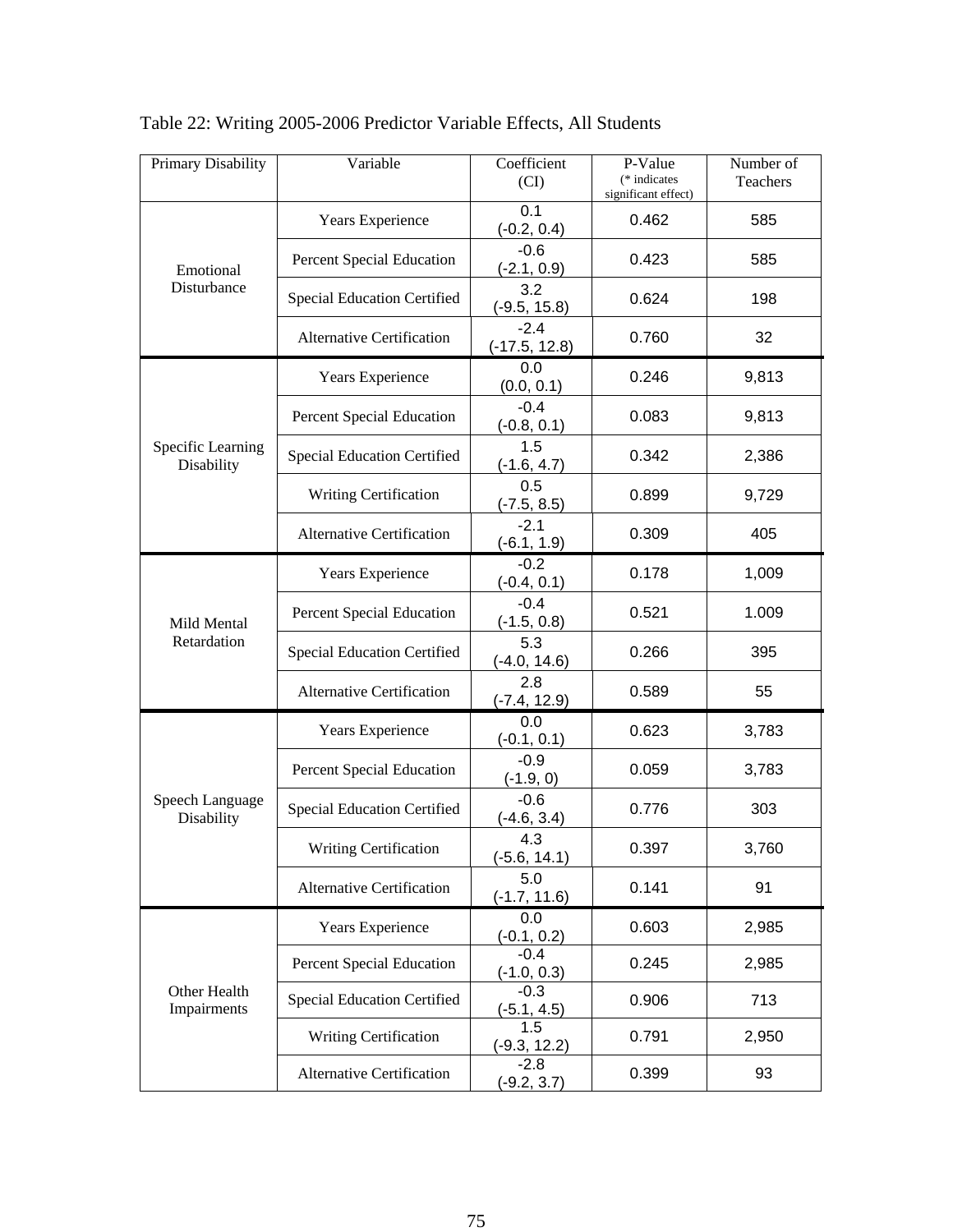The effect, although not significant, was small and negative (-0.9).

Table 23 presents the final values obtained for the school year 2005-2006 for all students in the target content mathematics.

For the group Emotionally Disturbed there were not enough teachers without a mathematics certification to be analyzed for the study. There was a large, positive effect for students who were instructed by a teacher with an alternative certification (significant result). The other predictor variables did not reach significance.

 For both groups, Specific Learning Disability and Mild Mental Retardation, none of the results reached significance.

A large, positive, significant effect was found for the predictor variable mathematics certification for the group Speech Language Impaired with a 14.9. This was the only predictor variable to reach significance.

For the group Other Health Impaired, being there was a modest, negative effect (-8.1) for students placed in a classroom with a higher percentage of special education students, which was the only significant result.

Summary*.* Table 24 presents the significant findings for all students in the school year 2005-2006 in all content areas.

The predictor variable percent special education resulted in negative findings for two of the groups. For Speech Language Disability, the content area certifications resulted in positive results. For the predictor variable alternative certification, mixed results were found. For the group Emotionally Disturbed, in the content of mathematics, a large, positive result was found, while for the group Speech Language Disability, for the reading content, a large negative result was found.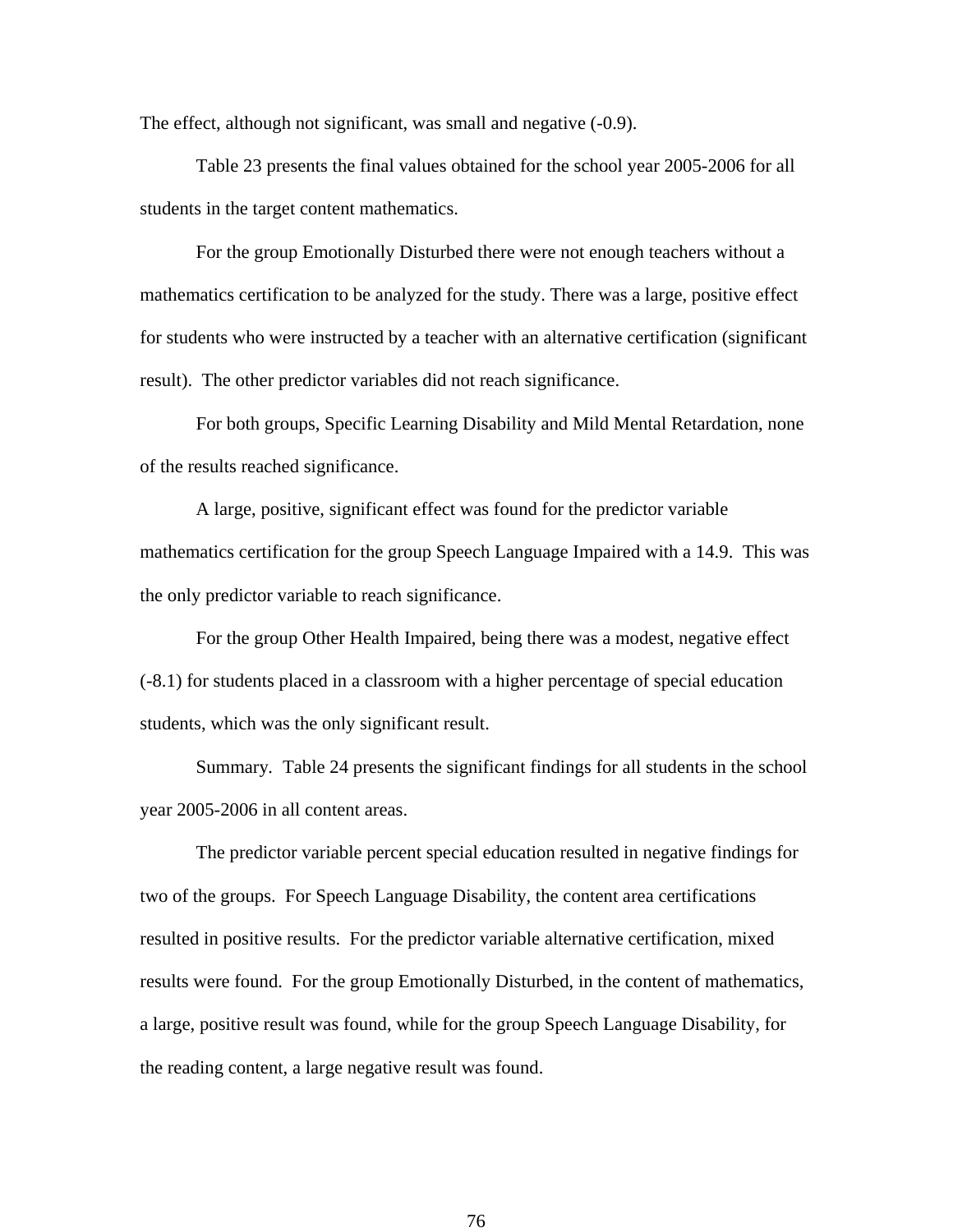| Primary<br>Disability           | Variable                              | Coefficient<br>(CI)                   | P-Value<br>(* indicates)<br>significant effect) | Number of<br>Teachers |
|---------------------------------|---------------------------------------|---------------------------------------|-------------------------------------------------|-----------------------|
|                                 | Years Experience                      | 0.0<br>$(-0.4, 0.3)$                  | 0.821                                           | 587                   |
| Emotional                       | Percent Special Education             | 14.7<br>$(-1.1, 30.5)$                | 0.068                                           | 587                   |
| Disturbance                     | <b>Special Education</b><br>Certified | $-10.9$<br>$(-24, 2.1)$               | 0.100                                           | 193                   |
|                                 | <b>Alternative Certification</b>      | 14.0<br>(1.0, 27.0)                   | $0.035*$                                        | 29                    |
|                                 | Years Experience                      | 0.1<br>(0.0, 0.2)                     | 0.104                                           | 9,799                 |
|                                 | Percent Special Education             | $-2.3$<br>$(-7.6, 3.1)$               | 0.406                                           | 9,799                 |
| Specific Learning<br>Disability | <b>Special Education</b><br>Certified | 0.0<br>$(-4.0, 4.1)$                  | 0.986                                           | 1,941                 |
|                                 | <b>Mathematics Certification</b>      | 5.7<br>$(-6.3, 17.6)$                 | 0.353                                           | 9,711                 |
|                                 | <b>Alternative Certification</b>      | $-4.0$<br>$(-9.0, 1.1)$               | 0.125                                           | 503                   |
|                                 | Years Experience                      | 0.1<br>$(-0.3, 0.5)$                  | 0.631                                           | 968                   |
| Mild Mental<br>Retardation      | Percent Special Education             | 1.6<br>$(-15.8, 19.0)$                | 0.856                                           | 968                   |
|                                 | <b>Special Education</b><br>Certified | 1.6<br>$(-11.6, 14.7)$                | 0.816                                           | 373                   |
|                                 | <b>Alternative Certification</b>      | 6.4<br>$(-17.1, 29.8)$                | 0.596                                           | 60                    |
|                                 | Years Experience                      | 0.0<br>$(-0.1, 0.1)$                  | 0.484                                           | 3,660                 |
|                                 | Percent Special Education             | $-6.7$<br>$(-15.7, 2.2)$              | 0.138                                           | 3,660                 |
| Speech Language<br>Disability   | Special Education<br>Certified        | 0.5<br>$(-3.3, 4.2)$                  | 0.798                                           | 260                   |
|                                 | <b>Mathematics Certification</b>      | 14.9<br>(0.7, 29.1)                   | $0.040*$                                        | 3,639                 |
|                                 | Alternative Certification             | $-0.6$<br>$(-9.1, 7.9)$               | 0.887                                           | 105                   |
|                                 | Years Experience                      | 0.1<br>(0.0, 0.2)                     | 0.213                                           | 3,161                 |
|                                 | Percent Special Education             | $-8.1$<br>$\frac{(-14.9, -1.4)}{1.3}$ | $0.018*$                                        | 3,161                 |
| Other Health<br>Impairments     | <b>Special Education</b><br>Certified | $\frac{(-4.0, 6.5)}{-1.4}$            | 0.630                                           | 706                   |
|                                 | <b>Mathematics Certification</b>      | $\frac{(-14.7, 11.8)}{-4.3}$          | 0.832                                           | 3,126                 |
|                                 | <b>Alternative Certification</b>      | $(-11.1, 2.6)$                        | 0.223                                           | 146                   |

Table 23: Mathematics 2005-2006 Predictor Variable Effects, All Students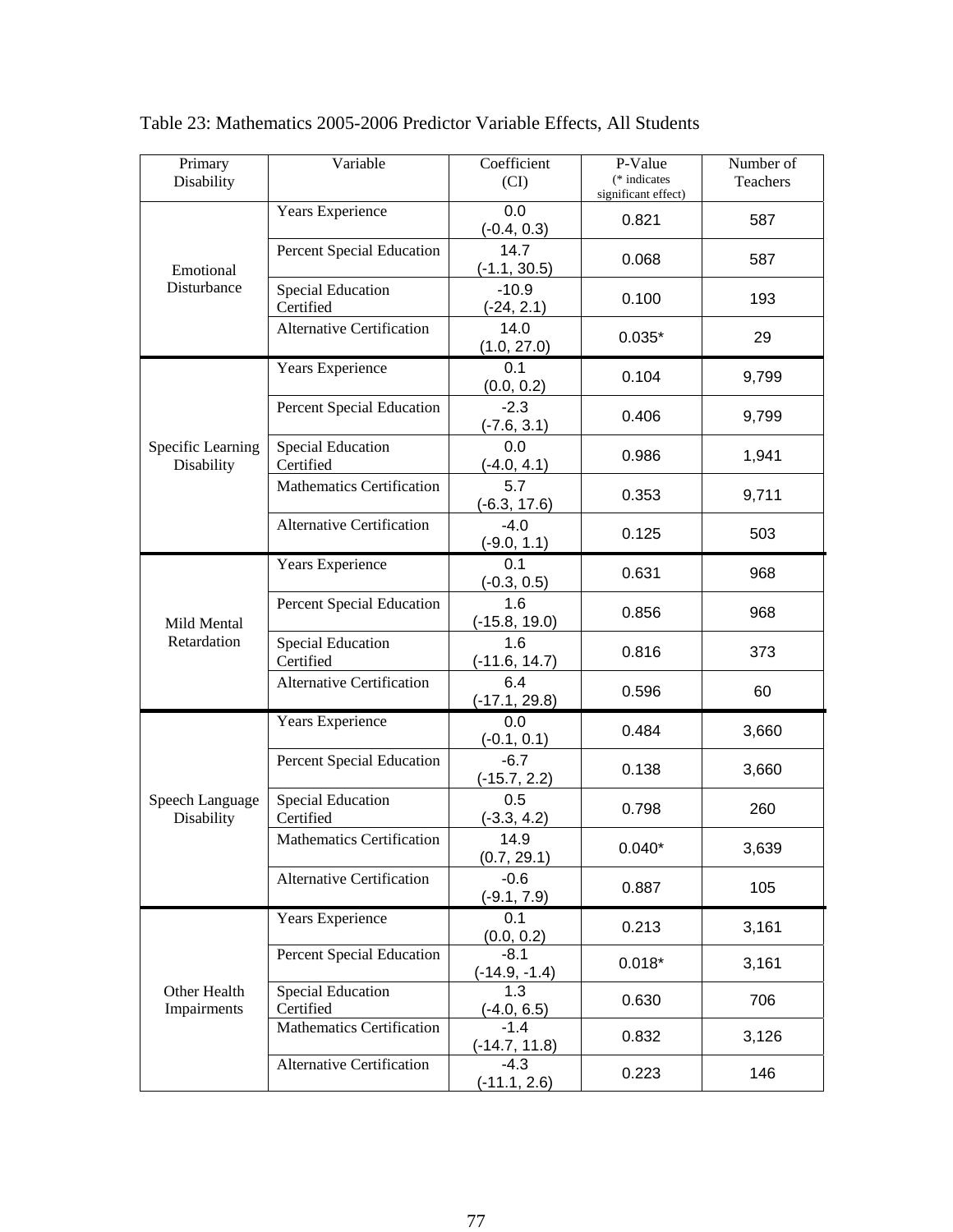| <b>Special Education</b><br>Group             | <b>Reading</b><br>(coefficient)                                              | <b>Writing</b><br>(coefficient) | <b>Mathematics</b><br>(coefficient)    |
|-----------------------------------------------|------------------------------------------------------------------------------|---------------------------------|----------------------------------------|
| <b>Emotionally</b><br><b>Disturbed</b>        | None                                                                         | None                            | 1. Alternative<br>Certification (14.0) |
| <b>Specific Learning</b><br><b>Disability</b> | 1. Percent Special<br>Education $(-1.0)$                                     | None                            | None                                   |
| <b>Mild Mental</b><br><b>Retardation</b>      | None                                                                         | None                            | None                                   |
| <b>Speech Language</b><br><b>Disability</b>   | 1. Reading<br>Certification (6.9)<br>2. Alternative<br>Certification (-14.4) | None                            | 1. Mathematics<br>Certification (14.9) |
| <b>Other Health</b><br><b>Impaired</b>        | None                                                                         | None                            | 1. Percent Special<br>Education (-8.1) |

Table 24: Significant Findings for All Students in 2005-2006 for All Content Areas

The following table presents the final values obtained for the school year 2005- 2006, for the content reading and students in category three.

Only three predictor variables had enough cases to be analyzed for the group Emotionally Disturbed. None of the analyzed predictor variables reached significance although teachers' years experience neared significance with a small, positive effect.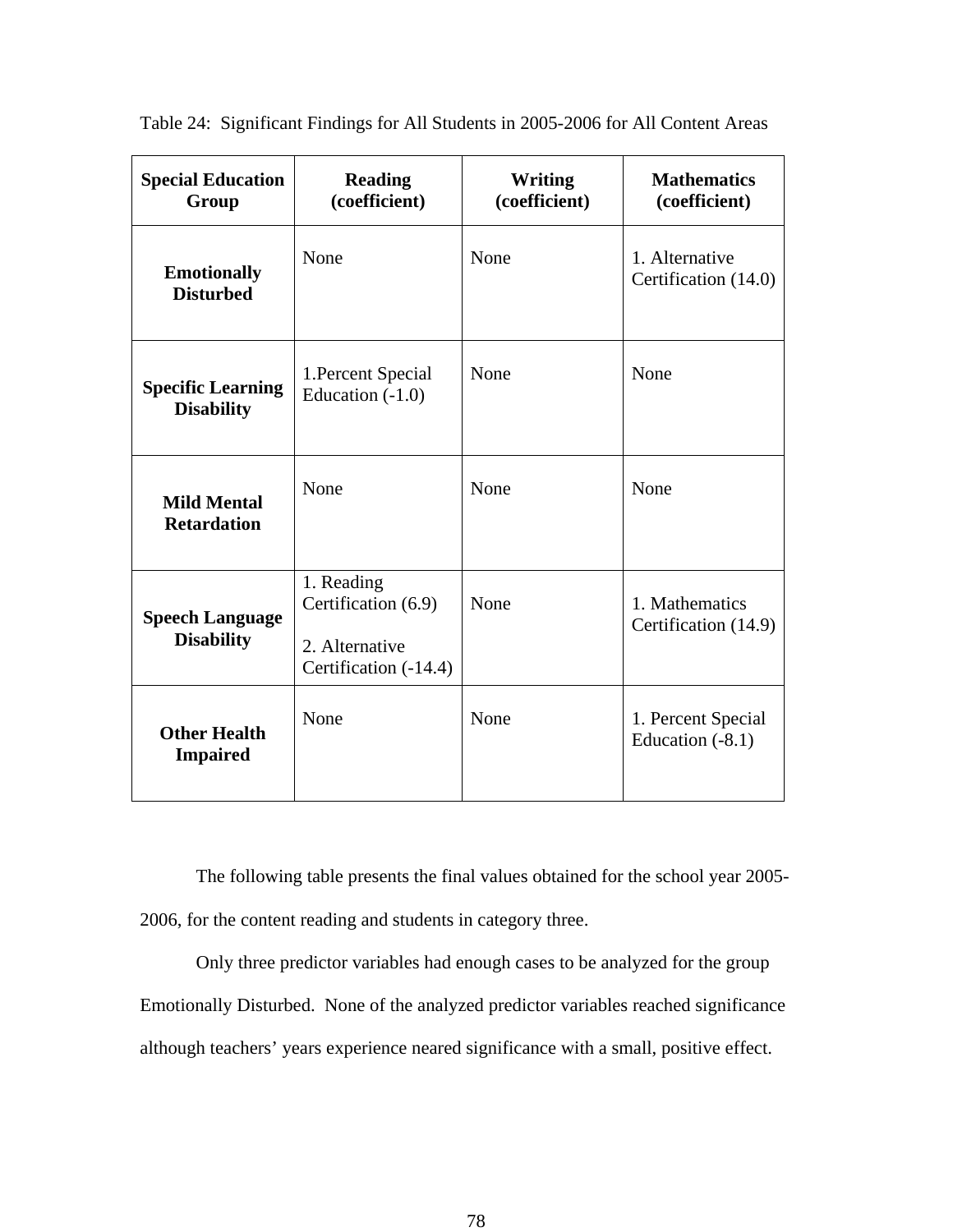| Primary<br>Disability              | Variable                           | Coefficient<br>(CI)                  | P-Value<br>(* indicates<br>significant effect) | Number of<br>Teachers |
|------------------------------------|------------------------------------|--------------------------------------|------------------------------------------------|-----------------------|
|                                    | Years Experience                   | $\overline{0.2}$<br>(0.0, 0.5)       | 0.069                                          | 145                   |
| Emotional<br>Disturbance           | Percent Special Education          | $-0.2$<br>$(-1.1, 0.8)$              | 0.742                                          | 145                   |
|                                    | <b>Special Education Certified</b> | 2.9<br>$(-4.2, 9.9)$                 | 0.425                                          | 61                    |
|                                    | Years Experience                   | 0.0<br>$(-0.1, 0.1)$                 | 0.757                                          | 3,063                 |
|                                    | Percent Special Education          | $-1.0$<br>$(-1.5, -0.6)$             | $< 0.001*$                                     | 3,063                 |
| Specific<br>Learning<br>Disability | <b>Special Education Certified</b> | 2.0<br>$(-0.5, 4.4)$                 | 0.113                                          | 923                   |
|                                    | Reading Certification              | $-5.4$<br>$(-12.2, 1.4)$             | 0.118                                          | 3,029                 |
|                                    | <b>Alternative Certification</b>   | $-0.9$<br>$(-4.2, 2.3)$              | 0.564                                          | 128                   |
|                                    | Years Experience                   | 0.0<br>$(-0.2, 0.1)$                 | 0.583                                          | 572                   |
| Mild Mental                        | Percent Special Education          | $-0.3$<br>$(-1.2, 0.7)$              | 0.573                                          | 572                   |
| Retardation                        | <b>Special Education Certified</b> | 1.3<br>$(-6.4, 9.0)$                 | 0.746                                          | 271                   |
|                                    | <b>Alternative Certification</b>   | $-0.9$<br>$(-8.7, 7.0)$              | 0.829                                          | 30                    |
|                                    | Years Experience                   | 0.1<br>$(-0.1, 0.2)$                 | 0.350                                          | 627                   |
| Speech<br>Language                 | Percent Special Education          | 0.0<br>$\frac{(-0.9, 1.0)}{-3.2}$    | 0.935                                          | 627                   |
| Disability                         | <b>Special Education Certified</b> | $\frac{(-7.9, 1.5)}{-2.0}$           | 0.184                                          | 57                    |
|                                    | <b>Alternative Certification</b>   | $(-7.2, 3.2)$                        | 0.458                                          | 29                    |
|                                    | Years Experience                   | $-0.1$<br>$\frac{(-0.3, 0.1)}{-0.1}$ | 0.200                                          | 640                   |
| Other Health                       | Percent Special Education          | $(-0.8, 0.6)$                        | 0.772                                          | 640                   |
| Impairments                        | <b>Special Education Certified</b> | $-1.7$<br>$\frac{(-6.7, 3.3)}{-2.1}$ | 0.506                                          | 200                   |
|                                    | <b>Alternative Certification</b>   | $(-9.3, 5.1)$                        | 0.568                                          | 31                    |

Table 25: Reading 2005-2006 Predictor Variable Effects, Category 3 Students

Specific Learning Disabled students placed in a classroom with a higher percentage of special education students would be predicted to score a point lower on the test. This was the only coefficient that reached significance for this group.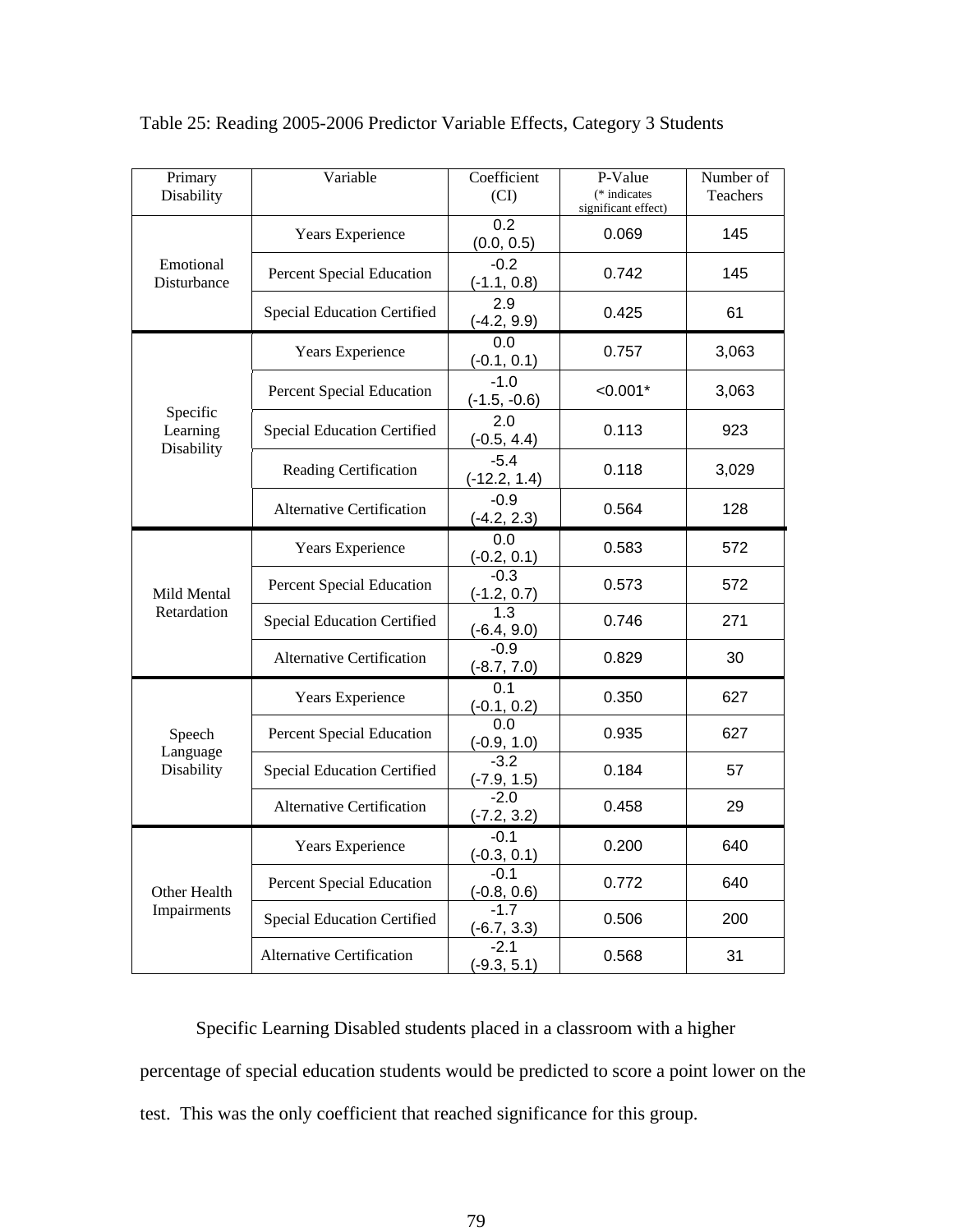| Primary Disability              | Variable                           | Coefficient<br>(CI)      | P-Value<br>$(*$ indicates<br>significant effect) | Number of<br>Teachers |
|---------------------------------|------------------------------------|--------------------------|--------------------------------------------------|-----------------------|
|                                 | Years Experience                   | 0.2<br>$(-0.2, 0.5)$     | 0.334                                            | 206                   |
| Emotional<br>Disturbance        | Percent Special Education          | 0.4<br>$(-1.6, 2.5)$     | 0.676                                            | 206                   |
|                                 | <b>Special Education Certified</b> | -3.1<br>$(-20.3, 14.1)$  | 0.725                                            | 97                    |
|                                 | Years Experience                   | 0.1<br>(0.0, 0.1)        | 0.195                                            | 3,472                 |
|                                 | Percent Special Education          | $-0.3$<br>$(-0.7, 0.1)$  | 0.147                                            | 3,472                 |
| Specific Learning<br>Disability | <b>Special Education Certified</b> | 2.0<br>$(-1.0, 5.1)$     | 0.195                                            | 1,041                 |
|                                 | Writing Certification              | $-4.2$<br>$(-13.3, 5.0)$ | 0.371                                            | 3,440                 |
|                                 | <b>Alternative Certification</b>   | $-1.8$<br>$(-5.4, 1.9)$  | 0.344                                            | 171                   |
|                                 | Years Experience                   | $-0.1$<br>$(-0.3, 0.1)$  | 0.465                                            | 627                   |
| Mild Mental                     | Percent Special Education          | $-0.8$<br>$(-1.7, 0.1)$  | 0.075                                            | 627                   |
| Retardation                     | <b>Special Education Certified</b> | 7.0<br>(0.2, 13.9)       | $0.043*$                                         | 283                   |
|                                 | Alternative Certification          | 4.0<br>$(-7.2, 15.2)$    | 0.480                                            | 40                    |
|                                 | Years Experience                   | $-0.1$<br>$(-0.3, 0.0)$  | 0.131                                            | 541                   |
| Speech Language<br>Disability   | Percent Special Education          | $-0.4$<br>$(-1.5, 0.7)$  | 0.434                                            | 541                   |
|                                 | <b>Special Education Certified</b> | $-3.1$<br>$(-10.1, 3.9)$ | 0.383                                            | 51                    |
|                                 | Years Experience                   | $-0.1$<br>$(-0.3, 0.1)$  | 0.184                                            | 748                   |
| Other Health                    | Percent Special Education          | $-0.4$<br>$(-1.2, 0.3)$  | 0.262                                            | 748                   |
| Impairments                     | Special Education Certified        | 0.9<br>$(-5.4, 7.1)$     | 0.783                                            | 235                   |
|                                 | <b>Alternative Certification</b>   | 4.0<br>$(-2.7, 10.8)$    | 0.240                                            | 37                    |

Table 26: Writing 2005-2006 Predictor Variable Effects, Students in Category 3

For the remaining three groups, Mild Mental Retardation, Speech Language Impaired, and Other Health Impaired, none of the results reached significance.

 Table 26 presents the final values obtained for the school year 2005-2006, for students in category three in the target content of writing.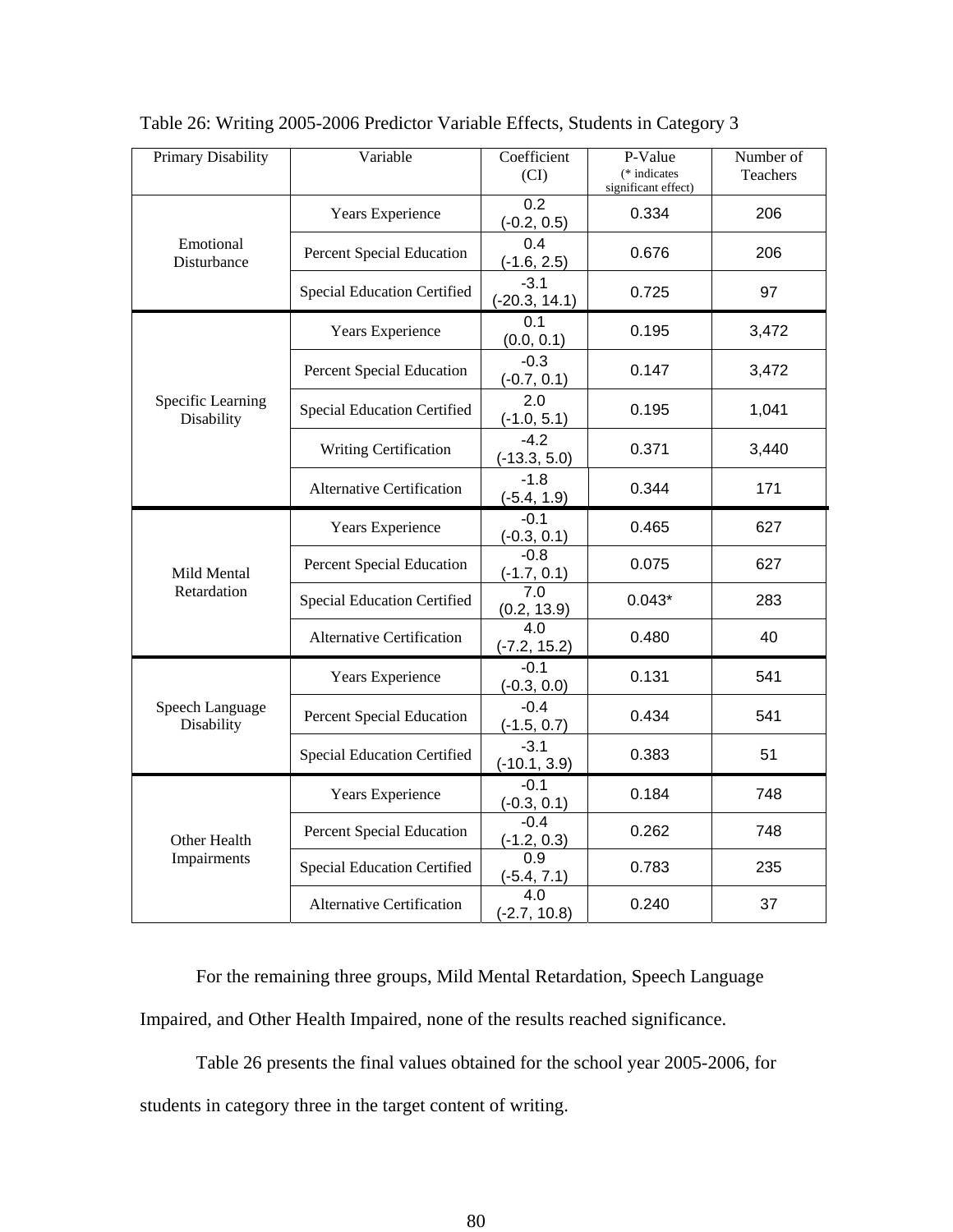For the special education category groups, Emotionally Disturbed, Specific Learning Disability, Speech Language Disability, and Other Health Impaired there were no results that were significant.

However, for students identified as Mild Mental Retardation, significance was reached for the coefficient special education certification with a positive coefficient of 7.0.

Table 27 presents the final values obtained for the school year 2005-2006, for students who scored one standard deviation or more below the mean in the target content of mathematics.

Only three predictor variables had enough cases to be analyzed for the group Emotionally Disturbed. Only one coefficient reached significance, special education certification. This coefficient resulted in a large, negative effect (-15.7) for students identified as being Emotionally Disturbed.

For the remaining four groups there were no coefficients that reached a significant level.

Summary. Table 28 presents the significant findings for students who scored one or more standard deviations below the mean on the test for the school year 2005-2006 in each content area.

Again, few predictor variables resulted in significant findings for Category 3 students for the school year 2005-2006. The group Specific Learning Disability revealed a negative coefficient for the variable percent special education. The group Emotionally Disturbed found a large, negative effect for the predictor variable special education certification, while the group Mild Mental Retardation found a large, positive effect for

81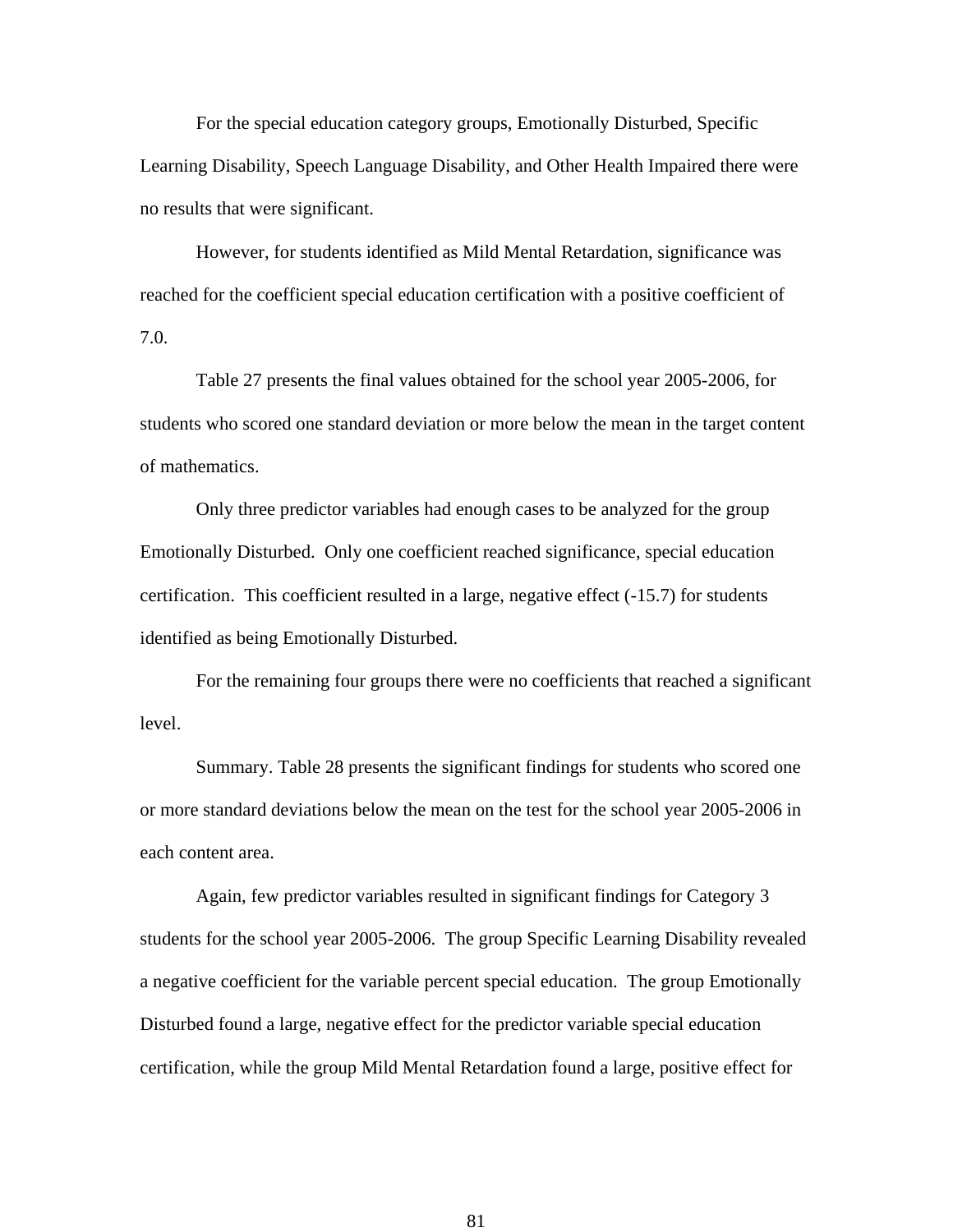| Primary<br>Disability              | Variable                           | Coefficient<br>(CI)                    | P-Value<br>(* indicates<br>significant effect) | Number of<br>Teachers |
|------------------------------------|------------------------------------|----------------------------------------|------------------------------------------------|-----------------------|
|                                    | Years Experience                   | $-0.1$<br>$(-0.6, 0.3)$                | 0.548                                          | 204                   |
| Emotional<br>Disturbance           | Percent Special Education          | 17.0<br>$(-0.6, 34.5)$                 | 0.058                                          | 204                   |
|                                    | <b>Special Education Certified</b> | $-15.7$<br>$(-29.6, -1.8)$             | $0.027*$                                       | 88                    |
|                                    | Years Experience                   | 0.1<br>$(-0.1, 0.2)$                   | 0.318                                          | 3,660                 |
|                                    | Percent Special Education          | $-0.1$<br>$(-7.9, 7.8)$                | 0.985                                          | 3,660                 |
| Specific<br>Learning<br>Disability | <b>Special Education Certified</b> | $-3.2$<br>$(-9.2, 2.9)$                | 0.304                                          | 903                   |
|                                    | <b>Mathematics Certification</b>   | 7.9<br>$(-6.3, 22.1)$                  | 0.278                                          | 3,626                 |
|                                    | Alternative Certification          | $-3.4$<br>$(-9.5, 2.7)$                | 0.271                                          | 229                   |
|                                    | Years Experience                   | 0.1<br>$(-0.2, 0.5)$                   | 0.411                                          | 708                   |
| Mild Mental                        | Percent Special Education          | $-1.6$<br>$(-17.4, 14.2)$              | 0.845                                          | 708                   |
| Retardation                        | <b>Special Education Certified</b> | $-0.4$<br>$\frac{(-12.1, 11.4)}{-7.2}$ | 0.953                                          | 293                   |
|                                    | <b>Alternative Certification</b>   | $(-29.1, 14.6)$                        | 0.516                                          | 43                    |
|                                    | Years Experience                   | $-0.1$<br>$(-0.3, 0.1)$                | 0.338                                          | 594                   |
| Speech<br>Language                 | Percent Special Education          | $\overline{2.8}$<br>$(-10.7, 16.3)$    | 0.682                                          | 594                   |
| Disability                         | <b>Special Education Certified</b> | 0.7<br>$(-6.5, 8.0)$                   | 0.843                                          | 42                    |
|                                    | Alternative Certification          | $-1.0$<br>$(-14, 12)$                  | 0.884                                          | 30                    |
|                                    | Years Experience                   | 0.0<br>$(-0.2, 0.3)$                   | 0.830                                          | 865                   |
| Other Health                       | Percent Special Education          | $-4.8$<br>$\frac{(-13.7, 4.1)}{-2.9}$  | 0.287                                          | 865                   |
| Impairments                        | <b>Special Education Certified</b> | $(-9.9, 4.2)$                          | 0.424                                          | 238                   |
|                                    | <b>Alternative Certification</b>   | 0.4<br>$(-11.2, 12.0)$                 | 0.941                                          | 48                    |

Table 27: Mathematics 2005-2006 Predictor Variable Effects, Category 3 Students

special education certification.

Table 29 is a summary table and it presents all of the significant findings from all of the analyses. Each specific disability category is presented, by school year, and by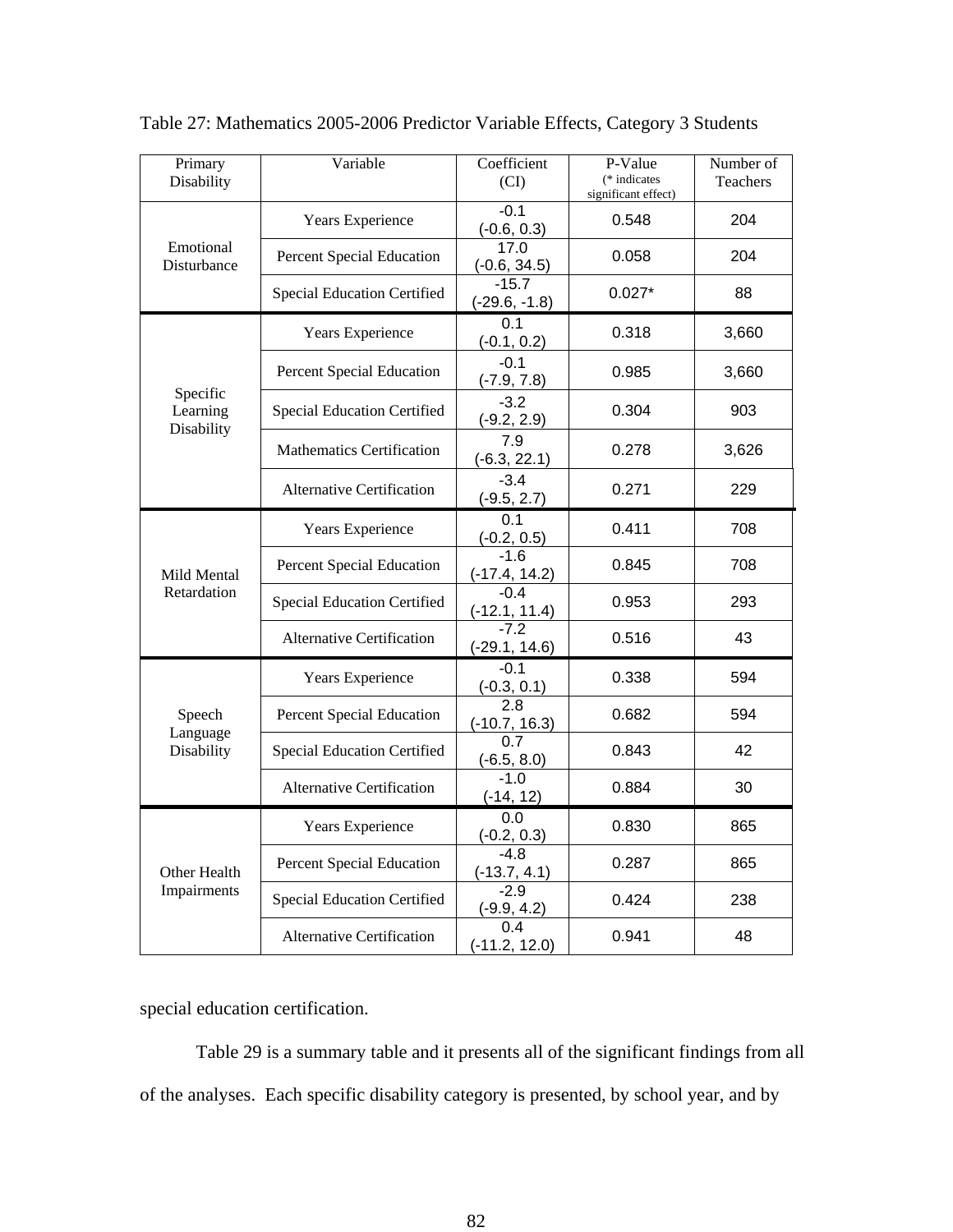group (all students and category 3 students labeled as struggling students). The

coefficient is also presented below the variable name.

| <b>Special</b><br><b>Education</b><br>Group             | <b>Reading</b><br>(coefficient)          | <b>Writing</b><br>(coefficient)             | <b>Mathematics</b><br>(coefficient)           |
|---------------------------------------------------------|------------------------------------------|---------------------------------------------|-----------------------------------------------|
| <b>Emotionally</b><br><b>Disturbed</b>                  | None                                     | None                                        | 1. Special Education<br>Certification (-15.7) |
| <b>Specific</b><br><b>Learning</b><br><b>Disability</b> | 1. Percent Special<br>Education $(-1.0)$ | None                                        | None                                          |
| <b>Mild Mental</b><br><b>Retardation</b>                | None                                     | 1. Special Education<br>Certification (7.0) | None                                          |
| <b>Speech</b><br>Language<br><b>Disability</b>          | None                                     | None                                        | None                                          |
| <b>Other Health</b><br><b>Impaired</b>                  | None                                     | None                                        | None                                          |

Table 28: Significant Findings for Category 3 Students in 2005-2006 for All Content Areas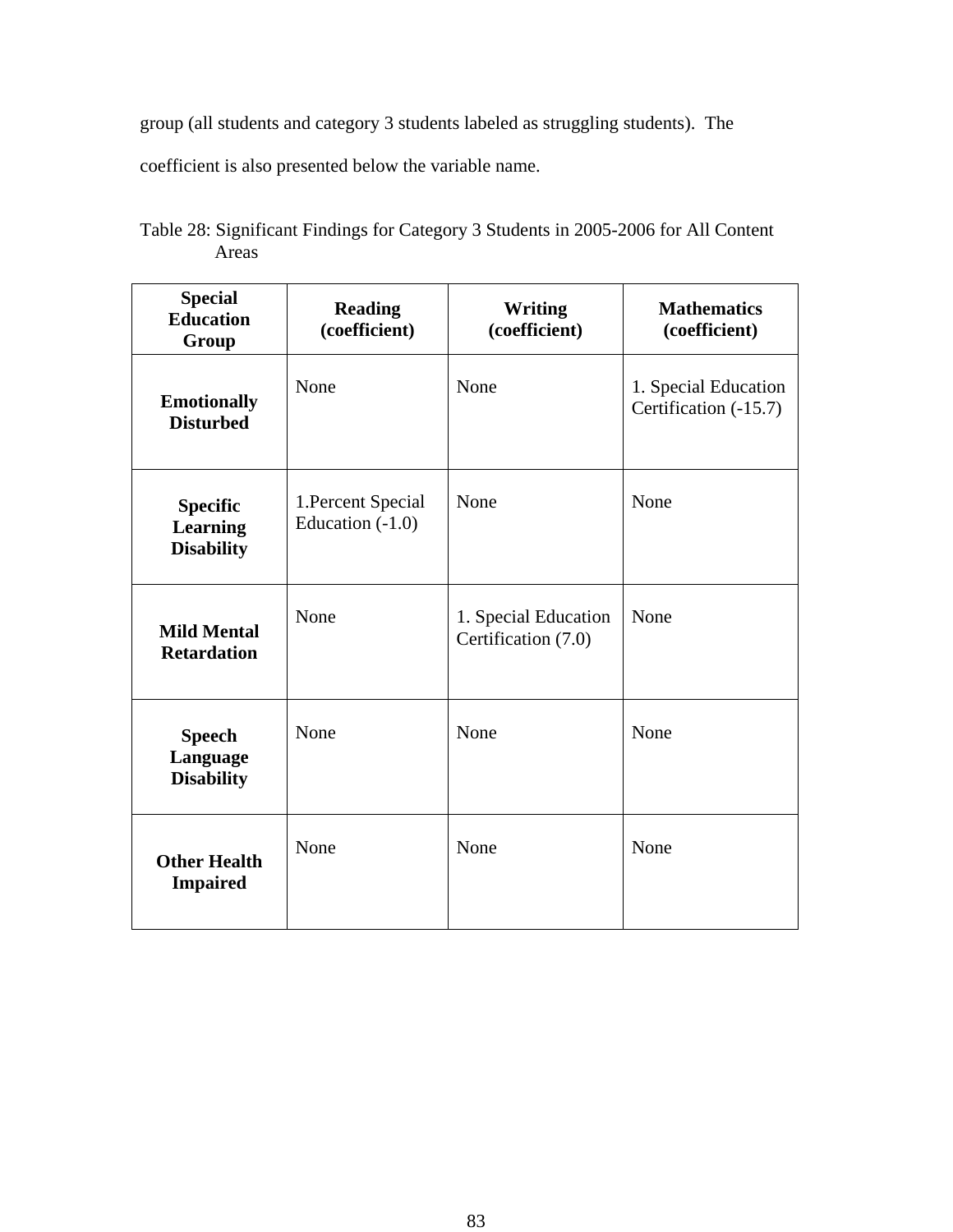|                                                  |               | <b>Reading</b>                                                                          |                                                                                          | Writing                                      |                                                | <b>Mathematics</b>                                                                                                 |                                                                                            |
|--------------------------------------------------|---------------|-----------------------------------------------------------------------------------------|------------------------------------------------------------------------------------------|----------------------------------------------|------------------------------------------------|--------------------------------------------------------------------------------------------------------------------|--------------------------------------------------------------------------------------------|
|                                                  |               | <b>All Students</b>                                                                     | <b>Struggling</b><br><b>Students</b>                                                     | <b>All Students</b>                          | <b>Struggling</b><br><b>Students</b>           | <b>All Students</b>                                                                                                | <b>Struggling</b><br><b>Students</b>                                                       |
| <b>Emotionally</b><br><b>Disturbed</b>           | 2004-<br>2005 | Reading<br>Certification<br>$(-9.4)$                                                    | None                                                                                     | Years<br>Experience<br>$(-0.3)$              | None                                           | None                                                                                                               | None                                                                                       |
|                                                  | 2005-<br>2006 | None                                                                                    | None                                                                                     | None                                         | None                                           | Alternative<br>Certification<br>(14.0)                                                                             | Special<br>Education<br>Certification<br>$(-15.7)$                                         |
| <b>Specific</b><br>Learning<br><b>Disability</b> | 2004-<br>2005 | 1.Percent<br>Special<br>Education<br>$(-7.4)$<br>2.Reading<br>Certification<br>$(-5.4)$ | 1.Percent<br>Special<br>Education<br>$(-3.5)$<br>2. Reading<br>Certification<br>$(-3.2)$ | Percent<br>Special<br>Education<br>$(-4.1)$  | Years<br>Experience<br>(0.1)                   | None                                                                                                               | 1. Percent<br>Special<br>Education<br>$(-6.3)$<br>2. Alternative<br>Certification<br>(6.5) |
|                                                  | 2005-<br>2006 | <b>Percent Special</b><br>Education<br>$(-1.0)$                                         | Percent<br>Special<br>Education<br>$(-1.0)$                                              | None                                         | None                                           | None                                                                                                               | None                                                                                       |
| <b>Mild Mental</b><br><b>Retardation</b>         | 2004-<br>2005 | None                                                                                    | None                                                                                     | Percent<br>Special<br>Education<br>$(-11.2)$ | None                                           | Years<br>Experience<br>$(-0.3)$                                                                                    | None                                                                                       |
|                                                  | 2005-<br>2006 | None                                                                                    | None                                                                                     | None                                         | Special<br>Education<br>Certification<br>(7.0) | None                                                                                                               | None                                                                                       |
| <b>Speech</b><br>Language<br><b>Disability</b>   | 2004-<br>2005 | Reading<br>Certification<br>(4.2)                                                       | None                                                                                     | Writing<br>Certification<br>(10.7)           | None                                           | None                                                                                                               | None                                                                                       |
|                                                  | 2005-<br>2006 | 1. Reading<br>Certification<br>(6.9)<br>2. Alternative<br>Certification<br>$(-14.4)$    | None                                                                                     | None                                         | None                                           | Mathematics<br>Certification<br>(14.9)                                                                             | None                                                                                       |
| Other<br><b>Health</b><br><b>Impaired</b>        | 2004-<br>2005 | Percent Special<br>Education<br>$(-7.4)$                                                | None                                                                                     | None                                         | None                                           | $\overline{1}$ . Percent<br>Special<br>Education<br>$(-10.6)$<br>2. Special<br>Education<br>Certification<br>(7.9) | None                                                                                       |
|                                                  | 2005-<br>2006 | None                                                                                    | None                                                                                     | None                                         | None                                           | <b>Percent Special</b><br>Education<br>$(-8.1)$                                                                    | None                                                                                       |

# Table 29: Significant Findings from All Analyses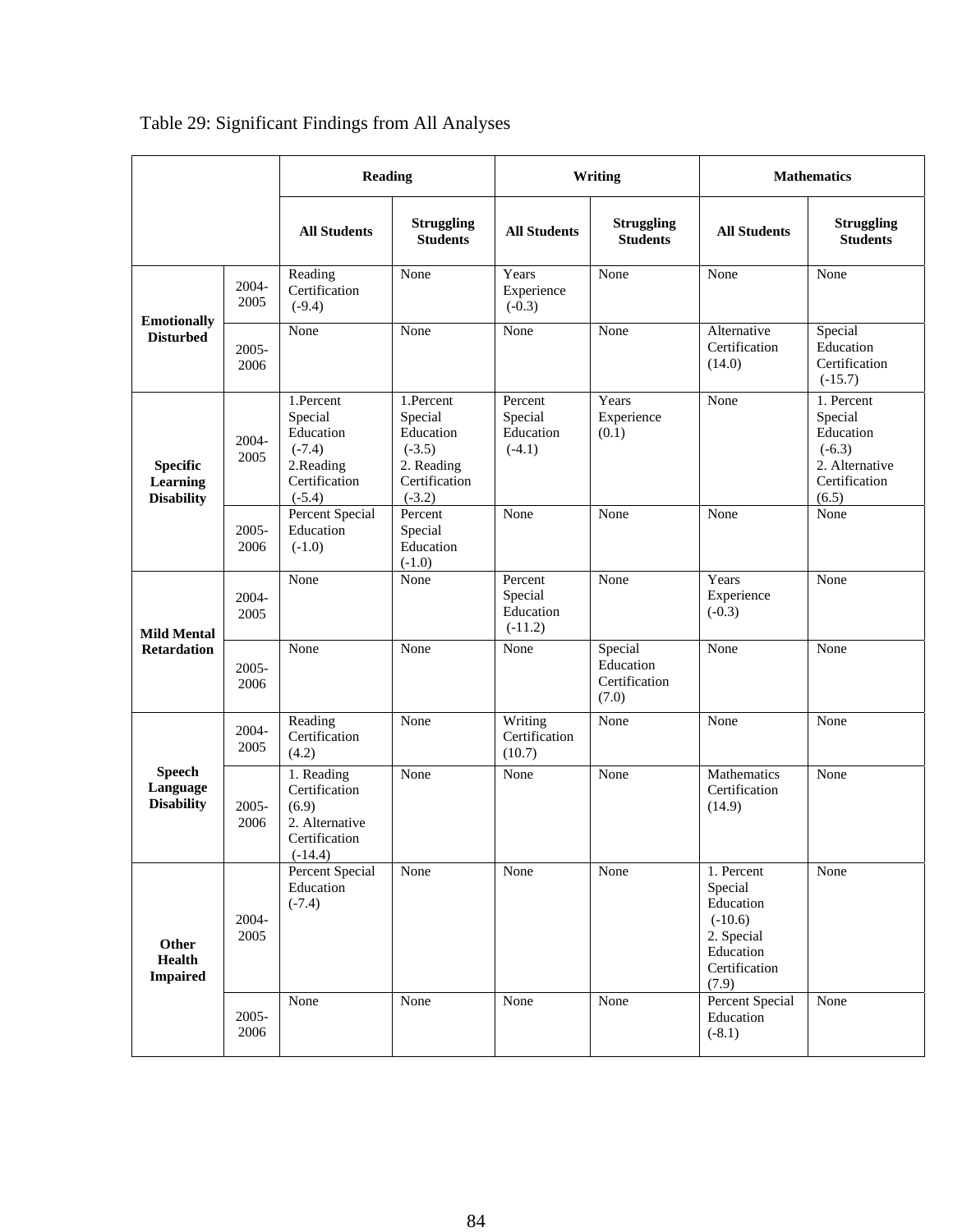#### DISCUSSION

 The No Child Left Behind Act has put new demands on special education students and teachers by holding these students to the same standards as regular education students. Special Education students are now required to take high-stakes tests just like their general education peers. Also, inclusion and mainstreaming of special education students has become more popular in the schools. There are many variables that may affect a student's high-stakes testing score. One of the main focuses of this study was to determine the effect of special education students being placed in classes with a higher percentage of other special education students (special education classroom) versus being placed in a classroom with more general education students. There were only significant results for the special education groups Specific Learning Disability, Mild Mental Retardation, and Other Health Impaired. These results suggest that for these special education students, being placed in a special education classroom may not be as beneficial as being placed in a general education classroom, which also supports the intended benefits of inclusion to improve academic success as reported by Begeny & Martens (2007). The results were most consistent across years and content areas for the Specific Learning Disability group, which may suggest that this group would benefit most from inclusion. The results replicated four times for the school year 2004-2005 and twice for the school year 2005-2006. These results support what Rogers (1993) reported, with inclusion and supports being brought to the student in the general education classroom, students can benefit from remaining in the general education classroom.

Not only do classroom variables play a large part in student outcomes, but also so do teacher characteristics. A surprising result found from this study was that having a

<u>85 and 2012</u>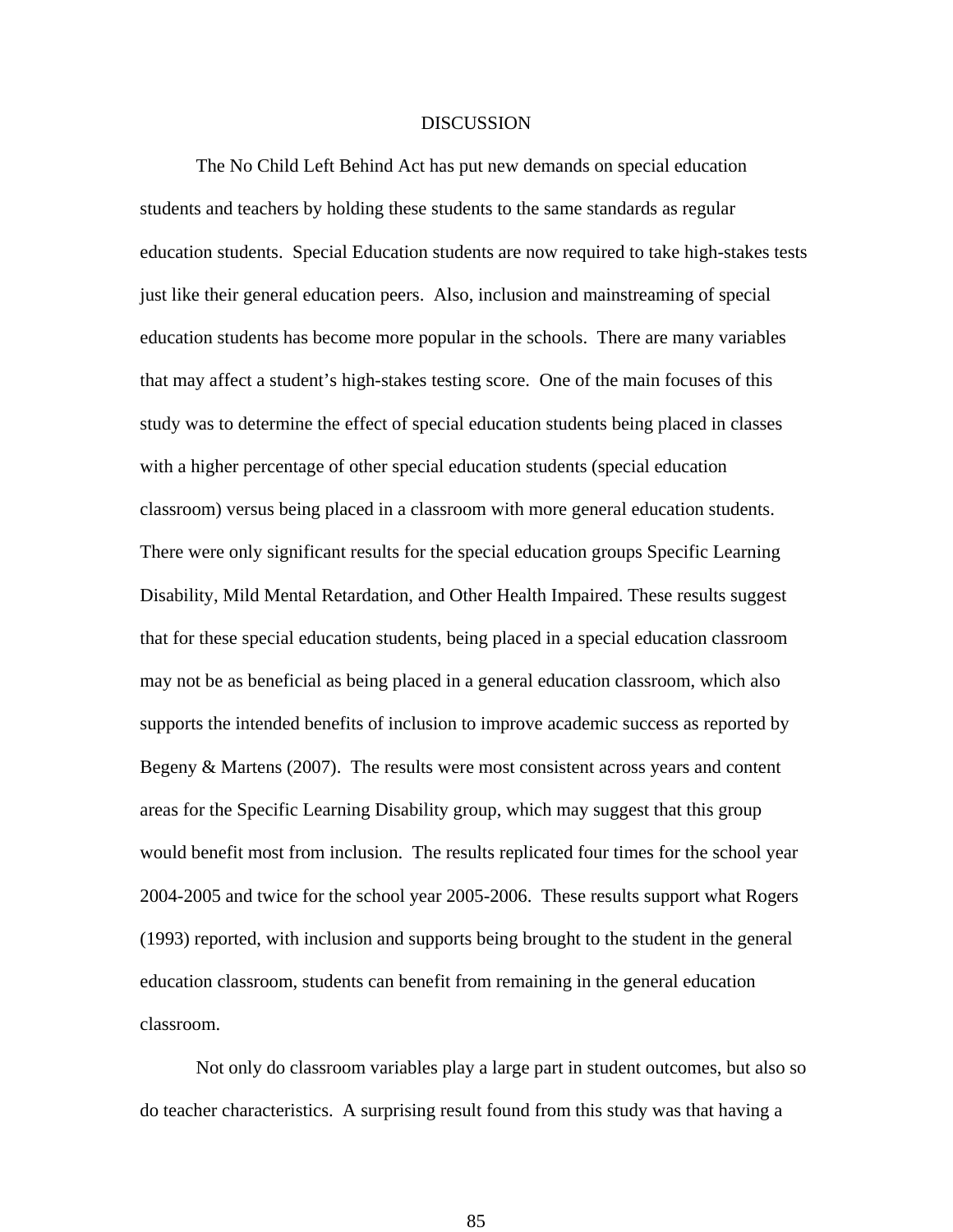teacher with a special education certification was not always beneficial. The effect for having a teacher with a special education certification was variable across special education categories. Specifically, the only groups that resulted in significant effects for special education certification were Emotionally Disturbed, Mild Mental Retardation, and Other Health Impaired. The results were positive for the groups Mild Mental Retardation (writing, category 3 for the year 2005-2006) and Other Health Impaired (mathematics, all students, for the year 2004-2006). It is interesting to note that the result for the Emotionally Disturbed group was a large, negative effect for those students who scored one ore more standard deviations below the mean in mathematics. It is unclear why these results were found for these specific students. Research examining special education certification programs should be investigated in the future. Many of our special education students are being instructed by special education certified teachers and thus it should be expected that these teachers are creating positive effects for the students.

Another interesting finding was that teachers' years experience resulted in some negative effects. These findings go against what most other research has found; that teachers with more years experience are generally more effective teachers (Ding  $\&$ Sherman, 2006; Croninger et al., 2007). However, it is also important to note that the significant findings for teachers' years experience were few and those that were significant resulted in small effects. Again, the results were inconsistent across years, content domains, and special education category.

 Another finding was that results were inconsistent for the predictor variable of content certification. It would be expected that students would perform better in a specific content domain when instructed by a teacher who has that specific certification. Specific Learning Disabled students and Emotionally Disturbed students, for the school

<u>86 and 200 and 200 and 200 and 200 and 200 and 200 and 200 and 200 and 200 and 200 and 200 and 200 and 200 and 200 and 200 and 200 and 200 and 200 and 200 and 200 and 200 and 200 and 200 and 200 and 200 and 200 and 200 an</u>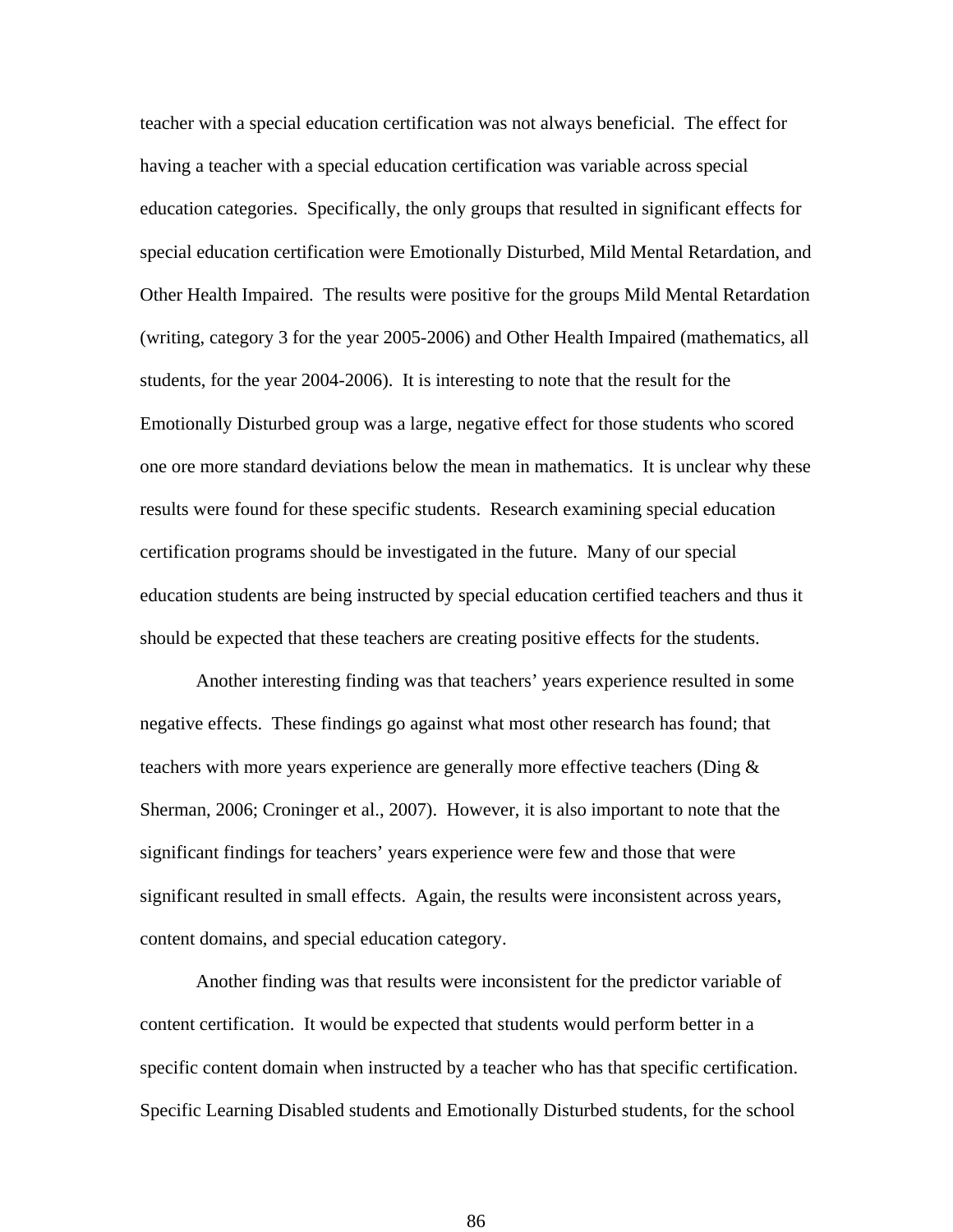year 2004-2005, would be predicted to score lower on the reading test when instructed by a teacher with a reading certification. Similar results were found the Specific Learning Disability group in reading for students who scored one or more standard deviations below the mean. These findings go against the results found by Goldhaber and Brewer (1997), which found that subject-specific degrees result in better performance by students. However, their results were also found for general education, high school students. These results may suggest that subject-specific degrees are not as important for special education students. However, after further examination of the data, these teachers with content specific certifications that resulted in negative findings had higher percentages of low SES students than the other groups. Teachers who instructed the Specific Learning Disabled students and Emotionally Disturbed students had over 70% of their population who were low SES, whereas the other groups had only a 60% or lower population of low SES students. This difference in population of students may account for the negative results found.

 These results suggest that teacher certification may not be a good predictor of teacher effectiveness. There are numerous possibilities why this may be the case. For example, the special education category may be very chaotic, especially for the Specific Learning Disabled group, which is heterogeneous in its self, and this may not lead for a good connection between teacher credentials and teacher effectiveness.

 Even though negative results were found, there were also some positive findings. For the group of Speech Language Disability positive effects were found in the content areas of reading and writing for subject-specific teacher degrees. It is unclear why subjectspecific degrees may be important for this group, but it would be interesting for future research.

87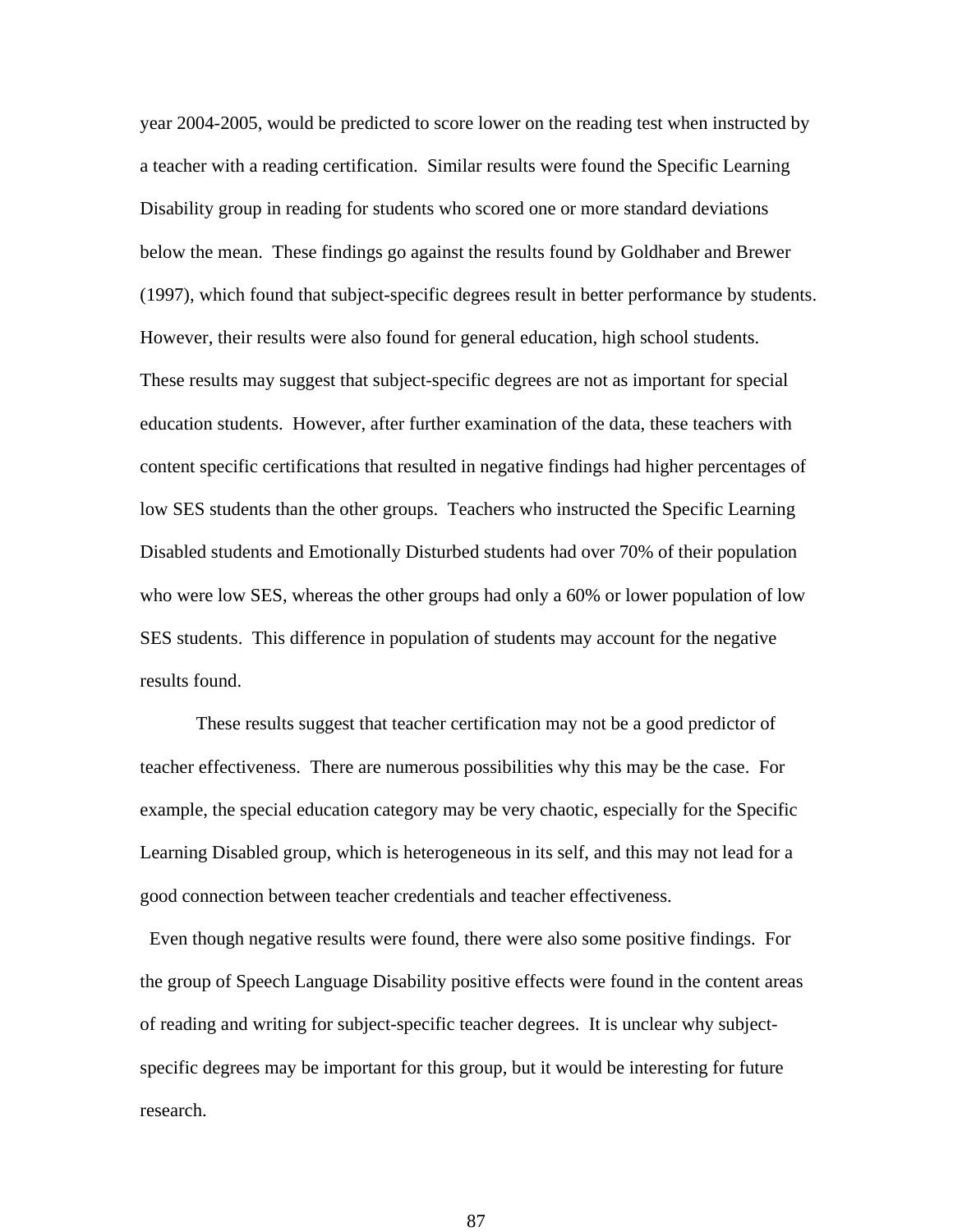The final variable examined was having a teacher with an alternative certification versus a regular certification. The USDOE policy argues that creating "fast track" programs with alternative certifications is a good method for producing highly qualified teachers. However, this policy is contradictory in meeting the No Child Left Behind definition of a highly qualified teacher because of the discrepancy in focus on coursework. The results of this study revealed that teachers with alternative certifications instructing special education students did result in positive effects, specifically in the content domain of mathematics. However, results were not consistent as significant, positive results were only found Emotionally Disturbed students for the school year 2005-2006 in mathematics and again for Specific Learning Disabled students who scored one or more standard deviations below the mean in mathematics in the year 2004-2005. There was one instance in which a significant, negative result was found. This was for Speech Language Disabled students in the content of reading for the school year 2005- 2006. Again, the results are hard to interpret because of the lack of consistency.

 Overall, one of the most consistent, critical findings from the study was that special education students appear to score lower than expected on the tests when placed in a classroom with a higher percentage of special education students, particularly for the Specific Learning Disabled group. The results from this study support what Begeny and Martens (2007) reported, which was that an intended benefit of inclusion is to improve academic success. Another interesting finding was that subject-specific certification resulted in some negative results. Again, this may be due to a number of factors. This certification may not be as strong a predictor as other variables, such as type of certification (general versus special education) and/or the percentage of special education students in the class. Other characteristics previously identified by Ding and Sherman

<u>88 and 200 and 200 and 200 and 200 and 200 and 200 and 200 and 200 and 200 and 200 and 200 and 200 and 200 and 200 and 200 and 200 and 200 and 200 and 200 and 200 and 200 and 200 and 200 and 200 and 200 and 200 and 200 an</u>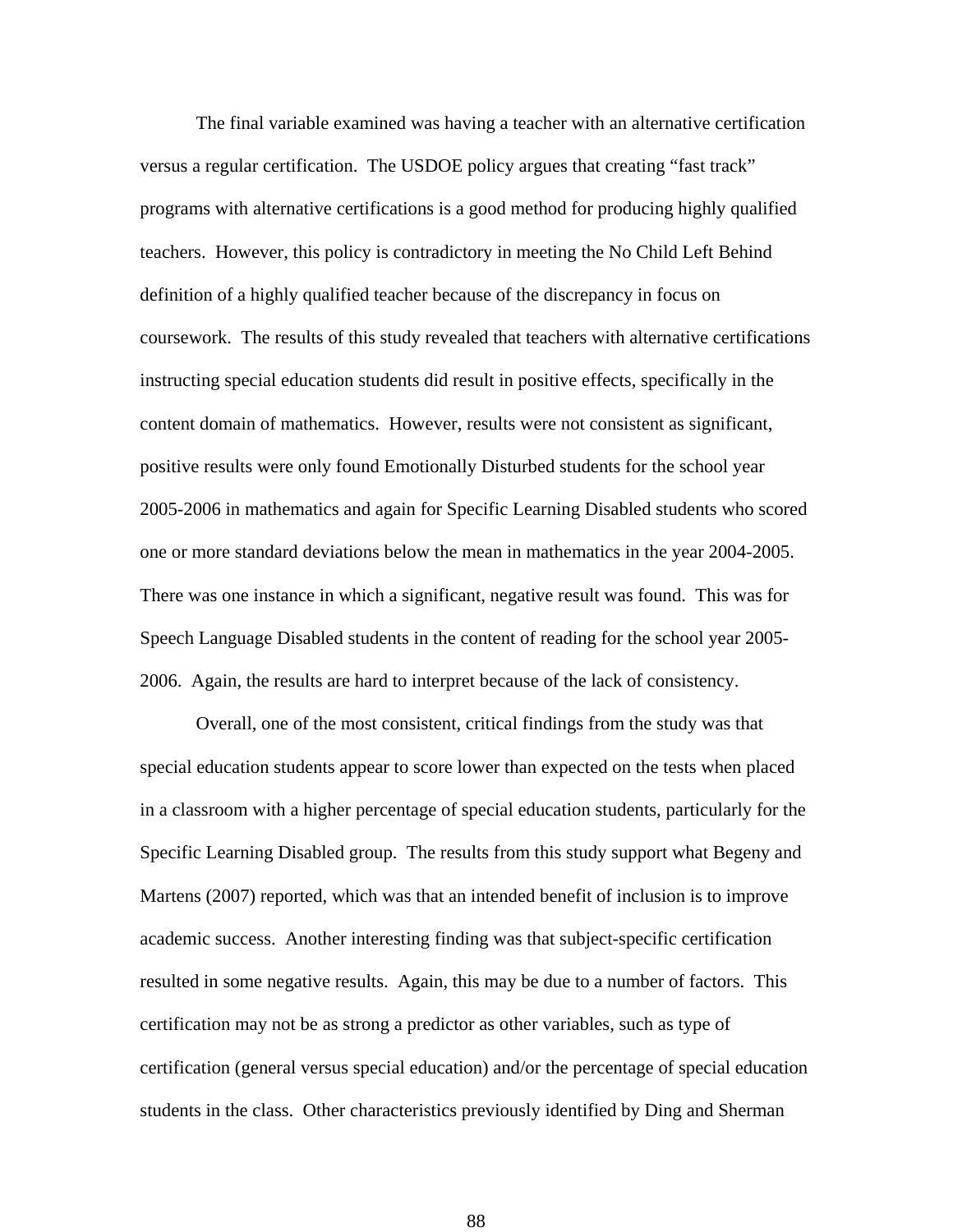(2006) (years of teaching, major of undergraduate study, ACT or SAT scores, course work or degree obtained, quality of high school, earning of a license, and verbal ability) may be better at predicting student outcomes than subject-specific certification.

 Also, this study demonstrated that using a value-added model was effective when examining effective teacher qualifications. As McCaffrey et al. (2003) explained, using Value Added Models allowed for the control of confounding variables, such as family background. Although most results were inconsistent, the results lead to some interesting questions that may be answered by future research, which are discussed below. Limitations and Future Research

 One major limitation of this study was the limited number of cases to be analyzed for each value of specific variables of interest. The small number of cases at specific values of specific variables may have contributed to inconsistent results, specifically for the variables of target content certification and alternative certification.

 Another limitation of this study was the limited external validity. All data analyzed were specific to Louisiana. Other states data may display different findings.

 Future research should target differences in training programs for general education versus special education certification programs. Special education certification programs should be creating teachers who are more effective with special education students. However, based on this study, this may not be the case. What qualities should be in special education certification programs should be studied.

 The effects of inclusion should continue to be investigated. Based on this study, with the specific models used, inclusion for some special education categories is supported. In some instances, students who were placed in classrooms with a higher percentage of special education students resulted in large, negative effects.

<u>89 and 2012</u>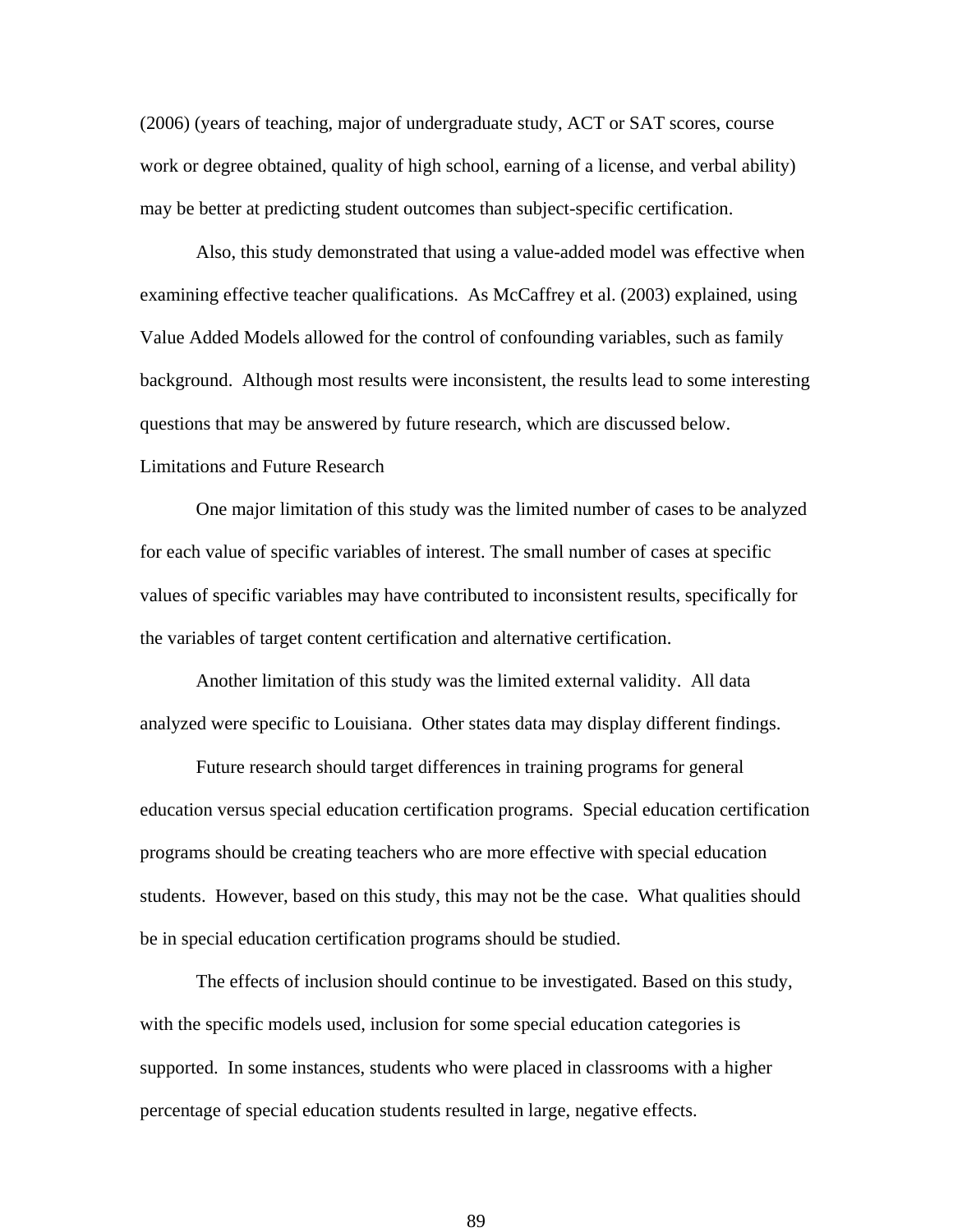More research should also be conducted regarding special education students and how teachers' years experience affects their performance. Most research suggests that teachers with more experience are more effective, but the results from this study were inconsistent with this. Is this just a finding specific to this study or may it be a finding common among special education students? More research needs to be conducted simply investigating variables that affect special education students' performance.

 Future research should also focus on increasing the external validity of this study. Would other states high-stakes testing data reveal similar results? In finding out what other states data may reveal, this could lead to more positive findings on what specific factors affect a student's predicted achievement.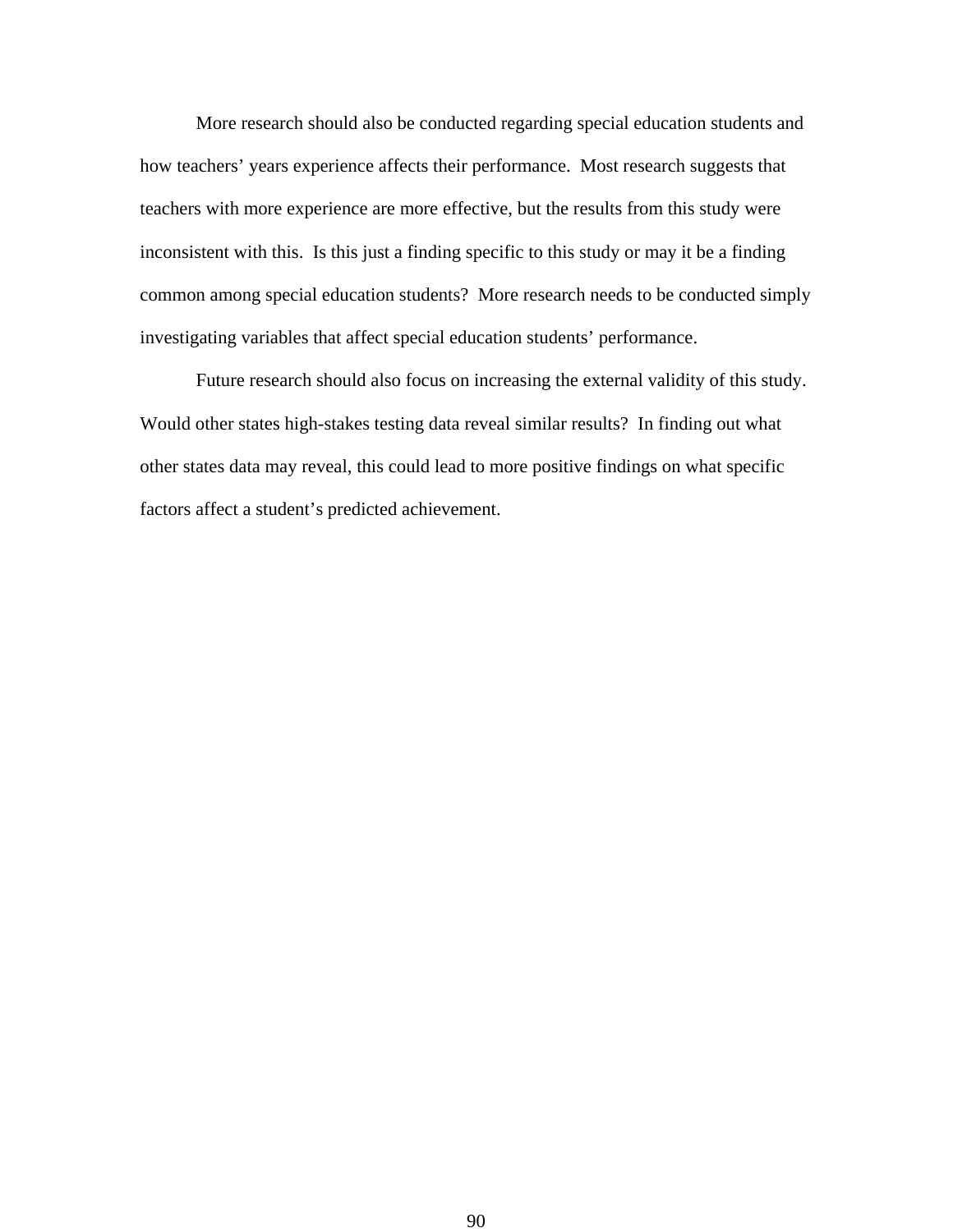#### REFERENCES

- Balboni, G. & Pedrabissi, L. (2000). Attitudes of Italian support teachers and parents toward school inclusion of students with mental retardation: The role of experience. *Education and Training in Mental Retardation and Developmental Disabilities*, 35, 148-159.
- Ballou, D., Sanders, W., & Wright, P. (2004). Controlling for student background in value-added assessment of teachers. *Journal of Educational and Behavioral Statistics*, 29, 37-65.
- Begeny, J.C. & Martens, B.K. (2007). Inclusionary education in Italy: A literature review and call for more empirical research. *Remedial and Special Education*, 28, 80-94.
- Berliner, D.C. & Biddle, B.J. (1995). *The manufactured crisis: Myths, fraud, and the attack on America public schools.* Reading, MA: Addison-Wesley.
- Boe, E.E., Shin, S., & Cook, L.H. (2007). Does teacher preparation matter for beginning teachers in either special education or general education? *The Journal of Special Education*, 41, 158-170.
- Brownell, M.T., Ross, D.D., Colon, E.P., & McCallum, C.L. (2005). Critical features of special education teacher preparation: A comparison with general teacher education. *The Journal of Special Education*, 38, 242-252.
- Brucker, P.O. (1994). The advantages of inclusion for students with learning disabilities. *Journal of Learning Disabilities*, 27, 581-582.
- Casbarro, J. (2005). The politics of high-stakes testing. Retrieved on October 25, 2007, from [www.eddigest.com.](http://www.eddigest.com/)
- Croninger, R.G., Rice, J.A., Rathbun, A. & Nishio, M. (2007). Teacher qualifications and early learning: Effects of certification, degree, and experience on first-grade student achievement. *Economics of Education Review*, 26, 312-324.
- Darling-Hammond, L. (2000). Teacher quality and student achievement: A review of state policy evidence. *Journal of Education Policy Analysis*, 8(1).
- Deno, E.N. (1970). Special education as developmental capital. *Exceptional Children*, 37, 229-237.
- Ding, C. & Sherman, H. (2006). Teacher effectiveness and student achievement: Examining the relationship. *Educational Research Quarterly*, 29, 39-49.
- Dunn, L. (1968). Special education for the mildly retarded: Is much of it justifiable? *Exceptional Children*, 35, 5-22.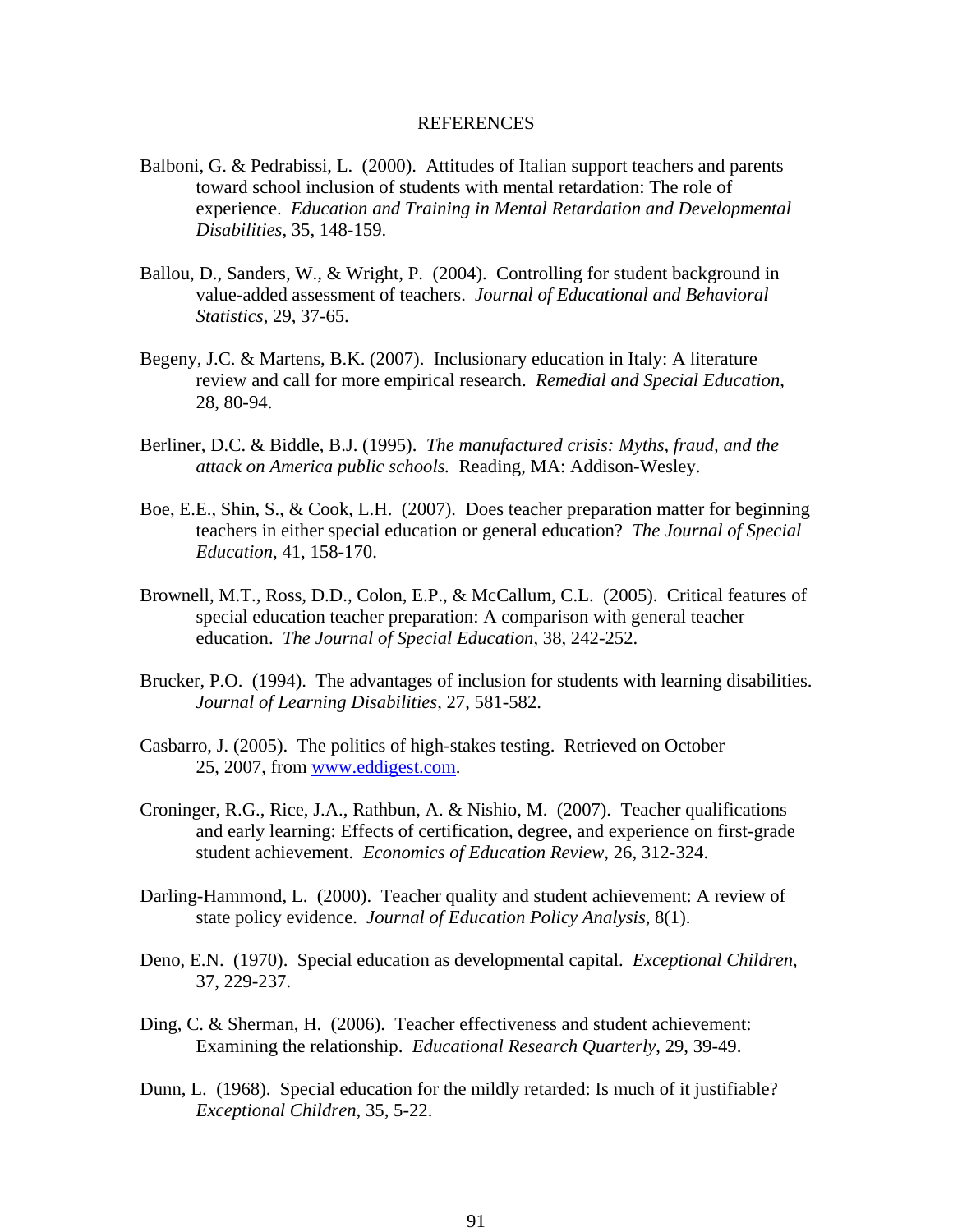- Elliott, J.L., Erickson, R.N., Thurlow, M.L., & Shriner, J.G. (2000). State-level accountability for the performance of students with disabilities: Five years of change? *Journal of School Psychology*, 39, 3-24.
- Englehard, G., JR. (2004). Review of the Iowa tests of basic skills, Forms A and B. Mental Measurement Yearbook, 17.
- Fuchs, L.S. & Fuchs, D. (1999). Fair and unfair testing accommodations. *The School Administrator*, 56, 24-30.
- Gartner, A. & Lipsky, D. (1989). *The yoke of special education: How to break it*. Rochester, NY: National Center on Education and the Economy.
- Gersten, R., Chard, D., & Baker, S. (2000). Factors enhancing sustained use of research based instructional practices. *Journal of Learning Disabilities*, 33, 445-457.
- Goldhaber, D.D. & Brewer, D.J. (1997). Evaluating the effect of teacher degree level on educational performance. In W.J. Fowler (Ed.), *Developments in School Finance, 1996*. Washington, DC: US Department of Educatoin.
- Goldhaber, D.D. & Brewer, D.J. (1998). When should we reward degrees for teachers? *Phi Delta Kappan*, 80, 134-138.
- Goldhaber, D.D. & Brewer, D.J. (2000). Does teacher certification matter? High school teacher certification status and student achievement. *Educational Evaluation and Policy Analysis*, 22, 129-146.
- Harris, D. & Sass, T.R. (2006). Value-added models and the measurement of teacher quality. Retrieved on November 15, 2007, from itp.wceruw.org
- Herman, J.L. & Golan, S. (1993). The effects of standardized testing on teaching and schools. *Educational Measurement: Issues and Practice*, 12, 20-25.
- Heubert, J.P. & Hauser, R.M. (Eds.). (1999). *High stakes: Testing for tracking, promotion and graduation*. Washington, DC: National Academics Press.
- Hollenbeck, K., Tindal, G., & Almond, P. (1998). Teachers' knowledge of accommodations as a validity issue in high-stakes testing. *The Journal of Special Education*, 32, 175-183.
- Hoover, H.D., Hieronymus, A.N., Frisbie, D.A., & Dunbar, S.B. (1996). *Iowa tests of basic skills, Form M*. Itasca, IL: Riverside.
- Horn, R.A., Jr. (2002). *Understanding educational reform*. Santa Barbera, CA: ABC- CLIO.
- Idol, L. (2006). Toward inclusion of special education students in general education. Remedial and Special Education, 27, 77-94.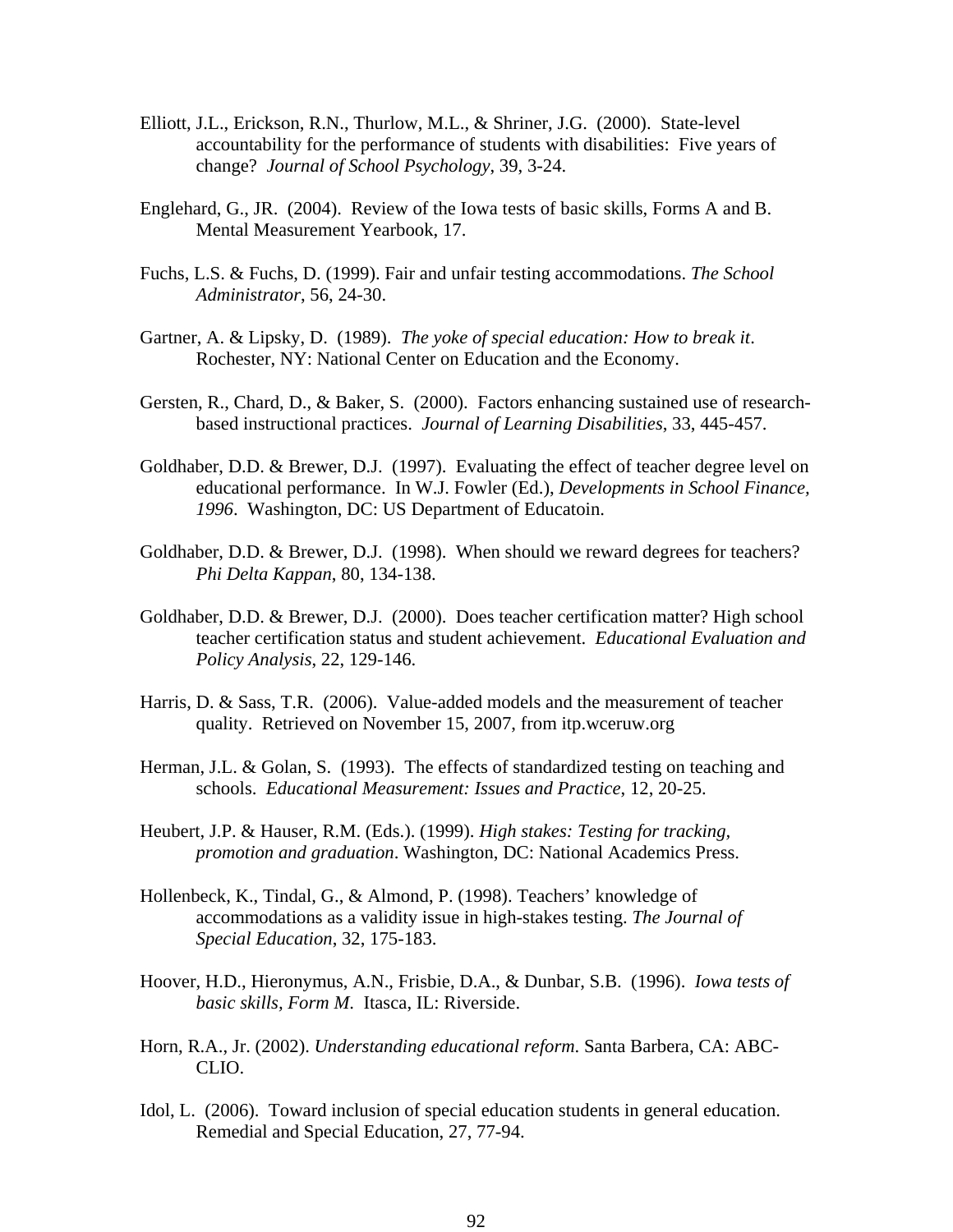- Junkala, J. & Mooney, J.F. (1986). Special education students in regular classes: What happened to the pyramid? *Journal of Learning Disabilities*, 19, 218-221.
- Karagiannis, A., Stainback, W., & Stainback, S. (1996). Rationale for inclusive schooling. In S. Stainback & W. Stainback (Eds.), *Inclusion: A guide for educators* (pp.3-16). Baltimore: Brookes.
- Klingner, J., Arguelles, M., Hughes, M., & Vaughn, S. (2001). Examining the schoolwide "spread" of research-based practices. *Learning Disability Quarterly*, 24, 221-234.
- Koretz, D.M. (1995). Sometimes a cigar is only a cigar, and often a test is only a test. In D. Ravitch (Ed.), *Debating the future of American education: Do we need national standards and assessment?* (pp. 154-166). Washington, DC: Brookings Institute.
- Lane, S. (2004). Validity of high-stakes assessment: Are students engaged in complex thinking? *Educational Measurement: Issues and Practice*, 23, 6-14.
- Lewis, Anne C. (2005). Endless ping-pong over math education. *Phi Delta Kappan*, *86*, 420-421.
- Linn, R.L. (2000). Assessment and accountability. *Educational Researcher*, 29, 4-14.
- Lockwood, J.R. & McCaffrey, D.F. (2007). Controlling for individual level heterogeneity in longitudinal models with applications to student achievement. *Electronic Journal of Statistics*, 1, 223-252.
- Louisiana Department of Education. (2006a). Louisiana Education Assessment Program: LEAP 2006 Technical Summary. Retrieved November 5, 2007, from <http://www.doe.state.la.us/lde/saa/2273.html>.
- Louisiana Department of Education. (2006b). Louisiana Education Assessment Program: *i*LEAP 2006 Technical Summary. Retrieved November 5, 2007, from <http://www.doe.state.la.us/lde/saa/2273.html>.
- McCaffrey, D.F., Lockwood, J.R., Koretz, D.M., & Hamilton, L.S. (2003). *Evaluating value-added models for teacher accountability*. Santa Monica, CA: RAND Corporation.
- McDonnell, L.M., McLaughlin, M.J., & Morison, P. (Eds.). (1997). *Educating one and all: Students with disabilities and standards-based reform.* Washington, D.C.: National Academy Press.
- McLeskey, J. (2004). Classic articles in special education: Articles that shaped the field, 1960 to 1996. *Remedial and Special Education*, 25, 79-87.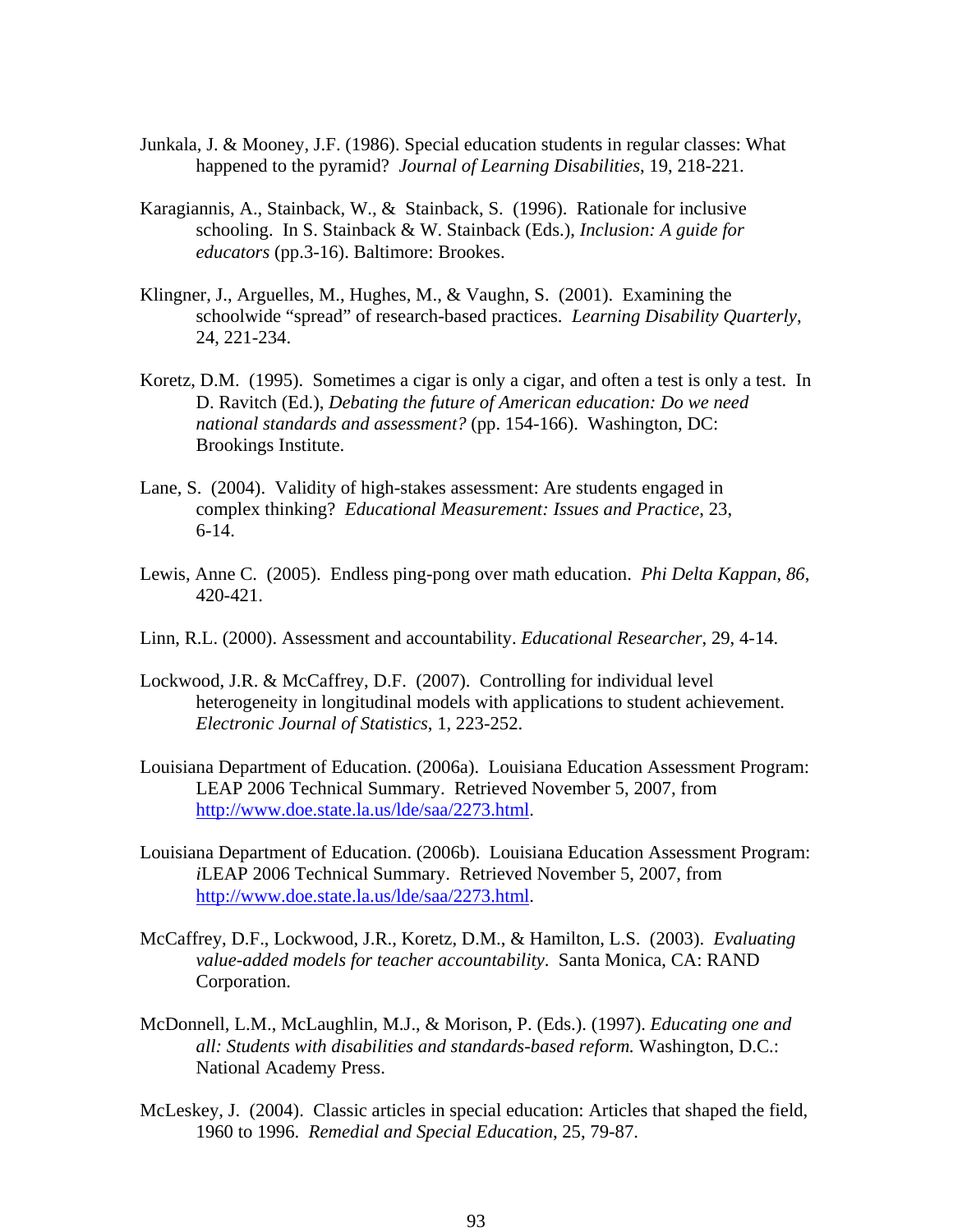- McLeskey, J. & Waldron, N.L. (2007). Making differences ordinary in inclusive classrooms. *Intervention in School and Clinic*, 42, p. 162-168.
- Mitzel, H.C. & Borden, C.F. (2000). *LEAP for the 21<sup>st</sup> century: 1999 operational final technical report*. Monterey, CA: CTB/McGraw-Hill.
- Moody, S.W., Vaughn, S.R., Hughes, M.T., & Fisher, M. (2000). Reading instruction in the resource room: Set up for failure. *Exceptional Children*, 66, 305-316.
- Murnane, R.J. & Steele, J.L. (2007). What is the problem? The challenge of providing effective teachers for all children. *The Future of Children*, 17, 15-43.
- National Association of State Boards of Education. (1992). *Winners all: A call for inclusive schools*. Alexandria, VA: Author.
- National Education Association. (January 2001). *Where the stakes are high for students.* NEA Today.
- Noell, George H. (2006). *Annual report of: Value-added assessment of teacher preparation*. Retrieved, November 1, 2007 from, [http://asa.regents.state.la.us](http://asa.regents.state.la.us/) /TE/value\_added\_model.
- Noell, G.H. & Burns, J.L. (2006). Value-added assessment of teacher preparation: An illustration of emerging technology. *Journal of Teacher Education*, 57, 37-50.
- Noell, G.H., Porter, B.A., & Patt, R.M. (2007). *Value-added assessment of teacher preparation in Louisiana: 2004-2006*. Retrieved November 1, 2007, from [http://asa.regents.state.la.us/TE/value\\_added\\_model](http://asa.regents.state.la.us/TE/value_added_model).
- Norwich, B. & Lewis, A. (2007). How specialized is teaching children with disabilities and difficulties? *Journal of Curriculum Studies*, 39, 127-150.
- Nye, B., Konstantopoulos, S., & Hedges, L.V. (2004). How large are teacher effects? *Educational Evaluation and Policy Analysis*, 26, 237-257.
- Odden, A., Borman, G., & Fermanich, M. (2004). Assessing teacher, classroom, and school effects, including fiscal effects. *Peabody Journal of Education*, 79, 4-32.
- Popham, W.J. (1999). Why standardized test scores don't measure educational quality. *Educational Leadership*, 56, 8-15.
- Raudenbush, S.W. & Bryk, A.S. (2002). *Hierarchical linear models: Applications and data analysis methods* (2nd Ed.). London: Sage.
- Reynolds, M.C. (1962). A framework for considering some issues in special education. *Exceptional Children*, 28, 367-370.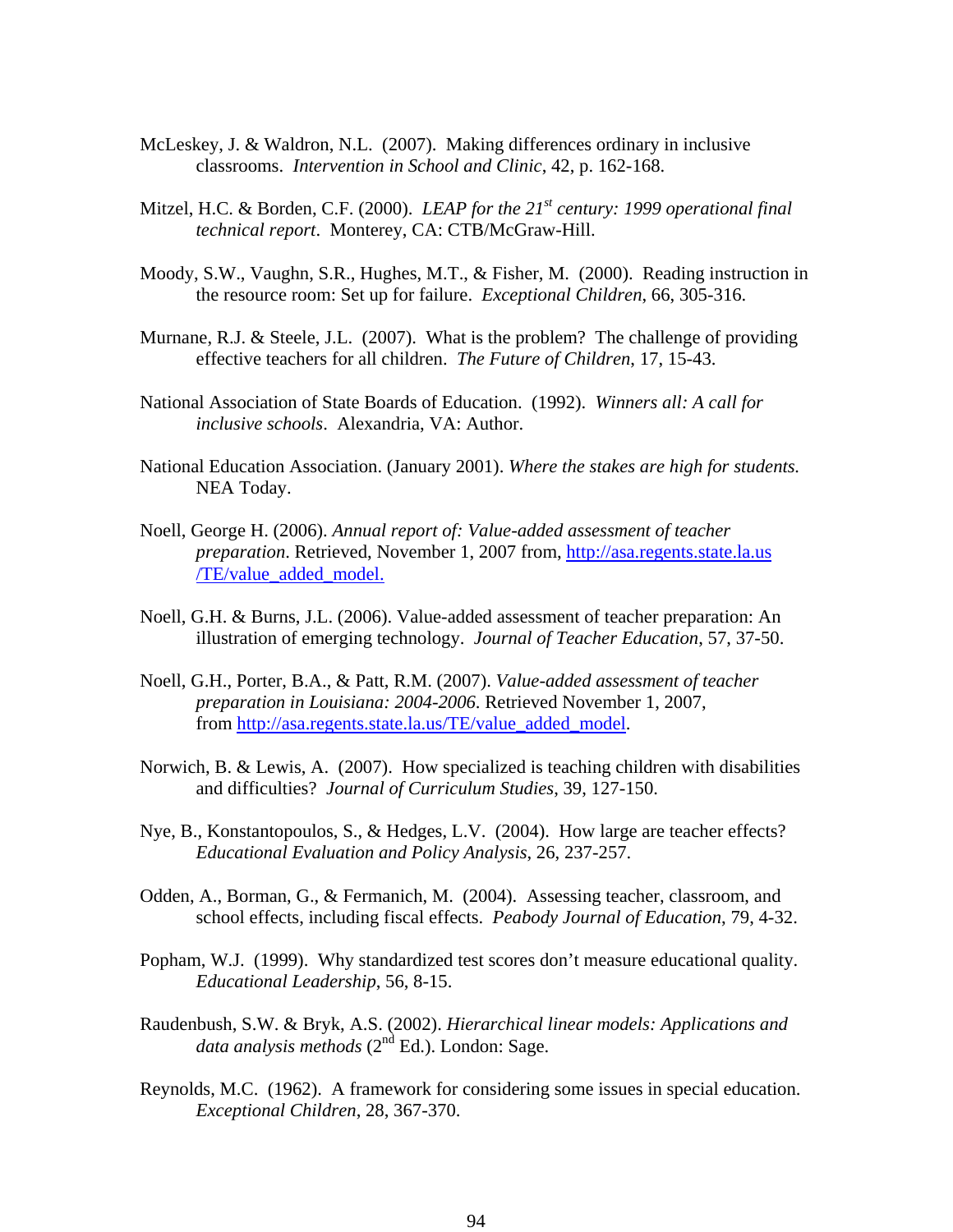- Rivkin, S.G., Hanushek, E.A., & Kain, J.F. (1998). *Teachers, schools, and academic achievement*. National Bureau of Economics Research, Working Paper 6691.
- Rogers, J. (1993). The inclusion revolution. *Research Bulletin, Phi Delta Kappa*, 11, 1-6.
- Sanders, W.L. & Rivers, J.C. (1996). *Cumulative and residual effects of teachers on future student academic achievement*. Research Progress Report from the University of Tennessee Value-Added Research and Assessment Center. Retrieved on December 1, 2007, from<http://www.heartland.org/pdf/21803a.pdf>.
- Schiller, L. (2000). Politics, pedagogy, and professional development in Michigan. In A.A. Glatthorn & J. Fontana (Eds.) *Coping with standards, tests, and accountability: Voices from the classroom* (pp. 95-107). Washington, DC: National Education Association.
- Schulte, A.C., Osborne, S.S., & Erchul, W.P. (1998). Effective special education: A United States dilemma. *School Psychology Review*, 27, 66-76.
- Schulte, A.C., Villwock, D.N., Whichard, S.M., & Stallings, C.F. (2001). High stakes testing and expected progress standards for students with learning disabilities: A five-year atudy of one district. *School Psychology Review*, 30, 487-506.
- Strauss, R.P. & Sawyer, E.A. (1986). Some new evidence on teacher and student competencies. *Economics of Education Review*, 5, 41-18.
- Sykes, C.J. (1995). Dumbing down our kids: *Why American children feel good about themselves but can't read, write, or add.* New York: St. Martin Griffin.
- Tekwe, C.D., Carter, R.L., Ma, C., Algina, J., Lucas, M.E., Roth, J., Ariet, M., Fisher, T, & Resnick, M.B. (2004). An empirical comparison of statistical models for value-added assessment of school performance. *Journal of Educational and Behavioral Statistics*, 29, 11-37.
- Thurlow, M.L. & Johnson, D.R. (2000). High-stakes testing of students with disabilities. *Journal of Teacher Education*, 51, 305-314.
- Thurlow M.L., House, A., Scott, D., & Ysseldyke, J.E. (2000). Students with disabilities in large-scale assessments: State participation and accommodation policies. *Journal of Special Education*, 34, 154-163.
- U.S. Department of Education, Office of Special Education and Rehabilitative Services. (1992). *Fourteenth annual report to Congress on the implementation of the Individuals with Disabilities Education Act*. Washington, DC: Author.
- U.S. Department of Education. (2000). *Twenty-second annual report to Congress on the implementation of the Individuals with Disabilities Education Act.* Washington, D.C.: Author.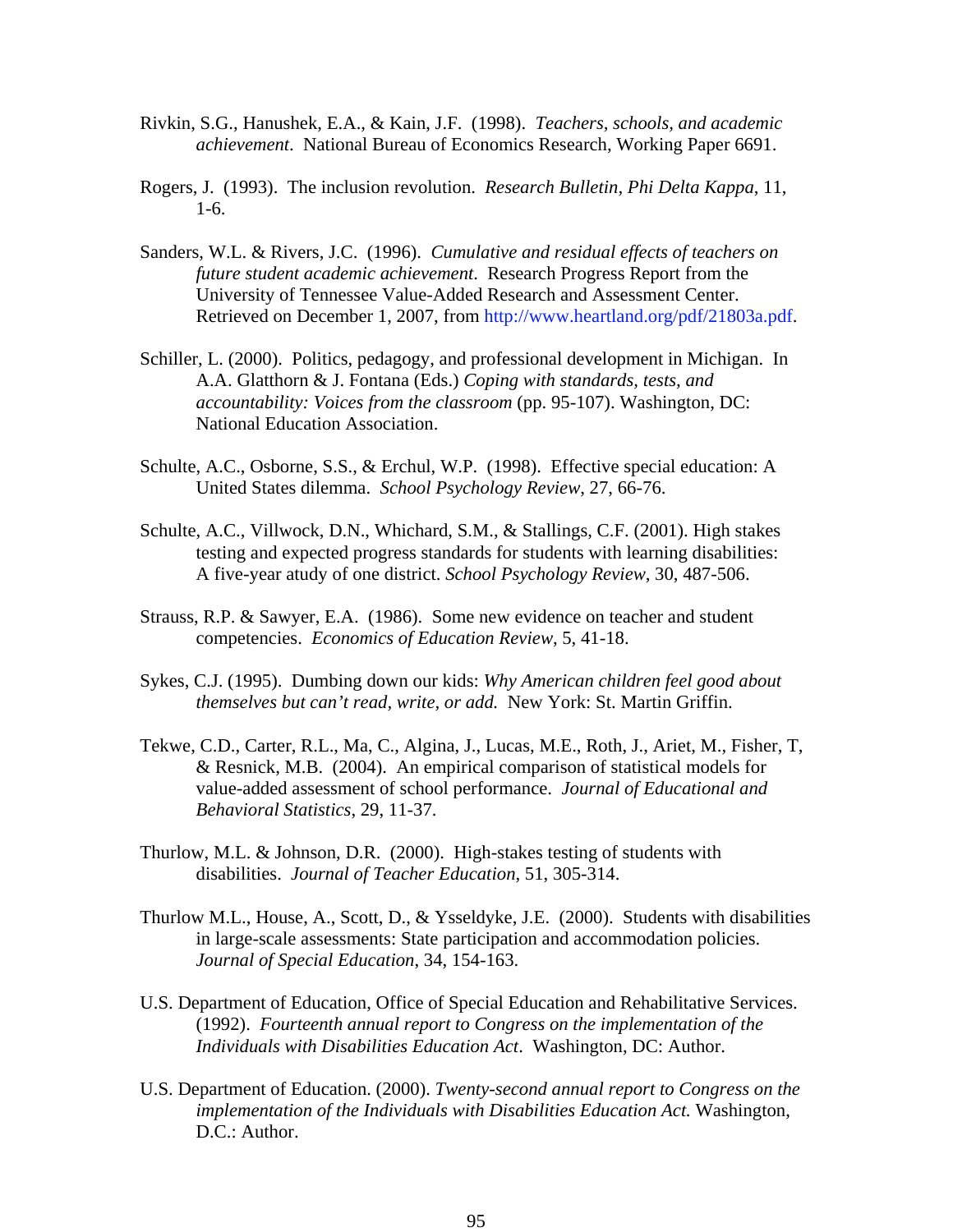- U.S. Department of Education. (2002). *Meeting the highly qualified teachers challenge: The secretary's second annual report on teacher quality*. Washington, DC: Author.
- Wang, L., Beckett, G.H., & Brown, L. (2006). Controversies of standardized assessment in school accountability reform: A critical synthesis of multidisciplinary research evidence. *Applied Measurement in Education*, 19, 305-328.
- Washburn-Moses, L. (2003). What every special educator should know about high stakes testing. *Teaching Exceptional Children*, 35, 12-15.
- Wayne, A.J. & Youngs, P. (2003). Teacher characteristics and student achievement gains: A review. *Review of Educational Research*, 73, 89-122.
- Zlatos, B. (1994). Don't test, don't tell: Is "academic redshirting" skewing the way we rank our schools? *American School Board Journal*, 181, 24-28.